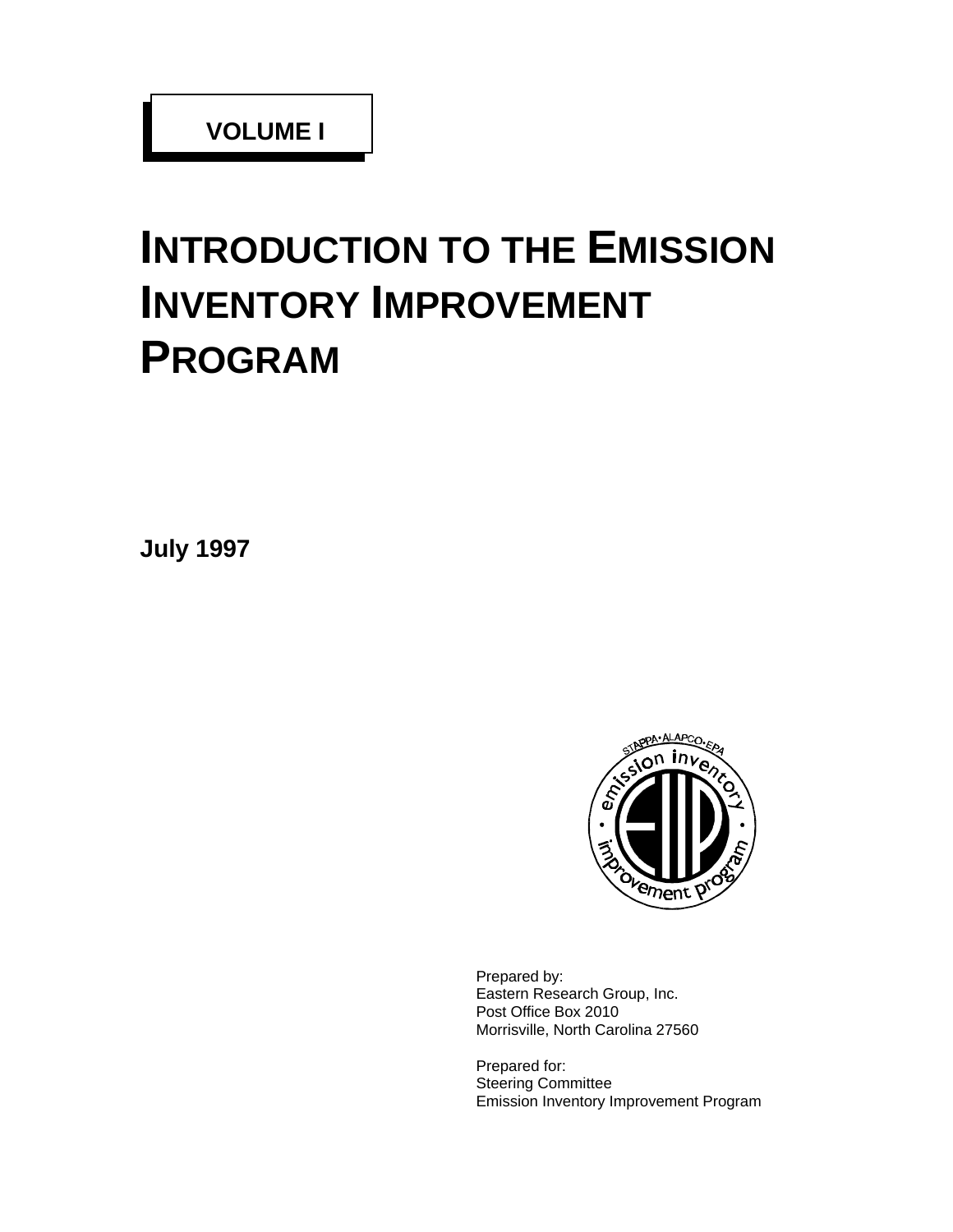#### **DISCLAIMER**

As the Environmental Protection Agency has indicated in Emission Inventory Improvement Program (EIIP) documents, the choice of methods to be used to estimate emissions depends on how the estimates will be used and the degree of accuracy required. Methods using site-specific data are preferred over other methods. These documents are non-binding guidance and not rules. EPA, the States, and others retain the discretion to employ or to require other approaches that meet the requirements of the applicable statutory or regulatory requirements in individual circumstances.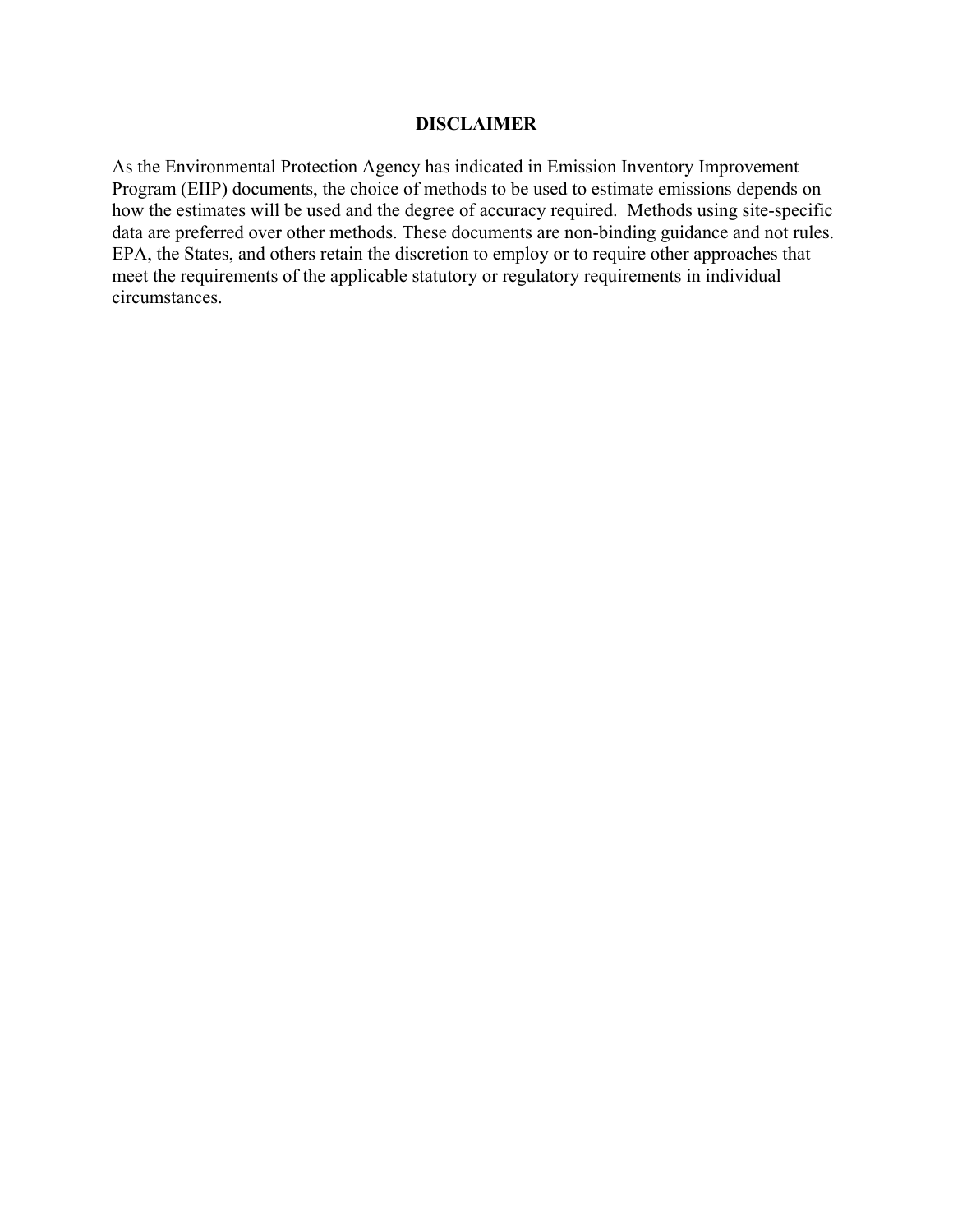#### ACKNOWLEDGEMENT

This document was prepared by Joe Mangino of Eastern Research Group, Inc., for the Steering Committee, Emission Inventory Improvement Program, and for Steve Bromberg of the Emission Factor and Inventory Group, U.S. Environmental Protection Agency.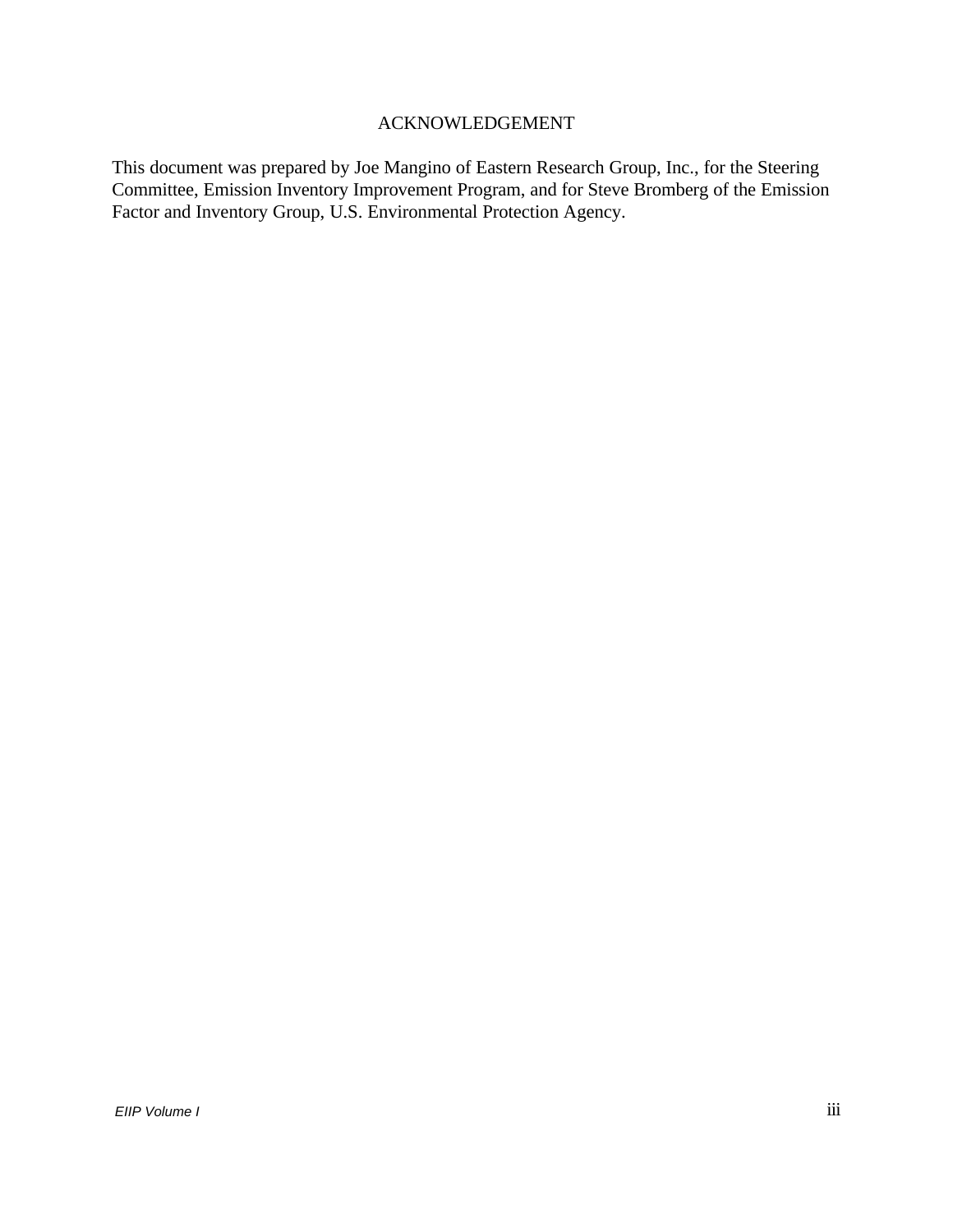This page is intentionally left blank.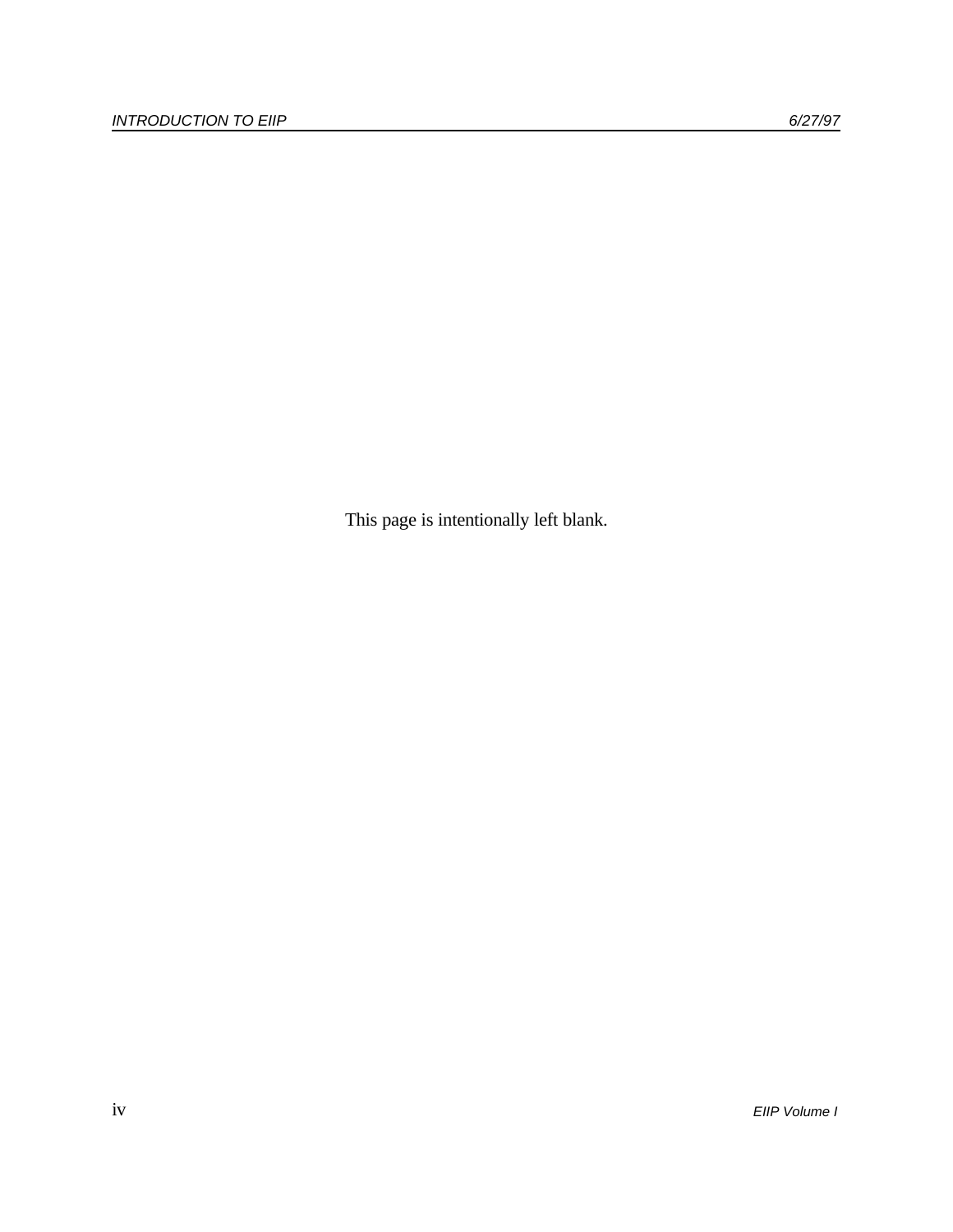# **CONTENTS**

| <b>Section</b> | Page |
|----------------|------|
|                |      |

| $\mathbf{1}$   |     | Introduction to the Emission Inventory Improvement Program 1.1-1                                   |                                                                                                      |
|----------------|-----|----------------------------------------------------------------------------------------------------|------------------------------------------------------------------------------------------------------|
|                | 1.1 |                                                                                                    |                                                                                                      |
|                | 1.2 |                                                                                                    | $1.1 - 5$<br>$1.1 - 5$<br>$1.1 - 6$<br>$1.1 - 7$<br>$1.1 - 7$<br>$1.1 - 8$<br>$1.1 - 8$<br>$1.1 - 9$ |
|                | 1.3 |                                                                                                    |                                                                                                      |
|                | 1.4 |                                                                                                    |                                                                                                      |
| $\overline{2}$ |     |                                                                                                    |                                                                                                      |
|                | 2.1 |                                                                                                    |                                                                                                      |
|                | 2.2 |                                                                                                    |                                                                                                      |
|                | 2.3 | 2.3.1 Rationale for EIIP's Selection of Methods<br>2.3.2 Rationale for User's Selection of Methods | $1.2 - 6$<br>$1.2 - 6$<br>$1.2 - 6$                                                                  |
| 3              |     |                                                                                                    |                                                                                                      |
|                | 3.1 |                                                                                                    | $1.3 - 1$                                                                                            |
|                | 3.2 |                                                                                                    | $1.3 - 2$                                                                                            |
| $\overline{4}$ |     |                                                                                                    | $1.4 - 1$                                                                                            |
|                | 4.1 |                                                                                                    | $1.4 - 1$                                                                                            |
|                | 4.2 |                                                                                                    | $1.4 - 6$                                                                                            |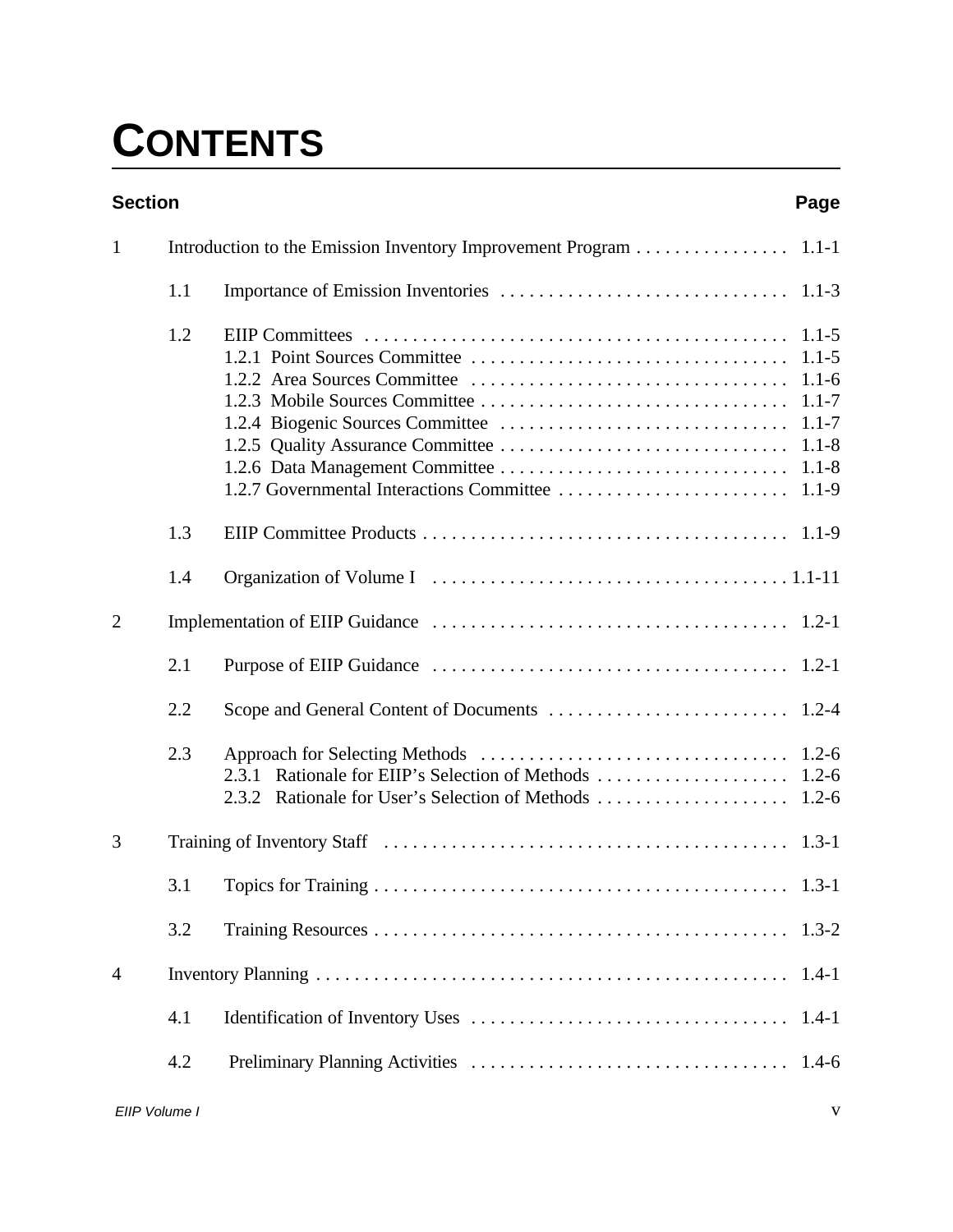# **CONTENTS (CONTINUED)**

#### **Section Page**

|   | 4.3 |  |
|---|-----|--|
|   | 4.4 |  |
| 5 |     |  |
|   | 5.1 |  |
|   | 5.2 |  |
|   | 5.3 |  |
|   | 5.4 |  |
| 6 |     |  |
|   | 6.1 |  |
|   | 6.2 |  |
|   | 6.3 |  |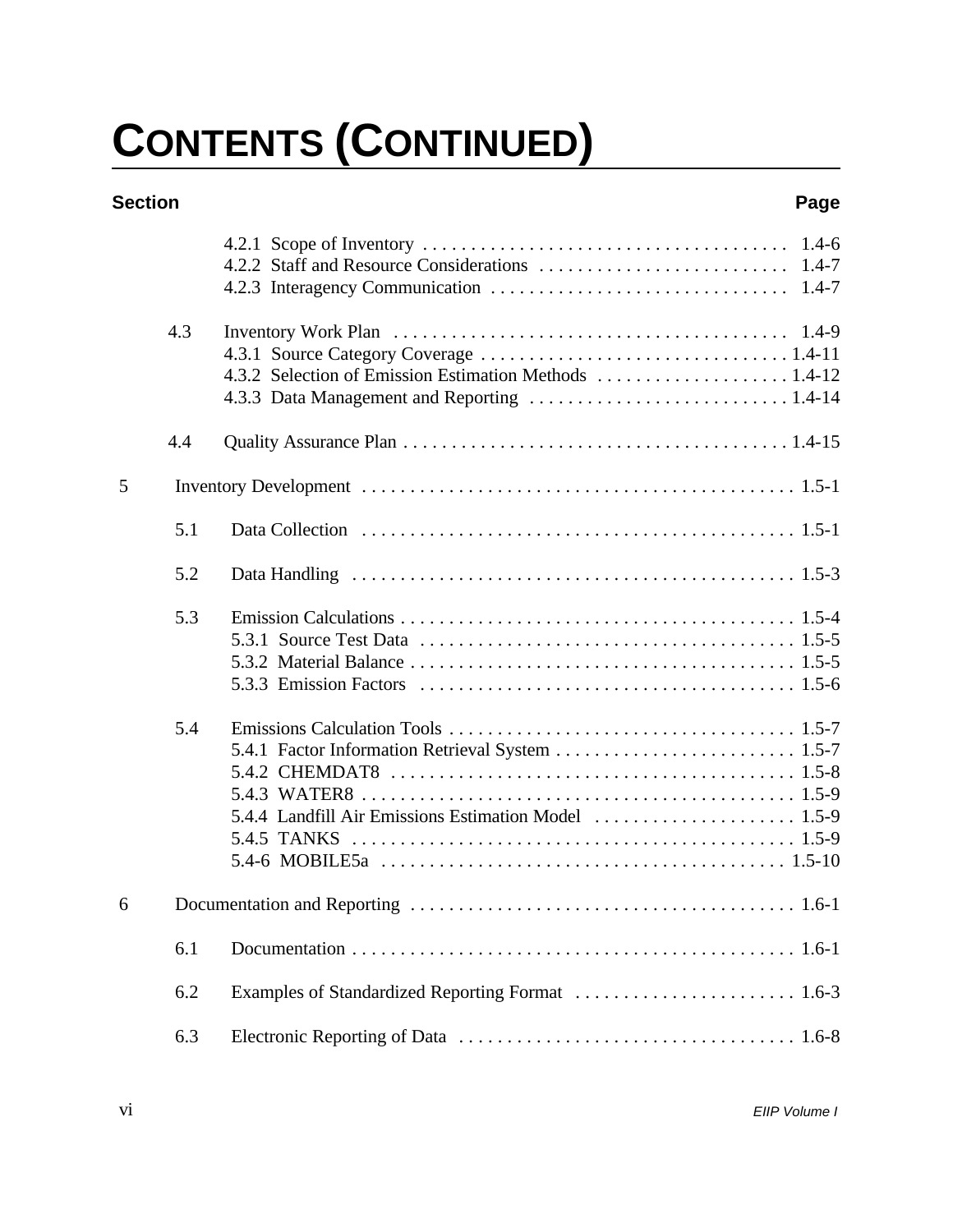# **CONTENTS (CONTINUED)**

| <b>Section</b> |     |                                        | Page |
|----------------|-----|----------------------------------------|------|
| $\overline{7}$ |     |                                        |      |
| 8              |     |                                        |      |
|                | 8.1 |                                        |      |
|                | 8.2 |                                        |      |
|                | 8.3 |                                        |      |
|                | 8.4 |                                        |      |
|                | 8.5 |                                        |      |
|                |     | Appendix A: EIIP Committee Member List |      |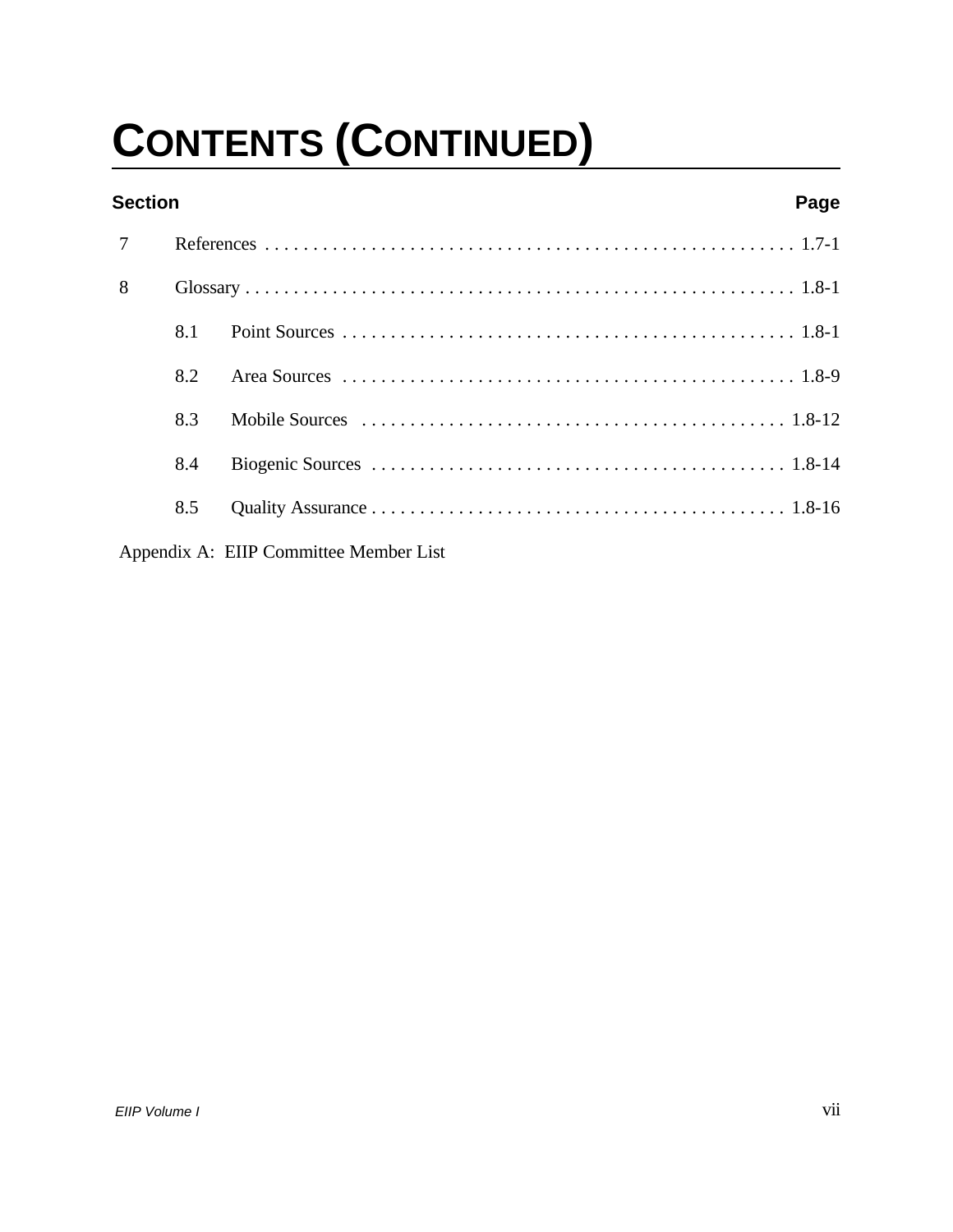# **FIGURES AND TABLES**

| <b>Figures</b> | Page                                                              |
|----------------|-------------------------------------------------------------------|
| $1.1 - 1$      |                                                                   |
| $1.1 - 2$      |                                                                   |
| $1.1 - 3$      |                                                                   |
| $1.2 - 1$      |                                                                   |
| $1.4 - 1$      |                                                                   |
| $1.4 - 2$      |                                                                   |
| $1.4 - 3$      |                                                                   |
|                |                                                                   |
| <b>Tables</b>  | Page                                                              |
|                |                                                                   |
|                |                                                                   |
|                |                                                                   |
| $1.4 - 1$      |                                                                   |
| $1.6 - 1$      | IPCC Summary Report for National Greenhouse Gas Inventories 1.6-4 |
| $1.6 - 2$      |                                                                   |
|                |                                                                   |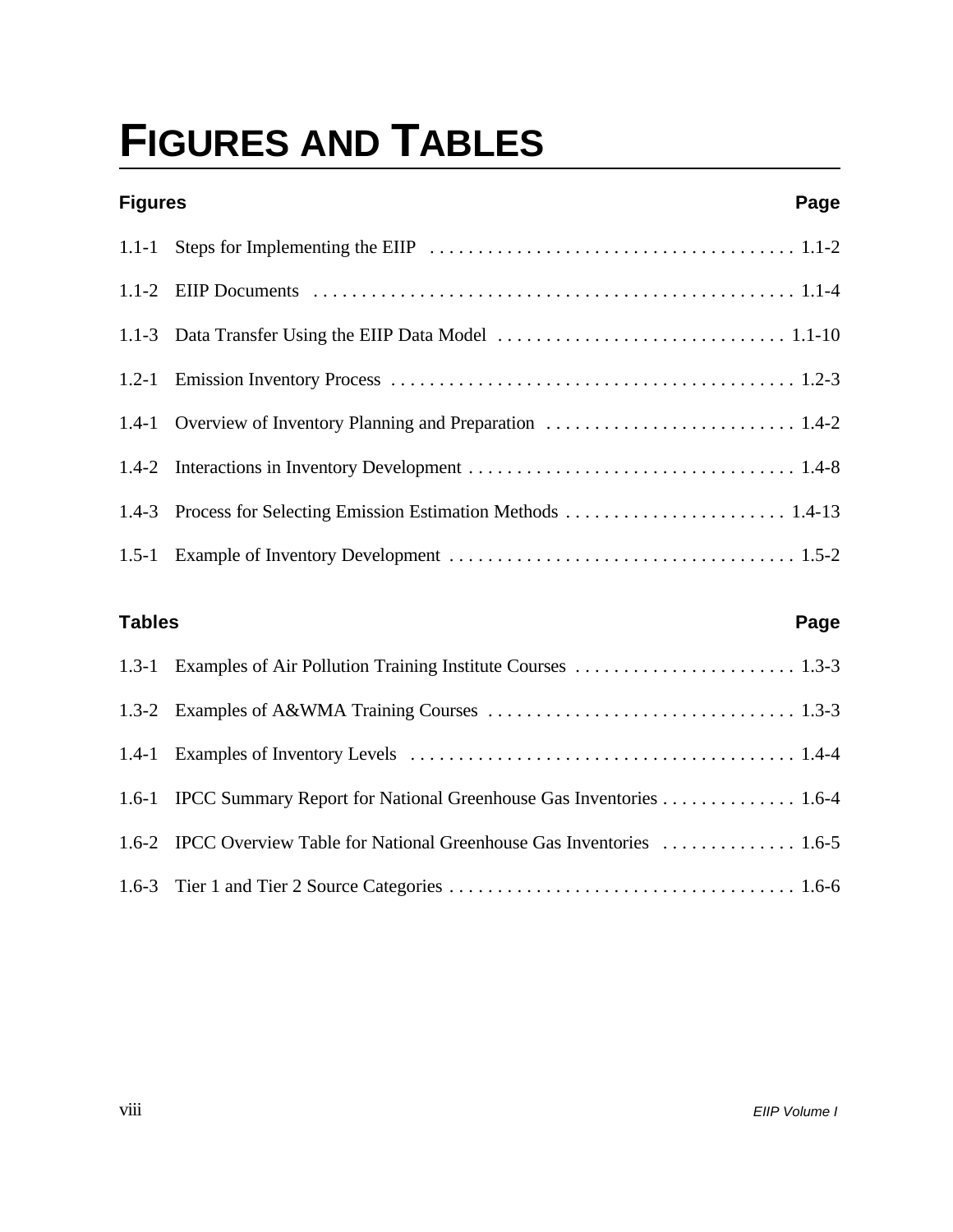This page is intentionally left blank.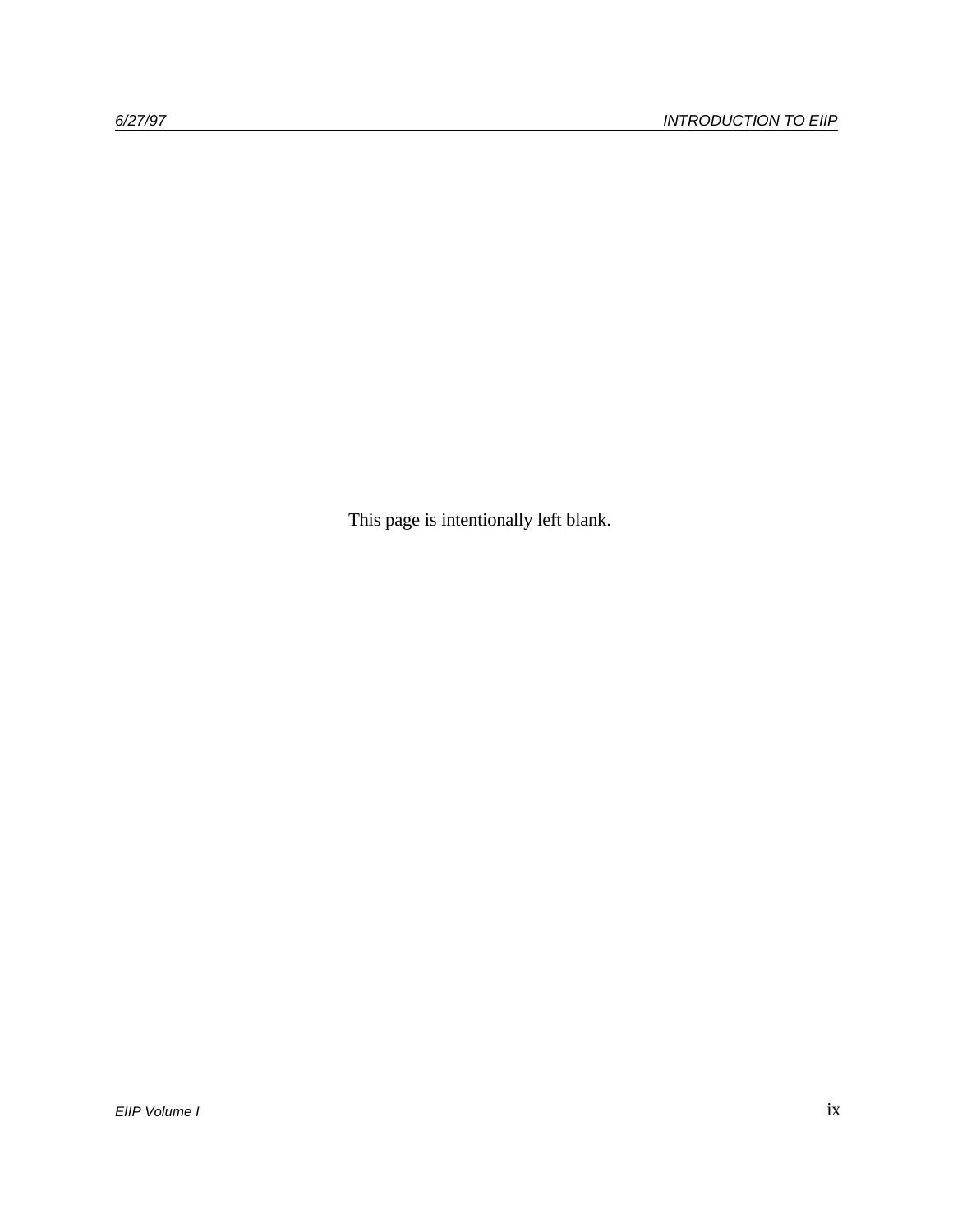# **INTRODUCTION TO THE EMISSION INVENTORY IMPROVEMENT PROGRAM**

The Emission Inventory Improvement Program (EIIP) was established in 1993 to promote the development and use of standard procedures for collecting, calculating, storing, reporting, and sharing air emissions data. The EIIP is designed to promote the development of emission inventories that have targeted quality objectives, are cost-effective, and contain reliable and accessible data for end users. To this end, the EIIP is developing inventory guidance and materials which will be available to states and local agencies, the regulated community, the public, and the EPA. The materials prepared under EIIP will:

- $\bullet$ Establish standardized procedures for the preparation of emission inventories by presenting preferred and alternative methods for emissions estimation;
- Promote consistency within inventories among reporting agencies/groups;  $\bullet$
- Document consistent quality assurance (QA)/quality control (QC) methods  $\bullet$ applicable to all inventory programs;
- Provide guidance to improve the current system of data collection and reporting;  $\bullet$ and
- $\bullet$ Specify a standard data model and data transfer format to facilitate sharing of data among agencies.

These guidance materials are being developed for point, area, mobile, and biogenic sources typically included in air emissions inventories.

The EIIP is a joint program of the State and Territorial Air Pollution Program Administrators and the Association of Local Air Pollution Control Officials (STAPPA/ALAPCO) and the U.S. Environmental Protection Agency (EPA). Both of these organizations are represented in the Standing Air Emissions Work Group (SAEWG), which endorsed the original EIIP plan. Figure 1.1-1 shows the steps in the implementation of the EIIP. While the EPA coordinates the EIIP efforts, all of the tasks are performed by working committees made up of state and local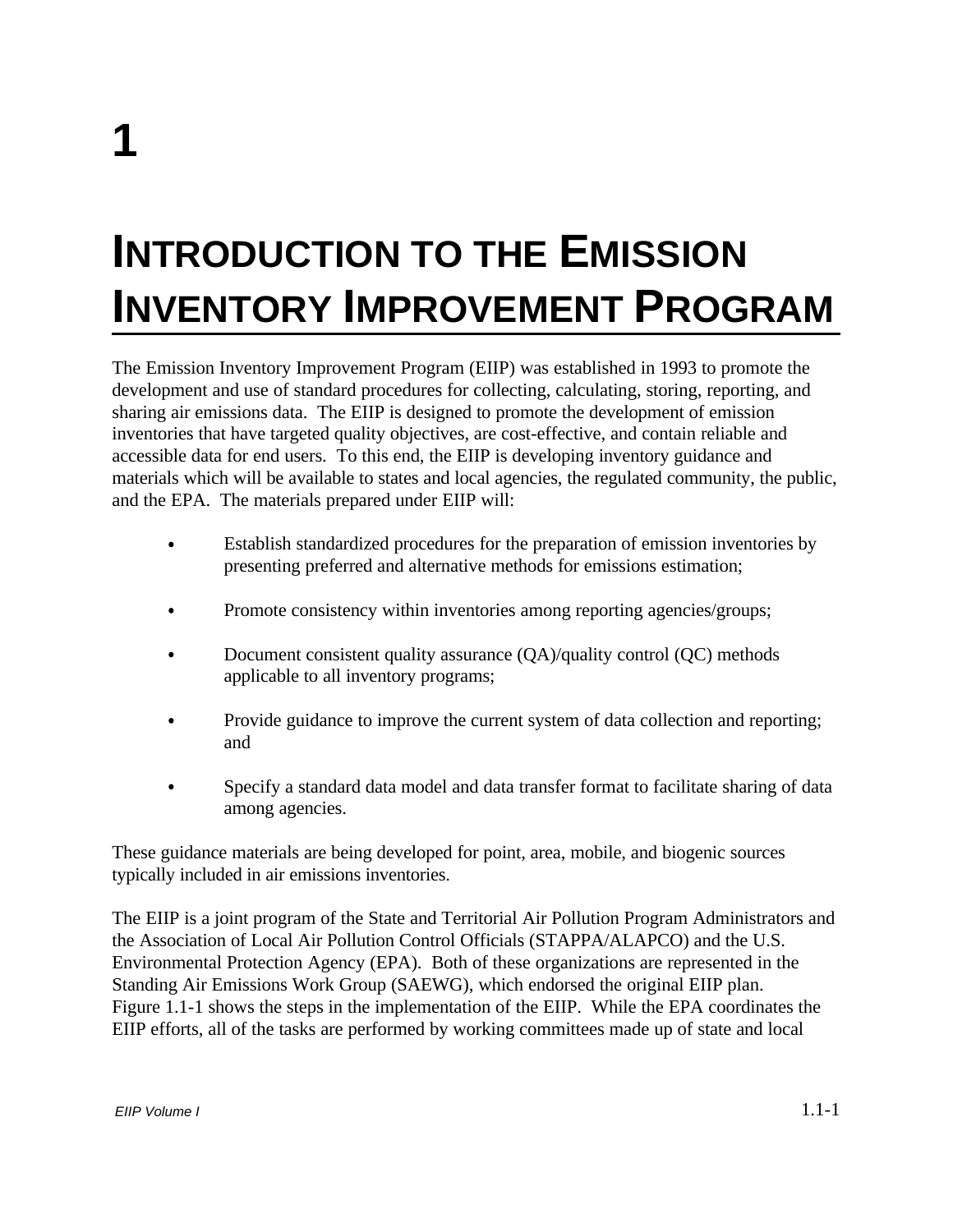

**FIGURE 1.1-1. STEPS FOR IMPLEMENTING THE EIIP**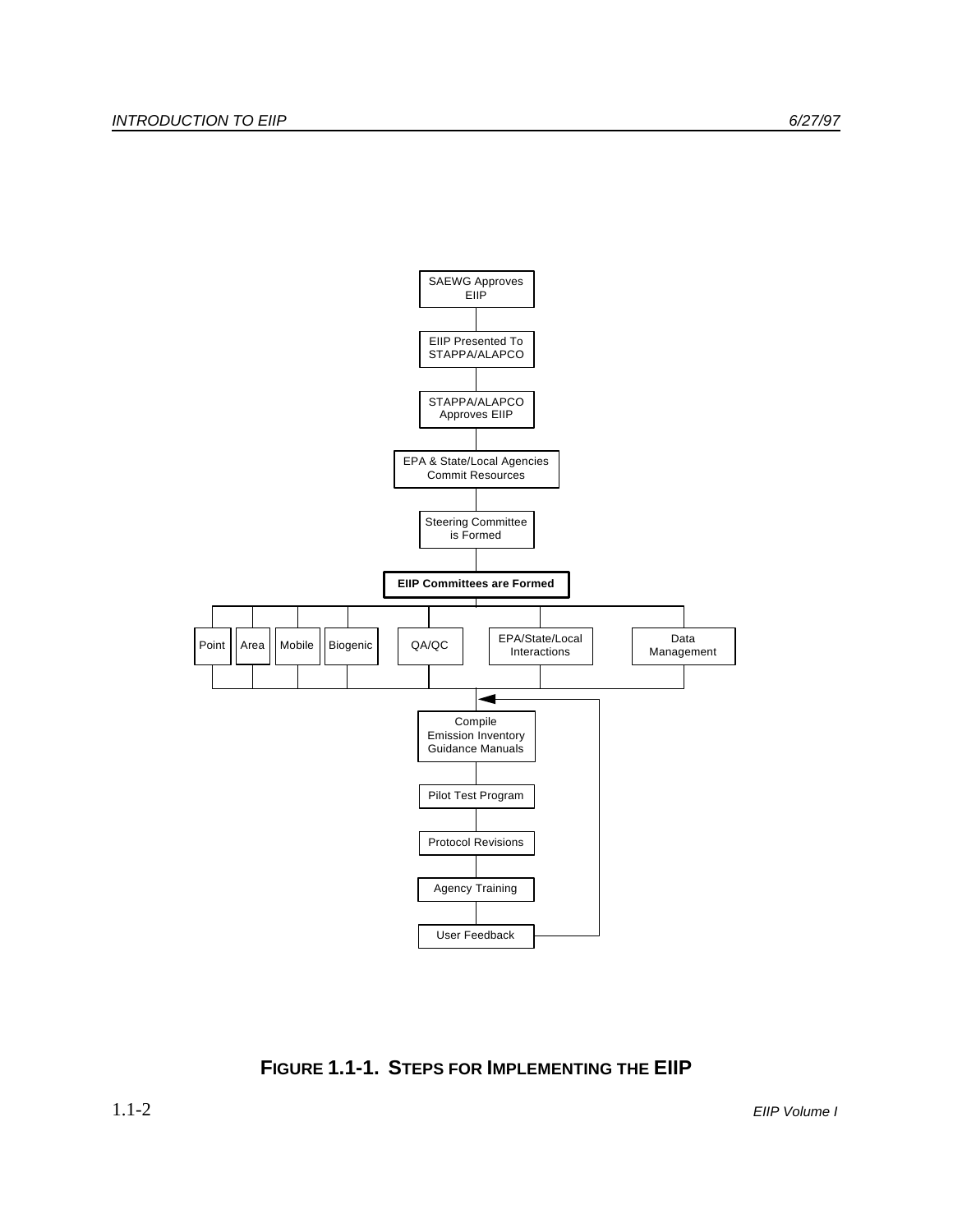agency personnel, EPA and industry. The following working committees have been formed:

- Steering Committee;  $\bullet$
- Point Sources Committee;
- Area Sources Committee:
- $\bullet$ Mobile Sources Committee;
- Biogenics Sources Committee;
- Quality Assurance Committee;
- Data Management Committee; and  $\bullet$
- Governmental Interactions Committee.  $\bullet$

The committees oversee and direct the development of procedural manuals, pilot studies, and all other activities associated with their particular facet of the inventory. The specific roles and activities of each of the committees are described in detail in Section 1.2 of this volume.

A significant portion of the guidance material produced thus far appears in a series of EIIP documents that are specific to each of the working committees. Figure 1.1-2 shows the volume titles in the initial series of EIIP documents. The methods used in developing the guidance, the approach taken, and the work products (in addition to the core guidance) have evolved with slight variations as each committee addresses the issues unique to their particular segment of the inventory. The scope and content of the EIIP guidance documents are summarized in Section 2.2 of this volume.

### **1.1 IMPORTANCE OF EMISSION INVENTORIES**

An air emissions inventory can range from a simple summary of estimated emissions compiled from previously-published emissions data to a comprehensive inventory of a facility using specific source test data that will be used to support compliance activities. Just as there are different types of emissions inventories, their usage is varied and continually expanding. Because of this wide use of inventory data, the EIIP will benefit not only state and local air pollution agencies, but industry and EPA as well.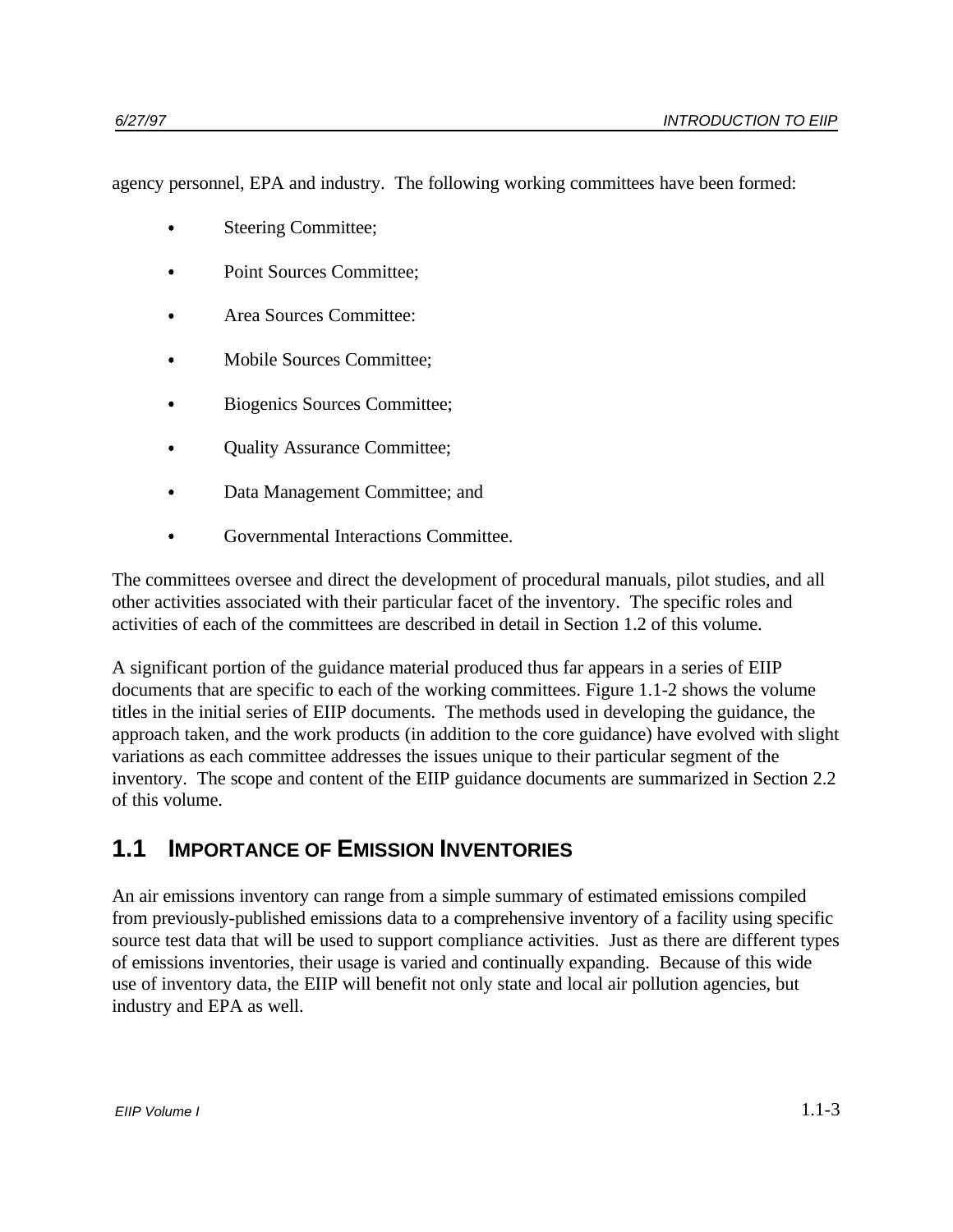

**FIGURE 1.1-2. EIIP DOCUMENTS**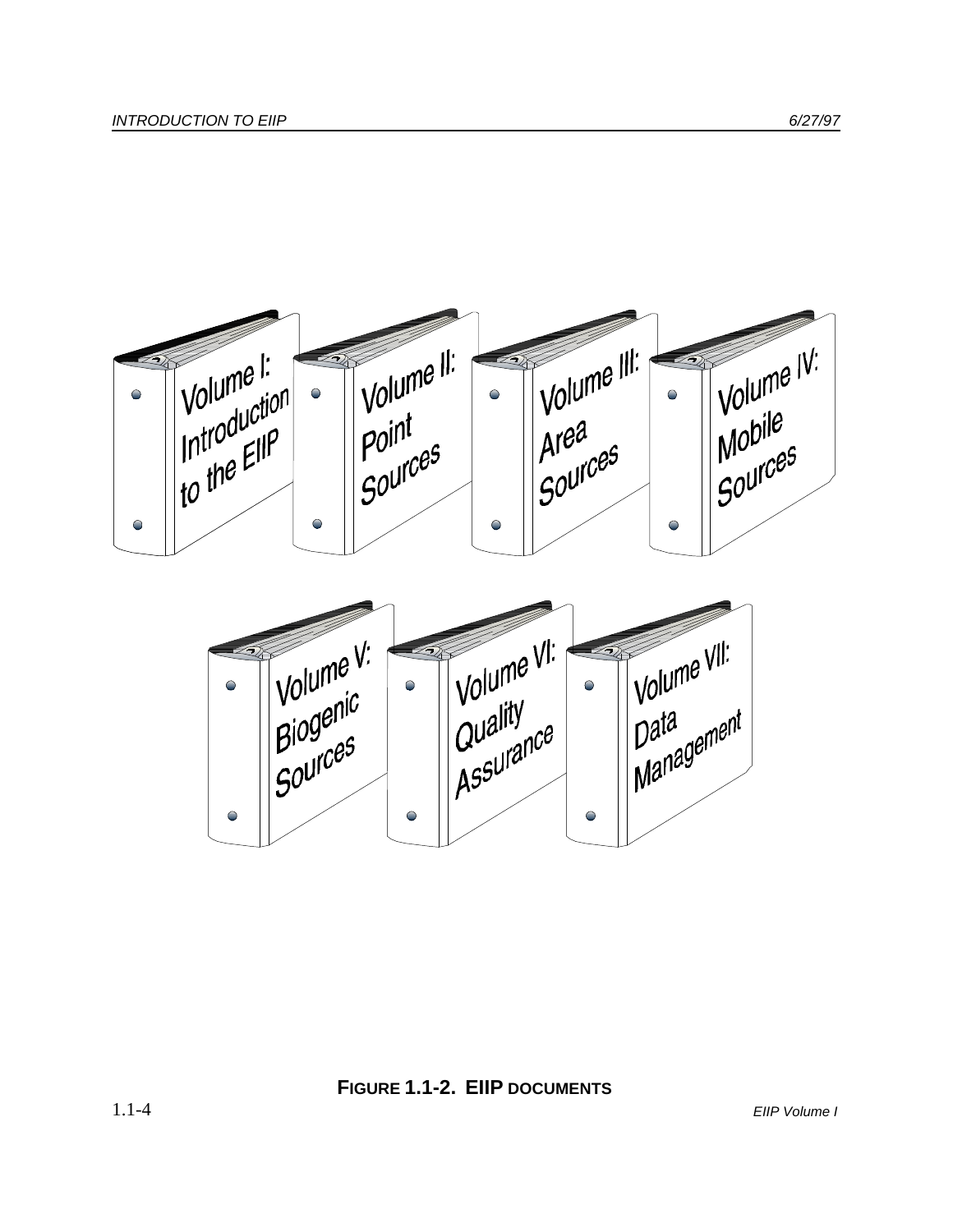The applications for emissions inventory data include use of the data in annual trends reports, State Implementation Plans (SIPs), compliance demonstrations, emissions trading, emissions fees programs, and in modeling activities designed to evaluate ambient air concentrations encountered by the general public. For the SIP program, the air emission inventory is a fundamental building block in developing an air quality control and maintenance strategy. Section 172, Part C, of the Clean Air Act (CAA) as amended in 1990, which addresses SIP requirements, states that "... plan provisions shall include a comprehensive, accurate, current inventory of actual emissions from all sources or the relevant pollutants or pollutants in such area . . ." Regulatory agencies and industrial facilities rely on emission inventories on an ongoing basis as indicators of air quality changes and for setting permit requirements.

Air emission inventories may also be developed for research purposes. For example, concern over the prospect of global warming has prompted the development of regional, national, and global inventories of greenhouse gases. At a smaller scale, pilot studies or field tests of new control techniques or devices may require preparation of emission estimates from a single source to measure effectiveness of the technique.

The importance placed on emission inventories requires that they be of the highest quality obtainable considering their end use. Since they are the foundation of many air quality decisions, inventory quality is critical to defining realistic regulations and attainment strategies. Deficiencies and inconsistencies in existing compilation processes accentuate the need for developing and implementing more uniform and systematic approaches to collecting and reporting data. One of the primary goals of the EIIP is to improve the quality of inventory data so that it is a reliable source of information for sound decision making.

# **1.2 EIIP COMMITTEES**

Following is a brief description of each of the EIIP committees' goals, and current and planned activities. While sharing the same overall goals of the EIIP to improve the quality of emission inventories, each committee is unique in the issues affecting its particular sources and the approaches used to address those issues. Each committee is chaired by one state/local agency representative and an EPA representative and is composed of state/local agency, industry, and EPA representatives.

### **1.2.1 POINT SOURCES COMMITTEE**

The Point Sources Committee (PSC) was formed to develop a series of guidance documents intended to familiarize the private and government sectors with the basic concepts and procedures involved in estimating air pollutant emissions from industrial processes as well as to provide instructional guidance on preferred methods for developing emission inventories. Cumulatively,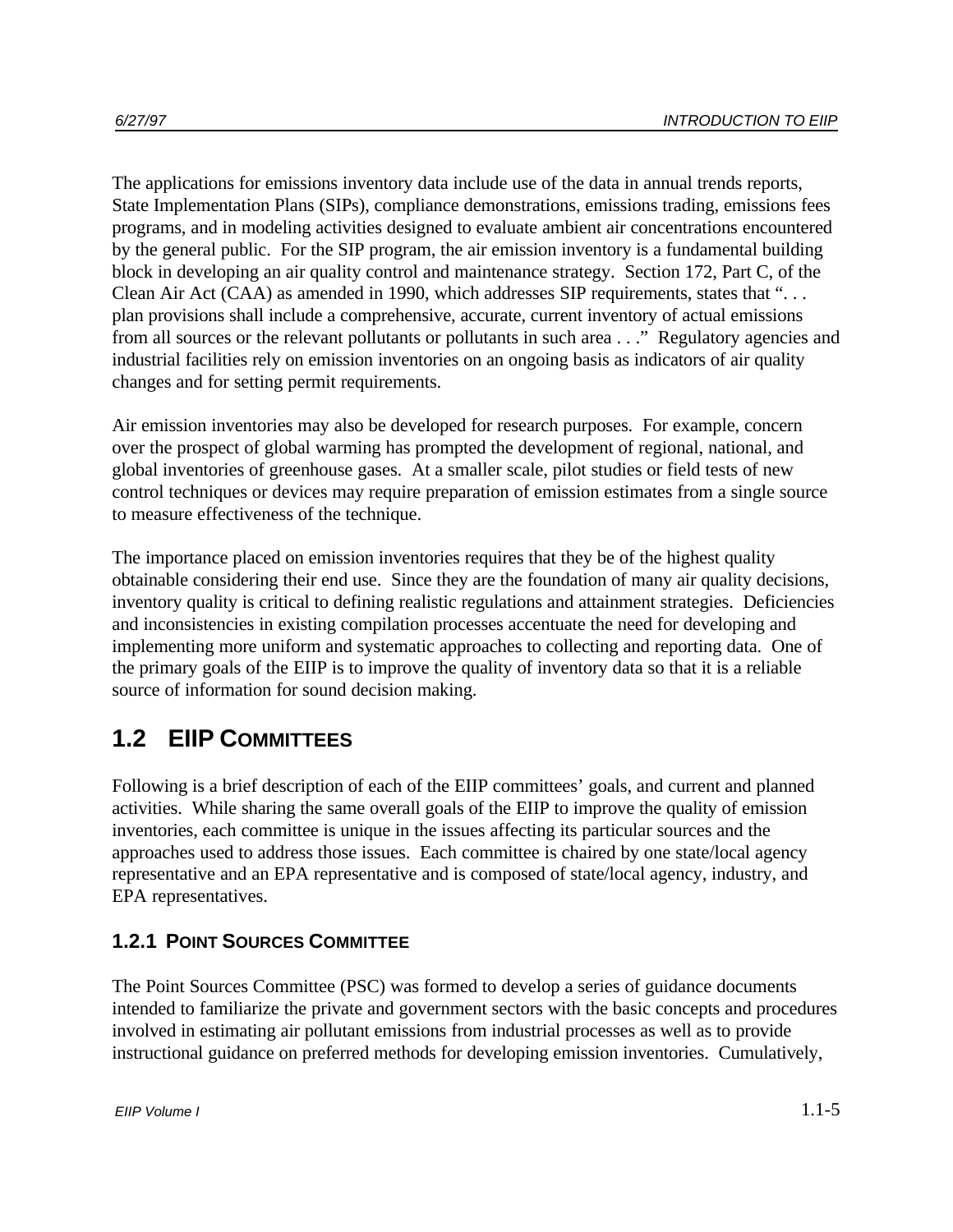the series of documents will provide a comprehensive set of manuals which will serve the user in generating a point source emissions inventory.

The PSC seeks participation from several different arenas. The committee works closely with the EIIP Area Sources Committee to develop guidance manuals on processes common to both types of inventories, such as surface coating operations. Through information gathering efforts, state agency workers have been introduced to the EIIP and have joined the working committee, serving in various roles (some as technical reviewers, some as authors, some as technical advisors). The PSC has also worked closely with industry and trade associations on document development efforts. Specifically, the National Asphalt Pavement Association and the National Paint and Coatings Association (NPCA) have actively participated in document development. PSC members have toured facility sites with members of these industry groups to better understand their overall activities.

PSC members have attended meetings of the NPCA and the American Electronics Association to request their assistance through "partnering" in developing guidance documents for the industries. During national meetings of the Air and Waste Management Association (A&WMA), the PSC has surveyed attendees for suggestions and rationale for selecting source categories for guidance document development. A database with results of these two surveys is maintained by the committee.

PSC members also spoke with personnel at state air pollution control agencies across the United States and acquired emissions estimation guidance information pertinent to the industries within their states. The information was reviewed and, where applicable, emission estimation approaches were standardized for presentation in the guidance documents. The committee is also actively involved in the development of the EIIP data transfer model (see Section 1.2.6 for more information), which will be used as a mechanism for transferring inventory data to other user formats.

#### **1.2.2 AREA SOURCES COMMITTEE**

The primary goal of the Area Sources Committee (ASC) has been to develop improved methods guidance for area source inventories. Other objectives include:

- Achieve consistency among inventories;
- Provide flexibility in inventory development at the preparing agency level;
- Identify new and innovative methods;
- Support planning and QA/QC in inventory development.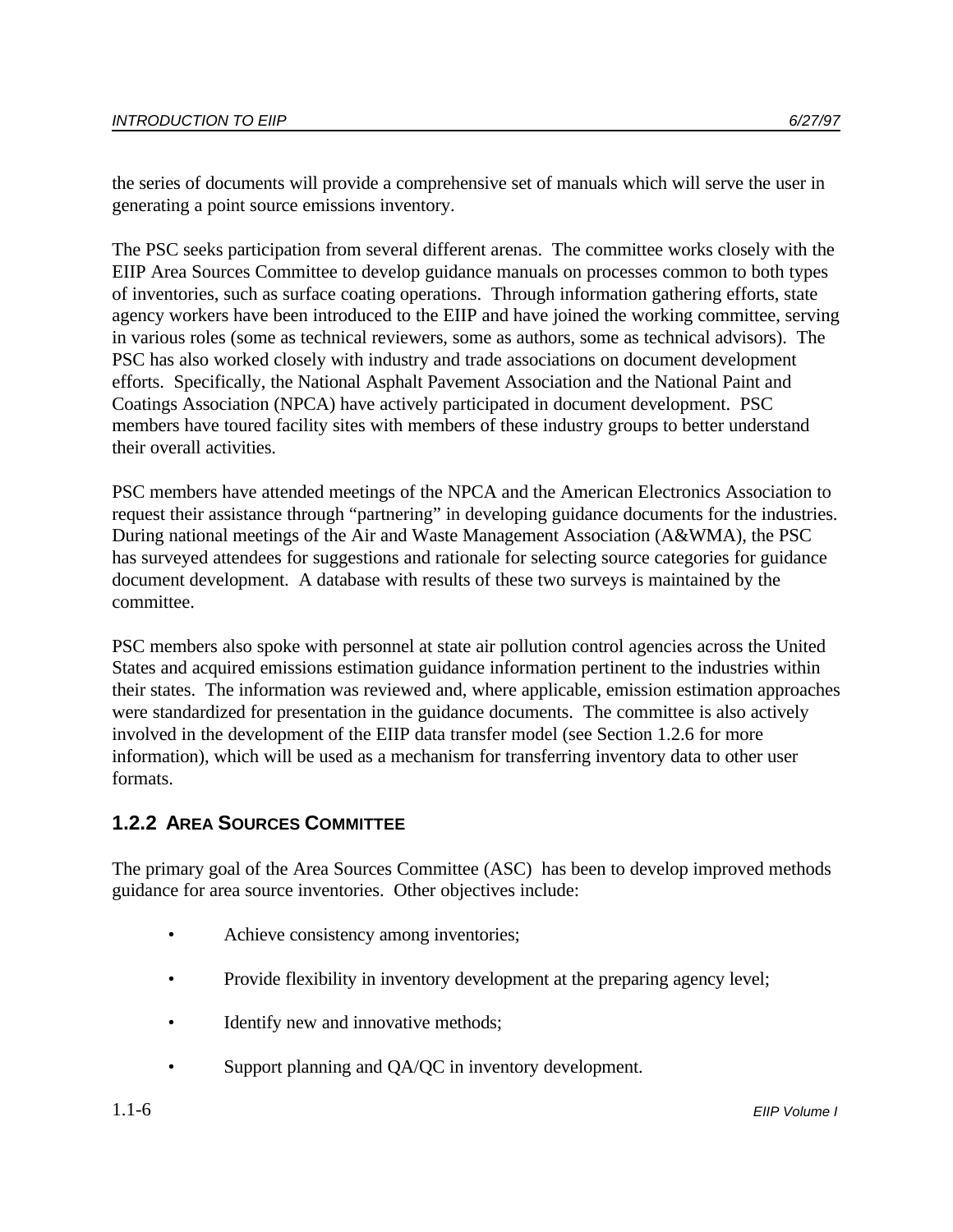To achieve this goal, the committee surveyed the inventory community to find out which source categories were seen as high priority for methods improvement chapters in the ASC EIIP guidance document. Each chapter in Volume III is written to discuss the unique aspects of the source category. One of the main issues encountered by the ASC in developing their document was the selection of preferred methods versus alternative methods for presentation in each of the chapters (see Section 2.3.1 for further discussion on the selection of "preferred" vs. "alternative" methods).

### **1.2.3 MOBILE SOURCES COMMITTEE**

The main focus of the Mobile Sources Committee (MSC) is to provide specific guidance on how state and local agencies could better take advantage of potential locality-specific data sources and, at the same time, retain a known level of quality and completeness in their inventory. Currently, the committee has concentrated its efforts on onroad mobile sources, specifically on providing locality-specific inputs for the EPA's MOBILE and California's EMFAC emission factor models. Also included in the mobile sources document is the development of locality-specific inputs from transportation demand models and the use of local data for making vehicle miles traveled (VMT) projections. The specific guidance developed by the MSC is to be used in conjunction with EPA's existing guidance on procedures for estimating emissions from mobile sources (EPA, 1992a) . Future efforts of the MSC include a top-down evaluation of the MOBILE model and attention to nonroad mobile source issues.

#### **1.2.4 BIOGENIC SOURCES COMMITTEE**

The Biogenic Sources Committee (BSC) is composed of members from the EPA, states/local agencies, and academic institutions. The specific objective of the work of the BSC has been to develop consistent emission inventory preparation guidance for emissions of volatile organic compounds (VOC) and nitrogen oxides  $(NO<sub>x</sub>)$  from biogenic sources such as forests, agricultural crops and soils, lightning, and natural gas and oil seeps.

The BSC's primary work product is a final document of preferred and alternative methods, much like the point and area source volumes. However, the bulk of Volume V focuses on the use of Biogenic Emission Inventory System (BEIS)-2 (and similar computer models) for estimating emissions from vegetation, and addresses the needs of inventory preparers and modelers who want to develop biogenic emission estimates using these models.

### **1.2.5 QUALITY ASSURANCE COMMITTEE**

The Quality Assurance Committee (QAC) was formed to develop: (1) a plan for the EIIP's QA program; (2) a comprehensive QA source document of methodologies and tools to use in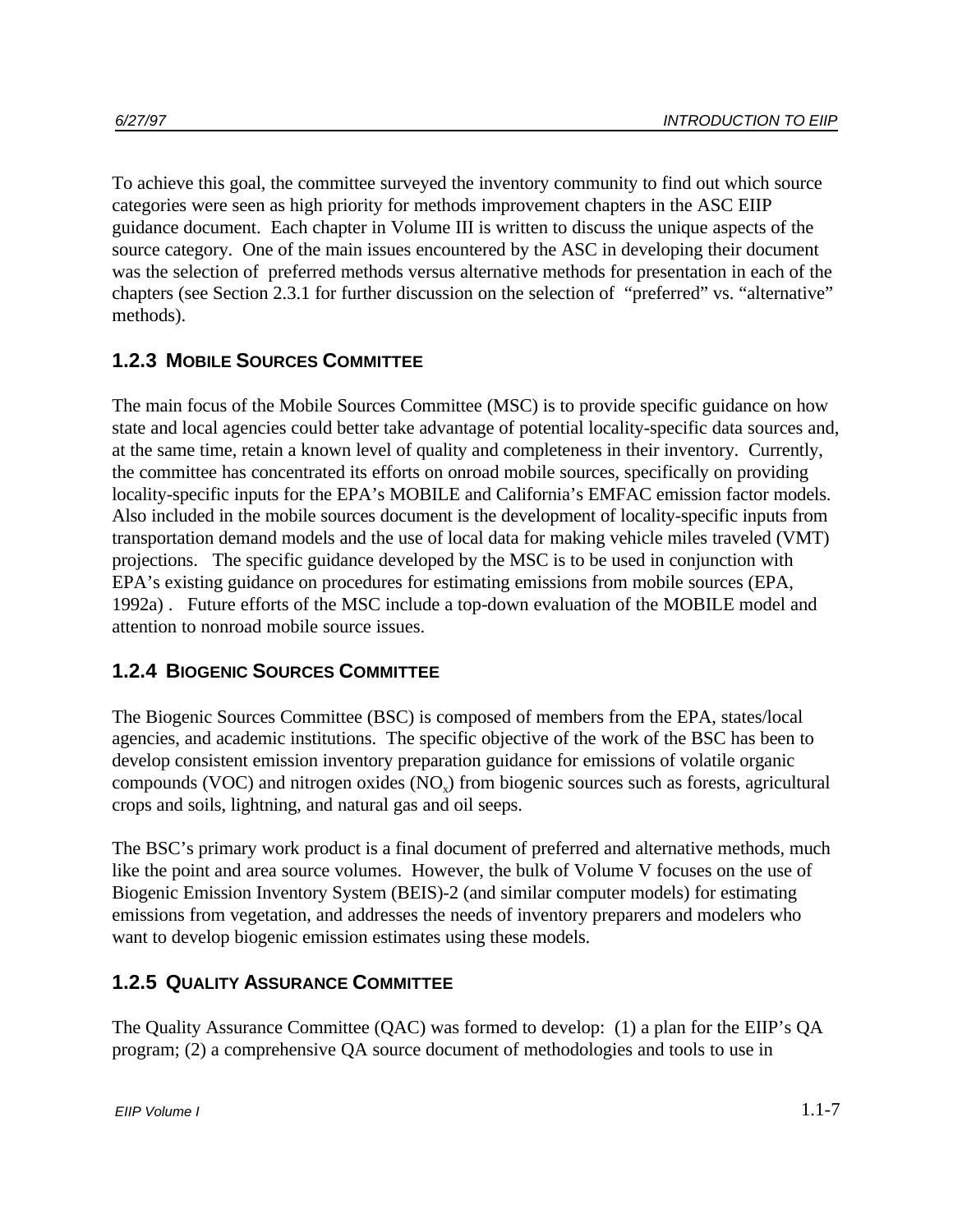developing emission inventories; and (3) an emission inventory quality rating system. The QAC's objectives have been achieved though a variety of activities including the development of the EIIP's *Quality Assurance Procedures* document (Volume VI), the adaptation of the Data Attribute Rating System (DARS) for state inventories, and by providing review and assistance on QA/QC to the other committees.

The QAC reviewed existing EPA guidance (EPA, 1986; EPA, 1988; EPA, 1989; EPA, 1992b; EPA, 1994a), and felt that while it adequately addressed fundamental QA principles, inventory preparers needed more concrete guidance that included tools and methods that could be used to implement QA programs. Furthermore, the issue of uncertainty has become an increasingly important topic for inventory developers and users; therefore, the QAC expanded the purpose of emission inventory QA to include measures to document (qualitatively and quantitatively) uncertainty. The QA volume relies heavily on examples from actual inventories to demonstrate the use of alternative QA methods.

In addition to the QA volume, the EIIP QAC sponsored training in the use of DARS to evaluate emission inventories. Workshops were held in which states and local agency personal participated. The results were used to standardize the DARS, and to develop guidance materials to assist state and local agencies in evaluating their inventories. The training materials developed for those workshops are included in the QA volume. The QAC is currently sponsoring the development of the DARS software system.

#### **1.2.6 DATA MANAGEMENT COMMITTEE**

The primary goal of the Data Management Committee (DMC) is to develop and facilitate a data exchange mechanism for the emission inventory community. The DMC is not producing a database system but, rather, a standard data transfer format and transfer procedure that is independent of the databases from which the inventory data originates. Because of the many different emission inventory data management systems that are used by preparing agencies, standardization of the inventory data elements, their meaning, and their relationships is necessary to prepare the transfer/exchange protocol.

The DMC has developed a EIIP Phase I data model (hereafter referred to as the "Data Model") with its initial effort focussed on the electronic exchange of data for baseline SIP inventories, attainment demonstration modeling, and air quality strategy development.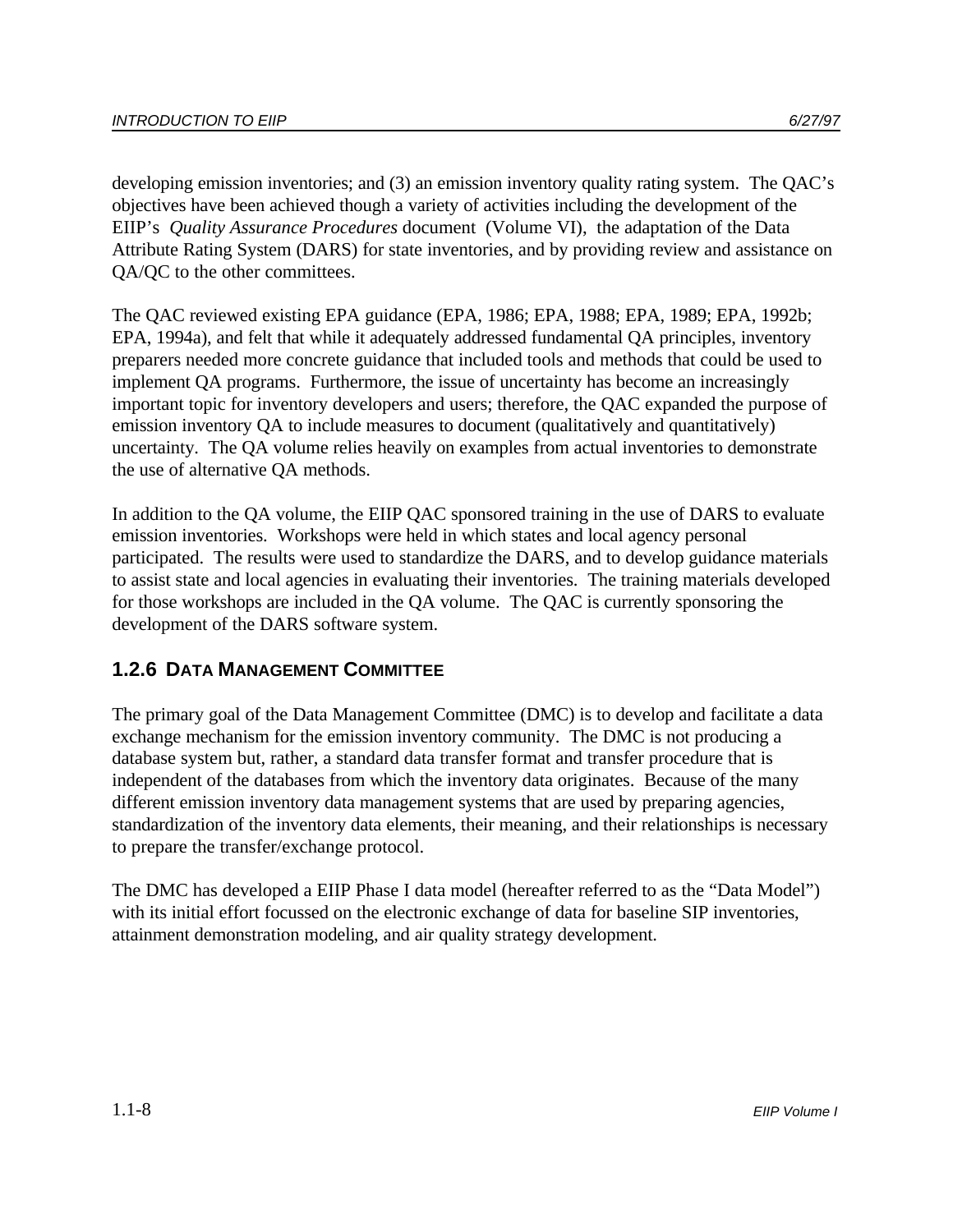Figure 1.1-3 shows the flow of data using the Data Model. The data transfer format used in the Data Model is based on the Electronic Data Interchange (EDI) X-12 Standard, which is an existing and fully functional standard that is accepted by the EPA, other government sectors, and industry. The DMC envisions future development of the Data Model so that it can be used for other purposes such as permitting, emission reduction credits, and emission cap and trading programs.

#### **1.2.7 GOVERNMENTAL INTERACTIONS COMMITTEE**

The Governmental Interactions Committee (GIC) examines the relationship between various agencies and government bodies involved in the emission inventory process. The GIC prepared a report entitled *Roles and Responsibilities of Government Agencies in the Development of Emission Inventories* (EPA, 1995). This report contains guidelines and flow charts which explain the inventory process and generally define the roles and responsibilities of each participating group. The discussion focuses primarily on the development of city/county scale inventories that require some level of EPA review, such as ozone or carbon monoxide nonattainment area SIP inventories.

# **1.3 EIIP COMMITTEE PRODUCTS**

The initial work products of the EIIP committees include this set of manuals (Volumes I through VII), a version of the EIIP Data Model, and pilot studies and training using the EIIP version of the DARS. Hard copies of the manuals are available from the National Technical Information Service.<sup>a</sup> Electronic copies of the EIIP documents can also be retrieved from the CHIEF Internet World Wide Web site (www.epa.gov/ttn/chief/).

<sup>&</sup>lt;sup>a</sup> NTIS, U.S. Department of Commerce, Springfield, VA 22161, telephone (800) 553-6847.

 $\rm^b$  For information on the different options available to retrieve documents from the TTN BBS, contact the TTN 2000 helpline at (919) 541-5384.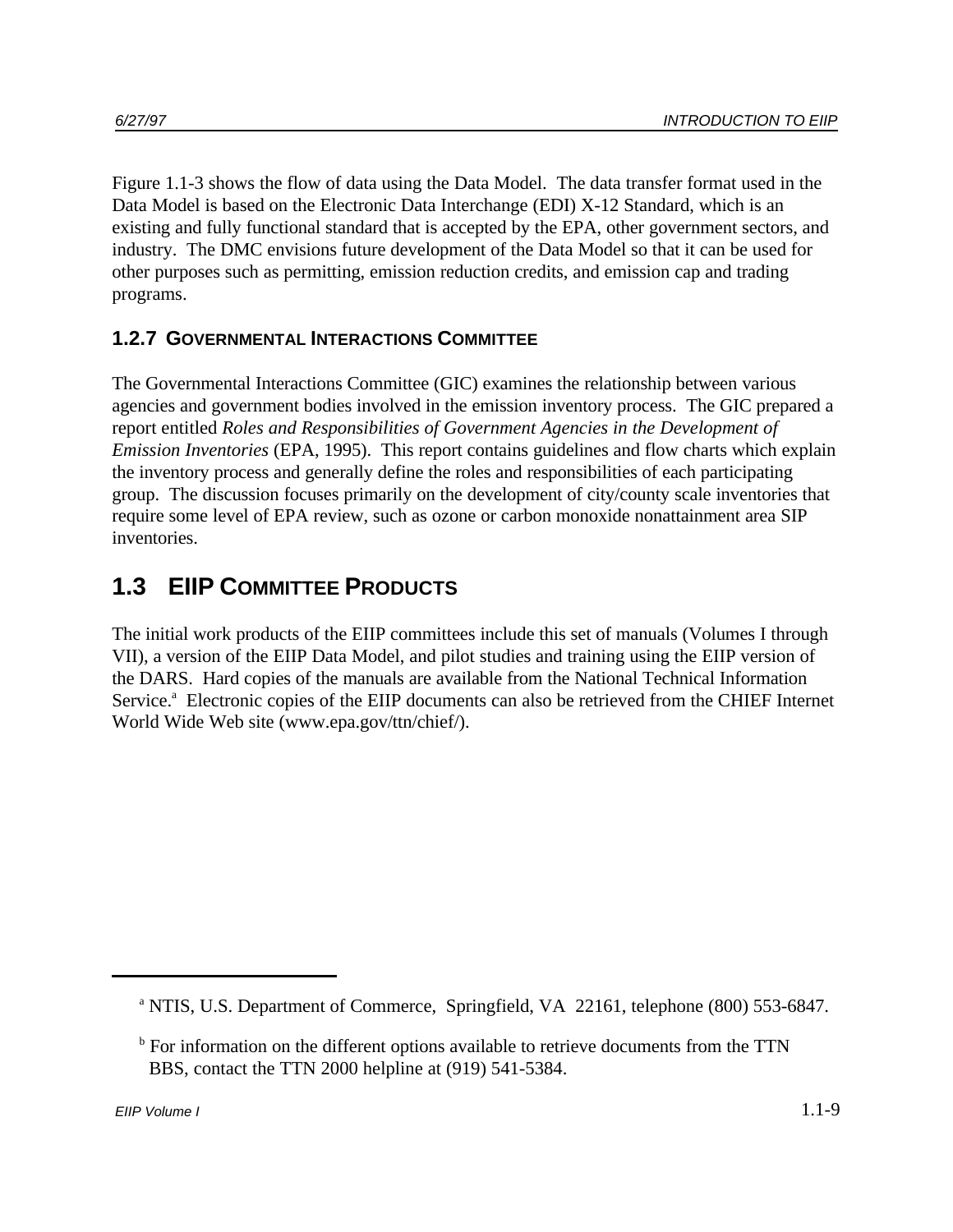

**FIGURE 1.1-3. DATA TRANSFER USING THE EIIP DATA MODEL**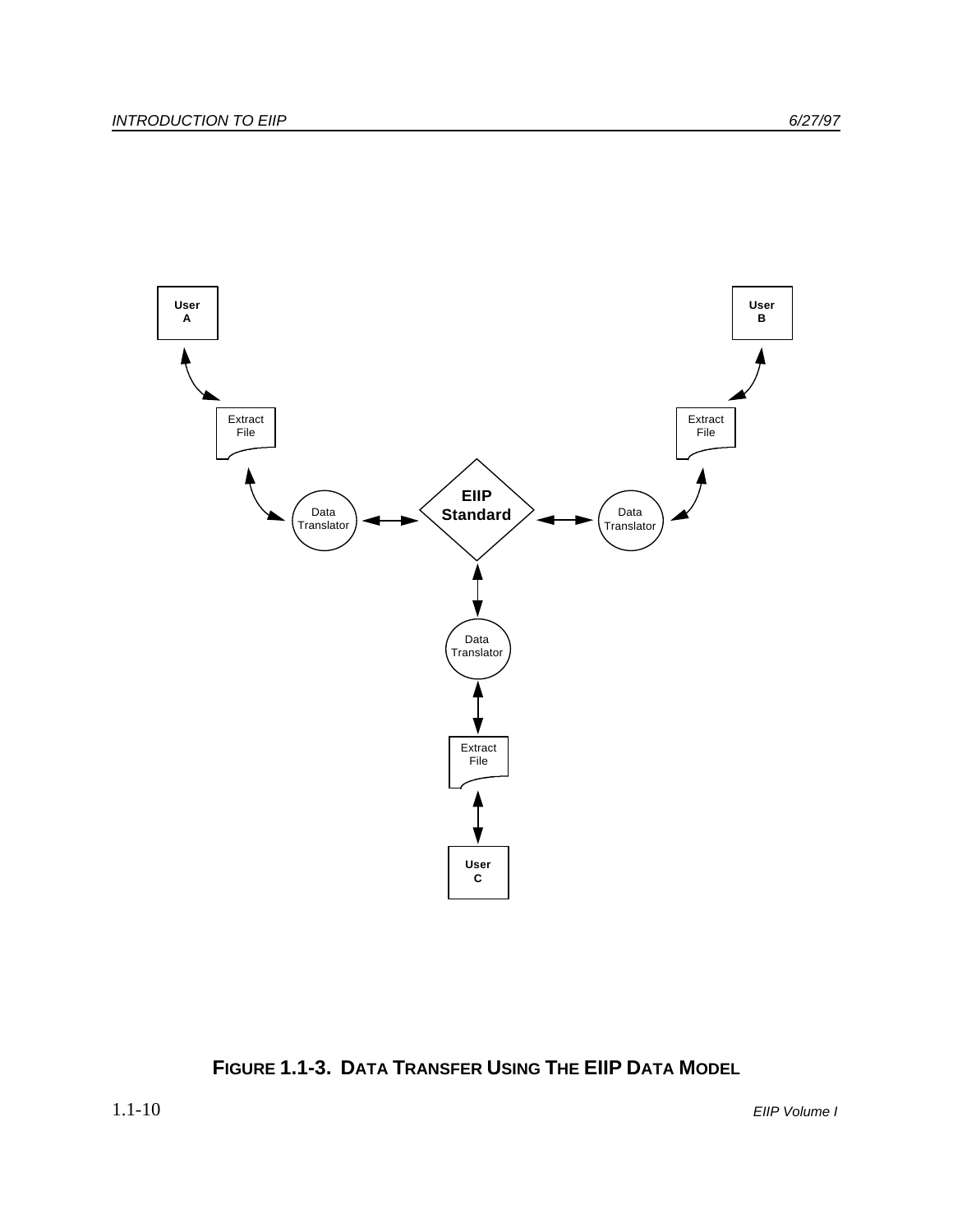# **1.4 ORGANIZATION OF VOLUME I**

Section 2 of this document provides details on how to use the EIIP documents, particularly the usage of "preferred" and "alternative" emission estimation methods.

Section 3 of this volume discusses training considerations for staff who will be preparing emissions inventories, conducting QA checks, or working with the Data Model. Training is a key inventory preparation exercise which directly affects the quality of the resulting emissions inventory.

Inventory planning procedures are covered in Section 4. Planning is another critical step in the emissions inventory process which cannot be overlooked or trivialized. Careful planning is needed to assure that inventory end-uses are identified and met, and that time schedules and resources (personnel and budget allocations) are established that will not compromise the quality or comprehensiveness of the inventory.

Section 5 discusses inventory development steps in general terms so that inexperienced inventory preparers can visualize the numerous steps that must be taken in preparing an emissions inventory.

Reporting and documentation is discussed in Section 6 of this volume. Elements of a written document, examples of standardized reporting formats, and the increasingly important need for the electronic transfer of inventory data are covered in this section.

References cited in this volume are presented in Section 7. A glossary of terms commonly used throughout all the volumes in the EIIP series is presented in Section 8, with the terms grouped by the subject of each volume (e.g., point sources, area sources). The exception is data management; because of the technical nature of the terms and symbols used in the data management volume, the reader is referred to Chapter 1, Appendix B, Data Element Dictionary, of Volume VII.

Appendix A contains a list of EIIP committee members with addresses and phone numbers for those needing further information on a particular committee.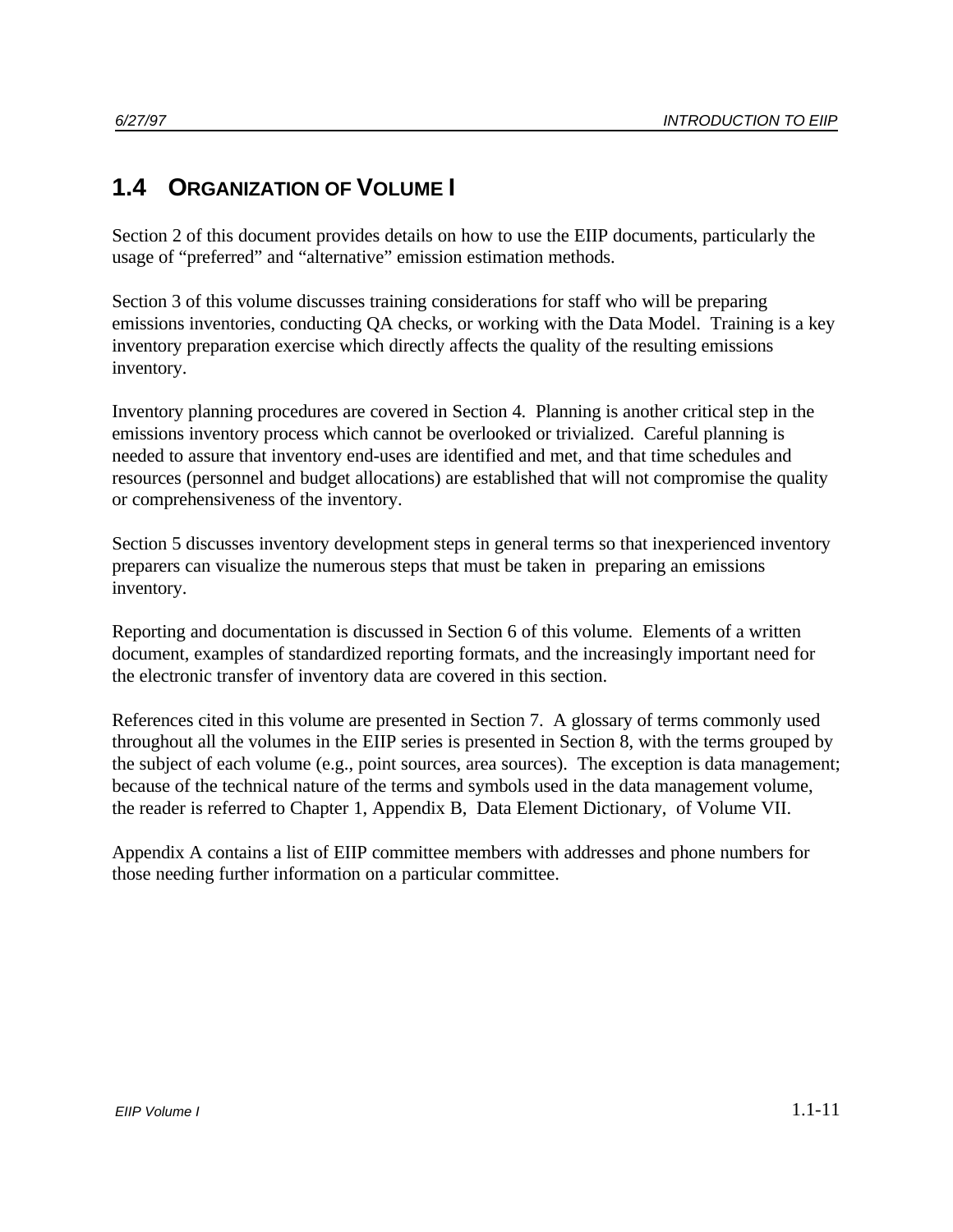This page is intentionally left blank.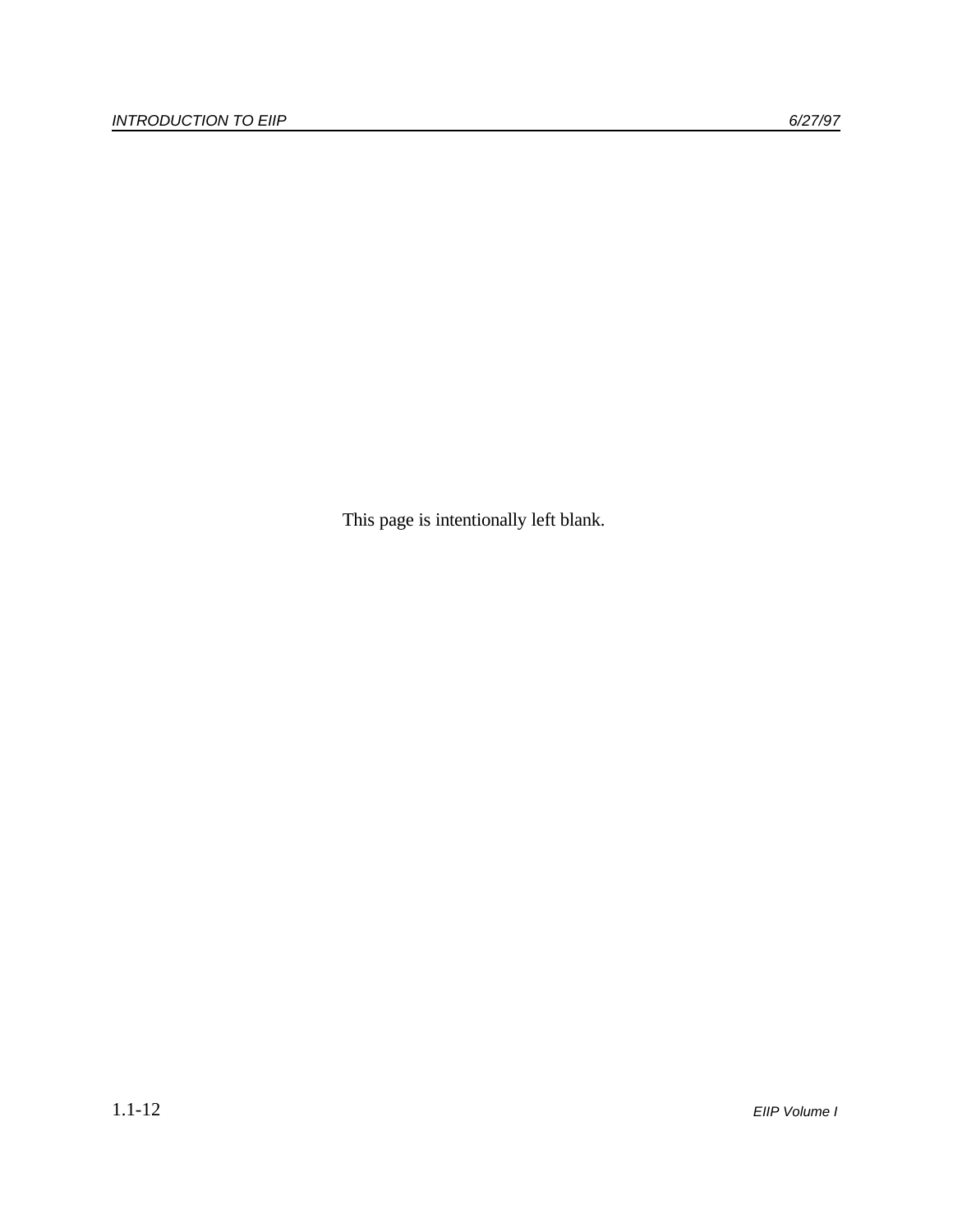# **IMPLEMENTATION OF EIIP GUIDANCE**

# **2.1 PURPOSE OF EIIP GUIDANCE**

The goal of the EIIP is to provide guidance on the development of cost-effective, reliable inventories by improving the quality of emissions data collected and providing for uniform documentation and reporting of this information. The EIIP has adopted a philosophy that the use of standardized emission estimation procedures will produce data of increased precision, accuracy, and consistency. Using standardized approaches enables industry, federal, state, and local agencies to generate data of known quality at acceptable costs.

In order to achieve its goal, the EIIP has implemented a system for presenting preferred and alternative methods for estimating air emissions so that agencies will use this guidance in the development of their inventories. Emission estimation methods have been delineated for many point, area, mobile, and biogenic source categories. For example, EPA's widely used *AP-42* document (EPA, 1995-1996) contains many emission factors and source category data that can be used to estimate emissions. The EIIP guidance does not replace the *AP-42* document, but instead supplements and complements it.

The EIIP's system of preferred and alternative methods selection for estimating emissions allows users to match the end-uses of their inventory to the inventory development efforts. Inventory preparers, for example, can select a preferred or alternative estimation method for an individual source category based on the significance they assign to that source category . By referring back to the EIIP guidance, subsequent data users can decide whether the quality is adequate to meet their needs; if it is not, the inventory preparer then has the option of collecting higher quality data if improved methodologies are available or using an alternative method, if for example, available resources will not allow the use of a preferred method.

The EIIP's emissions inventory preparation guidance has been developed to ensure that consistent and unambiguous procedures are used to do the following:

**Identify all emission sources in a defined area**. The EIIP provides guidance on  $\bullet$ how to identify sources that should be included in an emissions inventory.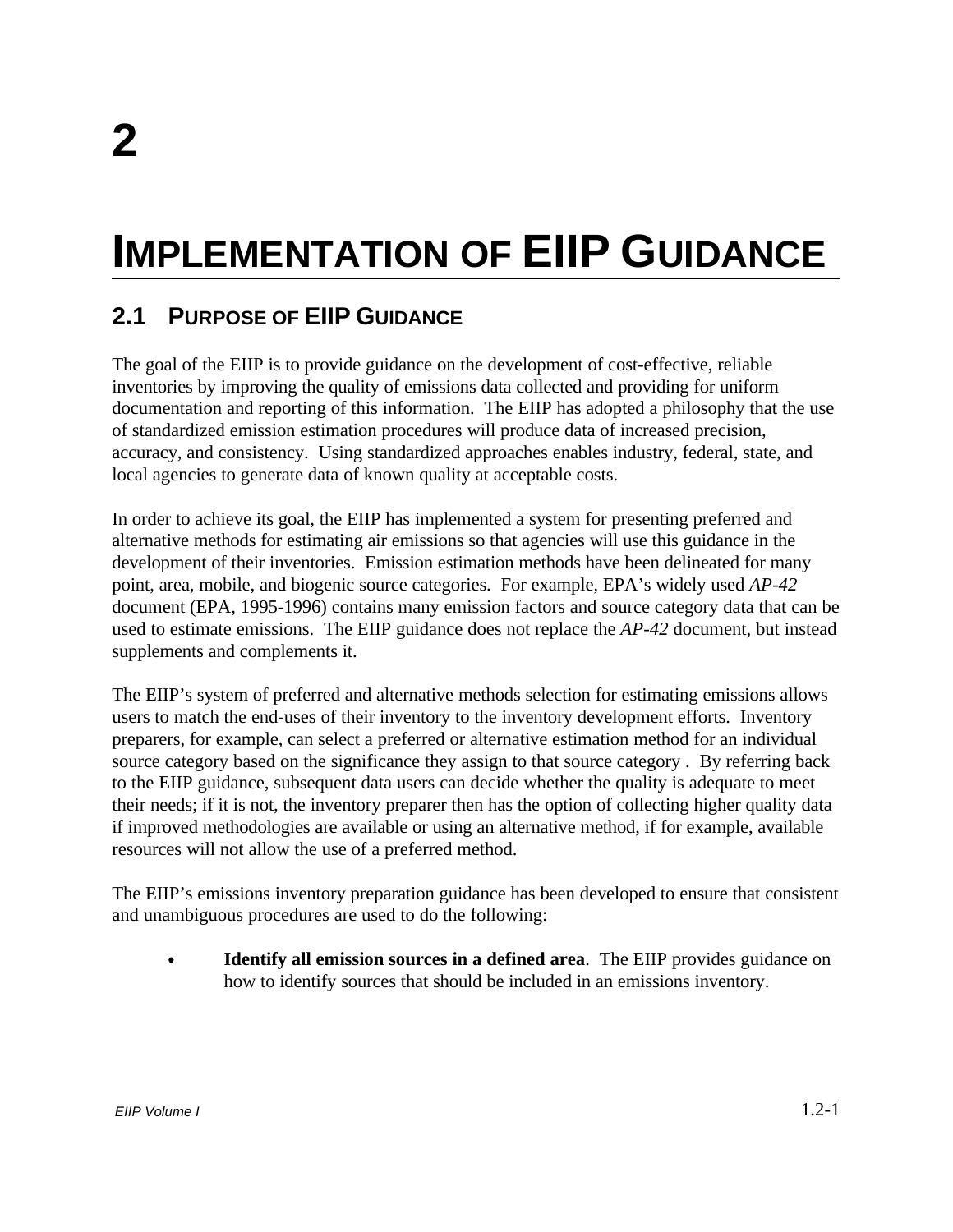- $\bullet$ **Select methods to estimate emissions from each source.** Guidance is provided to estimate emissions and choose between preferred and alternative emission estimation methods based on accuracy.
- **Identify and select data sources for activity levels and other parameters required by an emission estimation method.** The EIIP documents specify the minimum data elements required to estimate emissions for each method and provides guidelines for obtaining data efficiently.
- **Perform QA/QC checks on the inventory**. The EIIP QA volume presents techniques, tools, and methods used for assuring the quality of inventory data.
- **Document emission estimation methods, data sources and QA/QC procedures.** Proper documentation is stressed throughout all volumes of the EIIP documents to ensure reliability and accuracy of results, reproducibility of emissions estimates, and instill confidence in the inventory.
- $\bullet$ **Collect and transfer data.** Guidance on data collection, storage, and handling is provided in the guidance documents. The EIIP's Data Model was designed to standardize data transfer efforts by state and local agencies, industry, and federal agencies.

Figure 1.2-1 depicts the major processes involved in preparing an emission inventory. The diagram highlights significant decision points and steps in the implementation of EIIP guidance.

The EIIP guidance allows industry, state, and local agencies to choose the inventory development method that matches their needs, priorities, and budgets. However, the burden of properly using inventory data falls on the end-users of the inventory. In the past, many data requestors did not know the quality of information required to meet their needs, but wanted the "best" data they could get. The EIIP approach places the responsibility on users to realize that the data may be inadequate even though it may be the best available. The inventory preparer is strongly encouraged to document the data quality, evaluate the impact on emissions estimates, and to prioritize inventory-development efforts to focus resources where they have the most impact. This will allow end-users to make an informed decision on the use of the data. A discussion of sources of uncertainty is provided for each source type in Volumes II through V of the EIIP document series, and methods for assessing uncertainty (quantitatively and qualitatively) are discussed in Volume VI.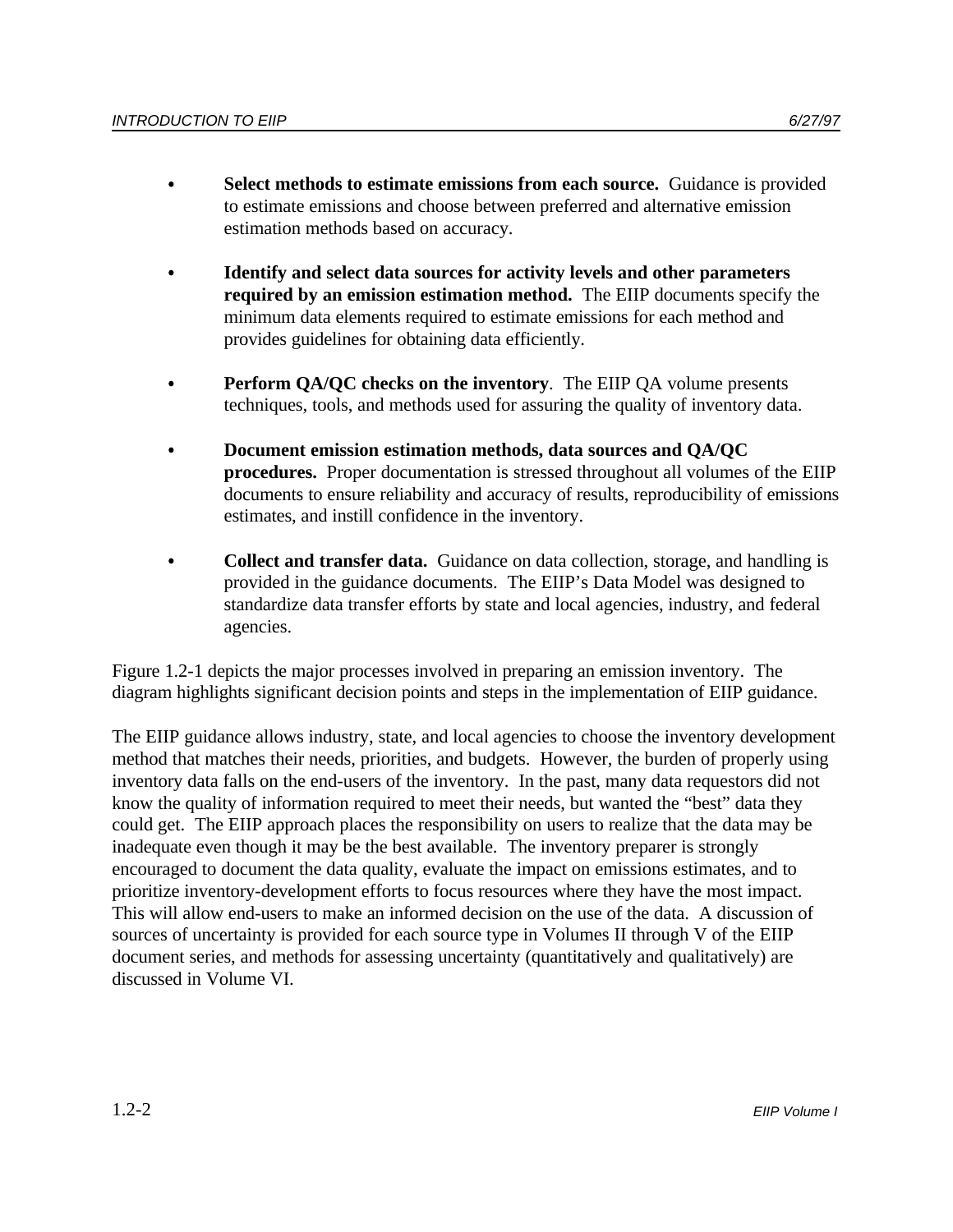

**FIGURE 1.2-1. EMISSION INVENTORY PROCESS**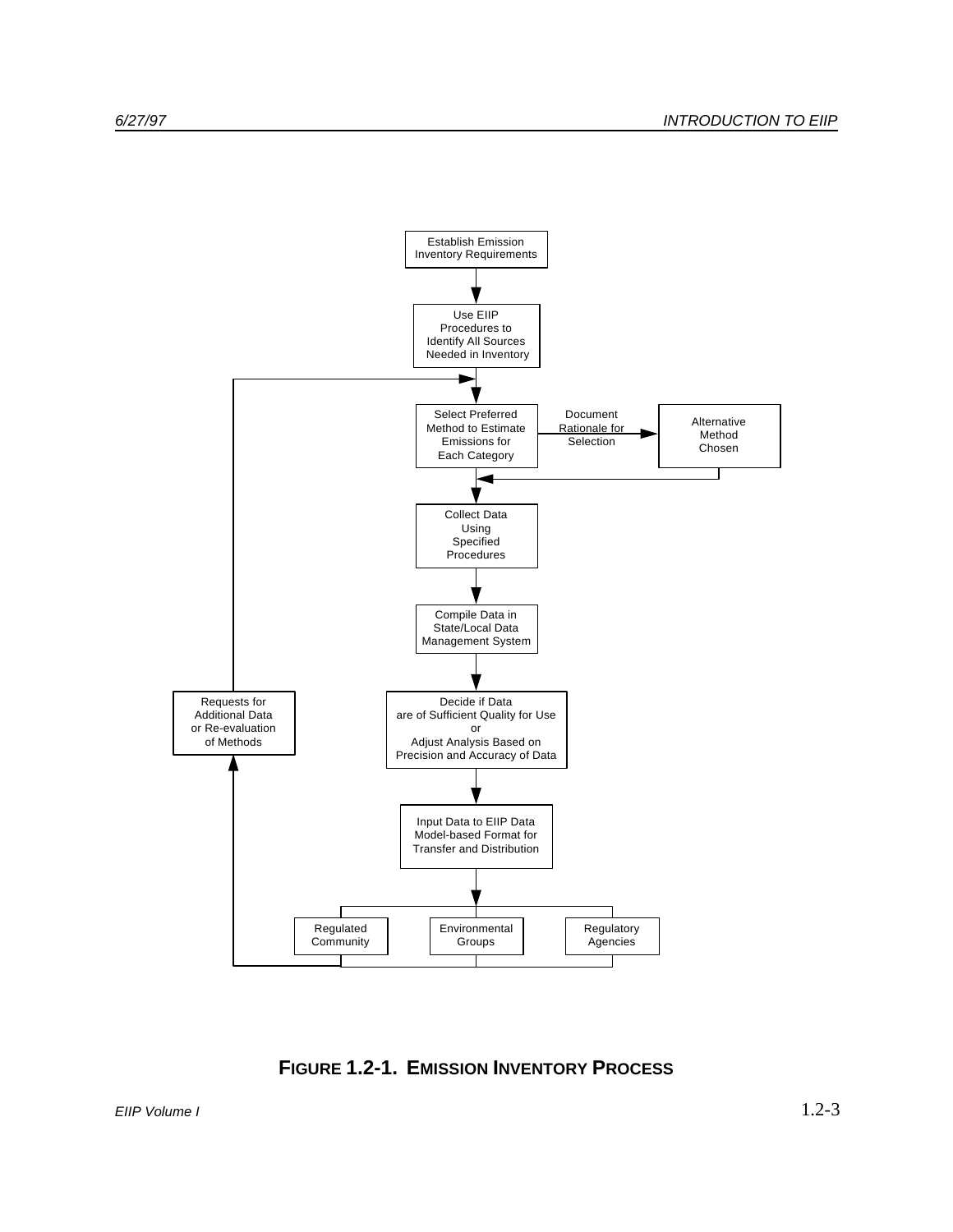# **2.2 SCOPE AND GENERAL CONTENT OF DOCUMENTS**

The following is a summary of the information contained in each of the seven EIIP volumes.

**Volume I: Introduction to the EIIP**. This introductory volume describes the concept, implementation, and goals of the EIIP. The EIIP's focus on standardized inventory development approaches through the selection of preferred or alternative emission estimation methods is discussed. Also, general emission inventory concepts are explained.

**Volume II: Point Sources.** The overall goal of Volume II is to familiarize the private sector with the basic concepts and procedures involved in estimating air pollutant emissions from industrial processes, and provide instructional guidance to state and local agency personnel on preferred methods for developing emission inventories. The emission inventory procedures presented in Volume II are specific to point sources. Practical, detailed calculations and procedures applicable to specific categories are provided within each chapter. These chapters present several different estimation scenarios and provide example calculations to aid in actual emission estimation. A brief discussion is presented on the source category, available control techniques, and QA/QC. The source classification codes (SCCs) needed for entry of the data into a database management system are presented. Data collection forms are included as well.

**Volume III: Area Sources**. Volume III addresses the process of planning and developing an area source inventory. Fundamental emission estimation approaches are presented, and inventory management, QA/QC, and documentation procedures are discussed. Each chapter contains a general description of the source category, an overview of available control technologies, and the EIIP's preferred and alternative emission estimation methods, including new and innovative estimation methods where available. A "how-to" approach is provided for each estimation method. The various methods' uncertainty and data coding procedures are also discussed.

**Volume IV: Mobile Sources.** Volume IV presents guidance for state and local agencies to use in developing motor vehicle emission inventories using Highway Performance Monitoring System (HPMS) and Travel Demand Model (TDM) data. Specifically, Volume IV guides the users in: (1) the conversion of HPMS vehicle miles traveled (VMT) data to EPA's MOBILE emission factor model vehicle classes; (2) the use of TDM data for modeling; and (3) the development of VMT projection data. Preferred methods are presented for each of these three items.

**Volume V: Biogenic Sources**. Volume V of the EIIP manual series presents preferred and alternative methods for developing VOC and  $NO<sub>x</sub>$  emission estimates from biogenic sources (e.g., forests, crops, and soils), NO<sub>v</sub> emissions from lightning, and VOC emissions from oil and natural gas seeps. The assumptions and uncertainty inherent to each of these methods are described, in addition to the data that must be supplied by the user to estimate emissions. Guidance is provided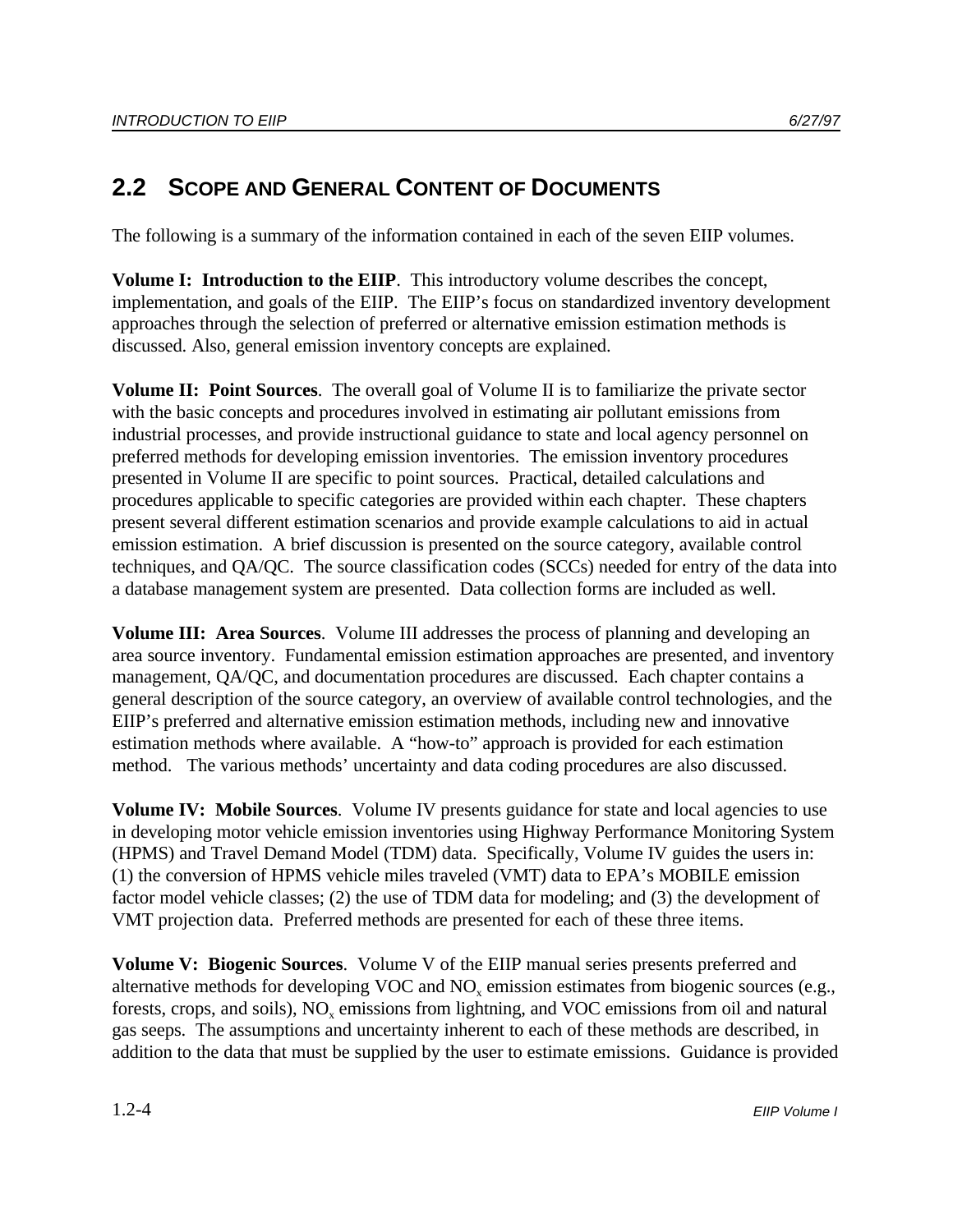for the three computer models that can be used to estimate biogenic emissions, as well as another alternative method that involves collecting local information to substitute for defaults in the three models. Biogenic emission estimation models typically provide emission information in a format specific to an air quality model. The input needs of the air quality model therefore typically determine the choice of the biogenic emission estimation model.

**Volume VI: Quality Assurance**. The purpose of Volume VI is to identify, improve, consolidate, and document QA/QC practices and procedures in all steps of the inventory development and review process. The goal of an emission inventory QA/QC program is to develop and implement techniques for improving inventory consistency and to reduce and document data uncertainty. Within the context of the EIIP, the emission estimation procedures and the inventory QA/QC program are complementary. Volume VI presents tools, procedures, and methods useful for inventory QA/QC. A series of standardized procedures and auditing steps to be used in implementing the QA/QC program have been developed. The standardized QA/QC procedures provide guidance for each step of the emission inventory preparation and reporting process. Also provided are procedures for those using an alternative rather than a preferred method. The QAC worked with the Point, Area, and Mobile Source Committees to ensure that inherent uncertainties in emission estimation methods are discussed as fully as possible.

**Volume VII: Data Management**. The primary focus of this volume is to provide a unified standard for defining and sharing emissions inventory data, specifically through defining the use and implementation of the EIIP Data Model and the EIIP data transfer standard. The EIIP DMC developed the Data Model to facilitate an improved data exchange mechanism for state and local agencies, EPA, and industry. The EIIP Point, Area, Mobile, and Biogenic Sources Committees identified the data elements needed in the Data Model, and were asked to demonstrate how the data elements related to one another. The resulting organization of the Data Model is similar to that found in many point source inventory systems. However, in order to accommodate area, mobile, and biogenic source types for this application, a greater level of abstraction was needed in terminology as well as in organization. This volume should be used to guide the development of database translation software programs to convert from an agency's current database to standard EIIP format (and vice versa). It also provides a common format for industry to use to submit their data to state/local or federal agencies.

# **2.3 APPROACH FOR SELECTING METHODS**

### **2.3.1 RATIONALE FOR EIIP'S SELECTION OF METHODS**

The EIIP consists of several committees whose mandate is to develop concise, accurate, and innovative inventory development guidance. Emission estimation methods were identified by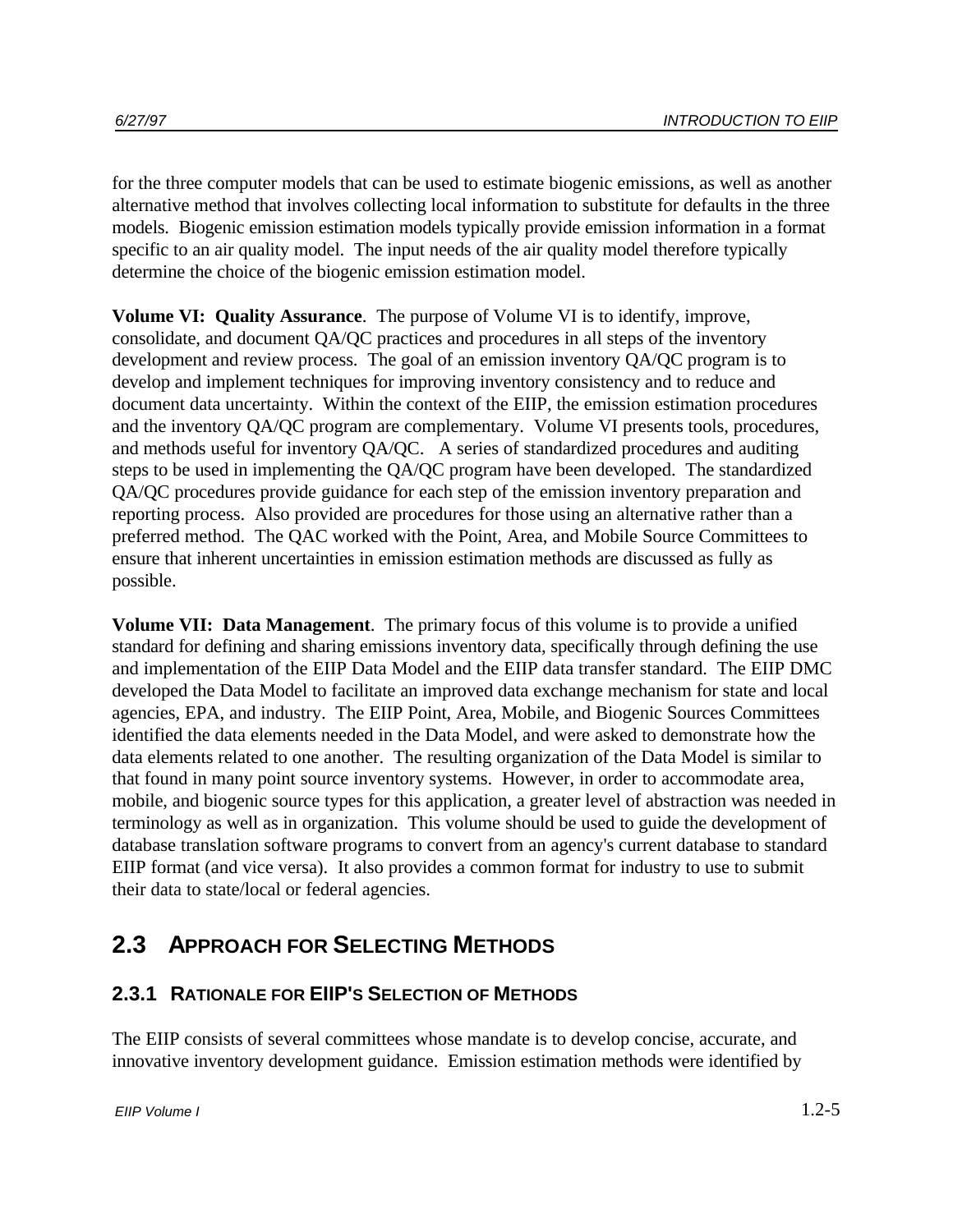reviewing procedures used or recommended in the past by EPA, state and local agencies, trade organizations, and research groups. New and innovative emission estimation procedures were particularly of interest to the EIIP committees. Research and development or source test activities for developing new emission factors or activity data, for example, are not within the scope of the EIIP's functions. To select the methods included in the EIIP documents, input was solicited from committee members and a consensus was reached on identifying which methods to include in the documents.

An important aspect of the EIIP's selection of methods was the identification of "preferred" and "alternative" approaches. Selection of a method as preferred or alternative considered several issues. First, the availability of data needed to use a particular method was considered. Both preferred and alternative methods had to be practical for each specific source category; the data had to be available and obtainable with a reasonable amount of effort. Second, the data had to be of suitable quality for developing an emissions estimate. In general, the preferred method is the most accurate and precise of the available estimation methodologies. Alternative methods were identified, however, in the event it was not feasible for the preparing agency to use the preferred approach. In a few cases, a method was found that was very accurate, but required data that would either be very difficult or very costly to obtain (or both). A method of this type would not be selected as the preferred method, but may be included as an alternative.

It is important to emphasize that preferred methods were identified on a source category-specific basis; this means that a method type identified as preferred for one source category (e.g., AP-42 emission factors) may not be the preferred approach for another source category. This is consistent with the EIIP's goal of improving the quality of emission estimates for all point, area, mobile, and biogenic source categories.

#### **2.3.2 RATIONALE FOR USER'S SELECTION OF METHODS**

The user of EIIP documents will need to select methodologies that reflect the planned end uses of the inventory and the priority and importance that the user assigns to a certain source category. In practice, different procedures will require different commitments of time and resources. The user should develop realistic selection criteria for inventory methodologies based on staffing, resource availability, and the time allowed for inventory development.

The end use of the inventory is an extremely important consideration in the selection of methods. Data of high quality is the goal in all inventories; however, for certain inventory uses, such as emission limitations and standards, it is imperative that high-quality emission estimates are pursued. Emission limitations and standards must be legally defensible, and therefore the user may have to demonstrate that the best available approach was used to prepare the emission estimates on which they are based.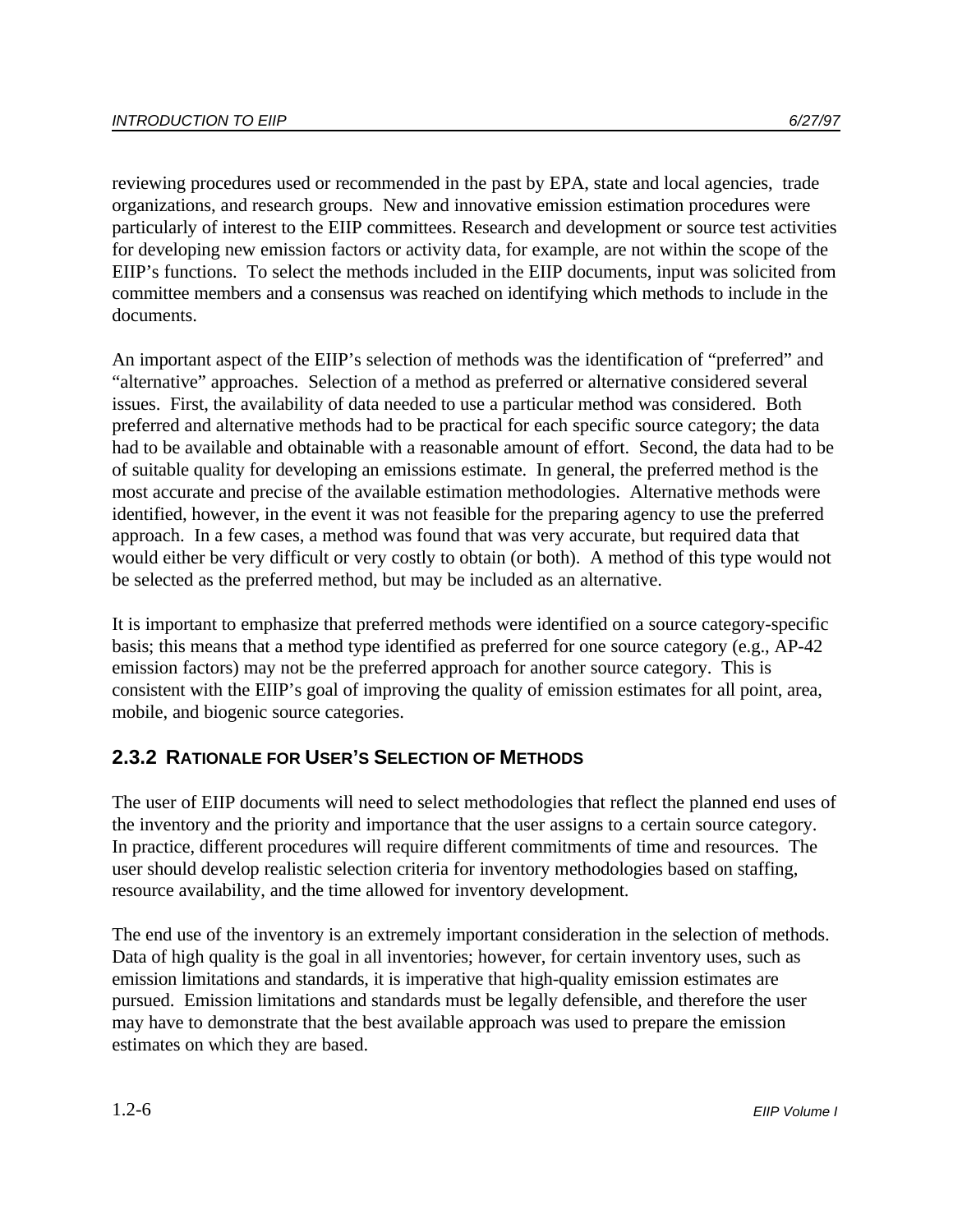The inventory preparer must remember that, in some cases, the quality of emission assessments is directly affected by the quality of the variables used in the estimation process. Just because a preferred approach is selected does not mean that a high quality estimate is guaranteed. The preferred approach, in this example, may require previously collected data to calculate emissions; the precision and accuracy of these emissions will be based, in part, on the quality of the original data.

It is important for the user to select their methods and approaches prior to the inventory preparation. This selection should be done for each source category. It is also important for users to be flexible about the method selected if the original method selected can not be performed. For example, a preferred approach may have been selected for an area source category because it would lead to a higher quality emission estimate. However, upon initiation of work, the user realizes that appropriate activity level data can not be readily obtained within the time frame and resources that are allocated. The user may decide that, since this source category is of relatively low priority, an alternative approach is more suitable to complete the inventory. The effects of these decisions on the original quality objectives for the inventory, however, must be considered before proceeding.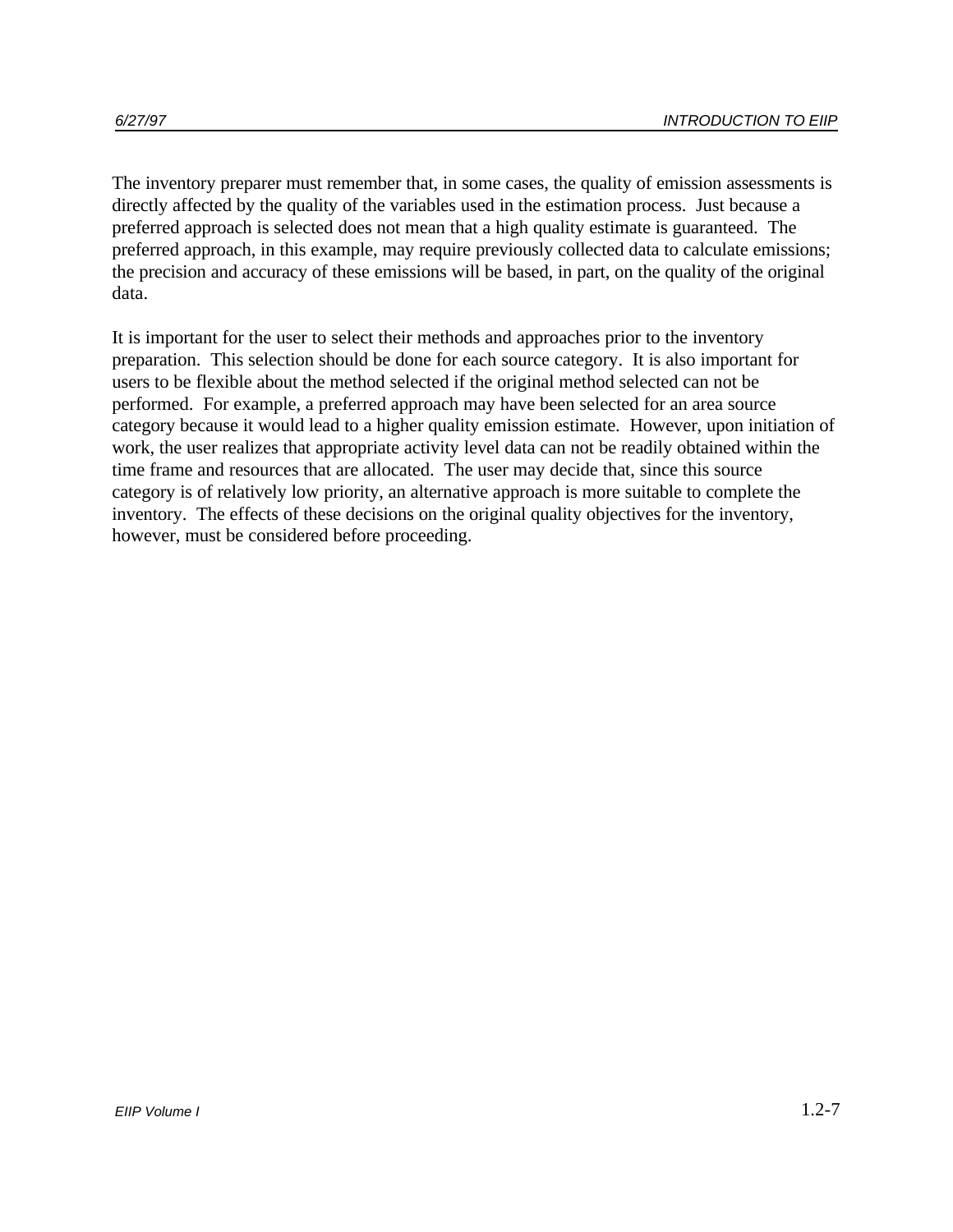This page is intentionally left blank.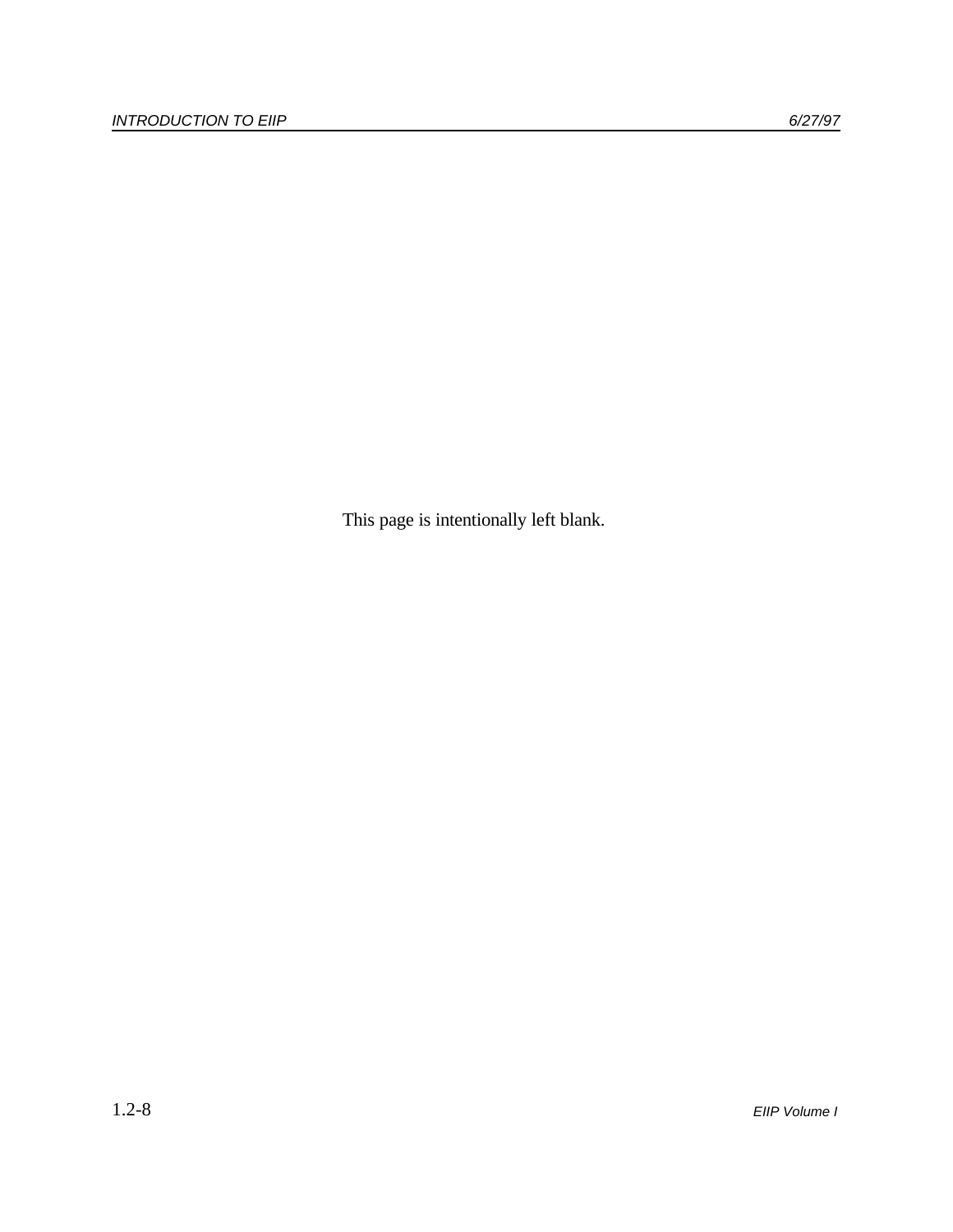# **TRAINING OF INVENTORY STAFF**

Training of staff members can be a key component of the inventory development process. Depending on the experience level of the personnel preparing the inventory and the intended end use of the inventory, training may be a necessary part of the planning process. Appropriate level of staff training is needed to convey information on basic inventory concepts, types of inventories, pollutant sources, and inventory development methods. Training is even more important when an emission inventory is viewed as the fundamental building block in developing an air quality control and maintenance strategy, or when it will be used to demonstrate compliance with existing regulations.

# **3.1 TOPICS FOR TRAINING**

The EIIP series of documents identifies some possible topics for training. The discussions on planning, emission estimation methods, QA/QC, documentation, and database management highlight key points that should be covered in formal or informal training sessions. The decision on what type of training is necessary should be based on an evaluation of the experience of the staff, the technical skills that will be required to prepare the inventory, and the end-use of the inventory.

Training is an on-going process; training requirements for staff preparing the inventory should be regularly reviewed so that the latest skills and guidance are made available to them. The type of training that should be provided depends on the staff's current and future roles and responsibilities in the inventory program. Some staff require training only on point sources, others only on area sources or database management. Training of entry-level staff is particularly important if their long-term goals remain linked to emission inventories and their uses. Since many of the basic concepts of inventory preparation are repeated in different inventory types, particularly those that build on previous efforts such as projection and modeling inventories, consistency among staff is an important issue.

Training should be accounted for in the inventory planning process so that a proper time frame and mechanism can be established for accomplishing it. This includes budgetary commitments and the identification of any specialized training resource needs (e.g., computer software and hardware). There will be some methodologies and tools that are completely new to all staff, and it will be necessary to identify the appropriate personnel for training.

## **3.2 TRAINING RESOURCES**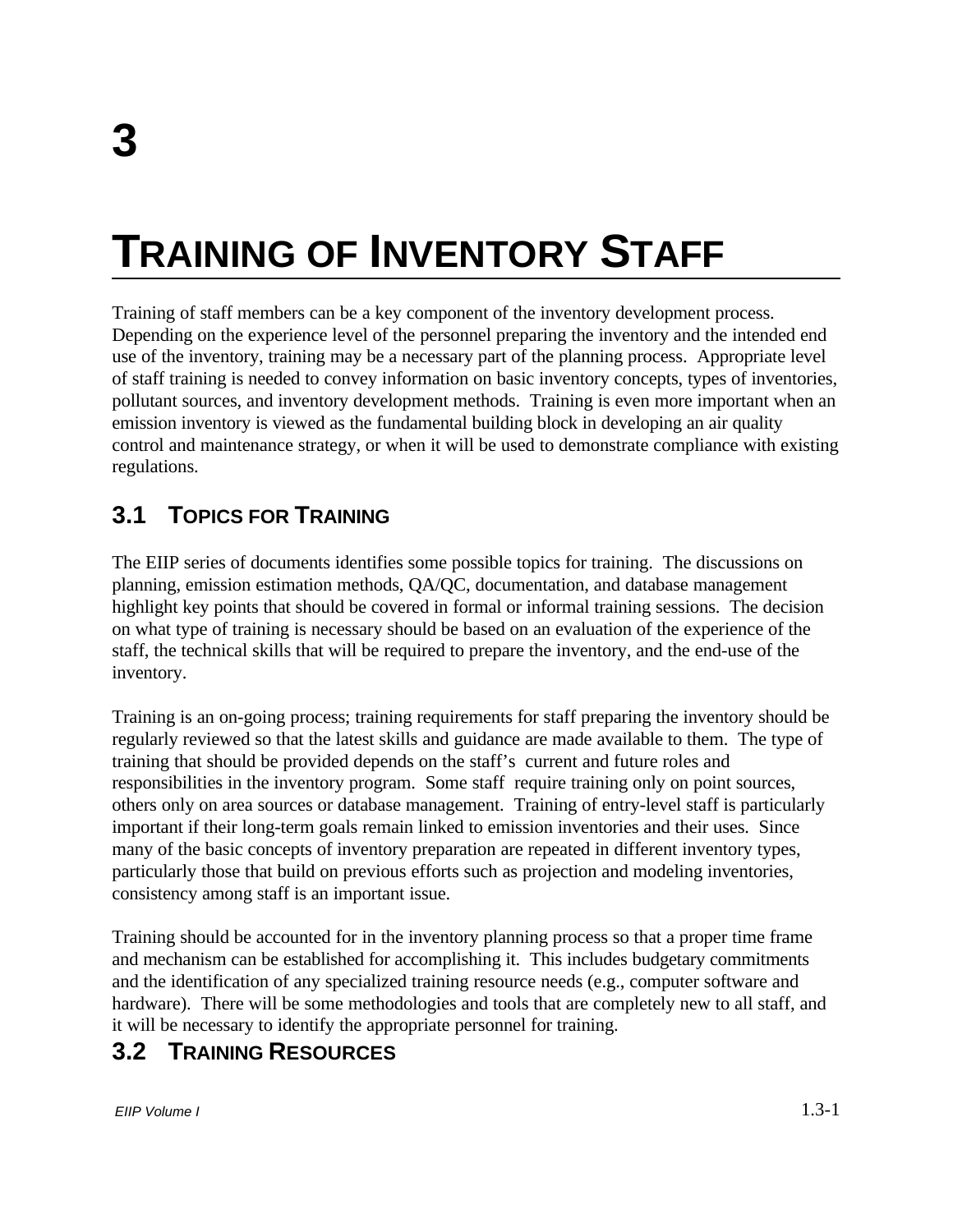The EIIP document series can serve as a training tool for inventory development personnel, but the documents are most effective if the user has some basic knowledge of inventories and can understand the concepts discussed. Depending on the level of experience, there are a variety of sources for basic and specialized training in inventory development.

Training of inventory development personnel can be conducted on-site with staff members or off-site through courses offered by agencies such as the EPA. In-house training may consist of reviewing previously-developed inventories, formal or informal discussions with co-workers and supervisors on the importance of planning, documentation, and QA/QC. Regular staff meetings are also necessary to discuss proposed methods, review progress, inform staff of new methodologies or developments, and allow for in-depth question and answer sessions.

In-house training of inventory staff may not be feasible if experienced personnel do not have time to provide guidance on a day-to-day basis. Courses offered by the EPA, private consultants, or trade associations may be a more realistic way for inexperienced staff members to learn the basics of inventory development, and may be held on- or off-site.

The EPA sponsors numerous training courses through their Air Pollution Training Institute (APTI). Table 1.3-1 lists some of the classes routinely offered by APTI. Courses are available on <sup>a</sup> inventory planning, inventory management, point source emissions, emissions calculations, projection techniques, and data reporting. The A&WMA, in conjunction with EPA, sponsors an annual conference specifically devoted to emissions inventories. The A&WMA also offers numerous continuing education courses and workshops throughout the year on air pollution and solid waste permitting, estimation, control technology evaluation, and waste management issues. Examples of some of the A&WMA training courses that are offered are shown in Table 1.3-2.

The TTN 2000 Internet web site (www.epa.gov/ttn/chief/) is an excellent on-line resource for information on training guidance, including documents, memoranda, regulatory news, contact lists of EPA personnel, and databases. Staff members should regularly review the EIIP and the Clearinghouse for Inventories/Emission Factors (CHIEF) sections of this web site in order to keep abreast of the latest information from EPA sources.

 $^{\circ}$  For more information, contact the Training Coordinator at (919) 541-3724.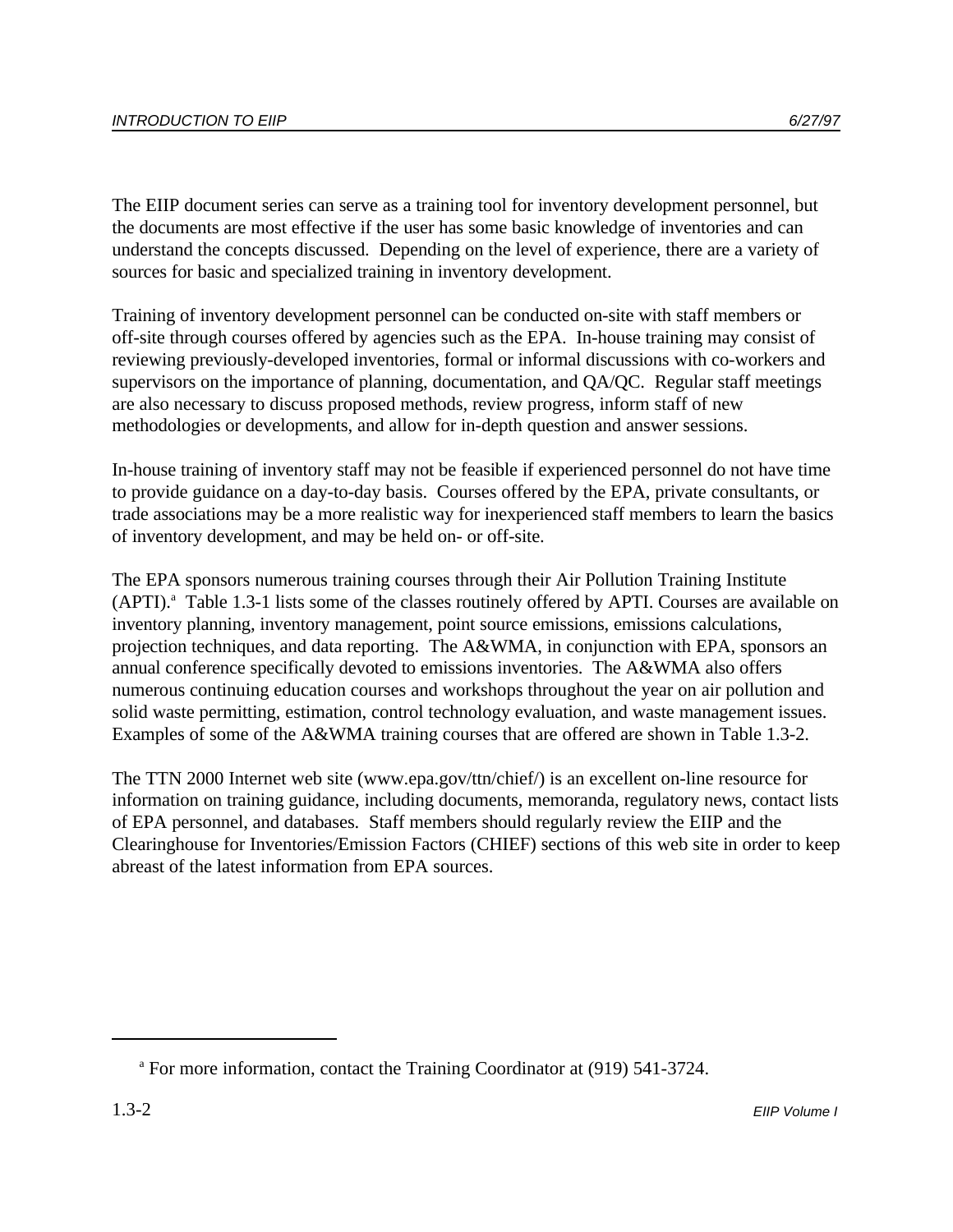### **TABLE 1.3-1**

| Air Pollution Dispersion Models-Application  | <b>Control of Gaseous Emissions</b>                       |
|----------------------------------------------|-----------------------------------------------------------|
| Analytical Methods for Air Quality Standards | Introduction to Hazardous Air Pollutants                  |
| <b>Atmospheric Sampling</b>                  | Overview of the Clean Air Act Amendments<br>of 1990       |
| <b>Combustion Evaluation</b>                 | Principles and Practices of Air Pollution<br>Control      |
| <b>Continuous Emission Monitoring</b>        | Source Sampling for Pollutants                            |
| Control of Particulate Emissions             | Sources and Control of Volatile Organic Air<br>Pollutants |

### **TABLE 1.3-2**

### **EXAMPLES OF A&WMA TRAINING COURSES**

| Fundamentals of New Source Review and<br>Prevention of Significant Deterioration | Title III Air Toxics Workshop                                                                                                                          |
|----------------------------------------------------------------------------------|--------------------------------------------------------------------------------------------------------------------------------------------------------|
| Management of Process Fugitive VOC                                               | Air Dispersion Modeling and Emission                                                                                                                   |
| Emissions                                                                        | <b>Factors</b>                                                                                                                                         |
| Title V - Operating Permits Workshop                                             | International Organization for<br><b>Standardization/Draft International Standards</b><br>(ISO/DIS) 14000 - Environmental<br><b>Management Systems</b> |
| <b>Recent Advances in Continuous Emission</b>                                    | <b>Estimating Fugitive Particulates from Various</b>                                                                                                   |
| Monitoring                                                                       | Sources                                                                                                                                                |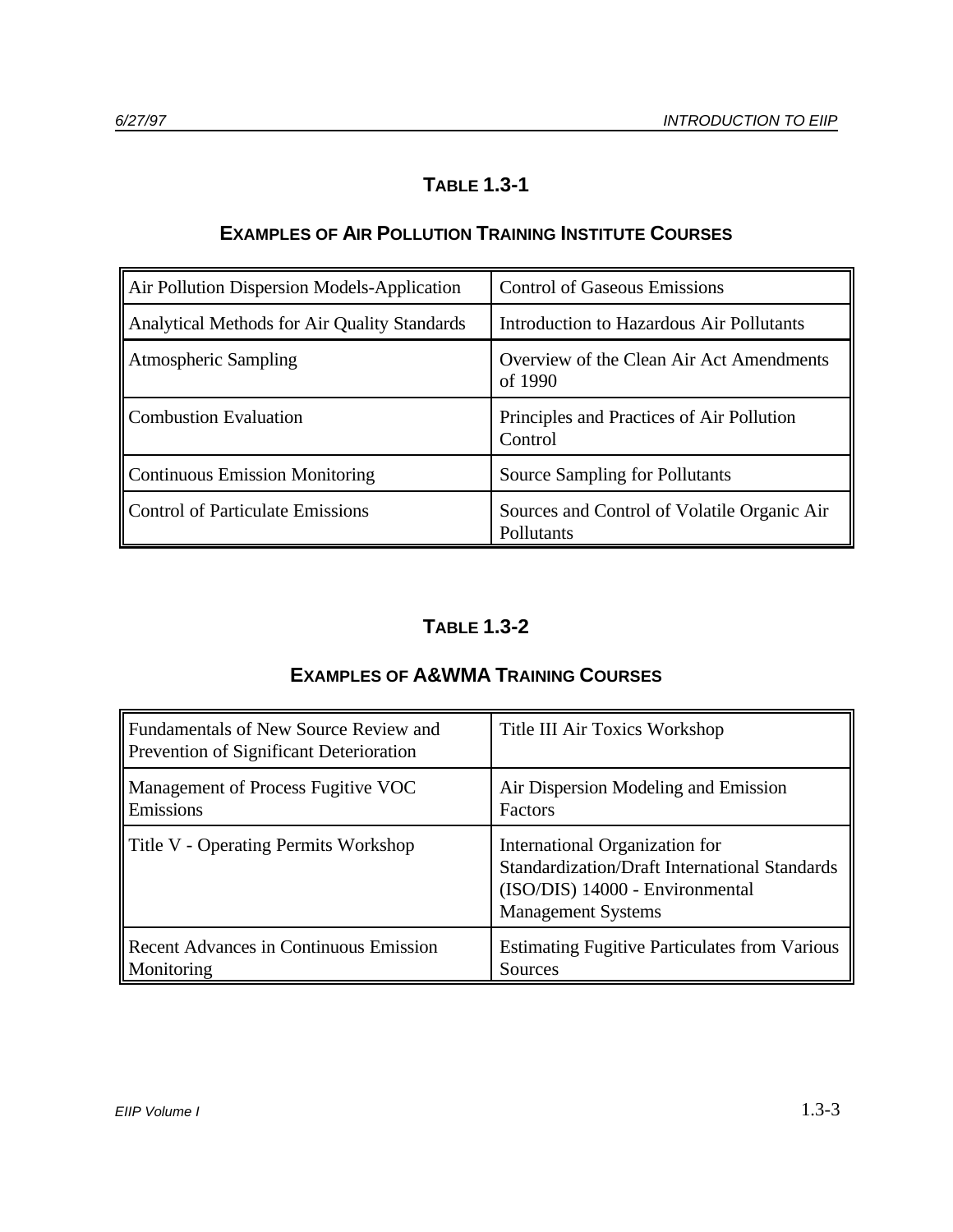As discussed throughout the EIIP manuals, the EPA maintains and makes available emissions inventory development tools for those preparing emissions inventories. The CHIEF portion of the TTN 2000 contains the entire *AP-42* document, each document in the *Locating and Estimating Air Emissions* series, the VOC/Particulate Matter (PM) Speciation Database Management System (SPECIATE), a number of air quality dispersion models, the Factor Information Retrieval (FIRE) Data System, and emissions models such as TANKS and the Landfill Air Emissions Estimation Model (LAEEM). The EPA's RACT/BACT/LAER Clearinghouse is also available on the TTN 2000 and contains control technology and permit information for criteria pollutants.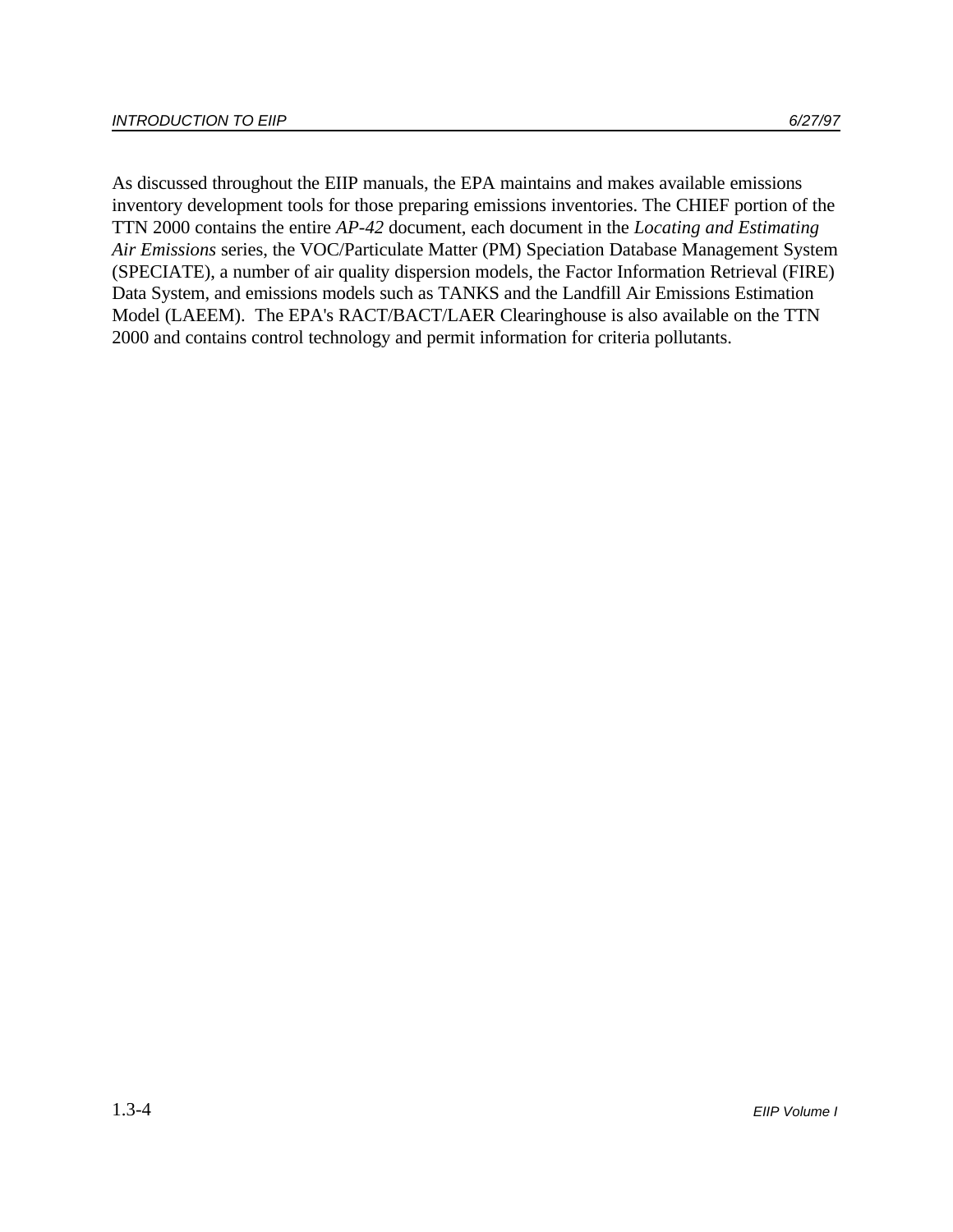# **INVENTORY PLANNING**

The reasons for developing an air emissions inventory are often--but not necessarily--regulatory. Emission regulations or statutes specifically require air emission inventories to determine the amount of pollutants released to the atmosphere. For example, the Clean Air Act as amended in 1990 sets forth requirements for specific inventories such as SIP base year inventories; in addition, the development of regulations often necessitates a nationwide inventory of emissions from a particular industry or type of emission source. On a smaller scale, inventories from a facility are used as the basis for construction and operating permits, determining compliance with existing permit conditions or emission regulations, conducting environmental impact assessments for proposed new sources, and for input to human health risk assessment studies under a variety of air quality management programs.

Each of these different types of inventories requires advanced planning. Figure 1.4-1 provides an overview of inventory planning and preparation steps. In general, the data quality needs of the program will dictate the level of effort required for planning, executing, and quality assuring the results. The EIIP guidance is focused on the emission inventory development process for a state/local agency and an individual facility. However, the guidance should also be useful for planning any level or type of inventory.

This section provides guidance on planning a typical regional inventory of point, area, mobile, and biogenic sources. Information of general interest or that pertains to all sources is covered. Other volumes provide details in planning that pertain to specific types of sources. The subject of planning is divided into four general topics: identification of inventory uses, preliminary planning activities, inventory work plan, and QA plan.

## **4.1 IDENTIFICATION OF INVENTORY USES**

The end uses of the inventory will dictate the level of effort required for an inventory, the structure of the inventory, the data quality objectives (DQOs), the required staffing and resource allocation, and the type of source categories that need to be included. The first step in inventory planning should be to clearly define the end use, and identify who will be the potential users of the final product.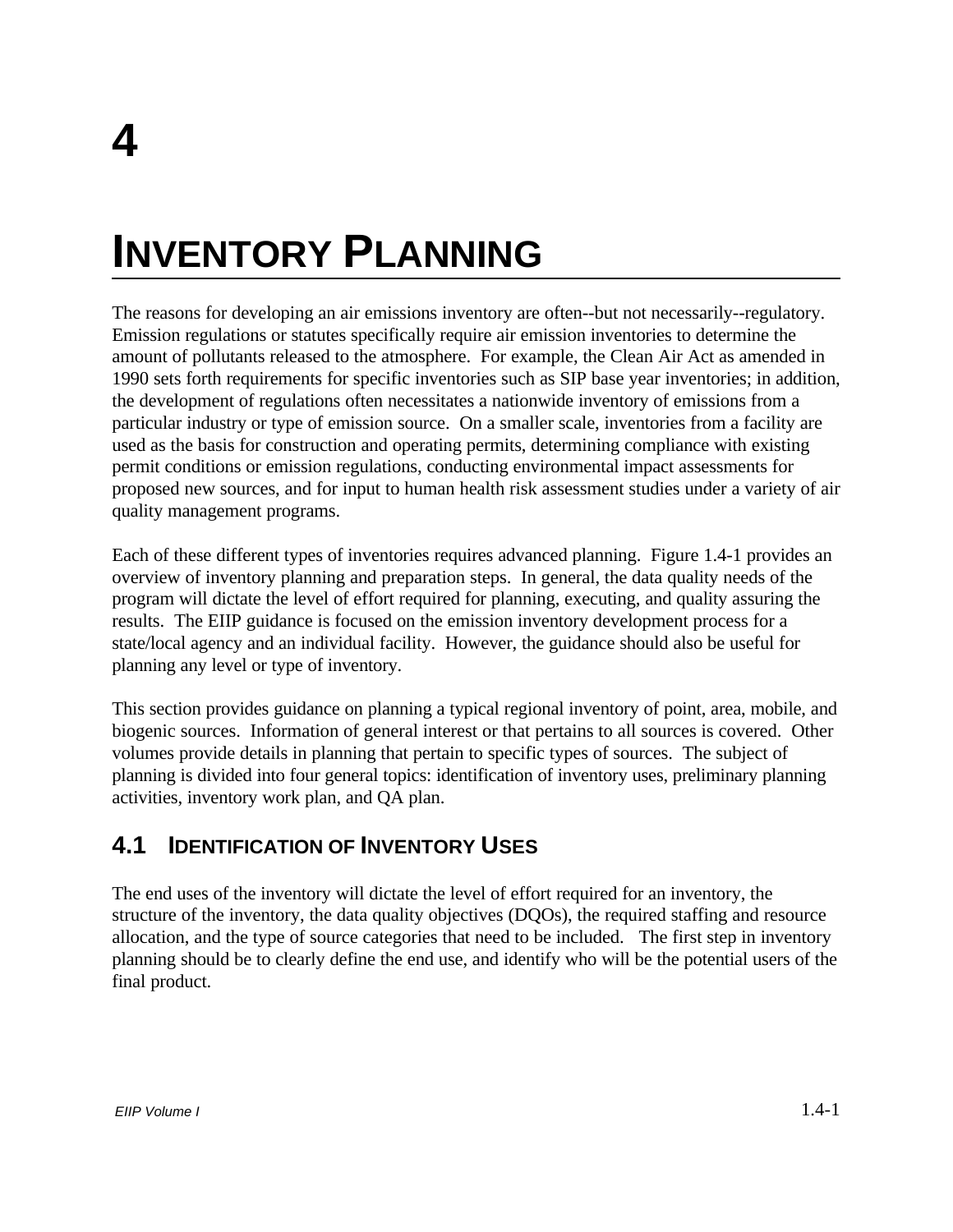

**FIGURE 1.4-1. OVERVIEW OF INVENTORY PLANNING AND PREPARATION**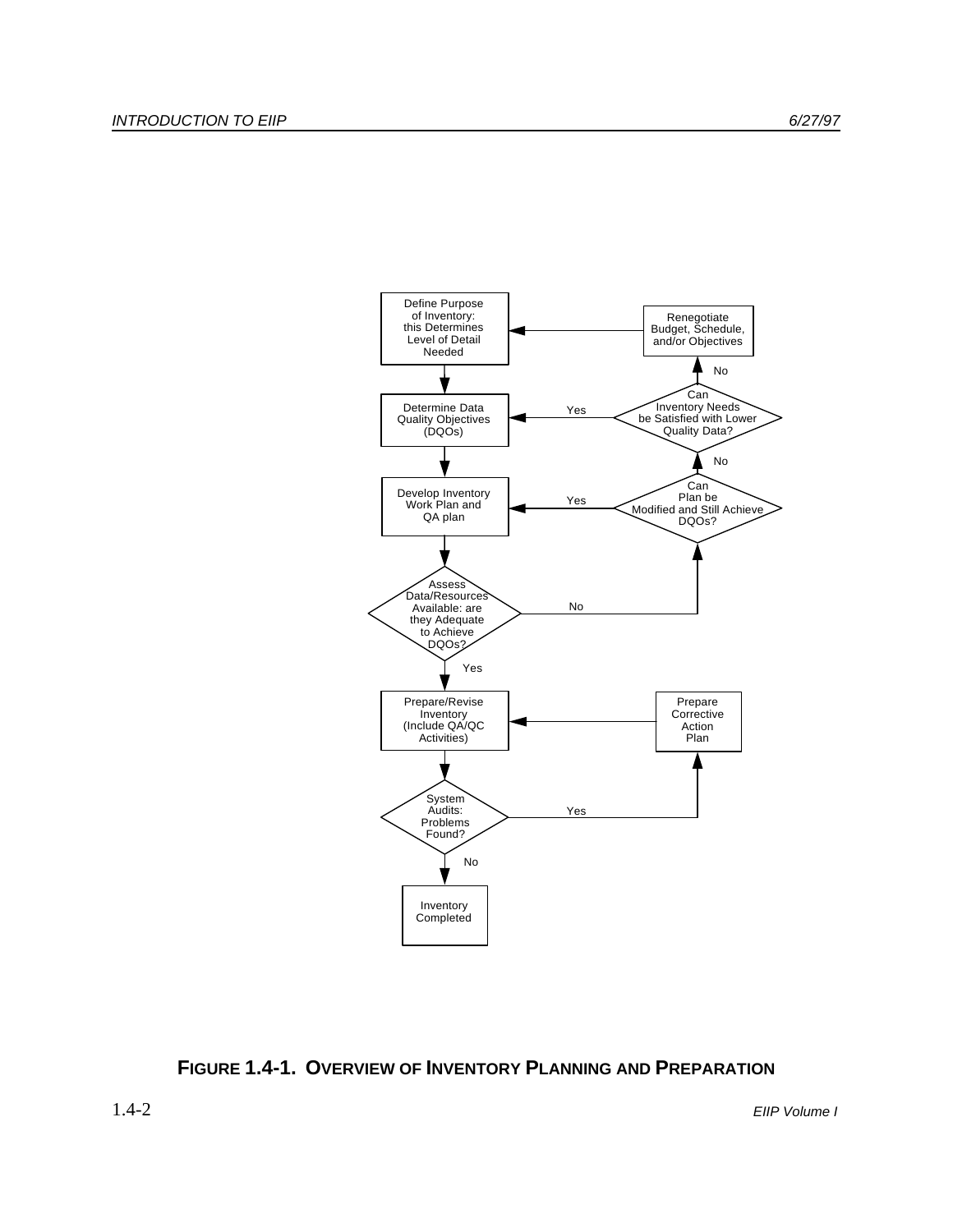The most common end uses of air emissions inventories include air quality studies, control strategy development, progress tracking, dispersion modeling, and permitting of facilities. Based on their different uses, emissions inventories can be categorized into the four general levels as shown in Table 1.4-1. By assigning an inventory to a category level, the inventory preparer can follow general staffing, method selection, QA/QC, and documentation requirements as described throughout the EIIP manuals. A Level I inventory requires the highest degree of defensibility, and is based on site-specific data. Level I inventories must be sufficient in scope so that their results can be used directly in compliance or litigation support.

Level II inventories are used to directly support decisionmaking or standard setting, as in the case of a SIP inventory or a national inventory developed to support a National Emissions Standards for Hazardous Air Pollutants (NESHAP), New Source Performance Standards (NSPS), or Maximum Achievable Control Technology (MACT) standard. Site- or region-specific information are generally required.

In developing a Level III inventory, site-specific data may be gathered, however these inventories do not directly support rulemaking activities. The results of a Level III inventory may guide future research efforts. Examples include Superfund Amendments and Reauthorization Act (SARA) 313 inventories.

Overall inventory preparation and documentation requirements are the least stringent for Level IV inventories. Level IV inventories are usually compiled from previously- published emissions data, and are not intended to directly support rulemaking or compliance activities. Level IV inventories include pure research and development projects, greenhouse gas inventories, and voluntary internal compliance audits.

There are other inventory uses as well, including:

- Input data for regional air quality modeling;  $\bullet$
- Emission trading proposals; and
- $\bullet$ Impacts assessments.

These specialized inventory uses will require up-front planning to ensure that all required data elements are produced and that DQOs are met. Communication with intended users early in the development process will help to clarify expectations and to begin the planning process.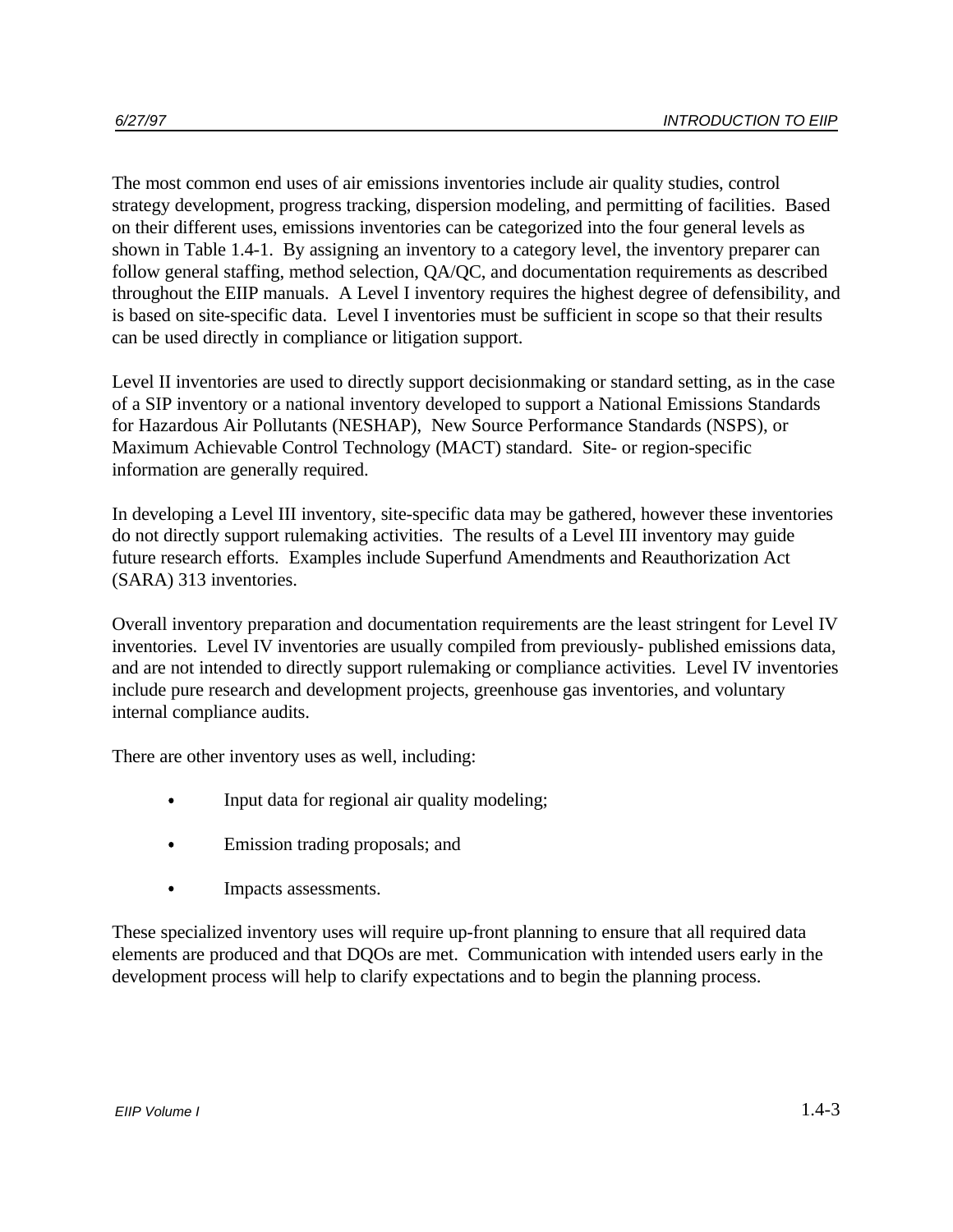| <b>Inventory</b><br>Category | <b>Description of Example Inventory</b>                                                                                         | <b>Reason(s) for Classification</b>                                                                                                                                                                                          |
|------------------------------|---------------------------------------------------------------------------------------------------------------------------------|------------------------------------------------------------------------------------------------------------------------------------------------------------------------------------------------------------------------------|
| Level I                      | Point source data collected by CEM for compliance<br>purposes.                                                                  | Data directly tied to permit fee program, serves as the basis for<br>emissions limitations and standards, must be legally defensible.<br>Statutory requirements for CEMs include detailed performance<br>audits and QA plan. |
|                              | Operating permits data required under Title V of the<br>CAA.                                                                    | Data directly tied to permit fee program, used to demonstrate<br>compliance.                                                                                                                                                 |
|                              | Title IV allowance trading program emissions data.                                                                              | High-quality estimates needed to demonstrate overall reduction<br>in acid rain emissions, economic incentives.                                                                                                               |
|                              | Assessment of emissions required under the<br>Comprehensive Environmental Recovery and<br>Comprehensive Liability Act (CERCLA). | Used to access the potential toxics exposure at National<br>Priority List sites, could be related to liability issues.                                                                                                       |
| Level II                     | CAA-mandated SIP inventories.                                                                                                   | Site-specific information gathered for point sources, stringent<br>QA/QC requirements, results may be used to support strategic<br>decision making or standard setting or to evaluate effectiveness<br>of regulations.       |
|                              | National inventories developed in support of<br>NESHAP, NSPS, and MACT standards.                                               | Data used to develop and evaluate emission reduction/control<br>strategies. Site-specific data generally required, but not<br>necessarily direct source sampling.                                                            |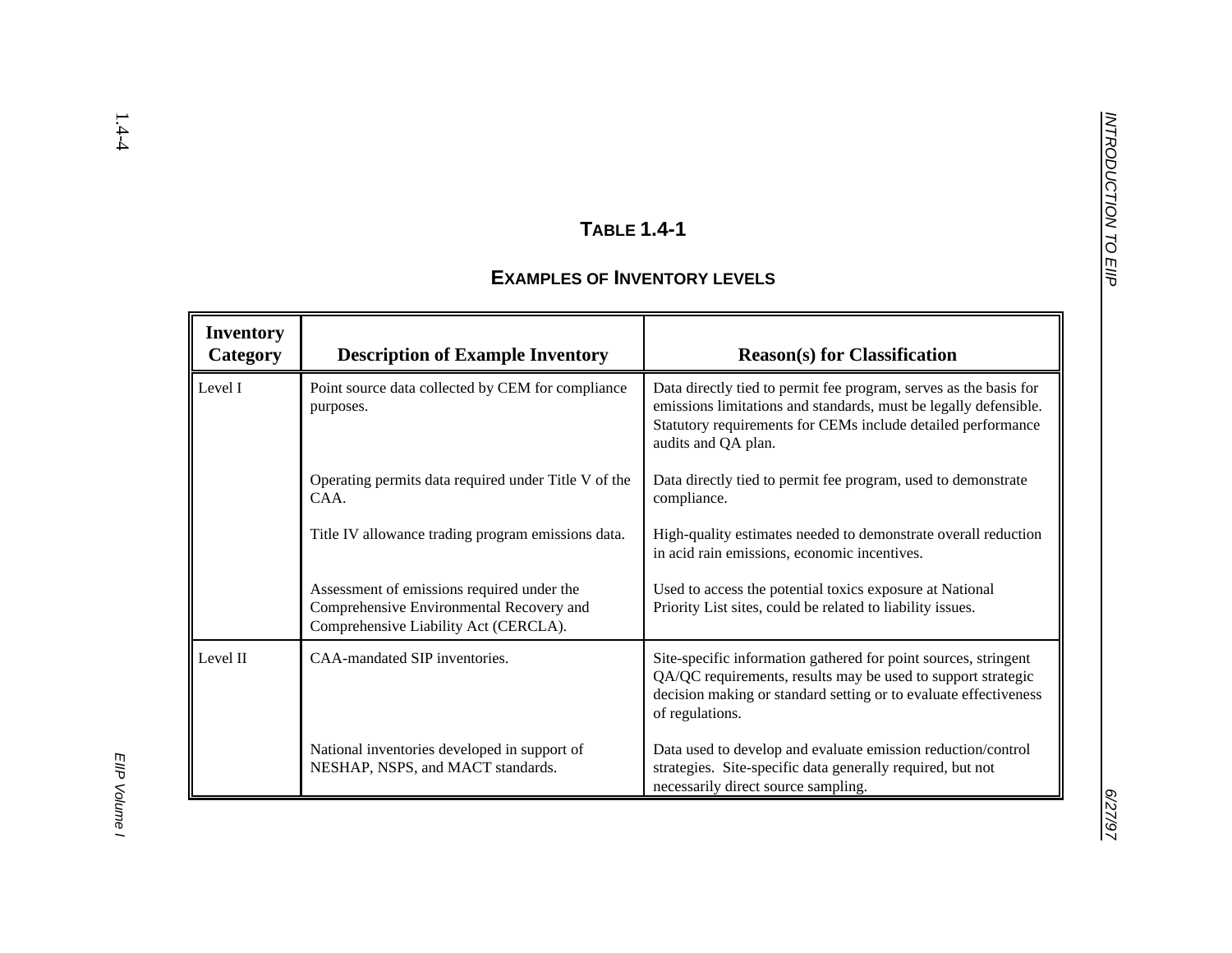|                              | <b>TABLE 1.4-1</b>                                                                                 |                                                                                                                                                                                                                                                             |  |  |  |  |  |  |  |
|------------------------------|----------------------------------------------------------------------------------------------------|-------------------------------------------------------------------------------------------------------------------------------------------------------------------------------------------------------------------------------------------------------------|--|--|--|--|--|--|--|
|                              |                                                                                                    | (CONTINUED)                                                                                                                                                                                                                                                 |  |  |  |  |  |  |  |
| <b>Inventory</b><br>Category | <b>Description of Example Inventory</b>                                                            | <b>Reason(s)</b> for Classification                                                                                                                                                                                                                         |  |  |  |  |  |  |  |
| Level III                    | Inventories required under the Superfund Amendments<br>and Reauthorization Act of 1986 (SARA 313). | May be based on facility-specific information, but<br>resulting emissions estimates do not directly drive<br>regulatory development efforts or permit fee programs.<br>Only penalties are for nonreporting, no QA<br>requirements specified.                |  |  |  |  |  |  |  |
|                              | Recordkeeping as part of an integrated plant<br>maintenance and management program.                | Documentation of maintenance inspections, equipment<br>cleaning, and damage/repair procedures used to<br>promote emissions reductions. Need for program is not<br>directly driven by regulatory program.                                                    |  |  |  |  |  |  |  |
| Level IV                     | Inventories of greenhouse gas emissions.                                                           | EPA is required to prepare for Congress a series of<br>reports on methane emissions form anthropogenic and<br>natural sources; compiled from previously published<br>data.                                                                                  |  |  |  |  |  |  |  |
|                              | Internal environmental audits.                                                                     | Operations and practices are reviewed to determine if<br>the facility is meeting its environmental requirements,<br>and to plan for environmental activities in the future,<br>need for program not directly driven by regulatory or<br>permit fee program. |  |  |  |  |  |  |  |

*6/27/97*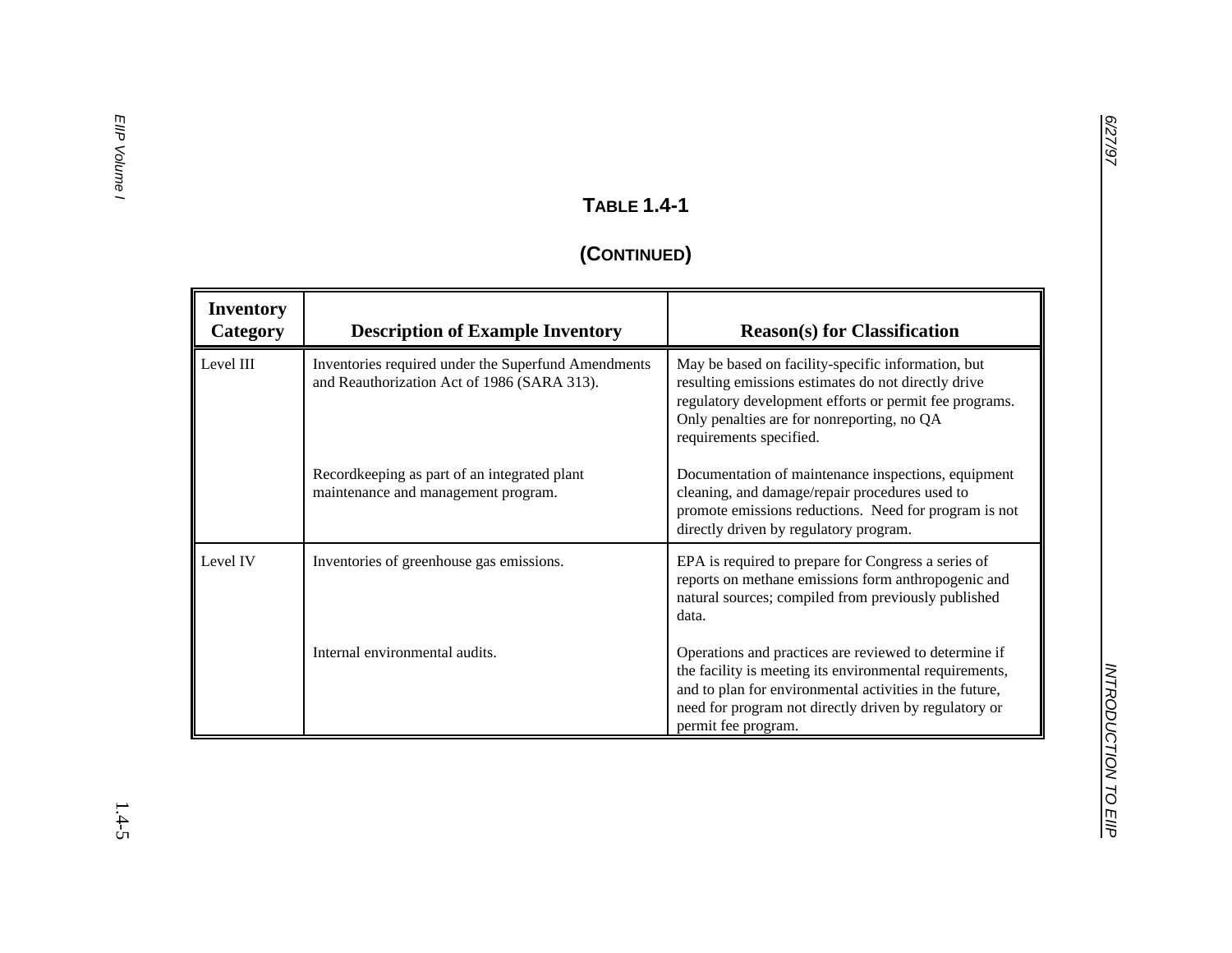# **4.2 PRELIMINARY PLANNING ACTIVITIES**

#### **4.2.1 SCOPE OF INVENTORY**

The first step of the planning process is to define the scope of the proposed inventory. The pollutants, emission sources, source categories, and geographical boundaries of the inventory all need to be identified before data collection begins. All of these factors will help to determine the scope of the inventory in terms of resources and data needs.

For most inventories, the geographic area covered is typically defined by political boundaries (county lines, township boundaries, and state boundaries). Inventory areas are collections of jurisdictions representing air basins or experiencing common air pollution problems. The inventory purpose determines the exact geographic area covered. For examples, inventories prepared as part of SIP requirements cover classified ozone or carbon monoxide (CO) nonattainment areas. A legal listing of these areas and their boundaries is contained in Title 40, Code of Federal Regulations, Part 81 (40 CFR Part 81). The nonattainment area is designated by the EPA in conjunction with the states and may change depending on the area's progress in reaching attainment goals.

Inventories developed for modeling purposes are based on a "modeling region." The modeling region is defined in terms of the grid boundary that outlines the region and accounts for the size of the individual grid cells which will be used to subdivide the region. An ozone modeling region will be larger than an ozone nonattainment area in order to include all major emission sources that may affect ozone formation in the nonattainment area and to encompass ozone and precursor pollutant monitoring stations and any additional areas that may have an effect on the modeling meteorology.

The next step is to specify the pollutants to be inventoried. This must be done before the relevant source categories can be identified and prioritized. The pollutants of interest for ozone precursor inventories are VOC, NO<sub> $<sub>v</sub>$ </sub>, and CO. Pollutants such as sulfur oxides (SO<sub> $<sub>v</sub>$ </sub>), particulate matter</sub></sub> (PM) and CO may be inventoried separately, while a hazardous air pollutant (HAP) inventory should consider the emission sources of all of the 188 listed HAPs per Section 112(b) of the 1990 CAA or subsequent revisions. Some HAPs may be determined to be insignificant in a particular inventory area. A greenhouse gas inventory should include emissions of carbon dioxide  $(CO<sub>2</sub>)$ , methane  $(CH<sub>4</sub>)$ , nitrous oxide  $(N<sub>2</sub>O)$ , and also chlorofluorocarbons (CFCs), hydrofluorocarbons (HFCs) and perfluorinated compounds (PFCs), and ozone precursors if they could be significant contributors in the study area.

After the relevant pollutants are delineated, general types or categories of sources to be included are identified. A SIP inventory has extensive and specific reporting requirements. Point, area,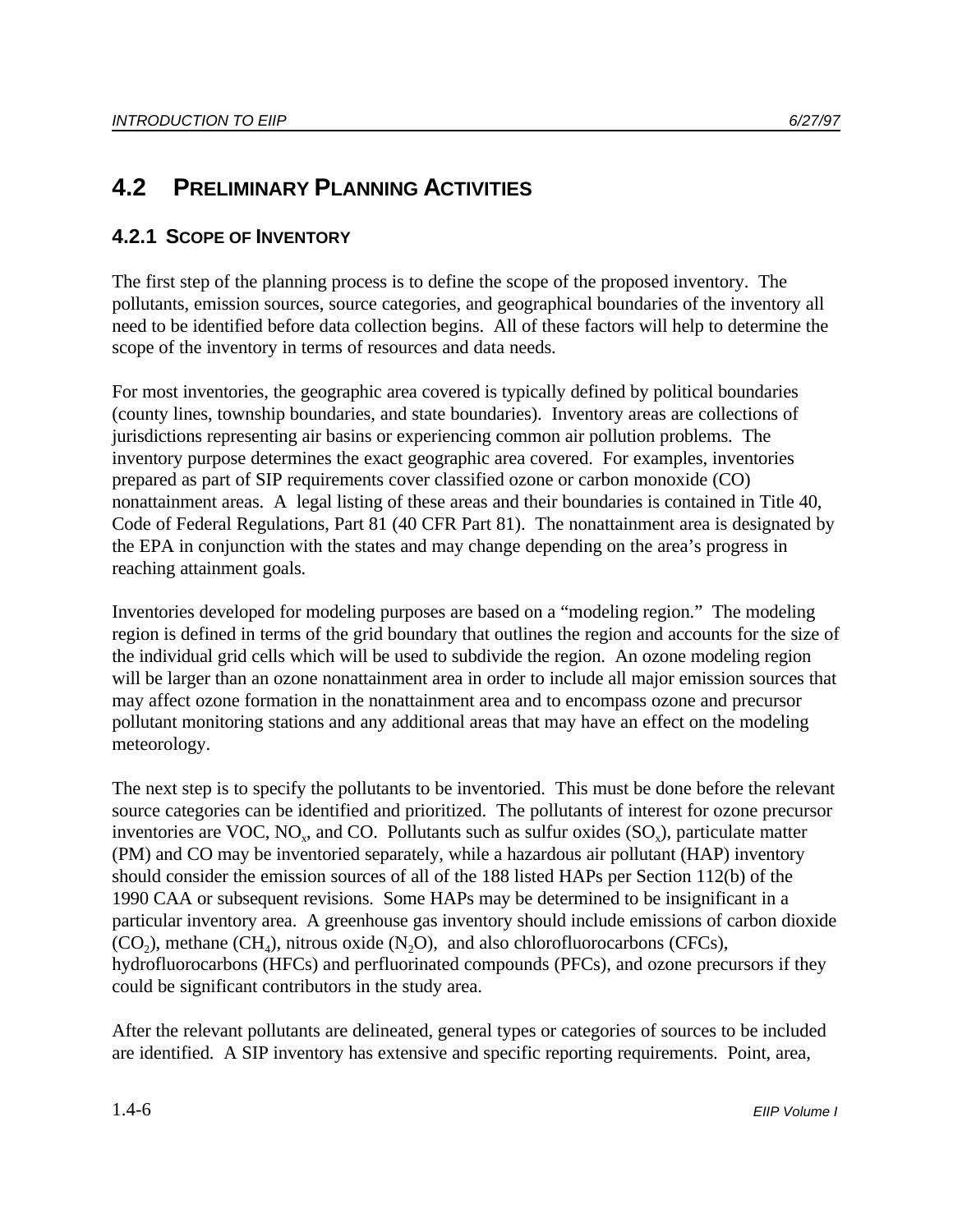mobile, and biogenic sources are typically required and a very thorough accounting of sources within each of these groups is expected. The extent of the sources to be included is generally specified where regulations drive the need for the inventory. When this is not the case, it is important that the inventory planners specify clearly which sources are to be included.

Finally, the inventory scope must specify the spatial and temporal scales at which results will be presented. More than one scale may be required. A SIP ozone precursor inventory will require that emissions be calculated on an annual and an ozone season day basis. A point source inventory may include emissions from individual stacks, plants, or counties, depending on the spatial disaggregation required by the end user.

#### **4.2.2 STAFF AND RESOURCE CONSIDERATIONS**

There must an appropriate commitment of staff and resources to match the level of inventory that is being prepared. Staff considerations should account for the time needed to complete defined tasks in the inventory, and the level of experience needed to accomplish those tasks. If there are a high number of inexperienced staff members, then training will need to be included in the inventory planning phase. Many of the inventories mandated by regulations will require a significant time allocation for staff to prepare the initial inventory, make modifications if necessary based on review of the inventory, and to use the inventory data for specific applications (e.g., modeling purposes or projection inventories). Planning must account for the time frame over which staff will be needed to complete all phases of the inventory.

Resource requirements (e.g., funding, equipment, and training tools) must be established early in the planning phase. In some cases, not all resource requirements will be met to match the level of inventory that is desired. In these cases, it will be necessary to prioritize tasks based on available resources. Estimated budget allocations must be known early in order to plan resource and staff needs. For example, if a new data management system relies on computer software upgrades that can not be purchased in the time frame of the inventory preparation, then alternative approaches much be planned. A useful tool is to develop an integrated time-line that shows budget/resource allocations next to inventory milestones. This way the preparer can anticipate shortfalls and possibly reprioritize tasks.

#### **4.2.3 INTERAGENCY COMMUNICATION**

In the course of developing an inventory, communications and interactions take place among the inventory team members, and between the inventory team and other agencies or departments. Figure 1.4-2 illustrates some of the potential interactions required to develop a SIP (or other required) inventory within the framework of the EIIP guidance structure. Specific entities that would be contacted are identified in each of the pertinent EIIP guidance volumes. All types of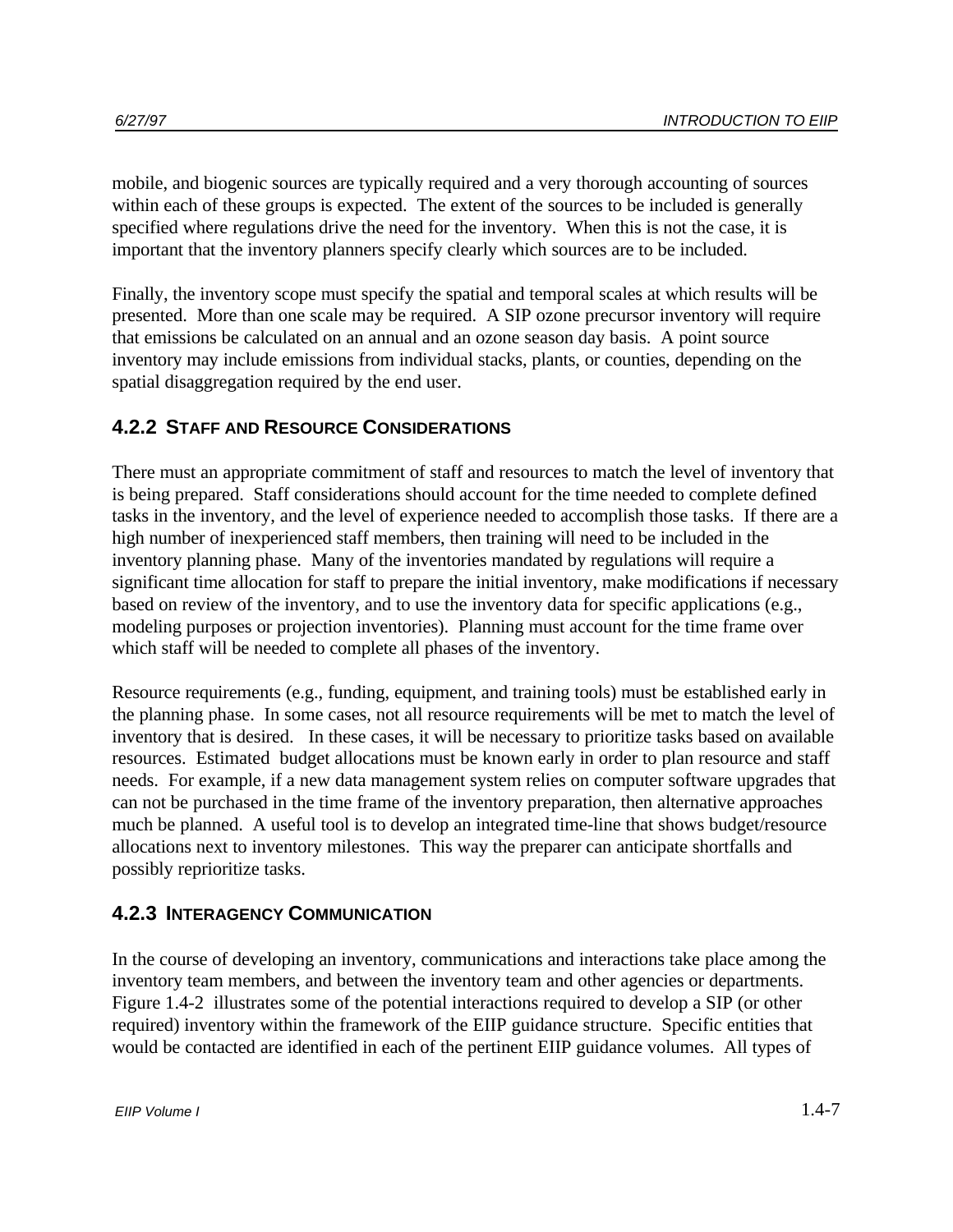

#### **FIGURE 1.4-2. INTERACTIONS IN INVENTORY DEVELOPMENT**

1.4-8 *EIIP Volume I*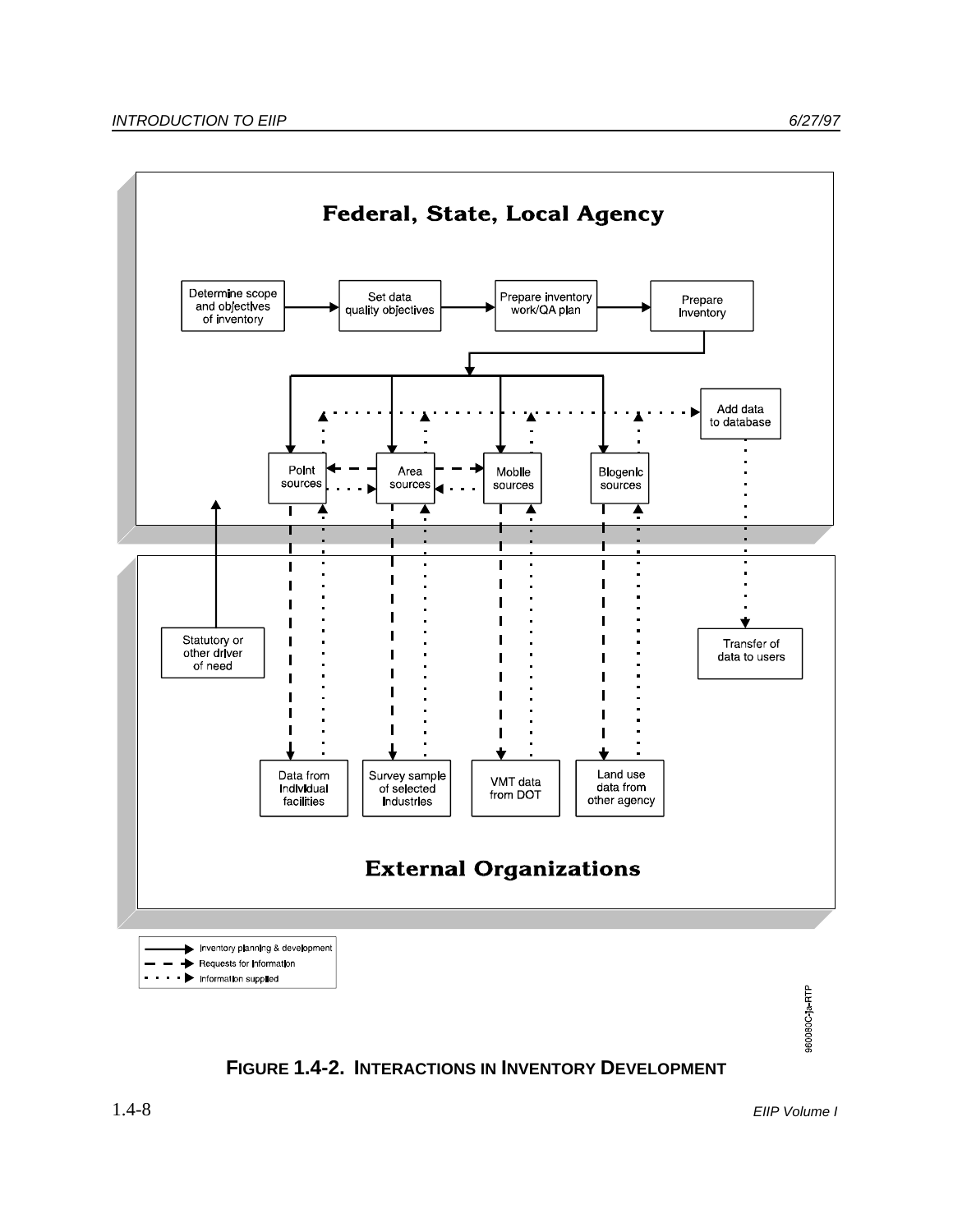interaction should be considered in inventory planning and should be planned as part of the definition of responsibilities in the inventory work plan. Key points are:

- Start early, defining necessary interactions and responsibilities while the inventory work plan is being written;
- Set up schedules and goals;
- Identify contact people for the important inventory tasks and give them plenty of  $\bullet$ advance notice of what will be needed from them;
- $\bullet$ Schedule routine meetings; and
- Advise management of the schedule and resource needs of the effort, securing their  $\bullet$ commitment to the process.

To facilitate communication and information sharing, standardized procedures for collecting and recording information from telephone contacts and written correspondence are often necessary. Many examples are provided throughout the EIIP guidance volumes that can be used as a starting point for developing templates, forms, and other standardized procedures. In particular, see Volume VI, *Quality Assurance Procedures*.

## **4.3 INVENTORY WORK PLAN**

The inventory work plan is a concise, prescriptive document that declares how an agency intends to develop and present its inventory. It should include inventory objectives and general procedures. The inventory work plan should clearly describe how an inventory preparer plans to present and document the inventory for submission to the EPA or to other users. The inventory work plan establishes a line of communication between the preparing agency and the other departments and agencies that are involved to ensure that the inventory is conducted effectively; within the preparing agency, it ensures good communication and direction amongst the staff for the development of the inventory. The EIIP encourages the incorporation of the QA plan as part of the inventory work plan. The QA plan is discussed separately in Section 4.4 to highlight its importance in the EIIP planning guidance.

The inventory work plan should clearly describe how an agency plans to present and document the inventory for submission to the EPA or to other users. The documentation procedures described in the inventory work plan can facilitate the inventory review process. The inventory work plan should specify the written and computerized methods that will be used to compile and report data.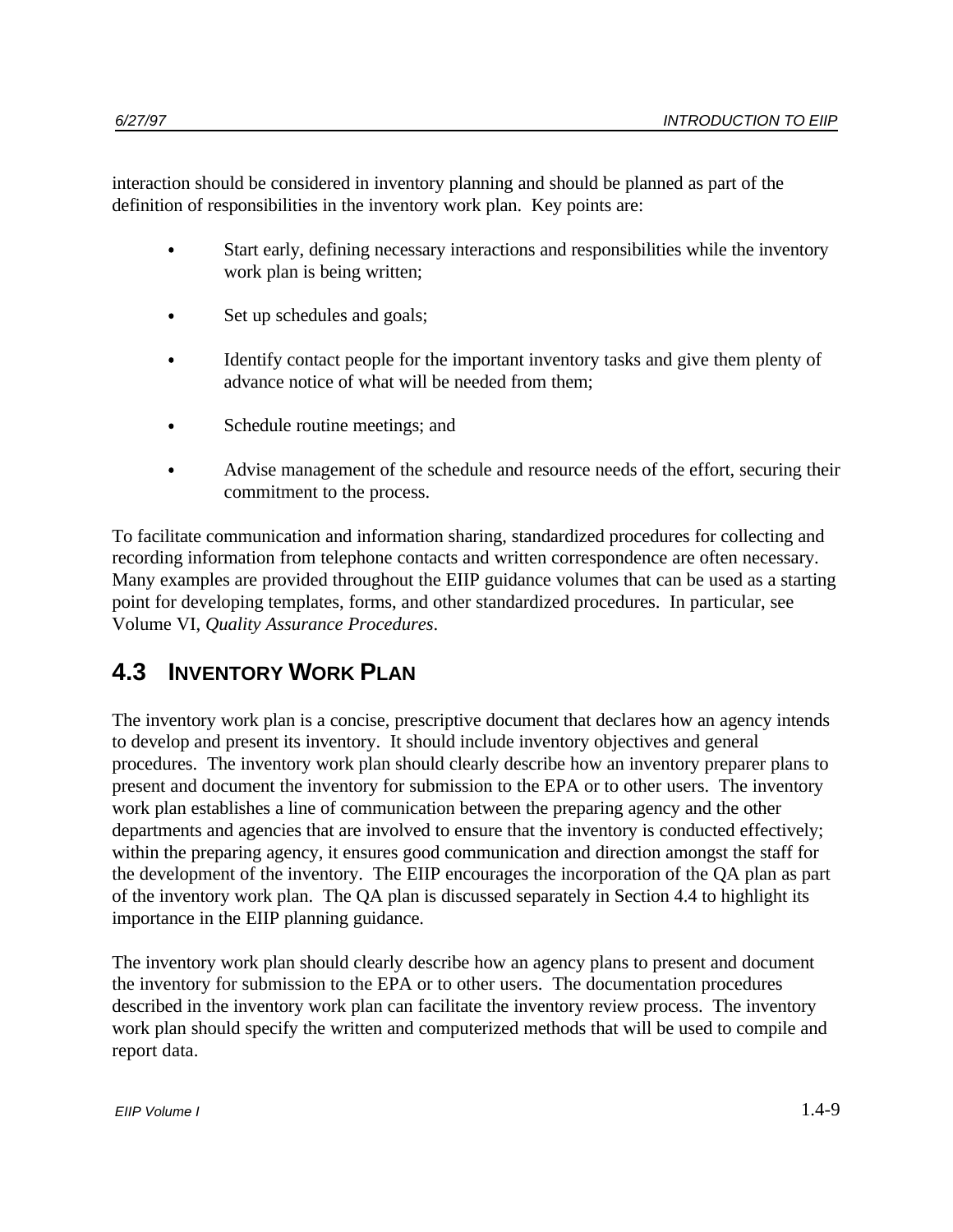The inventory work plan will generally:

- Define the geographic area for the inventory;  $\bullet$
- Define pollutants to be inventoried;
- Define source categories;
- $\bullet$ Define the time interval of the inventory (e.g., annual, seasonal, hourly);
- Provide the background/basis for the inventory (i.e., previous efforts that are viable and related);
- Identify control strategy programs that will affect the baseline inventory;
- Specify who is responsible for the inventory, with a detailed organization chart of key personnel/consultants;
- Establish resource requirements, budget allocations, and schedule;
- Specify the QA coordinator (who should be different than the inventory management or technical staff);
- $\bullet$ Set data quality objectives DQOs;
- Define QA/QC procedures for the entire inventory process (i.e., QA plan);
- Define all procedures to be used to determine emissions, including data collection steps; and
- Specify how the data will be stored, managed, and documented.

In developing the schedule, it is critical to set the major project milestones during planning to avoid setbacks in achieving the goals identified for the inventory uses. The inventory work plan should include a timeline that shows when key tasks are expected to be completed so that the progress of the overall inventory effort can be tracked. This procedure will allow the preparing agency to more efficiently accommodate changes in labor commitments when priorities change or problems are encountered.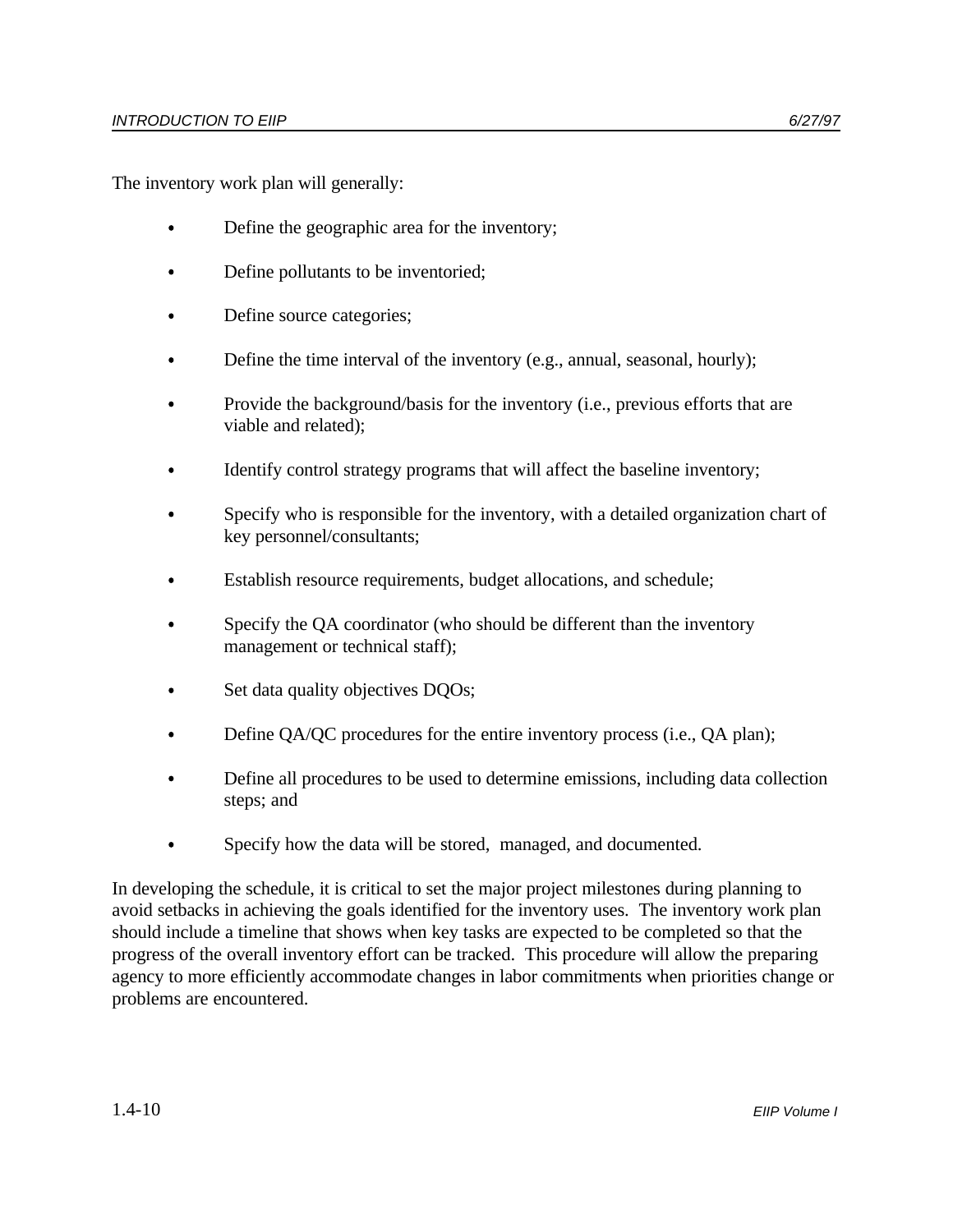Following is a description of some of the key issues in developing the inventory work plan, including source category coverage, selection of emission estimation methods, and data management and reporting.

### **4.3.1 SOURCE CATEGORY COVERAGE**

The source categories that are to be addressed in an inventory should be explicitly listed in the inventory work plan. Typically, source categories fall into one of the following five major source types: (1) point sources; (2) stationary area sources; (3) onroad mobile sources; (4) nonroad mobile sources; and (5) biogenic sources. Under ideal conditions all stationary sources would be considered point sources with emissions determined using detailed site-specific data such as process throughputs, process parameters, and operating schedules. In practical applications, however, an emission reporting threshold is usually established to separate point and stationary area sources.

The EPA has identified numerous source categories for point, area, mobile, and biogenic sources through its SIP inventory guidance and the series of *Locating and Estimating Air Emissions* documents. These references are good starting points for developing a list of source categories in an inventory area; however, the preparing agency must realize that not all the sources listed in these documents may be operating in the particular inventory area, and that there also may be unique sources that are not listed. Since the source category coverage is driven by the pollutants of interest, it is useful to research possible sources for the particular pollutants and determine if any are operating in the inventory area. This research should include a review of all of the documents and tools made available by EPA, the historical and current knowledge of the area, and current research publications.

All possible source categories for the given pollutant and inventory type should be investigated; however, due to certain constraints (time, budget, etc.) it may be necessary to prioritize source categories for inclusion in the inventory. This prioritization should be clearly documented in the work plan, with the rationale for how the ranking was established. The prioritization may also help define the level of effort that will be dedicated for each source category that is included. When source categories are excluded from an inventory, the source categories and the reasons for their exclusion should be provided in the inventory work plan. Additional emphasis should be given to categories in which an agency plans to use an approach not specified by previous guidance. Any major assumptions for emissions estimates development for a category should be clearly stated.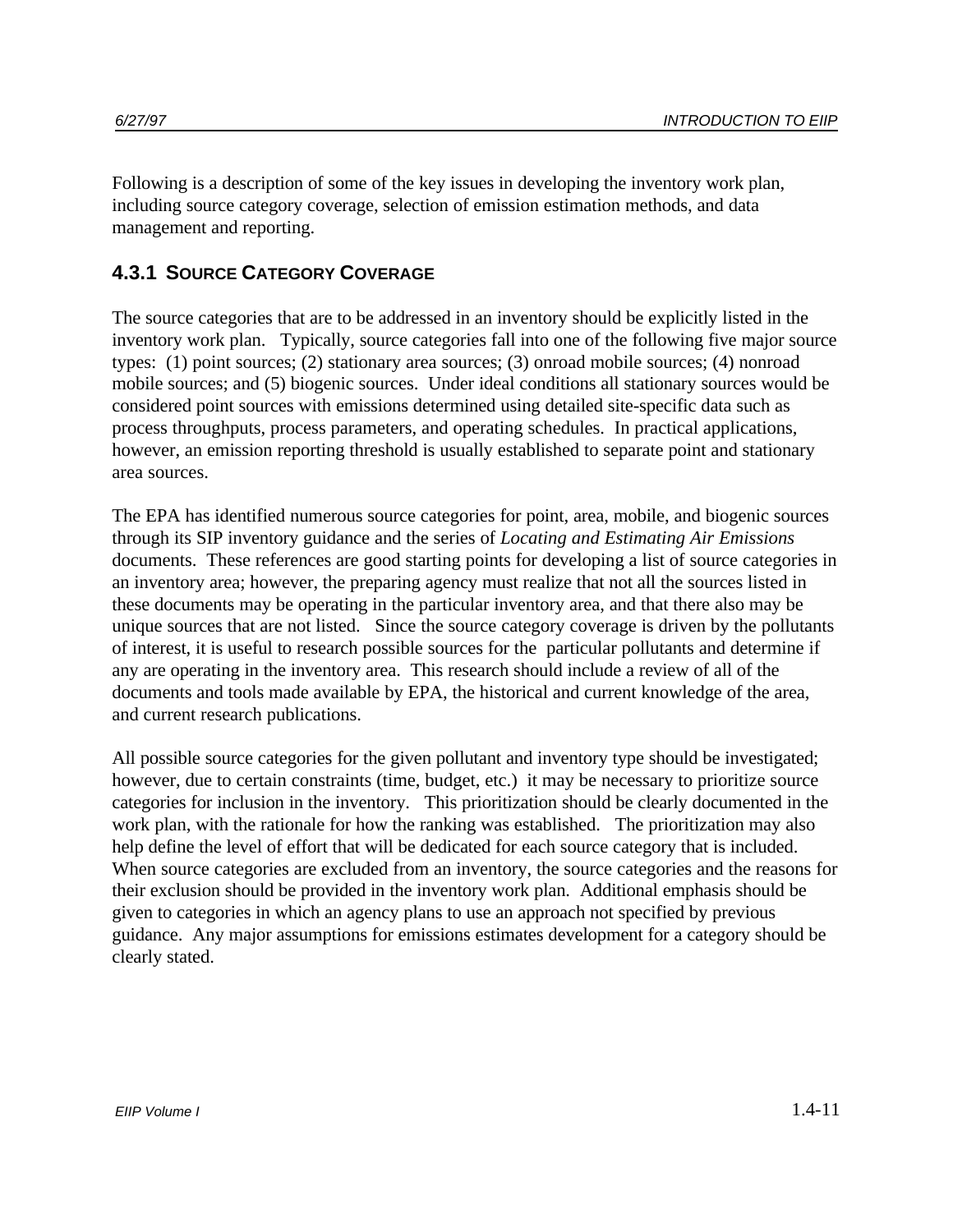The preparing agency may find that subcategorizing a source category will allow for more detailed and higher quality emission estimates. For example the area source category of "dry cleaners" can be broken down into coin-operated, self-service machines and commercially operated businesses. These can be further broken down into units that use perchloroethylene and those that use petroleum solvents. These different combinations of processes and solvent use result in different levels of emissions. By breaking down a general source category into specific types of processes and procedures it may be possible to calculate emissions at a more detailed level, which will improve the quality of the emission estimate for the overall source category.

#### **4.3.2 SELECTION OF EMISSION ESTIMATION METHODS**

Emission estimation methodologies should be determined for each source category during the planning phase. The choice of methodologies will be based on a number of factors, including agency resources, source category priority, DQOs, the inventory level (I through IV as described in Section 4.1 of this document), and the intended uses of the inventory. Figure 1.4-3 shows the process for selecting emission estimation methods.

The EIIP guidance documents refer to "preferred" and "alternative" methods for each source category. Selection of a preferred or alternative emission estimation procedure by the user takes place in the planning stage of the inventory development process, and should be documented in the work plan. Preferred methods will yield a higher quality estimate of emissions, yet not exceed a typical state or local agency's capability in terms of resources and staff expertise. These methods should be used when anticipating a control regulation for the source category, when a category is ranked as a high priority category, or when a specific local characteristic would skew the results obtained from an alternative method. In contrast, alternative methods will yield lower quality estimates of emissions, but are well within any state's capability to perform. These methods are best used for source categories that are not highly prioritized and for which controls are not anticipated.

Decisions on the methods to use for individual source categories are affected by the available resources, source priorities, availability of data, and time schedules. If the available methods vary in the amount of resources that they require, rank them according to their resource needs and see how that ranking compares to the prioritized source category list. An increase in resource allocation may be justified by an increase of accuracy or detail level in the emission estimate. For example, if the risks of adverse environmental or regulatory effects are high, more sophisticated and costly emission determination methods may be necessary, such as using continuous emissions monitors (CEMs) or conducting source tests (for point sources). Conversely, if the risks are low, less expensive estimation methods may be acceptable.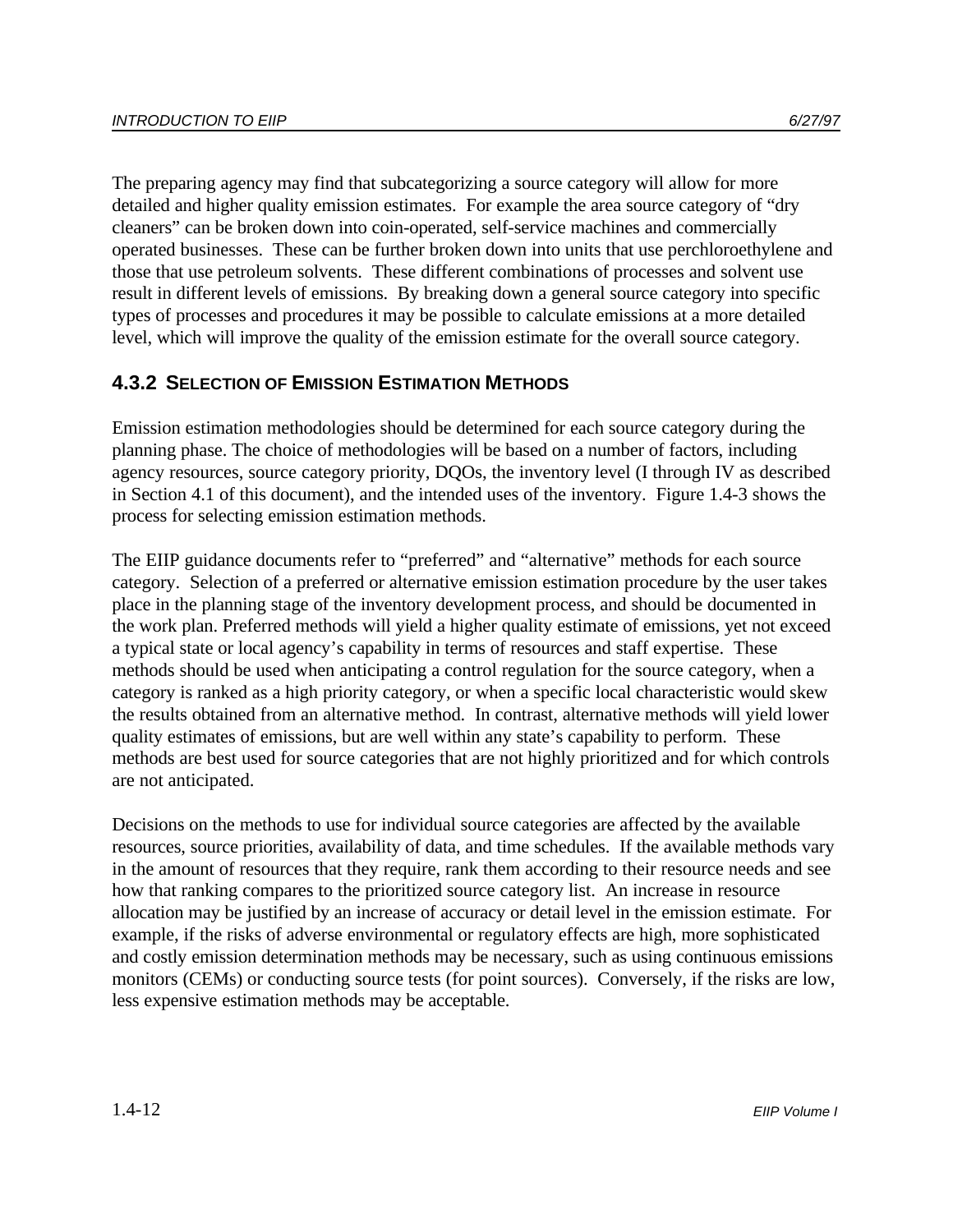



#### **FIGURE 1.4-3. PROCESS FOR SELECTING EMISSION ESTIMATION METHODS**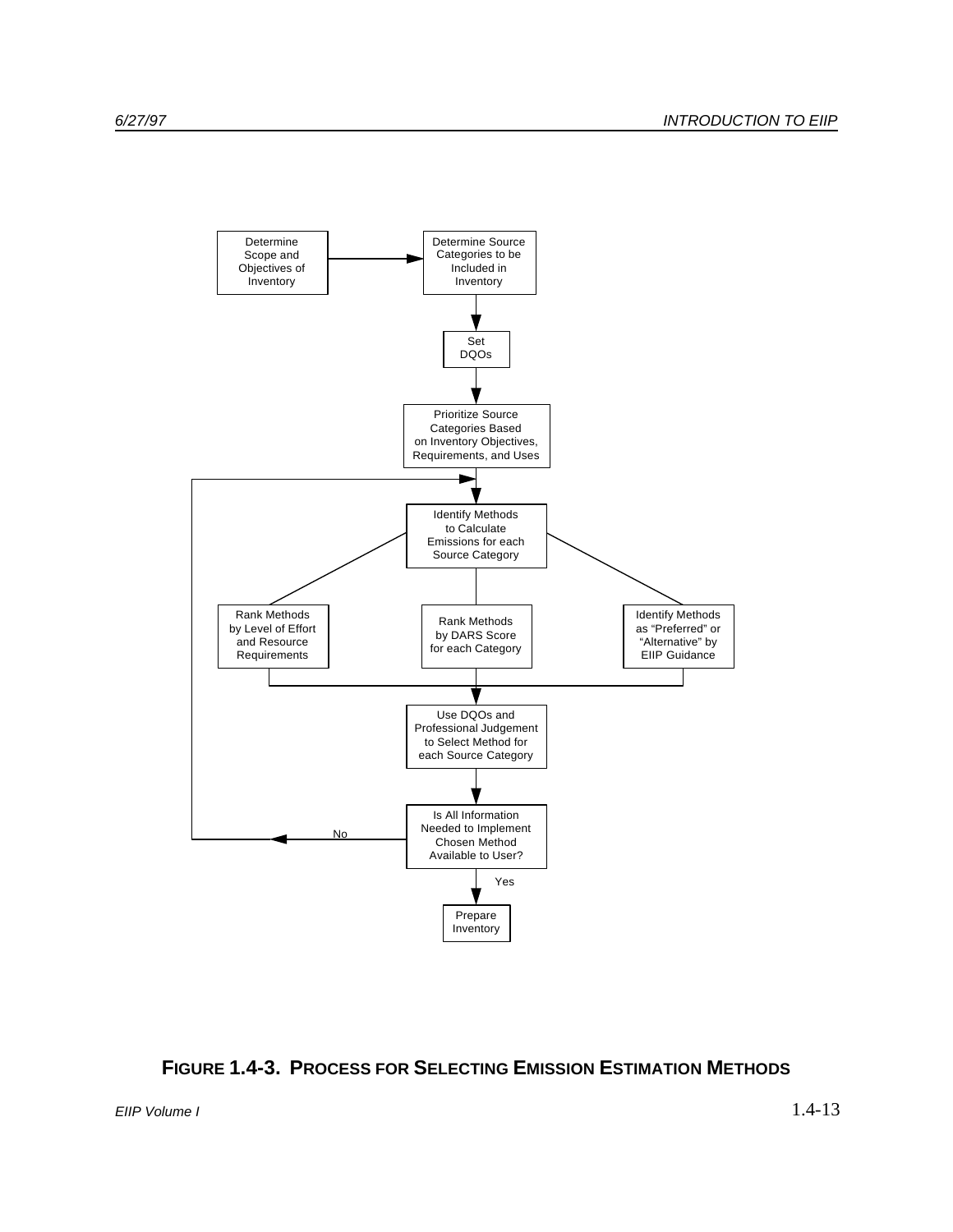The DARS is another tool that can be used to help select emission estimation methods. The DARS rating scores are based on the perceived quality of the emission factor and activity data. Scores are assigned to four data attributes: measurement/method; source specificity; spatial congruity; and temporal congruity. Using the DARS scores, an inventory preparer can rate the emission factor and activity data for the methods that are under consideration. Methods could then be ranked according to their DARS scores and the rankings could be added to a matrix containing the prioritization and resource allocation rankings.

Another consideration in selecting methods is to compare the needs of the inventory with the information that the available methods produce. For example, does the method calculate the pollutant at the required level of detail in terms of speciation, and temporal or spatial allocation? Does the method reflect economical or regional differences that would affect emissions? These considerations represent unique conditions in an inventory area and should be considered in selecting methods.

In some cases the selection of methods is limited. For example, for an onroad mobile source inventory being prepared to meet SIP requirements, preparing agencies are directed to use the EPA's MOBILE emission factor model (or EMFAC model in California). Because of the importance and complexity of these inventories, these emission factor models provide a known level of quality in terms of the data source and final products that can be used by EPA, states, and local authorities in setting attainment strategies.

#### **4.3.3 DATA MANAGEMENT AND REPORTING**

The inventory work plan should specify the written and computerized methods that will be used to compile and report data. Planning for the required level of documentation will: (1) ensure that important supporting information is properly developed and maintained; (2) allow extraneous information to be identified and discarded, thereby reducing the paperwork burden; (3) help determine data storage requirements; and (4) aid in identifying aspects of the inventory on which to concentrate the QA efforts.

One of the biggest challenges in the inventory planning phase, especially for large scale inventory efforts, is deciding on an efficient strategy to manage and report all of the data that is produced. The inventory preparer should anticipate the volume and types of data-handling needed in the inventory effort. If the inventory preparer must deal with large amounts of data, maximizing the use of computerized inventory data-handling systems will allow them to spend more time gathering, analyzing, and verifying the inventory data, as opposed to manipulating the data. Computerized data management also has the advantage of forcing organization, consistency, and accuracy.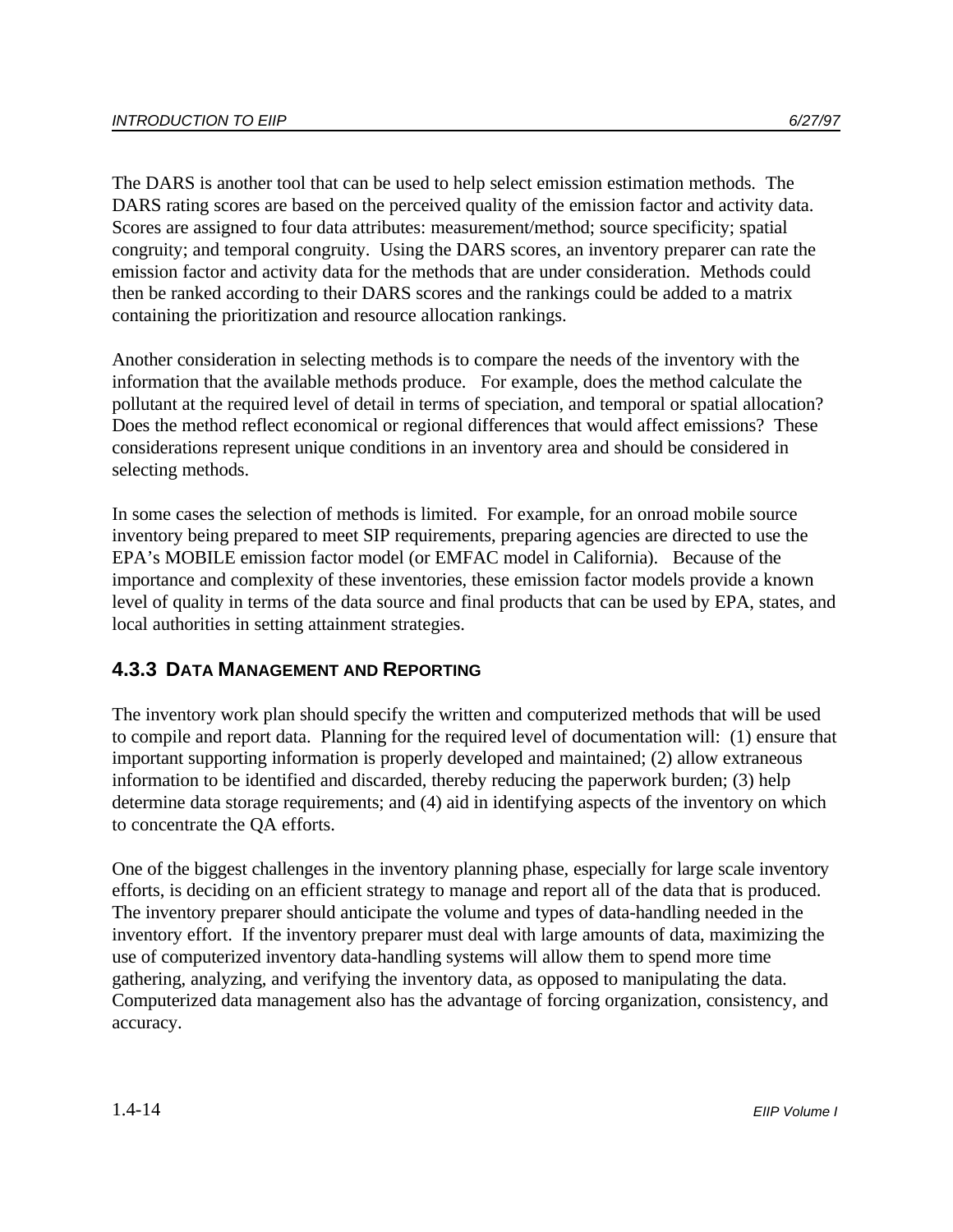The selection of the database should be matched to the planned uses of the inventory data. The

format for reporting data can range from a fully documented written report to computergenerated files for input to other estimation models. Selection of the data management system should facilitate the reporting format and will depend on several factors:

- Type of computer system;  $\bullet$
- Size of the inventory database;  $\bullet$
- Complexity of the emissions calculations;
- $\bullet$ Number of calculations to be made;
- Variety of tabular summaries to be generated;
- Graphic presentation of data;
- Availability and expertise of clerical and data-handling personnel; and
- Time constraints.  $\bullet$

Considerations must also be given to the end-use of the inventory and the required formats for transferring, sharing and storing data. For example, the EIIP Data Model development program will require the preparing agency to map certain data elements from its own computerized data format to the EIIP Data Model transfer protocol. Another example is the transfer of data to photochemical modelers, who will require certain data elements in order to prepare their models. In both these examples, the preparing agency must identify the requirements of the receiving agency in the planning process to ensure that all required data elements and formats are available for use in the eventual transfer of the inventory data. Upfront planning is critical in developing most of the computer-based data management programs due to the size of the operations, set-up time required, training of staff, and the cost involved.

# **4.4 QUALITY ASSURANCE PLAN**

The involvement of QA personnel during the planning stage of the work promotes good communication between the QA coordinator and inventory development personnel, and enhances the effectiveness of both the QA and QC programs. It also inherently decreases the number of quality concerns found during the audits because the expectations are clearly outlined in the QA Plan and discussed with the inventory development personnel prior to starting the work.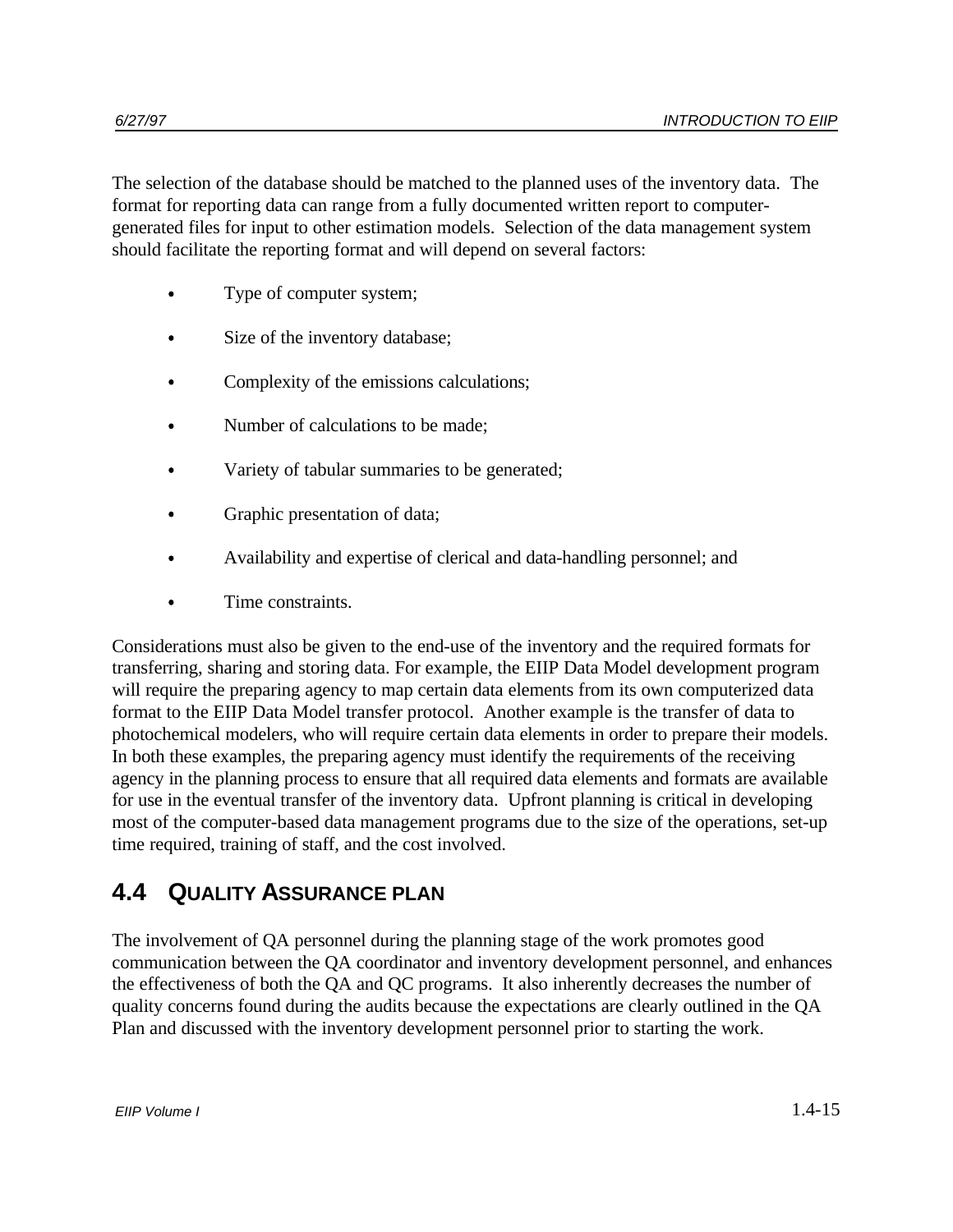Listed below are the elements that should be covered in the planning process to ensure preparation of a quality inventory:

- Identify a QA coordinator;
- Identify DQOs;  $\bullet$
- Determine manpower and budget allocations, organizational structure, and  $\bullet$ distribution of authority and responsibilities; and
- Develop an inventory work plan that specifically incorporates the QA program elements (i.e., the QA plan).

The QA plan describes the specific QA/QC procedures and responsibilities of the agency for the preparation of the emissions inventory. Using a QA plan encourages the development of a complete, consistent, accurate, and reasonable inventory by implementing specific procedures for collecting, reporting, and documenting emissions data. Volume VI of the EIIP guidance document series provides a detailed breakdown of what the QA plan should include and examples of its applications. A model QA plan is also presented.

QC procedures defined in the plan encompass a system of activities that are designed to ensure the quality of the inventory in terms of the data collected, emission calculations, and the transfer and storage of data. QC is typically carried out by members of the project team as the inventory is being prepared. It is crucial that QC activities are part of an ongoing process in inventory preparation so as to detect errors prior to the release of a final product. This eliminates the high cost and time that would be necessary to correct a final product that has a high level of data uncertainty.

QA is a planned system of activities designed to insure that the QC program is effective and it is preferable that it involves oversight by individuals who are external and independent of the team. Systems audits are QA activities that need to be scheduled in the QA plan. Systems audits evaluate the documentation and procedures associated with the inventory development activities. Through the use of QA/QC procedures, the inventory and accompanying data will meet a specified level of quality that minimizes data uncertainty.

The purpose and intended use of the inventory determine the DQOs for the inventory, and drive the selection of methods. A DQO statement is included in the QA plan to delineate the level of uncertainty that a decision maker or other user of the inventory is willing to accept. DQO statements ensure that the final data will be sufficient for its intended use. DQOs are method specific, are based on the quality of the available data for a given methodology, and are often based on a review of past inventory efforts and problems.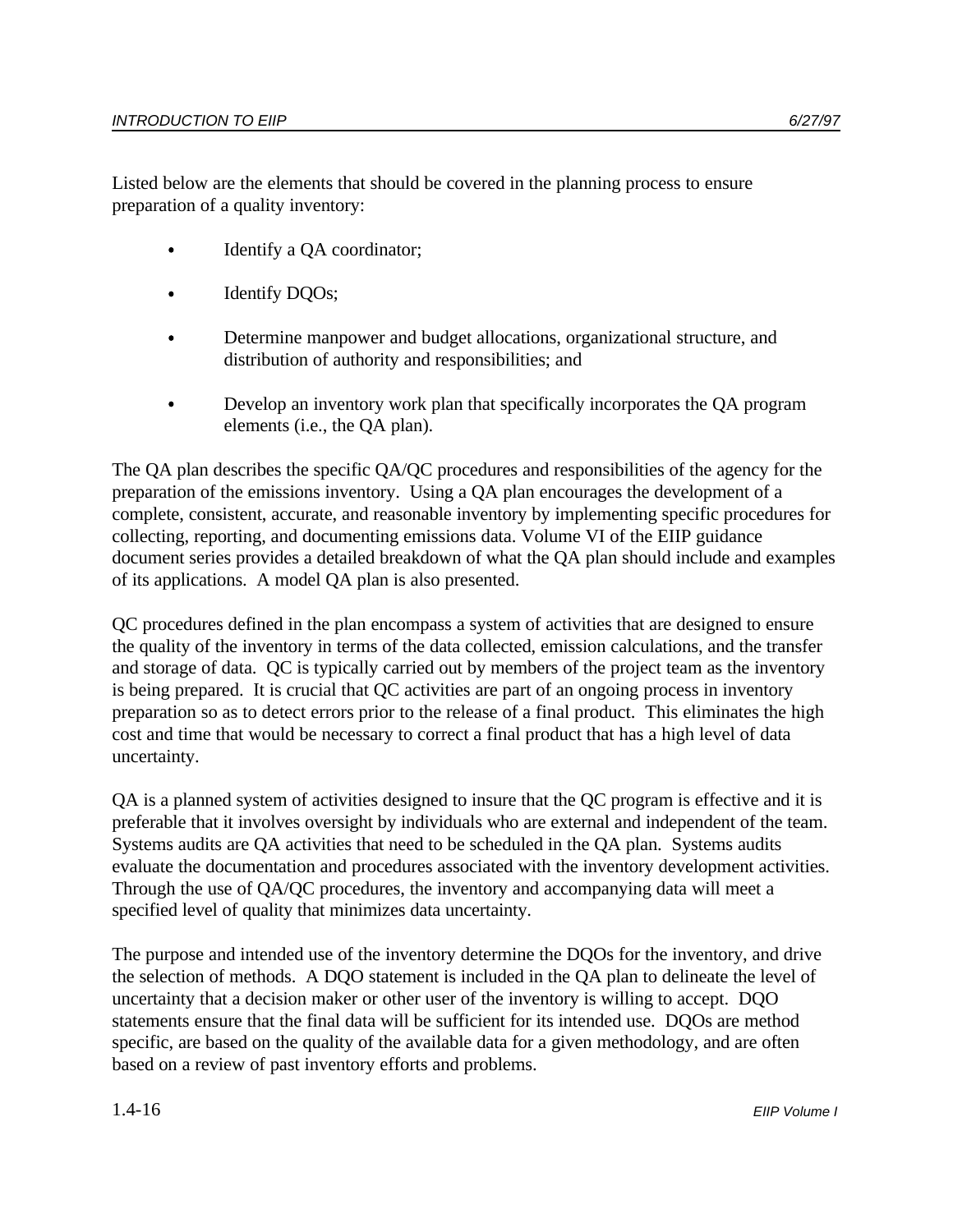The process of developing an acceptable plan is an iterative one. The QA coordinator and inventory manager(s) must work together to balance the quality objectives with the resources available. It is important to acknowledge the constraints that limit the ultimate quality of the inventory, especially if the achievable DQOs fall far short of the desired DQOs.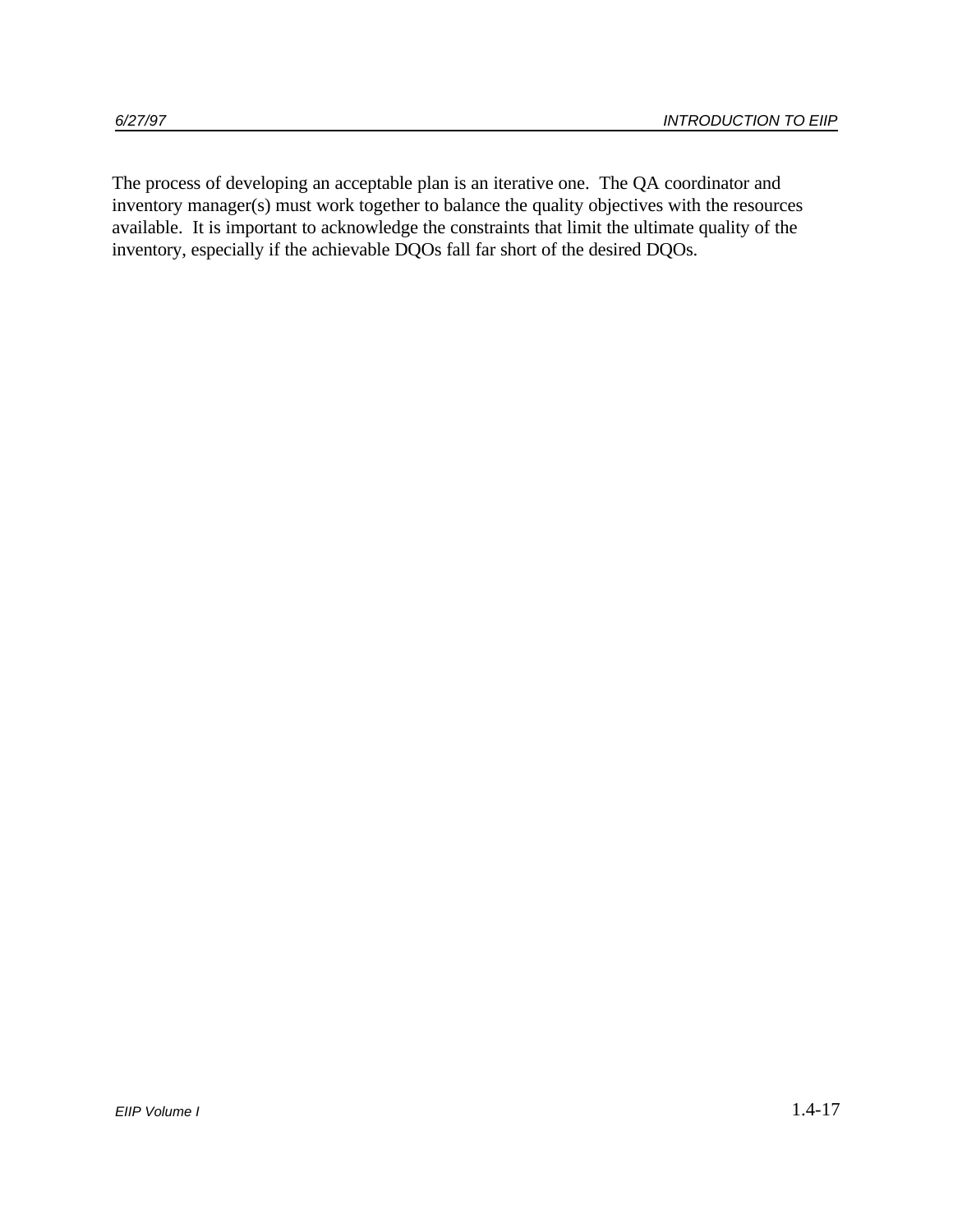This page is intentionally left blank.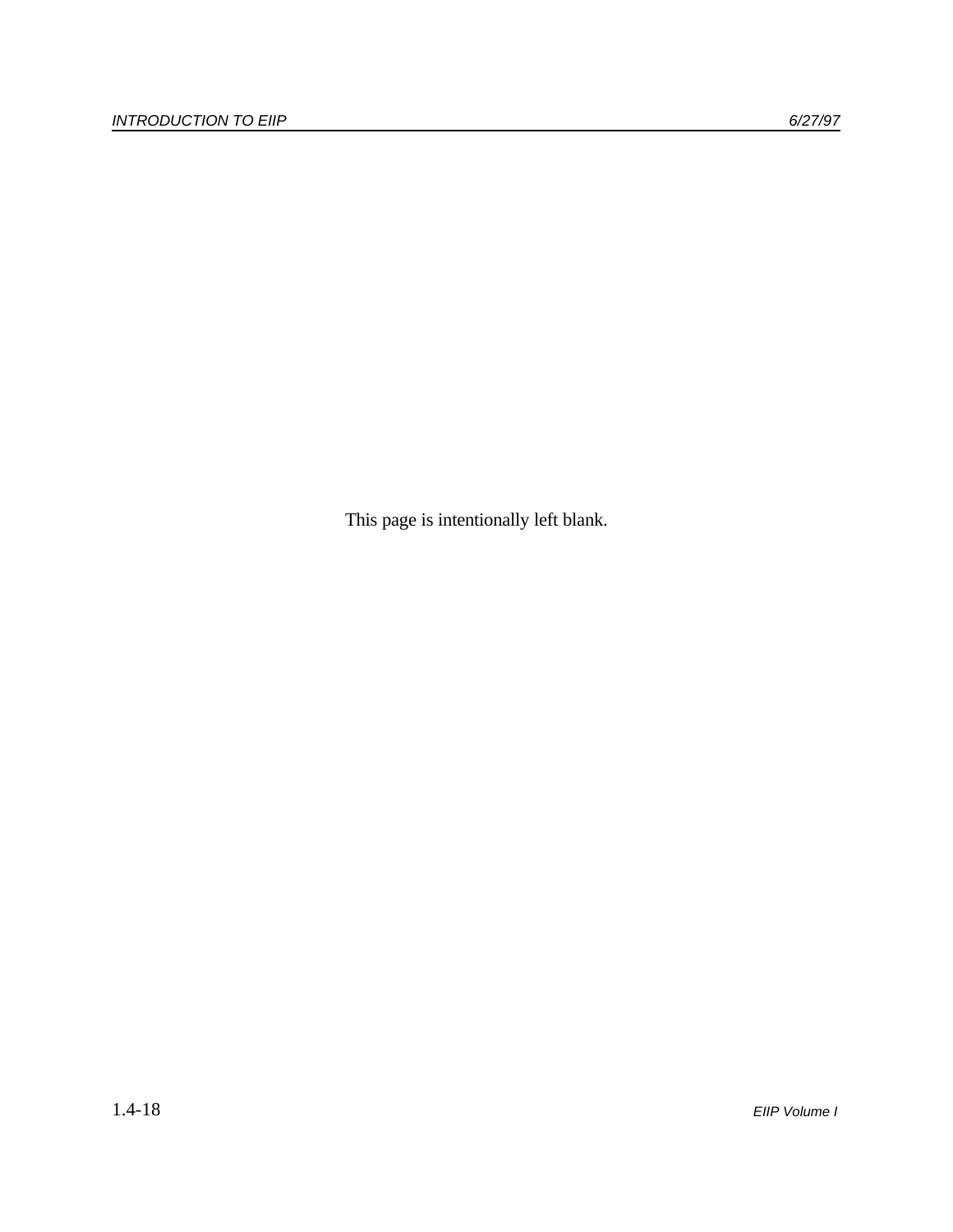# **INVENTORY DEVELOPMENT**

The data needed to develop emission estimates is drawn from a wide range of sources. The agency may collect some of the data specifically for the inventory effort. Information to support inventory activities also may be drawn from other agency operations such as permitting, compliance, and source inspections. For effective use of resources, an agency or facility should plan to fulfill specific emissions inventory requirements by building upon and improving the quality of regularly collected data. The following sections describe some of the key steps in inventory development, including data collection, data handling, and emission calculations. It is important that QA/QC activities be implemented in all stages of the inventory development process. Figure 1.5-1 shows an example of the key steps in the development of an inventory and where QA/QC activities would be necessary.

# **5.1 DATA COLLECTION**

An important step in the planning process is to assess data needs and data collection plans for point, area, mobile, and biogenic inventories, and to look for possible overlaps. While development of each type of inventory may be carried out by different staff, data collection and management should be under central control or oversight. A master file for all records, memoranda, documents, reports and other references used in the inventory should be established and maintained.

A major inventory planning consideration is whether, and to what extent, information contained in existing emissions inventories can be used. Existing inventories should be examined to determine whether the appropriate sources have been included and that the emissions data represent current conditions. Existing inventories can serve as a starting point for developing extensive data and support information, such as documentation of procedures, but often it will be necessary to collect new data and information to calculate emissions and represent current conditions.

For point source inventories, information may be obtained from contacts with individual facilities. The two most common types of plant contacts are the mail survey and direct plant inspections. A type of indirect plant contact also commonly employed is the use of permit applications or compliance files. Point source emissions must be calculated and reported at the process level (within a point source) and related to a specific source classification code (SCC). That is, emissions are to be reported for each SCC rather than at the "point" level within a plant.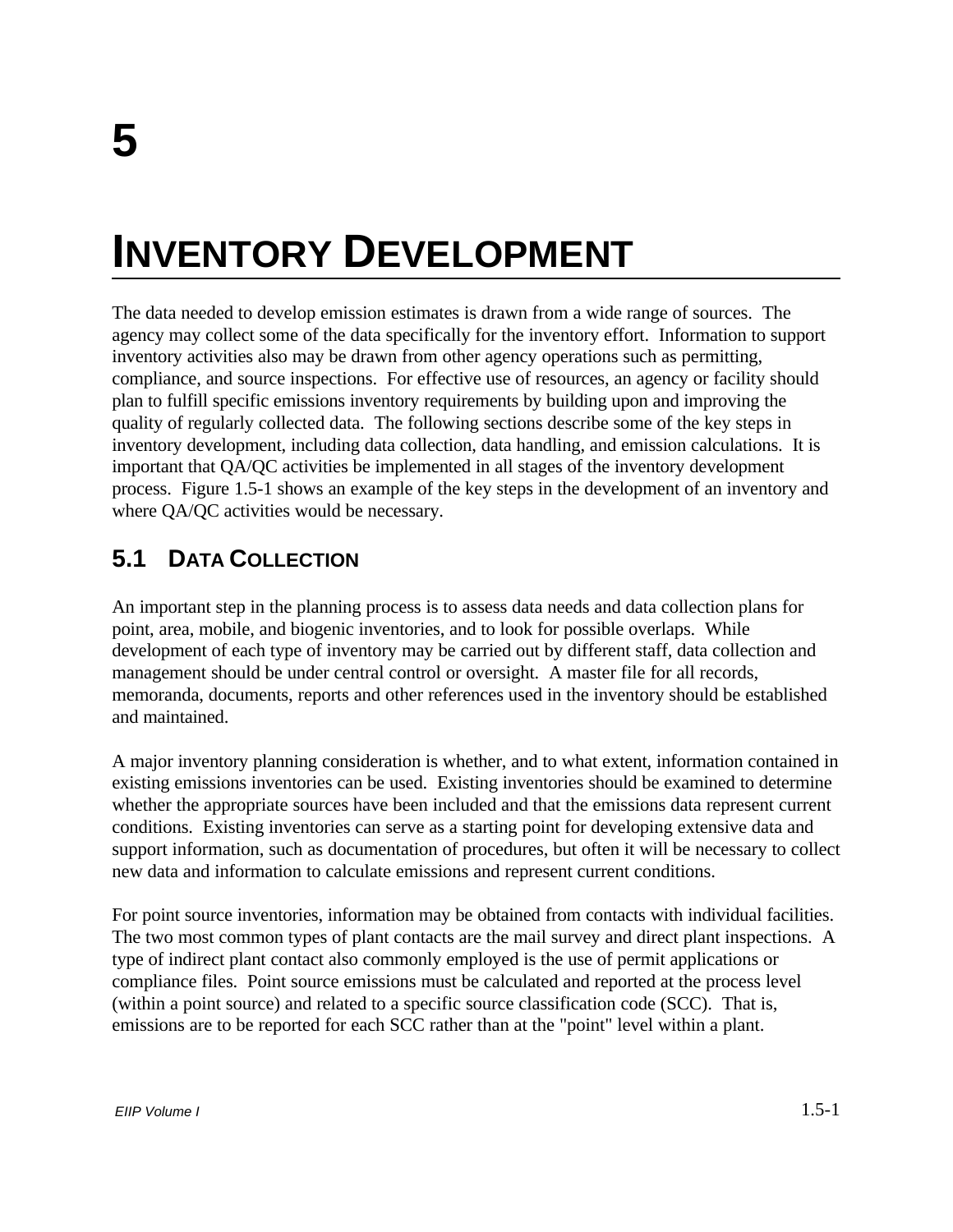

**FIGURE 1.5-1. EXAMPLE OF INVENTORY DEVELOPMENT**

1.5-2 *EIIP Volume I*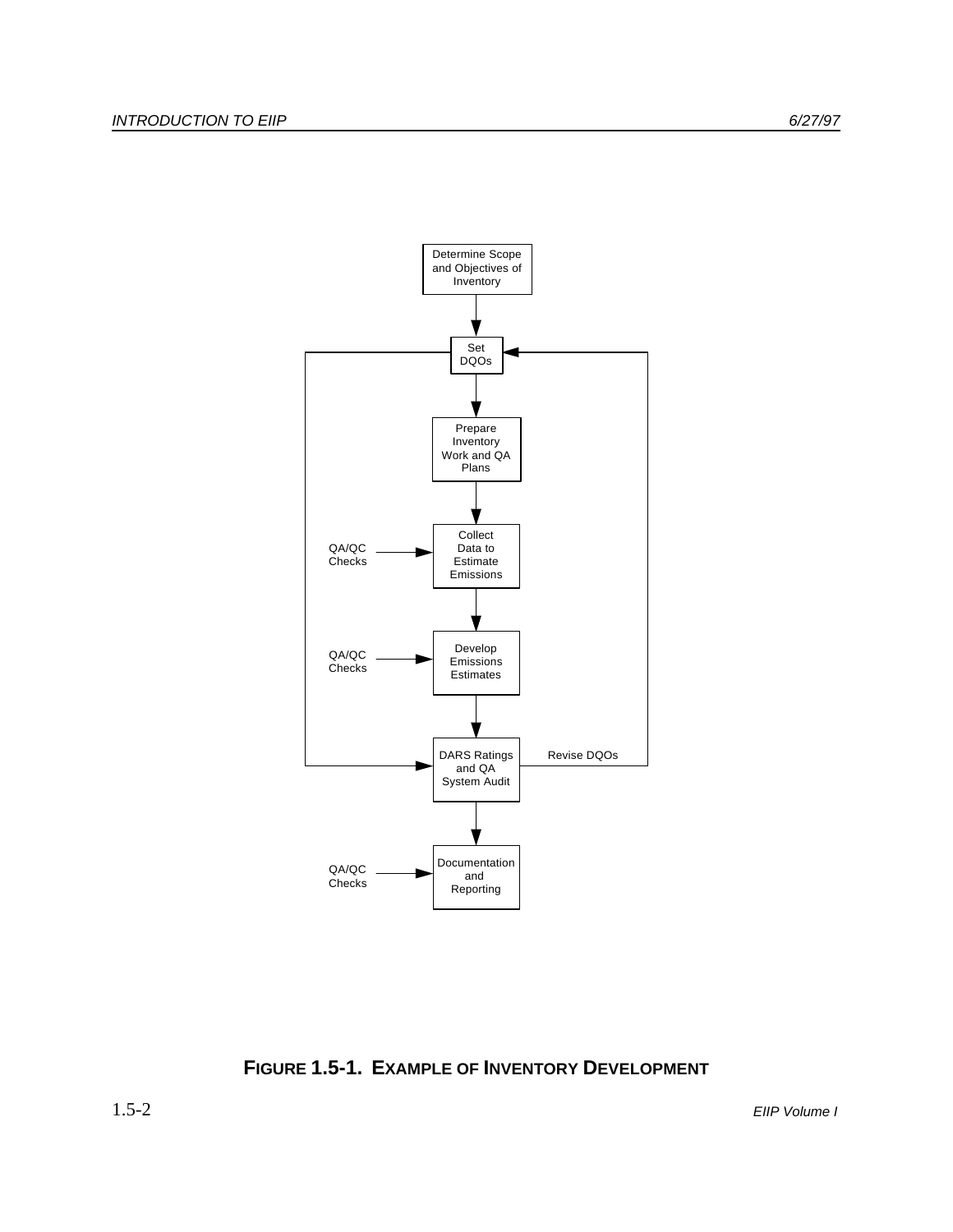Often, time or resources for advanced planning will not be available for a pre-inventory contact of facilities or a sample of facilities. In such cases, general estimates of process schedules, materials usage, and other information may be used from the recollections of plant operators and the available plant records (bills of lading, receipts of raw materials, etc.).

Combinations of these approaches may also be undertaken. For example, a sample of facilities (either randomly selected or those deemed representative) are contacted before the study period of the inventory. Information collected for each process should include schedule for the period, type of materials used, quantity of materials used, and the amount of end product produced. Emission factors based on the amount of product for each surveyed process could then be used to estimate emissions from the facilities outside the pre-inventory sample. For example, the amount of each product shipped from a facility could be collected through facility records and then be used with an emission factor to determine an emission rate. It should be noted that these approaches are general in nature. Gaining an accurate picture of the emissions from batch or intermittent processes may be time consuming and costly.

Surveys used for area and mobile sources will, for practical means, not achieve the same level of coverage as those used for the larger point sources. This reflects the fact that the area and mobile sources are individually small, but much more numerous than point sources. Emissions are estimated for area and mobile sources by selecting representative subsets of individual sources from which emission calculation parameters can be derived and then scaled up to reflect the entire population of these sources. When planning to collect survey data for area and mobile sources it is critical that the subset of individual sources be carefully selected so that they are representative of the population as a whole. For example, the emission factors presented for consumer/commercial solvent use and architectural coatings in Volume III of the EIIP series were developed from surveys of manufacturers. Those surveys attempted to cover as many sources as possible, and where manufacturers could not be included, the uncovered contribution was quantified to make the emission factors more representative of the industry as a whole.

### . **5.2 DATA HANDLING**

Data handling will rely to some extent on the selection and use of a computer database system. Because many inventories produce a large quantity of data, it is essential to choose a computerized data management system that meets all the required function and storage requirements of the inventory effort. After a system is selected, a plan for data flow should be implemented to ensure that the data are handled properly in the different stages of inventory development, and that QC checks are in place.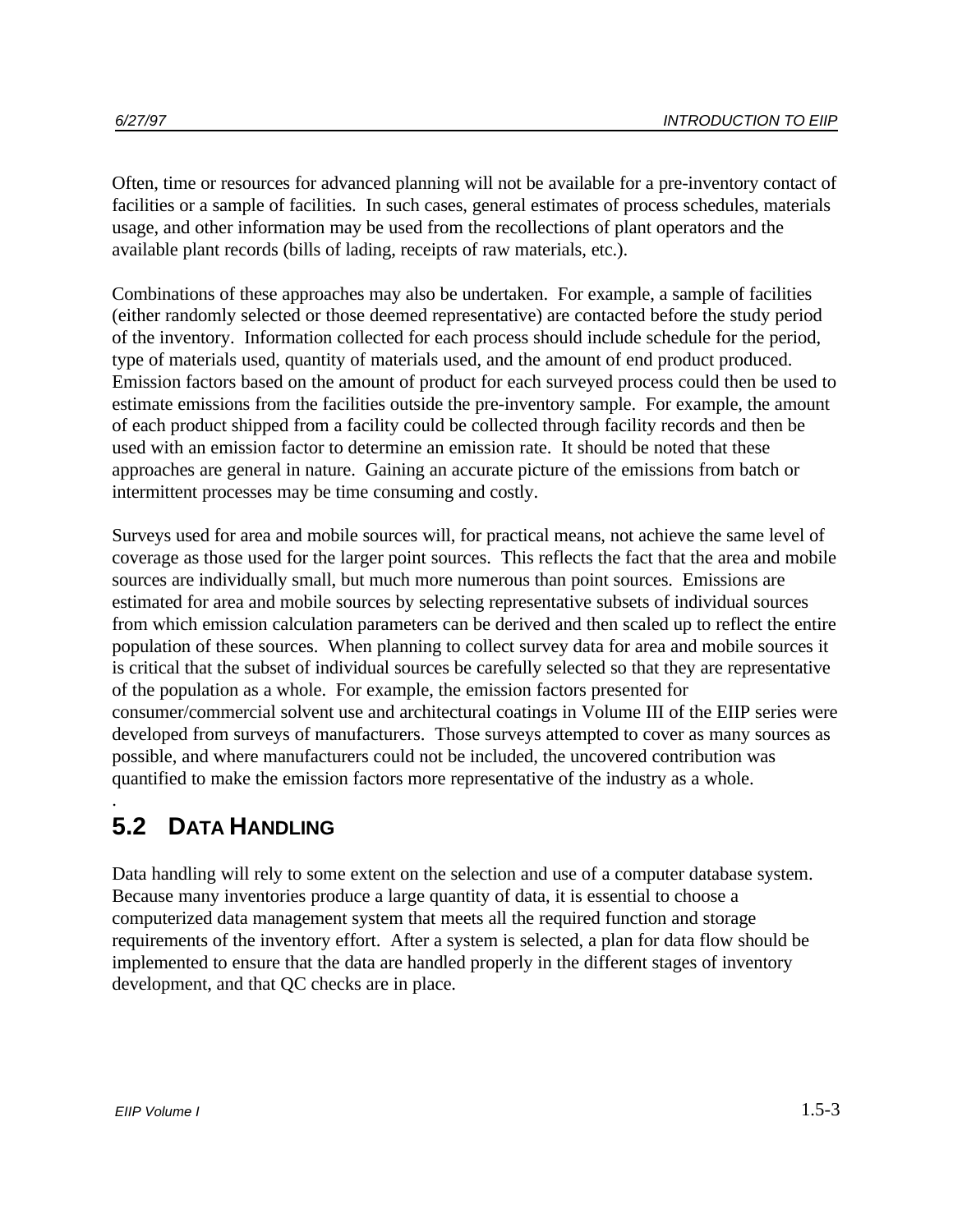Some activities that can be performed efficiently and rapidly by computers:

- Printing mailing lists and labels;
- Maintaining status reports and logs;
- Calculating and summarizing emissions;
- $\bullet$ Performing error checks and other audit functions;
- Storing source, emissions, and other data;
- Sorting and selectively accessing data; and
- Generating output reports and graphical presentations.

Where data are not stored on electronic files, the inventory preparer must document all manually calculated emissions on worksheets. These worksheets should become part of the final documentation of the inventory when completed. In all cases, whether emissions are calculated by hand or with computer spreadsheets, all assumptions should be clearly stated and all data used in the emissions calculation should be referenced.

An important QA/QC aspect to data handling is the transcription of data during the inventory preparation. There must be checks built into the process for handling data that comes from the raw calculations sheets and is reported, summarized, or otherwise manipulated in some other form. It may be possible to build these checks into the computer database that is handling the data. For example, for electronic data entries it may be possible to reject an entry if it exceeds a reasonable or expected value. Otherwise, sample QC checks tracking the data manually from its generation to its final use may suffice.

# **5.3 EMISSION CALCULATIONS**

The steps involved in calculating emissions will depend on the particular estimation technique that is selected in the planning phase for each source category. Most emission calculations are based on one of the following types of data or procedures: (1) source test data; (2) material balance; and (3) emission factors. The following sections briefly describe the basic concepts of each; for detailed procedural guidance, the reader is directed to Volumes II through V.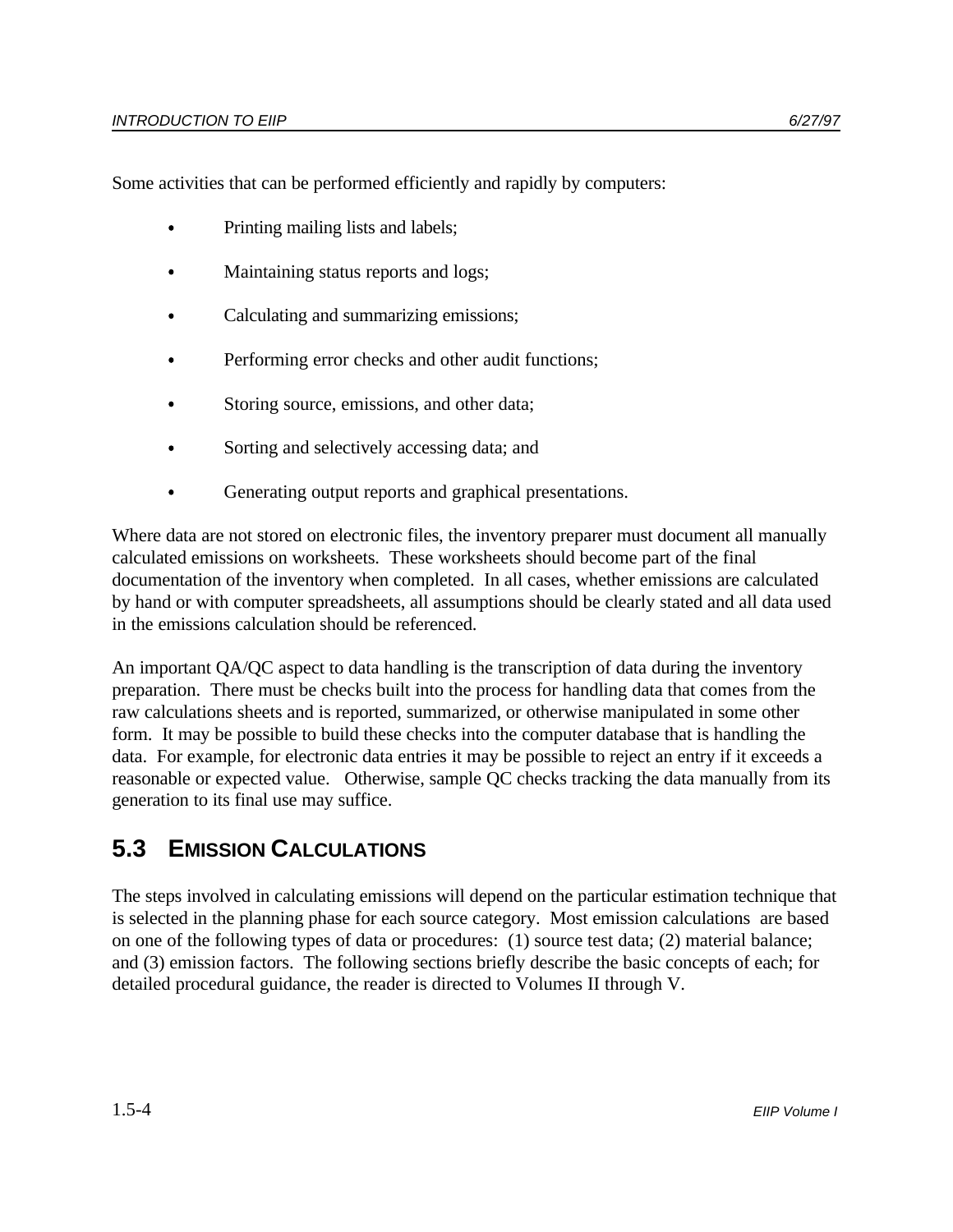#### **5.3.1 SOURCE TEST DATA**

The best method of estimating a source's emissions can be the use of test data obtained by the preparing agency or supplied by the plant itself. The use of source test data reduces the number of assumptions regarding the applicability of emissions data to a source (a common consideration when emission factors are used), as well as the control device efficiency, equipment variations, and fuel characteristics. Of course, the testing must be properly conducted over a sufficiently long period of time to produce results representative of conditions that would prevail during the time period inventoried. The most complete type of source testing is continuous emissions monitoring (CEM). CEM measures and records actual emissions during the time period the monitor is operating and the data produced can be used to estimate emissions for different operating periods.

Two items should be noted when using source test data to calculate emissions. First, because most source tests are generally only conducted over several hours or days at most, adjustments may need to be made when using these data to estimate emissions over longer time intervals or for conditions different from those under which the tests were performed. Second, a source test supplied by a plant may not adequately describe a given facility's annual or seasonal operating pattern. The amount of time that a control device actually operates at peak efficiency will also greatly impact the accuracy of the emissions estimate. In those cases where such data are not included in the test reports, the range of operation on an annual basis should be researched so that reliable annual or seasonal emissions estimates can be made. The information can be obtained by contacting the plant. Although the information could be obtained from questionnaire data, it may not be as accurate as that obtained from a direct query.

#### **5.3.2 MATERIAL BALANCE**

An agency can in some cases use material balance considerations to estimate emission factors or, better yet, total emissions for an inventory period. For some sources, a material balance can be a practical method of estimating certain emissions, such as VOC, and can be the most accurate, especially when the balance covers the entire inventory period and the nonair losses are small or easily measured. Emissions from solvent evaporation sources are most commonly determined by the use of material balances.

Use of material balances involves the examination of a process to determine whether emissions can be estimated solely on knowledge of operating parameters, material compositions, and total material usage. The simplest material balance assumes that all solvent used in a process will evaporate to become air emissions somewhere at the facility. For instance, for many surface coating operations, it can be assumed that all of the solvent in the coating evaporates to the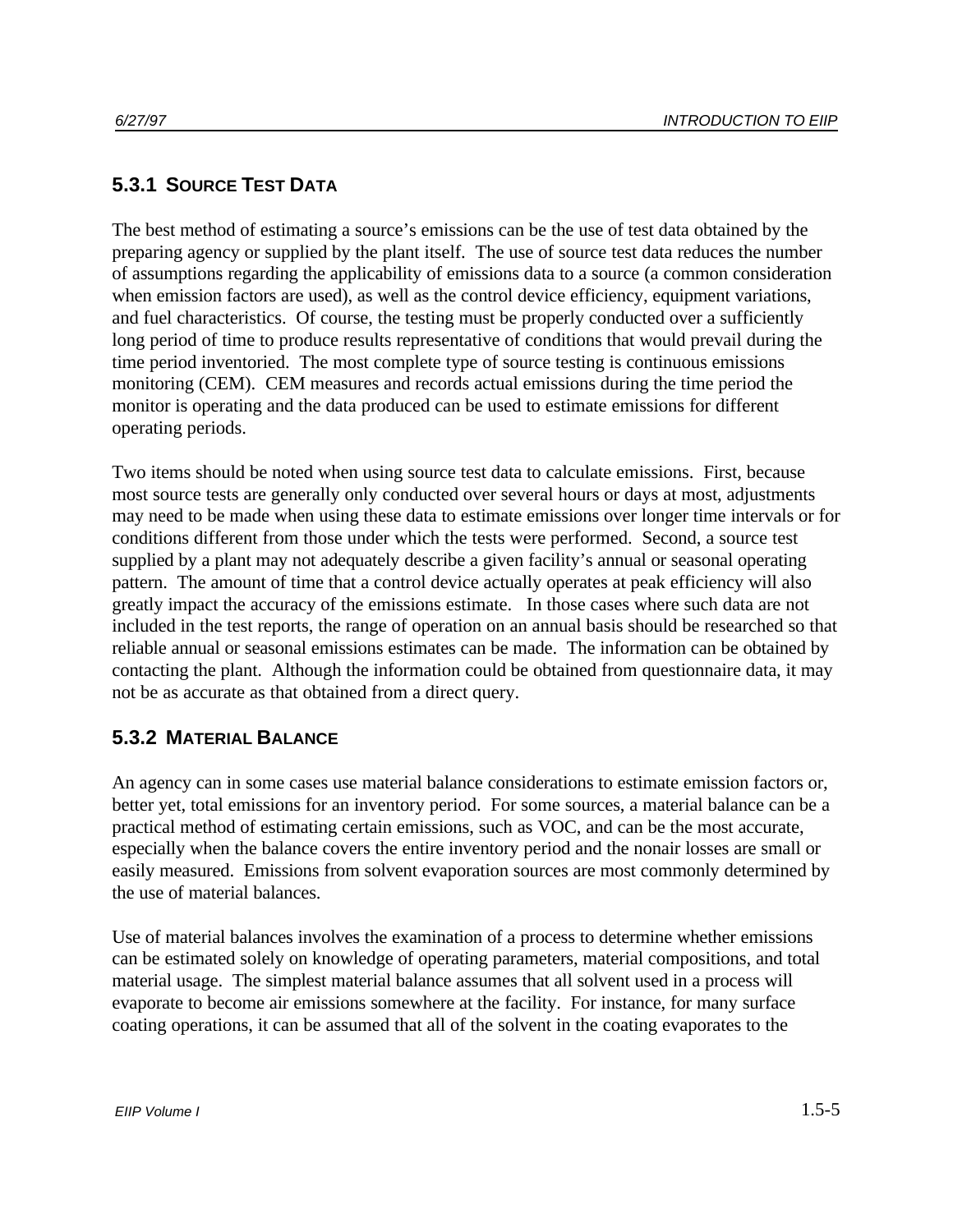atmosphere during the application and drying processes. In such cases, emissions equal the amount of solvent contained in the surface coating plus any added thinners.

Material balances are greatly simplified and very accurate in cases where all of the consumed solvent is emitted to the atmosphere. But many situations exist where a portion of the evaporated solvent is captured and routed to a control device such as an afterburner (incinerator) or condenser. In these cases, the captured portion must be measured or estimated by other means and the disposition of any recovered material must be accounted for. As a second example, in degreasing operations, emissions will not equal solvent consumption if waste solvent is removed from the unit for recycling or incineration. A third example is where some fraction of the diluent (which is used to liquify cutback asphalt, for example) is believed to be retained in the substrate (pavement) rather than evaporated after application. In these examples, a method of accounting for the non-emitted solvent is required to avoid an overestimation of emissions.

Material balances cannot be accurately employed at a reasonable cost for some evaporation processes because the amount of material lost is too small to be determined accurately. As an example, applying material balances to petroleum product storage tanks is not generally feasible because the losses are too small relative to the uncertainty of any metering devices. In these cases, *AP-42* emission factors or equations can be used.

#### **5.3.3 EMISSION FACTORS**

One of the most useful tools available for estimating emissions from point, area, and mobile sources is the emission factor. An emission factor is an estimate of the quantity of pollutant released to the atmosphere as a result of some activity such as combustion or industrial production, divided by the level of that activity. In most cases, emission factors are expressed simply as a single number, with the underlying assumption that a linear relationship exists between emissions and the specified activity level over the probable range of application.

Because such factors are typically averages obtained from data with a wide range of representation and varying degrees of accuracy, emissions calculated this way for a given facility are likely to differ from that facility's actual emissions. Because they are averages, factors will indicate higher-than-actual emissions for some sources and lower-than-actual emissions for others. Only specific source measurement can determine the actual pollutant contribution from a source, under conditions existing at the time of the test. For the most accurate emissions estimate, it is recommended that source-specific data be obtained whenever possible.

Emission factors are more appropriately used to estimate the collective emissions of a number of sources, such as is typically done in emissions inventory efforts for area sources in a particular geographic boundary. If factors are used to predict emissions from new or proposed sources, an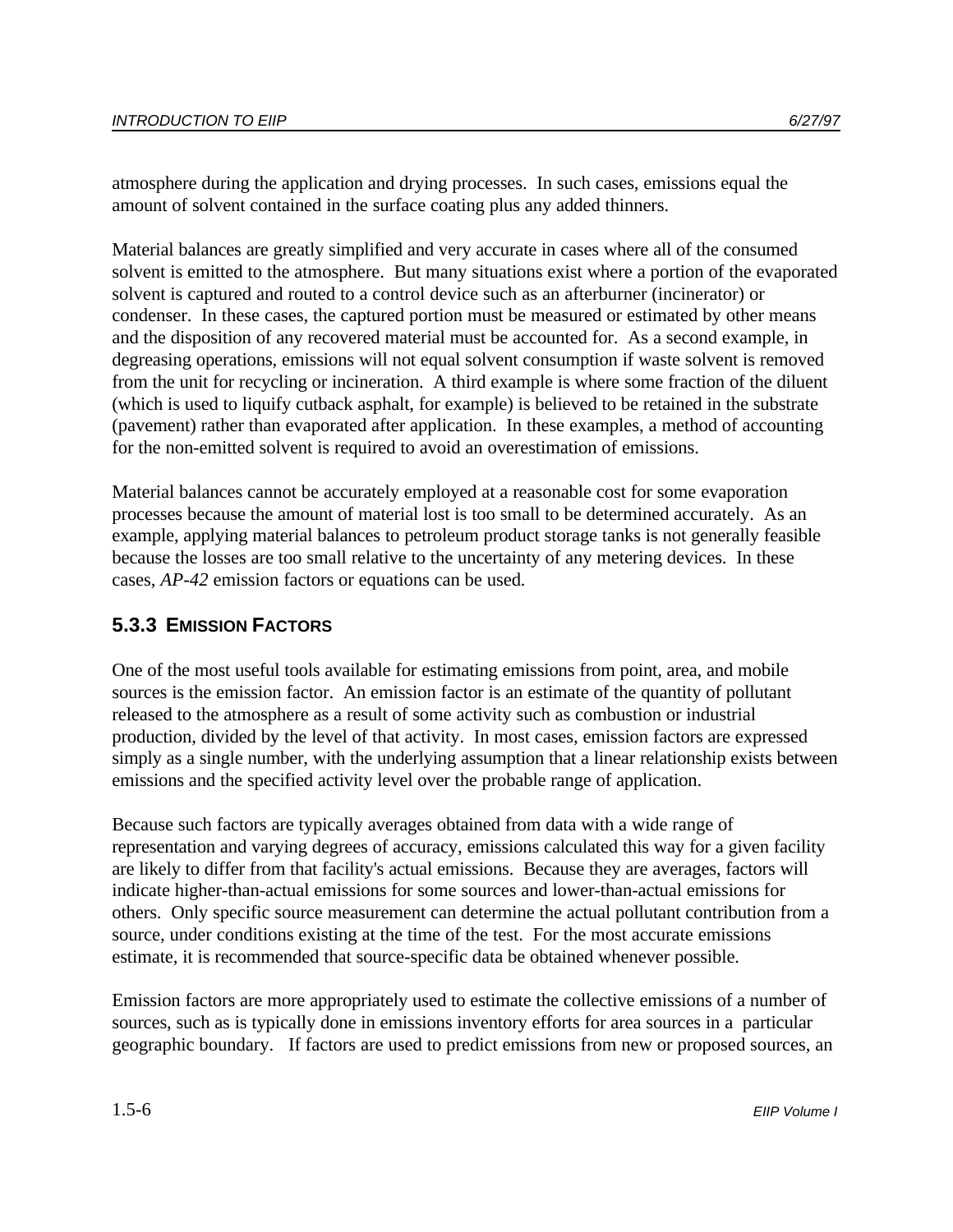agency should review the latest literature and technology to determine whether such sources would likely exhibit emissions characteristics different from those of typical existing sources.

# **5.4 EMISSIONS CALCULATION TOOLS**

This section gives a brief overview of emission factor databases, models, and other available information that may be useful for inventory preparation. Specific emissions measurement are generally the best and most accurate method to quantify emissions; however, source data are not always available. As an alternative, documents and databases containing emission factors and models can be used as tools to estimate air pollutant emissions for inventory purposes. The calculation of area source emissions relies to a great extent on the use of emission factors since it is usually the most efficient approach to estimating emissions from these sources. Models often use computers, so that a large number of equations and interactions can be easily manipulated and the effect of many different parameters can be accounted for. EIIP guidance can be incorporated into the use of many of these tools, and some (e.g., the EIIP mobile source guidance) rely specifically on the use of these tools (e.g., the MOBILE emission factor model for estimating mobile source emissions).

#### **5.4.1 FACTOR INFORMATION RETRIEVAL SYSTEM**

The EPA's Factor Information Retrieval System (FIRE) is a consolidation of emission factors for criteria pollutants and HAPs that includes emission factors from EPA documents such as *AP-42* and the *Locating and Estimating Air Emissions* series, factors derived from state- reported test data, and factors taken from literature searches . These references are the basic sources of emission factors that have been used in the preparation of inventories, as well as economic analyses, permit preparation for prevention of significant deterioration and New Source Review applications, and other federal, state, and local agency assessments of air pollution sources.

Each emission factor in FIRE also includes information about the pollutant (Chemical Abstract Service [CAS] numbers and chemical synonyms) and about the source (Standard Industrial Classification [SIC] codes and descriptions, and SCCs and descriptions). Each emission factor entry includes comments about its development, in terms of the calculation methods and/or source conditions, as well as the references where the data were obtained. The emission factor entry also includes a data quality rating.

The FIRE database has been designed to be very "user friendly." Data can be searched in many different ways and can be downloaded to data files, or can be printed in a report format that is designed by the user. The FIRE database can be accessed from the EPA's CHIEF Internet web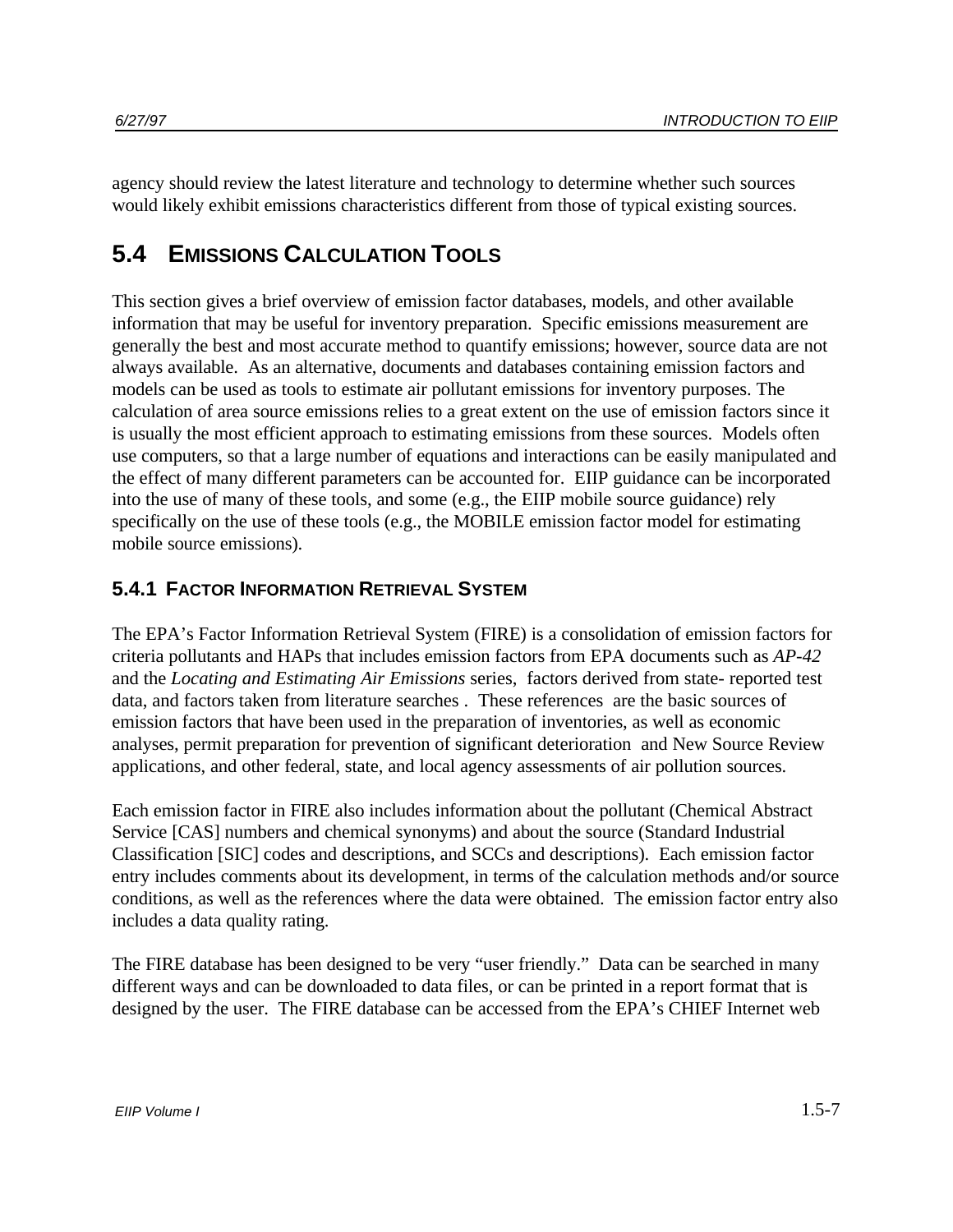site on the TTN 2000. FIRE is also available on the Air CHIEF CD-ROM as a compact disc read-only memory (CD-ROM) form and can be obtained by calling the Info CHIEF Help Desk at (919) 541-1000.

### **5.4.2 CHEMDAT8**

CHEMDAT8 is a Lotus<sup>®</sup>1-2-3 spreadsheet prepared by the EPA's Emissions Standard Division that includes analytical models for estimating VOCs from treatment, storage and disposal facility (TSDF) processes. The original models include disposal impoundments, closed landfills, land treatment facilities, and aeration and nonaeration impoundment processes. Predicted emissions can be viewed on the screen or printed. A graphical presentation of the relationships between emission prediction and vapor pressure and between emission prediction and the partition coefficient is also available. The resulting scatter diagrams can be printed via PrintGraph<sup>®</sup>, another Lotus<sup>®</sup> program.

The models in CHEMDAT8 can be applied to other types of TSDF processes besides those contained in the original design. The nonaerated impoundment model in CHEMDAT8 can estimate emissions from storage surface impoundments and open-top wastewater treatment tanks. The CHEMDAT8 model for predicting emissions from surface treatment impoundments and aerated wastewater treatment tanks is the aerated impoundment model. The land treatment model in CHEMDAT8 can estimate emissions from land treatment soil, open landfills, and waste piles. Emissions from an oil film surface in a land treatment facility or an oil film on surface impoundments can be predicted via the oil film model in CHEMDAT8. When a CHEMDAT8 model is not available to predict emissions, the equations shown in the reports that provide the background to the model can be used to perform hand calculations of emissions.

Default input parameters in the CHEMDAT8 diskette demonstrate example calculations. However, the input parameters can be changed to reflect different TSDF characteristics and then recalculate emissions under these modified conditions. The list of 60 compounds currently in CHEMDAT8 can be augmented by an additional 700 chemicals. Procedures for introducing data for additional compounds into CHEMDAT8 are described in the supporting documentation report.

For more information about CHEMDAT8, contact the EPA's Emissions Standards Division at (919) 541-5499. Executable code and documentation for CHEMDAT8 can be downloaded from the TTN 2000 Internet web site.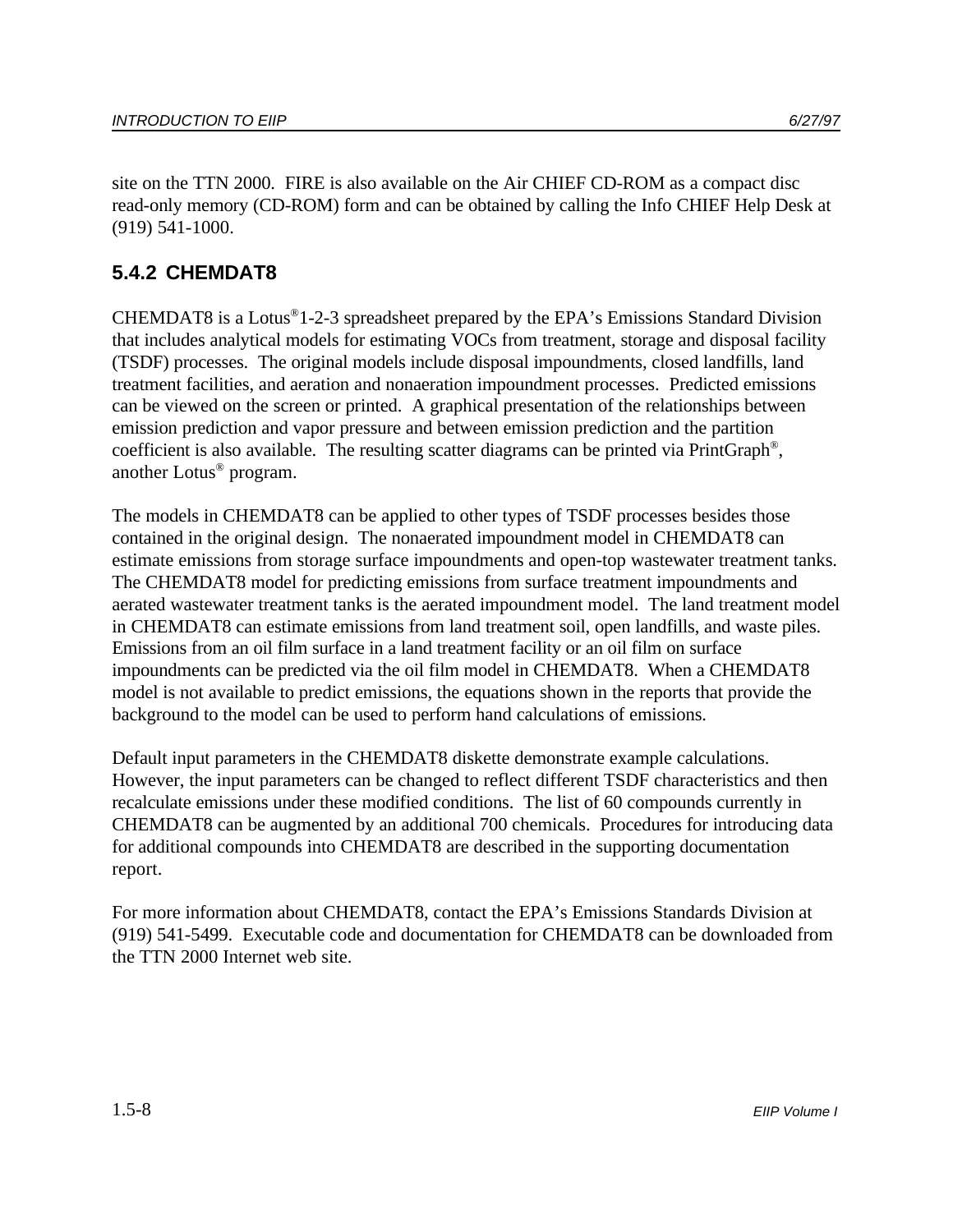### **5.4.3 WATER8**

WATER8 is a menu-driven computer program that is intended for estimating emissions from wastewater treatment systems only. WATER8 uses some of the same models found in CHEMDAT8, but has data for over 950 compounds. Recent updates to this model have added routines to estimate emissions from collection system elements such as trenches, conduits, junction boxes and manholes. For more information about WATER8, contact the EPA's Emission Standards Division at (919) 541-5499. The executable code and documentation for WATER8 can also be downloaded from the TTN 2000 Internet web site.

#### **5.4.4 LANDFILL AIR EMISSIONS ESTIMATION MODEL**

The Landfill Air Emissions Estimation Model (LAEEM) is a computer program specifically designed for use by state and local regulatory agencies to monitor the air emissions from landfills. The system allows the user to enter specific information regarding the characteristics and capacity of an individual landfill and to project the emissions of methane, CO, nonmethane organic compounds, and individual HAPs over time using the Scholl Canyon decay model for landfill gas production estimation. The Scholl Canyon Model is a first-order decay equation that uses sitespecific characteristics for estimating the gas generation rate. In the absence of site-specific data, the program provides default values for regulatory uses of the model, and default values drawn from *AP-42* for inventory uses. The user also may tailor decay rate characteristics on an individual basis. An integrated decay rate constant calculator is provided for landfills that may be operating a gas recovery system to allow more accurate assessments of decay attributes. Outputs may be reviewed in either tabular or graphical forms. A help system is also provided with information on the model operation as well as details on assumptions and defaults used by the system.

The LAEEM is available on the Control Technology Center (CTC) portion of the TTN 2000 Internet web site. The model is IBM PC-compatible, requires at least 512 kilobytes of memory, and can be used with a monochrome or color graphics adaptor. For additional information contact the EPA's Air Pollution Prevention and Control Division, Office of Research and Development, Research Triangle Park, North Carolina, at (919) 541-2709.

### **5.4.5 TANKS**

The TANKS program is designed to estimate emissions of organic chemicals from storage tanks. The calculations are performed according to *AP-42* equations. The user provides specific information concerning the storage tank and its contents; the TANKS program then estimates the annual or seasonal emissions and produces a report. The emissions can be separated into breathing and working losses.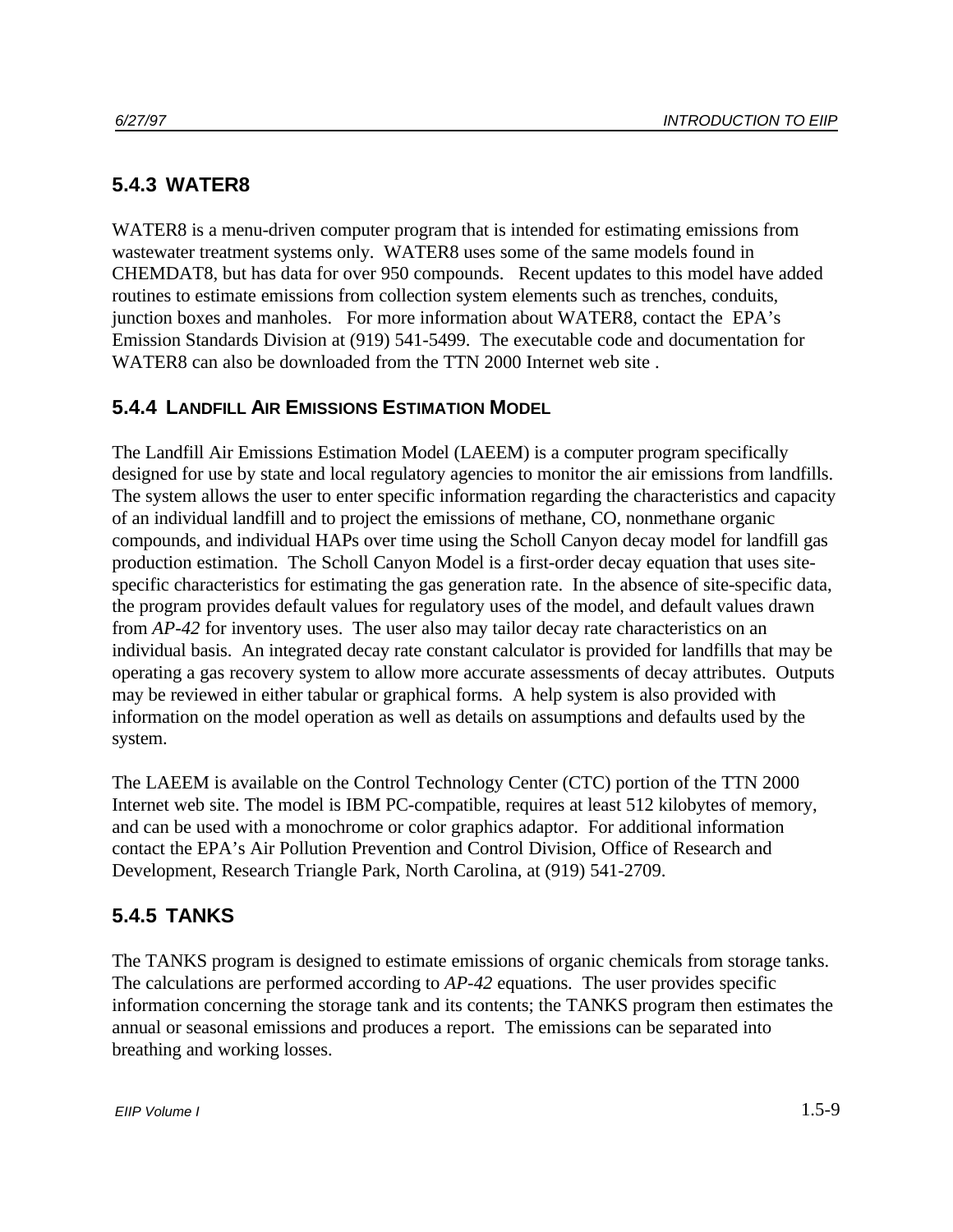The TANKS program has a chemical database of over 100 organic liquids and meteorology data from over 250 cities in the United States. The user may add new chemicals and cities to their version of the database. The tank styles addressed in the program include vertical and horizontal fixed roof tanks, and internal and external floating roof tanks. The tank contents can consist of single or multiple liquid components.

TANKS version 3.0 is currently available. The emission estimating equations that form the basis of the TANKS 3.0 software program were developed by the American Petroleum Institute (API). The API retains the copyright to these equations but has granted permission for the nonexclusive, noncommercial distribution of this material to governmental and regulatory agencies. The API, however, reserves the rights regarding all commercial duplication and distribution of its material. Therefore, the TANKS program is available for public use, but the program cannot be sold without written permission from the API, the U. S. EPA, Midwest Research Institute, and Perrin Quarles Associates, Inc. The TANKS 3.0 program is written in FoxPro2.5,™ and is distributed by the EPA through the TTN 2000 Internet web site or through the mail on diskette.

### **5.4.6 MOBILE5a**

At the time of this writing, MOBILE5a is the EPA's current version of the emission factor model for use in preparing onroad mobile source emission inventories (there is a MOBILE5b version that can be used for certain modeling scenarios only). Since this model is regularly updated and revised, the user is directed to the EPA's Office of Mobile Sources (OMS) Internet web site located on the TTN 2000 to obtain the latest information on this model.

The major function of MOBILE5a is to calculate emission factors for gasoline- and diesel-fueled light-duty vehicles, light-duty trucks, heavy-duty vehicles, and motorcycles. These motor vehicle types are also grouped by low- and high-altitude areas of the United States. Specifications on the required use of variables, such as temperature, speed, and other factors, are also provided. MOBILE5a is capable of calculating emission factors for any calendar year between 1960 and 2020 and it includes provisions for modeling the effects of oxygenated fuels on exhaust CO emissions.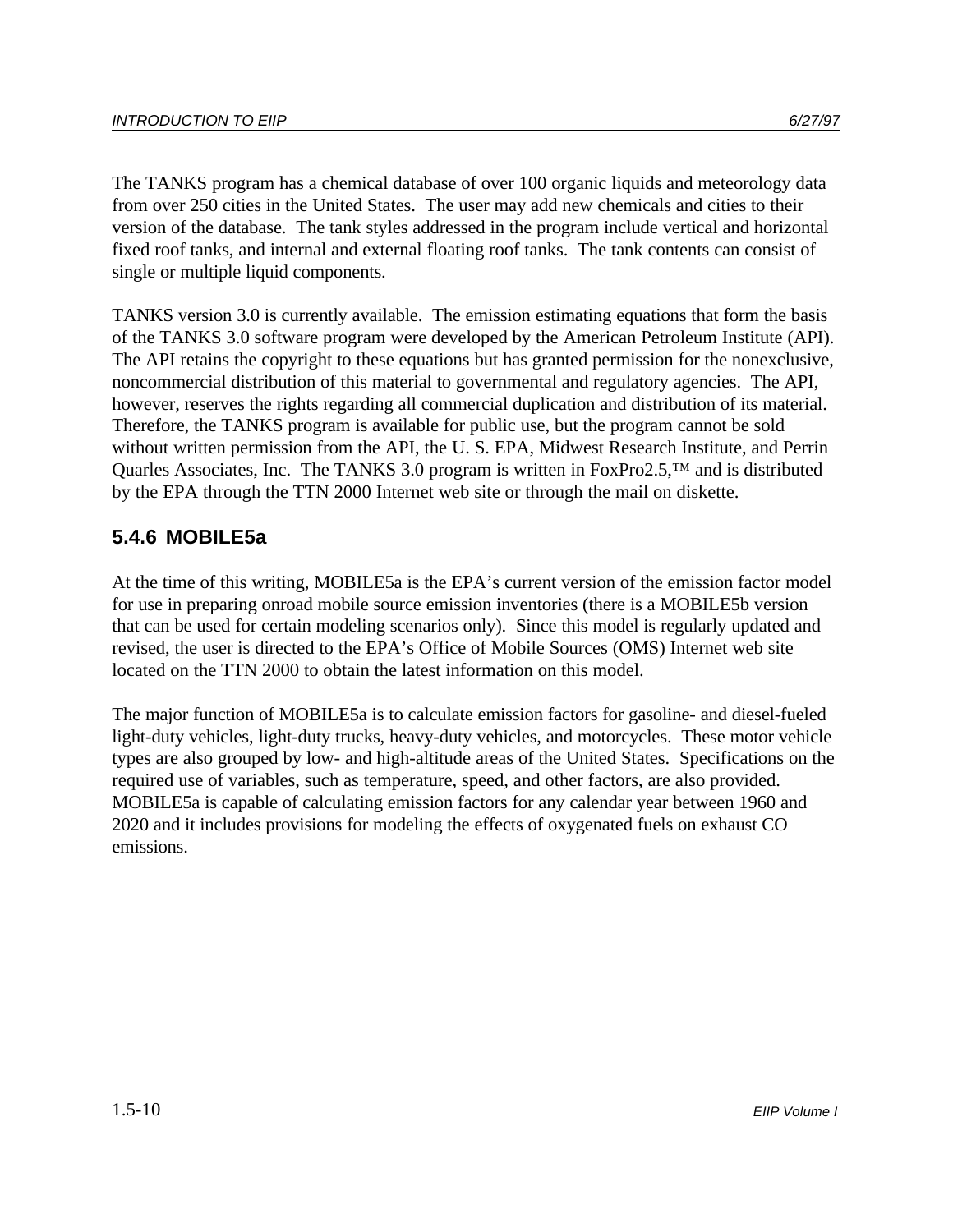# **DOCUMENTATION AND REPORTING**

The goal of inventory documentation is to ensure that the final written report or compilation of data accurately reflects the inventory effort. At a minimum, documentation should be sufficient to determine quality of emissions estimates, identify the data references, and allow reproducibility of emissions estimates. A successful inventory report also addresses the original goals for preparing the inventory and provides summary data and documentation that allow the quality of the inventory effort to be effectively judged. It also facilitates quality review of the inventory, executive decision-making based on the data, and updates and modifications to the inventory.

The following sections discuss typical documentation requirements for preparing an inventory report and options for the electronic reporting of data. Refer to each of the pertinent volumes on point, area, mobile, and biogenic sources for detailed reporting procedures for those source types.

## **6.1 DOCUMENTATION**

The specific documentation required for an inventory will vary based on the end use of the inventory. The definitions of the Level I through IV inventories, provided previously in Section 4.1, give an indication as to the amount of documentation that may be required. In some cases, documentation and reporting requirements are specified by the requestor or statutory requirement for the inventory. Most inventories will require some form of an inventory report to document and convey the results of the inventory effort.

An emissions inventory report should include an introduction explaining the background and purpose for the inventory development, and usually some form of an executive summary to show summary data and conclusions up-front. The summary of the emissions data should be by some matrix of pollutant, source type (point, area, mobile, biogenics), and geographic area. Graphics are useful to illustrate different contributions of source categories to the inventory, and can be used to clarify various interpretations of the data. Separate discussions to describe the inventory development procedures and results for all sources should follow.

The following information is typically documented in most inventories:

- Base year (or other applicable time frame) of the inventory;  $\bullet$
- The geographic area covered by the inventory;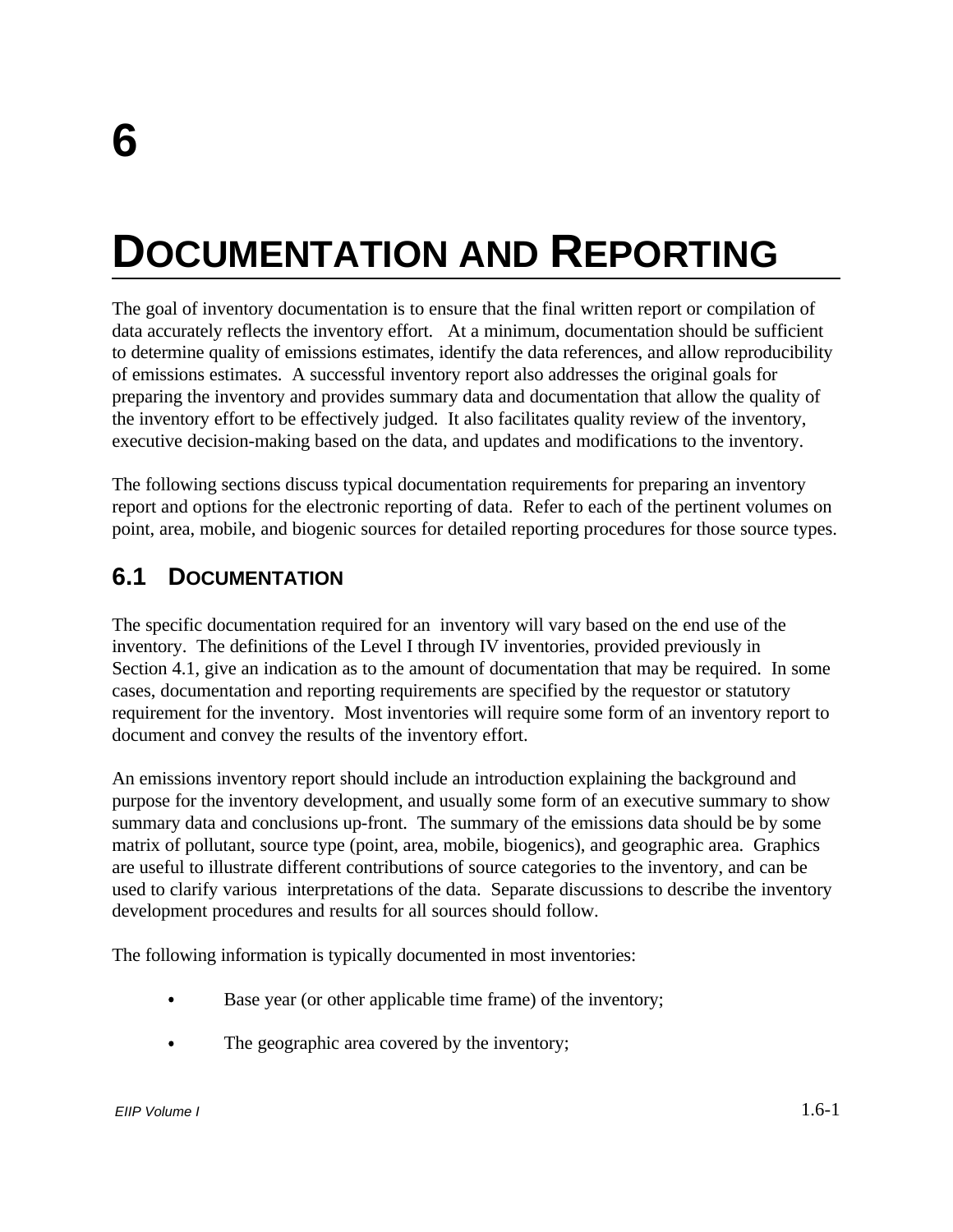- $\bullet$ Pollutants and source categories addressed in the inventory;
- Record of all methods used in the inventory preparation;  $\bullet$
- Record of all data used in emissions calculations;
- Explanation of all assumptions used;
- Example calculations for each type of methodology used;  $\bullet$
- Any demographic data (e.g., population, employment, economic) that was used to calculate or spatially allocate emissions;
- A listing of all data references;
- Copies of questionnaires or surveys;
- Results of surveys or questionnaires;
- QA/QC checklists;  $\bullet$
- QA audit reports; and
- Any other letters, memorandum, or supporting documentation used in the inventory preparation.

An emissions inventory that is documented according to standardized guidelines enables the receiving agency to review the inventory in a consistent manner, although it is recognized that some variability is needed to meet the specific needs of each inventory region. Therefore, standardization is required for the types of data reported (e.g., many of the items listed above), but not necessarily for the format in which they are reported. For example, states were given considerable latitude in the formats for their SIP inventory reports, but minimum information requirements were identified (EPA, 1991a; EPA, 1991b).

For more information on documenting point and area sources, refer to the EIIP Volumes II and III respectively. These volumes contain discussions on inventory reporting and documentation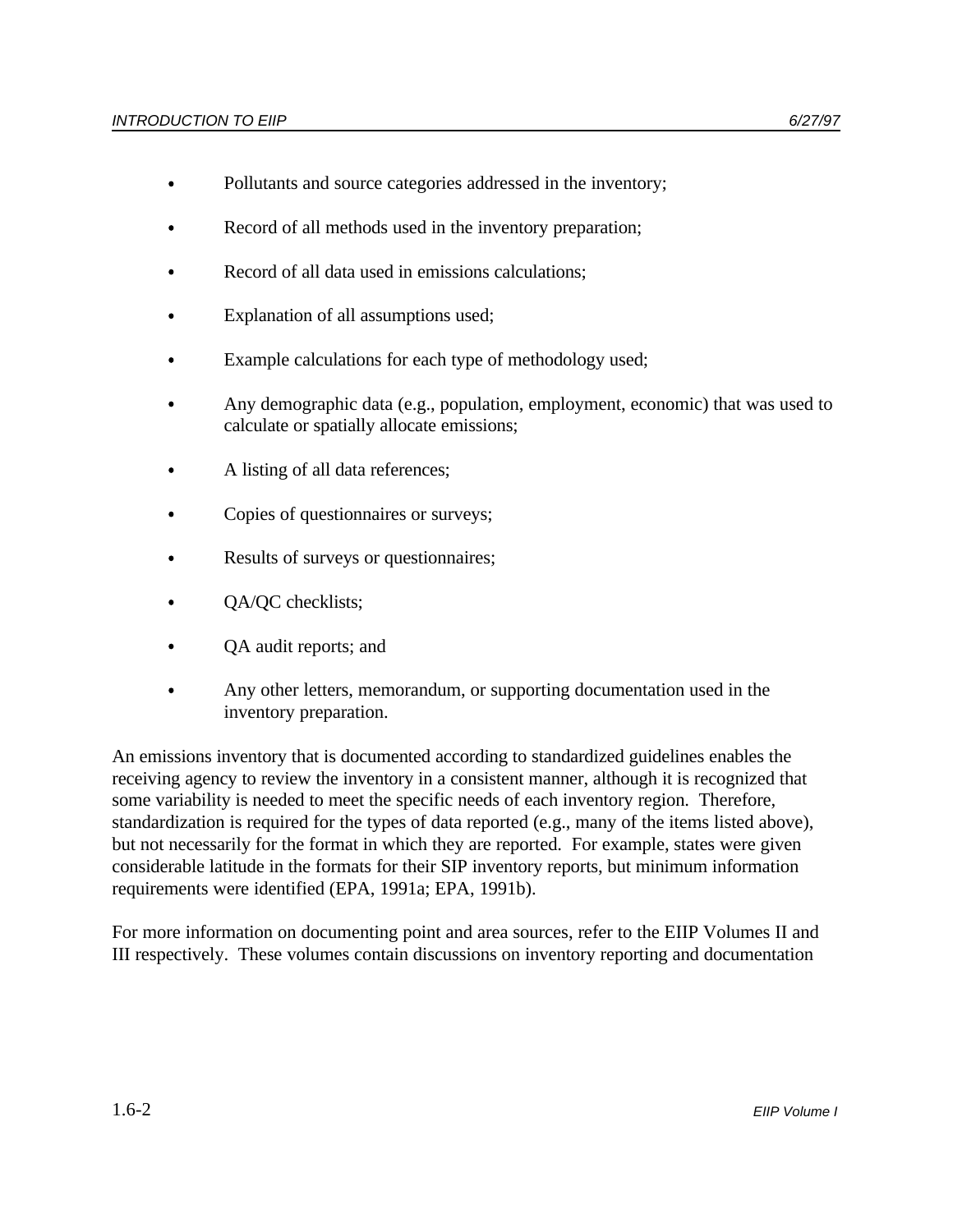recommendations from the SIP inventory perspective. In addition, Chapter 2 of Volume VI discusses the need for comprehensive documentation and reporting from a QA program standpoint and provides example documentation.

# **6.2 EXAMPLES OF STANDARDIZED REPORTING FORMAT**

One example of standardized reporting procedures are those recommended by the Intergovernmental Panel on Climate Change (IPCC). The IPCC provides detailed reporting instructions which consist of step-by-step directions for assembling, documenting, and transmitting national greenhouse gas inventory data, regardless of the method used to produce the estimates. The reporting instructions were developed to ensure consistency and comparability between reports.

Part of the IPCC reporting system is a standard table format (IPCC, 1994) that shows the source categories included in the inventory and an overview of quality of the estimates (Tables 1.6-1 and 1.6-2), respectively. Emission inventory results and all main assumptions (in summary form) are transmitted to IPCC. The standard data tables also allow the user to report the inventory at the level of detail that the data permit. As shown in Table 1.6-2, the IPCC also asks those preparing greenhouse gas emissions estimates to indicate the completeness, quality, and inclusion of background information for each emissions estimate.

Another example of standardized reporting format is contained in the EPA's annual report on emission trends in the United States. Since 1973, EPA has prepared estimates of annual national emissions in order to assess historic trends in criteria pollutant emissions. These trends are reported annually in a report entitled *National Air Pollutant Emission Trends 1900-(current year*). The standardized emissions reporting structure in the Trends report consists of a "tier" categorization of source categories. Table 1.6-3 shows the Tier 1 and Tier 2 category levels used in the report. These tiers represent the highest level of reporting; there are more detailed levels (Tier 3 and Tier 4) which provide a further breakdown of sources that are more specific to each pollutant type and emission process.

The examples provided for the IPCC reporting system and for the EPA's Trends report are for summary and overview purposes and are relatively simple in their presentation. Other inventories require more abundant and complex reporting formats. The EPA document *Example Documentation Report for 1990 Base Year Ozone and Carbon Monoxide SIP Emissions Inventories* (EPA, 1992c) provides numerous example summary tables and formats for reporting inventory data collected as part of SIP requirements. The goal of the EPA in providing this example documentation was to have preparing agencies submit inventory reports that could be efficiently reviewed that would also facilitate comparison of inventory data. Similar types of written reporting procedures can be adapted to most other inventory efforts.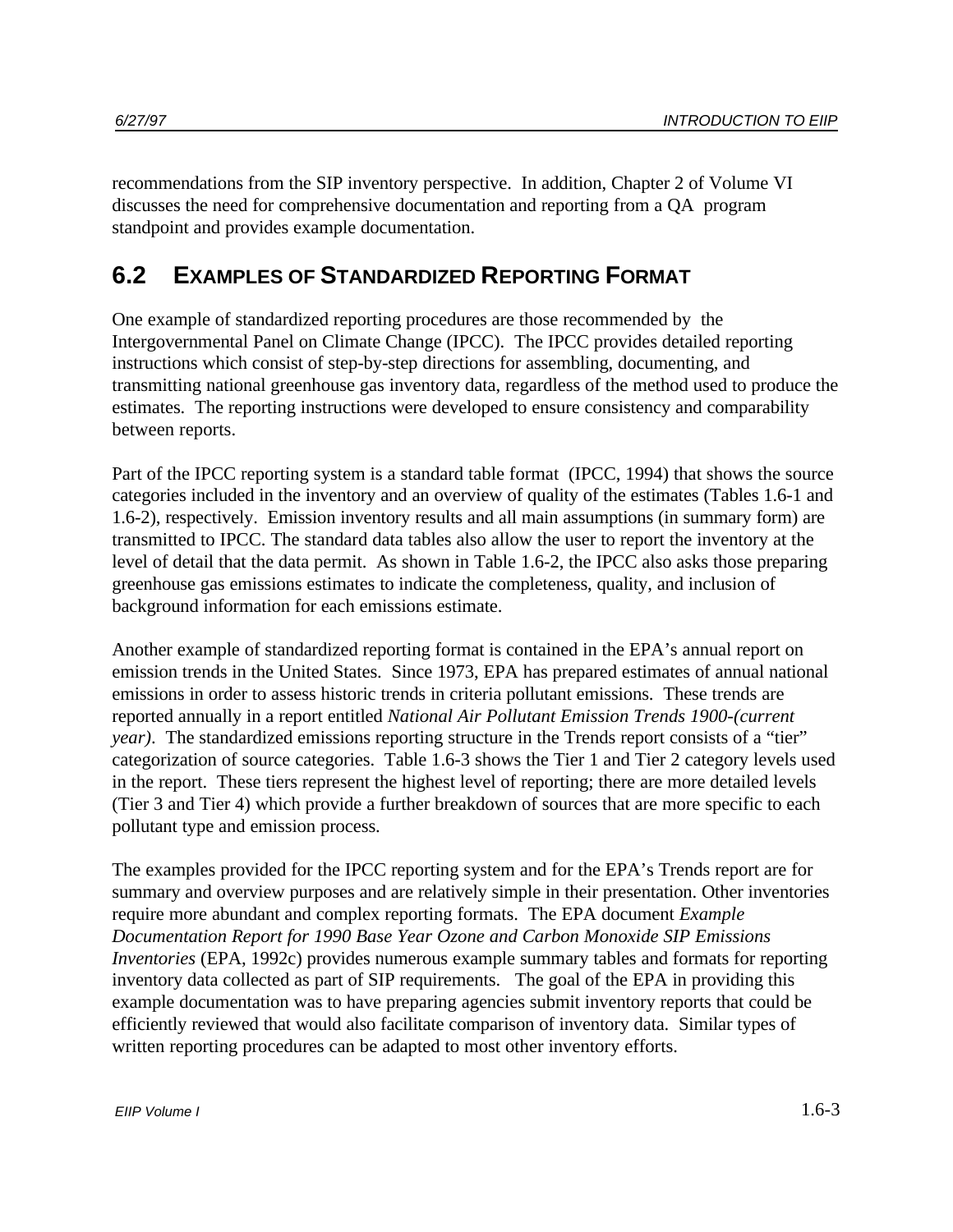| Greenhouse Gas Source and Sink<br>Categories  | CO <sub>2</sub><br>Emissions | CO <sub>2</sub><br>Removals | CH <sub>4</sub> | $N_2O$ | NO <sub>x</sub> | CO | <b>NMVOC</b> | <b>HFCs</b> | <b>PFCs</b> |
|-----------------------------------------------|------------------------------|-----------------------------|-----------------|--------|-----------------|----|--------------|-------------|-------------|
| <b>Total National Emissions and Removals</b>  |                              |                             |                 |        |                 |    |              |             |             |
| 1. All Energy (Fuel Combustion +<br>Fugitive) |                              |                             |                 |        |                 |    |              |             |             |
| A. Fuel Combustion                            |                              |                             |                 |        |                 |    |              |             |             |
| 1. Energy & Transformation<br>Industries      |                              |                             |                 |        |                 |    |              |             |             |
| 2. Industry (ISIC)                            |                              |                             |                 |        |                 |    |              |             |             |
| 3. Transport                                  |                              |                             |                 |        |                 |    |              |             |             |
| 4. Small Combustion                           |                              |                             |                 |        |                 |    |              |             |             |
| 5. Other                                      |                              |                             |                 |        |                 |    |              |             |             |
| 6. Traditional Biomass Burned<br>for Energy   |                              |                             |                 |        |                 |    |              |             |             |
| B. Fugitive Emissions from Fuels              |                              |                             |                 |        |                 |    |              |             |             |
| 1. Solid Fuels                                |                              |                             |                 |        |                 |    |              |             |             |
| 2. Oil and Natural Gas                        |                              |                             |                 |        |                 |    |              |             |             |
| 2. Industrial Processes                       |                              |                             |                 |        |                 |    |              |             |             |
| 3. Solvent and Other Products Use             |                              |                             |                 |        |                 |    |              |             |             |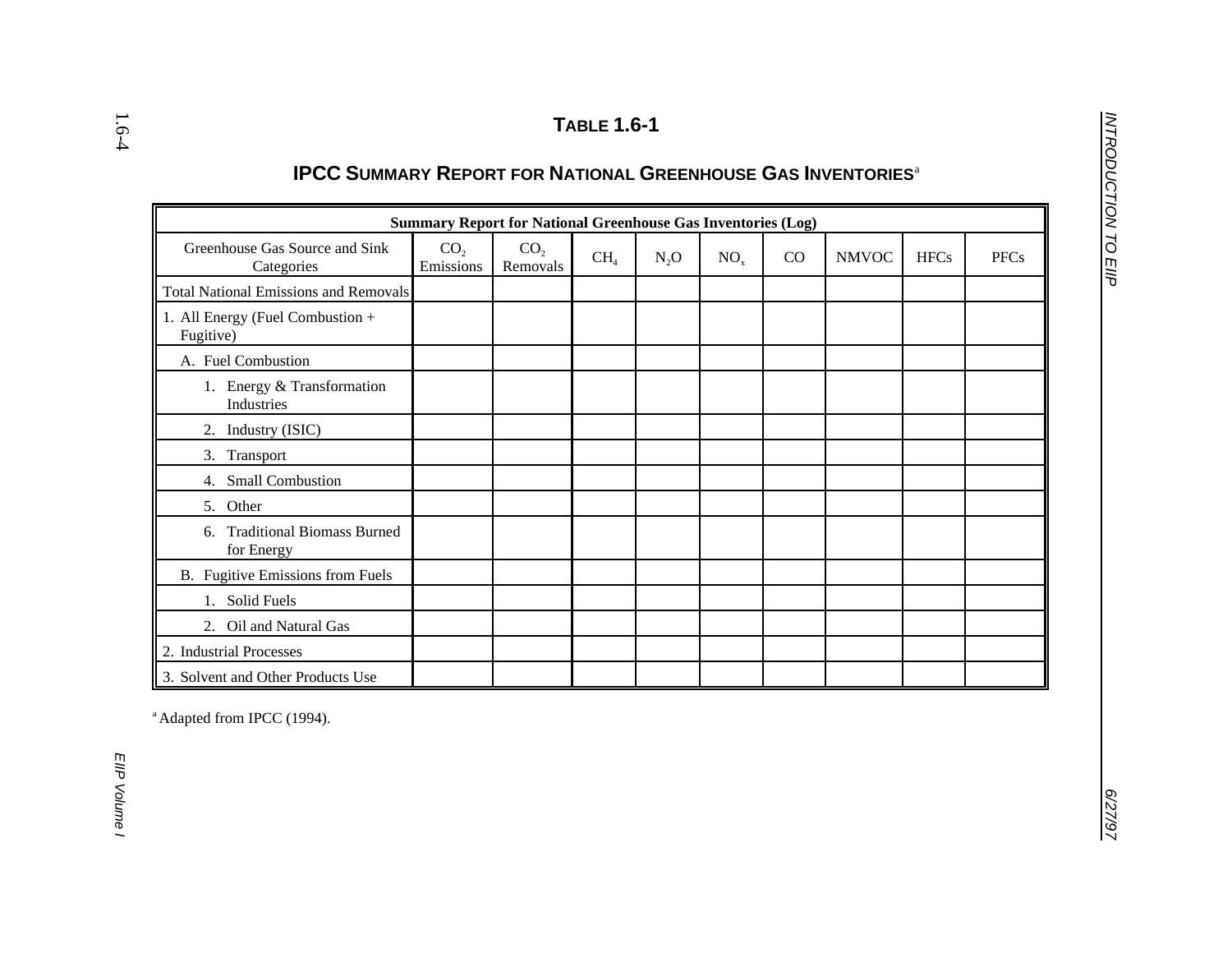| <b>Overview Table</b>                        |          |         |                                  |  |                  |         |                 |         |             |         |              |         |               |           |
|----------------------------------------------|----------|---------|----------------------------------|--|------------------|---------|-----------------|---------|-------------|---------|--------------|---------|---------------|-----------|
| Greenhouse Gas Source and Sink<br>Categories | CO       |         | CH <sub>4</sub>                  |  | N <sub>2</sub> O |         | NO <sub>x</sub> |         | $_{\rm CO}$ |         | <b>NMVOC</b> |         | Documentation | Footnotes |
|                                              | Estimate | Quality | <b>Estimate Quality Estimate</b> |  |                  | Quality | Estimate        | Quality | Estimate    | Quality | Estimate     | Quality |               |           |
| Total National Emissions and Removals        |          |         |                                  |  |                  |         |                 |         |             |         |              |         |               |           |
| 1. All Energy (Fuel Combustion + Fugitive)   |          |         |                                  |  |                  |         |                 |         |             |         |              |         |               |           |
| <b>Fuel Combustion</b><br>A.                 |          |         |                                  |  |                  |         |                 |         |             |         |              |         |               |           |
| Energy & Transformation<br>Industries        |          |         |                                  |  |                  |         |                 |         |             |         |              |         |               |           |
| Industry (ISIC)<br>2.                        |          |         |                                  |  |                  |         |                 |         |             |         |              |         |               |           |
| Transport<br>3.                              |          |         |                                  |  |                  |         |                 |         |             |         |              |         |               |           |
| Fugitive Emissions from Fuels<br>В.          |          |         |                                  |  |                  |         |                 |         |             |         |              |         |               |           |
| Solid Fuels                                  |          |         |                                  |  |                  |         |                 |         |             |         |              |         |               |           |
| Oil and Natural Gas<br>2.                    |          |         |                                  |  |                  |         |                 |         |             |         |              |         |               |           |
| <b>Industrial Processes</b><br>2.            |          |         |                                  |  |                  |         |                 |         |             |         |              |         |               |           |
| Solvent and Other Products Use<br>3.         |          |         |                                  |  |                  |         |                 |         |             |         |              |         |               |           |

|                                                                                             |                                              |          |         |                  |                                        | <b>Overview Table</b> |          |         |          |         |              |         |                                                  |           |
|---------------------------------------------------------------------------------------------|----------------------------------------------|----------|---------|------------------|----------------------------------------|-----------------------|----------|---------|----------|---------|--------------|---------|--------------------------------------------------|-----------|
|                                                                                             | Greenhouse Gas Source and Sink<br>Categories | CO       |         | CH <sub>4</sub>  | N <sub>2</sub> O                       |                       | NO.      |         |          | CO      | <b>NMVOC</b> |         | Documentation                                    | Footnotes |
|                                                                                             |                                              | Estimate | Quality | Estimate Quality | Estimate                               | Quality               | Estimate | Quality | Estimate | Quality | Estimate     | Quality |                                                  |           |
|                                                                                             | <b>Total National Emissions and Removals</b> |          |         |                  |                                        |                       |          |         |          |         |              |         |                                                  |           |
|                                                                                             | All Energy (Fuel Combustion + Fugitive)      |          |         |                  |                                        |                       |          |         |          |         |              |         |                                                  |           |
| Α.                                                                                          | Fuel Combustion                              |          |         |                  |                                        |                       |          |         |          |         |              |         |                                                  |           |
|                                                                                             | 1. Energy & Transformation<br>Industries     |          |         |                  |                                        |                       |          |         |          |         |              |         |                                                  |           |
| 2.                                                                                          | Industry (ISIC)                              |          |         |                  |                                        |                       |          |         |          |         |              |         |                                                  |           |
| 3.                                                                                          | Transport                                    |          |         |                  |                                        |                       |          |         |          |         |              |         |                                                  |           |
| <b>B.</b>                                                                                   | Fugitive Emissions from Fuels                |          |         |                  |                                        |                       |          |         |          |         |              |         |                                                  |           |
| 1.<br>2.                                                                                    | Solid Fuels<br>Oil and Natural Gas           |          |         |                  |                                        |                       |          |         |          |         |              |         |                                                  |           |
|                                                                                             | <b>Industrial Processes</b>                  |          |         |                  |                                        |                       |          |         |          |         |              |         |                                                  |           |
|                                                                                             | Solvent and Other Products Use               |          |         |                  |                                        |                       |          |         |          |         |              |         |                                                  |           |
|                                                                                             |                                              |          |         |                  |                                        |                       |          |         |          |         |              |         |                                                  |           |
|                                                                                             |                                              |          |         |                  | <b>Notation Key for Overview Table</b> | Quality               |          |         |          |         |              |         | <b>Documentation</b>                             |           |
|                                                                                             | Partly estimated                             |          |         |                  | code Meaning                           |                       |          |         |          | code    | Meaning      |         |                                                  |           |
|                                                                                             | Partly estimated                             |          |         | H                | High Confidence in Estimation          |                       |          |         |          | H       | included)    |         | High (all background information                 |           |
|                                                                                             | Full estimate of all possible sources        |          |         | M                | Medium Confidence in Estimation        |                       |          |         |          | М       |              |         | Medium (some background<br>information included) |           |
|                                                                                             | Not estimated                                |          |         | L                | Low Confidence in Estimation           |                       |          |         |          | L       | included)    |         | Low (only emission estimates                     |           |
|                                                                                             | Estimated but included elsewhere             |          |         |                  |                                        |                       |          |         |          |         |              |         |                                                  |           |
| <b>Estimates</b><br>code<br><b>PART</b><br><b>ALL</b><br><b>NE</b><br>IE<br>NO <sub>1</sub> | Not occurring                                |          |         |                  |                                        |                       |          |         |          |         |              |         |                                                  |           |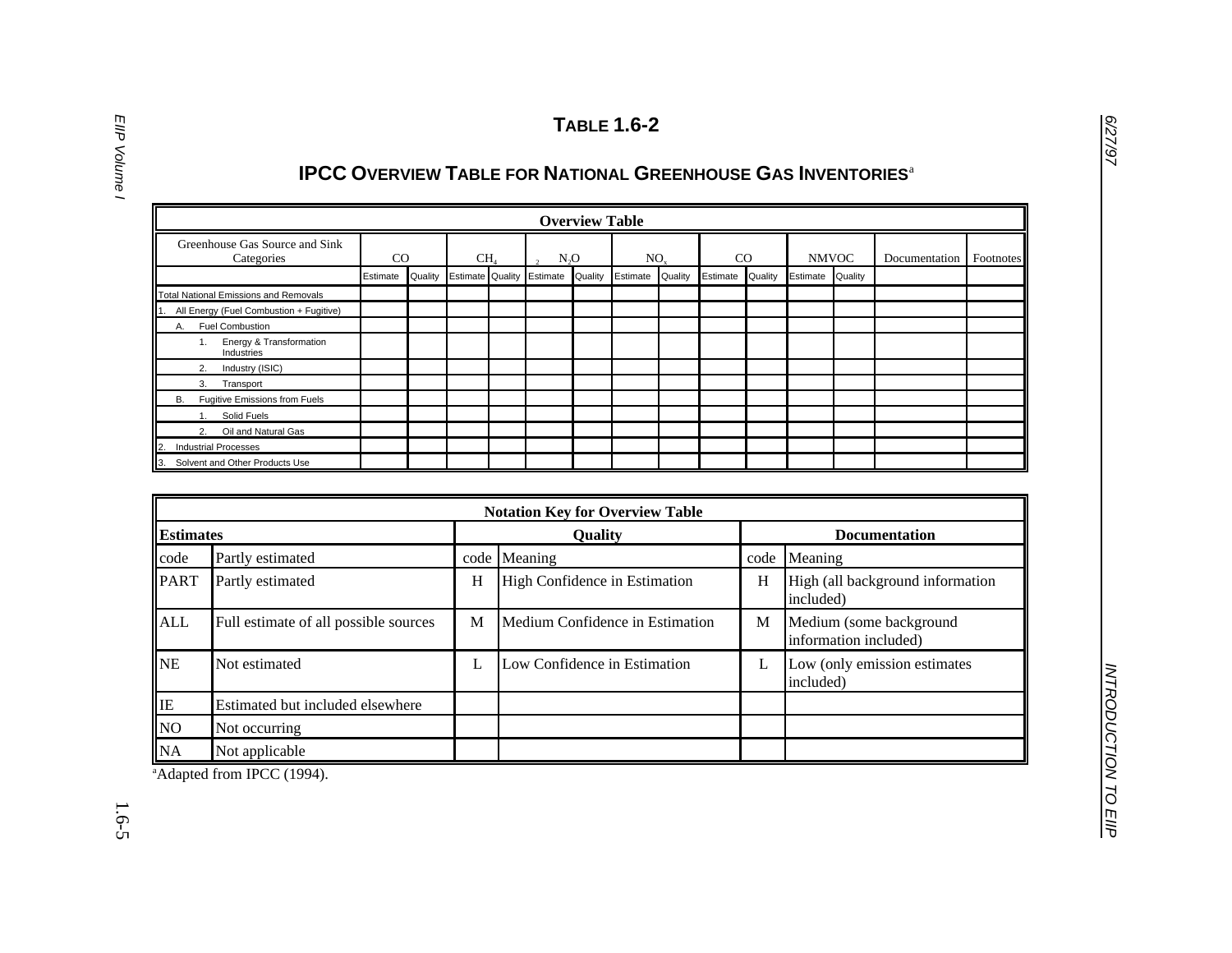### **TABLE 1.6-3**

## **TIER 1 AND TIER 2 SOURCE CATEGORIES<sup>a</sup>**

| Tier 1                             | Tier 2                                                                                                                                                                                                                                                                                                                                                 |
|------------------------------------|--------------------------------------------------------------------------------------------------------------------------------------------------------------------------------------------------------------------------------------------------------------------------------------------------------------------------------------------------------|
| FUEL COMBUSTION-ELECTRIC UTILITIES | Coal<br>Oil<br>Gas<br>Other<br><b>Internal Combustion</b>                                                                                                                                                                                                                                                                                              |
| <b>FUEL COMBUSTION-INDUSTRIAL</b>  | Coal<br>Oil<br>Gas<br>Other<br><b>Internal Combustion</b>                                                                                                                                                                                                                                                                                              |
| <b>FUEL COMBUSTION-OTHER</b>       | Commercial/Industrial Coal<br>Commercial/Industrial Oil<br>Commercial/Industrial Gas<br>Misc. Fuel Combustion (except residential)<br><b>Residential Wood</b><br><b>Residential Other</b>                                                                                                                                                              |
| CHEMICAL & ALLIED PRODUCT MFG.     | Organic Chemical Mfg.<br>Inorganic Chemical Mfg.<br>Polymer & Resin Mfg.<br>Agricultural Chemical Mfg.<br>Paint, Varnish, Lacquer, Enamel Mfg.<br>Pharmaceutical Mfg.<br>Other Chemical Mfg.                                                                                                                                                           |
| <b>METALS PROCESSING</b>           | Nonferrous<br>Ferrous<br>Not elsewhere classified (NEC)                                                                                                                                                                                                                                                                                                |
| PETROLEUM & RELATED INDUSTRIES     | Oil & Gas Production<br>Petroleum Refineries & Related Industries<br><b>Asphalt Manufacturing</b>                                                                                                                                                                                                                                                      |
| OTHER INDUSTRIAL PROCESSES         | Agriculture, Food, & Kindred Products<br>Textiles, Leather, & Apparel Products<br>Wood, Pulp & Paper, & Publishing Products<br>Rubber & Miscellaneous Plastic Products<br><b>Mineral Products</b><br><b>Machinery Products</b><br>Electronic Equipment<br><b>Transportation Equipment</b><br>Construction<br><b>Miscellaneous Industrial Processes</b> |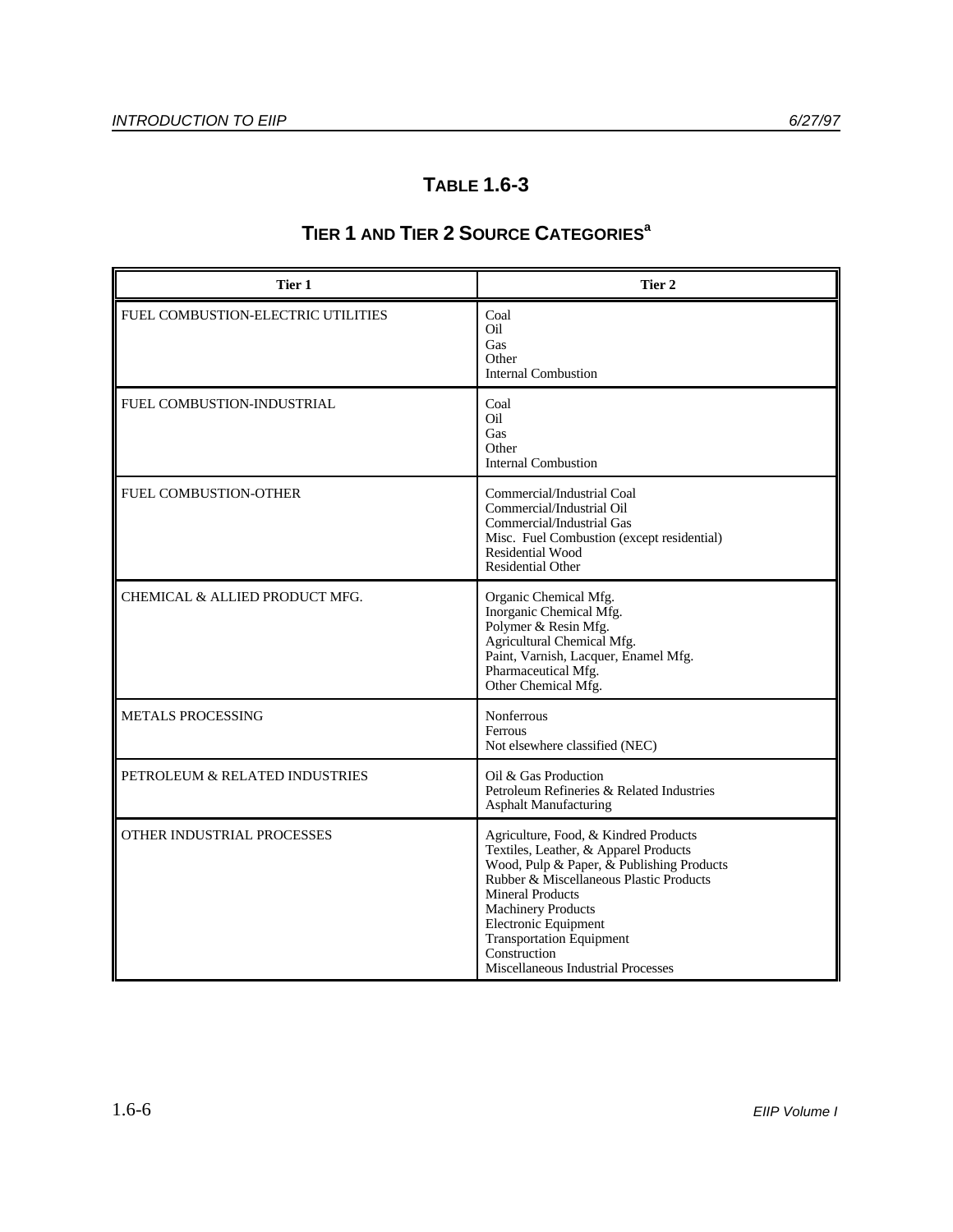| Tier 1                         | Tier 2                                                                                                                                                                                                                                                                                                                                                                                                       |
|--------------------------------|--------------------------------------------------------------------------------------------------------------------------------------------------------------------------------------------------------------------------------------------------------------------------------------------------------------------------------------------------------------------------------------------------------------|
| SOLVENT UTILIZATION            | Degreasing<br>Graphic Arts<br>Dry Cleaning<br><b>Surface Coating</b><br>Other Industrial<br>Nonindustrial<br><b>Solvent Utilization (NEC)</b>                                                                                                                                                                                                                                                                |
| <b>STORAGE &amp; TRANSPORT</b> | Bulk Terminals & Plants<br>Petroleum & Petroleum Product Storage<br>Petroleum & Petroleum Product Transport<br>Service Stations: Stage I<br>Service Stations: Stage II<br>Service Stations: Breathing & Emptying<br>Organic Chemical Storage<br>Organic Chemical Transport<br>Inorganic Chemical Storage<br>Inorganic Chemical Transport<br><b>Bulk Materials Storage</b><br><b>Bulk Materials Transport</b> |
| WASTE DISPOSAL & RECYCLING     | Incineration<br>Open Burning<br>Publicly Owned Treatment Works<br><b>Industrial Waste Water</b><br>Treatment Storage and Disposal Facility<br>Landfills<br>Other                                                                                                                                                                                                                                             |
| <b>HIGHWAY VEHICLES</b>        | Light-Duty Gas Vehicles & Motorcycles<br><b>Light-Duty Gas Trucks</b><br>Heavy-Duty Gas Vehicles<br><b>Diesels</b>                                                                                                                                                                                                                                                                                           |
| OFF-HIGHWAY                    | Off-highway Gasoline<br>Off-highway Diesel<br>Aircraft<br><b>Marine Vessels</b><br>Railroads                                                                                                                                                                                                                                                                                                                 |
| <b>NATURAL SOURCES</b>         | Biogenic<br>Geogenic<br>Miscellaneous (lightning, freshwater, saltwater)                                                                                                                                                                                                                                                                                                                                     |
| <b>MISCELLANEOUS</b>           | Agriculture & Forestry<br>Other Combustion (Forest Fires)<br>Catastrophic/accidental Releases<br>Repair Shops<br><b>Health Services</b><br><b>Cooling Towers</b><br><b>Fugitive Dust</b>                                                                                                                                                                                                                     |

### **TABLE 1.6.3 (CONTINUED)**

<sup>a</sup>Adapted from EPA (1994b).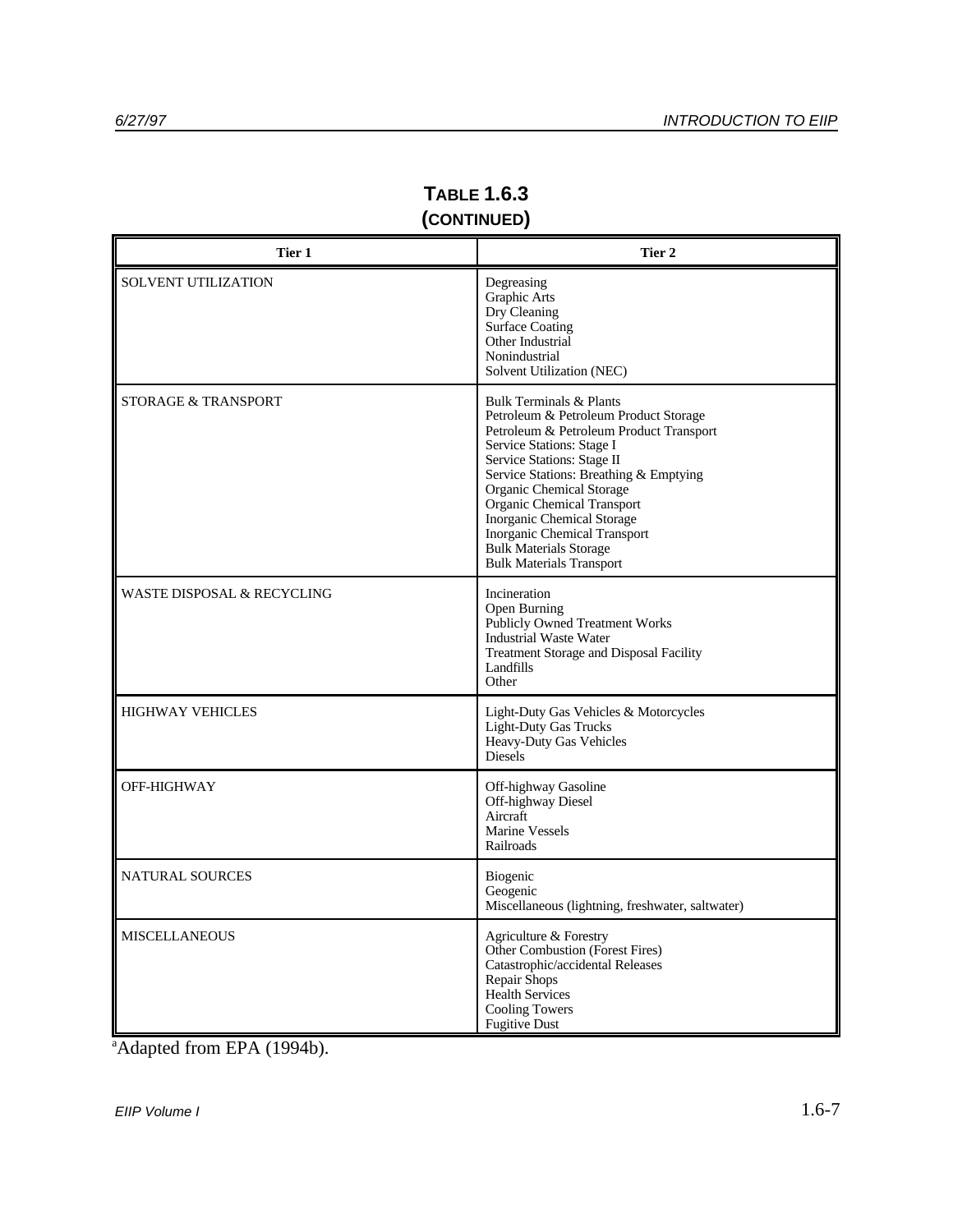# **6.3 ELECTRONIC REPORTING OF DATA**

Sharing of emissions data is essential for urban and regional air quality modeling exercises that cross state boundaries, for regional and national regulatory impact and other policy analyses, for scientific research efforts, and for informing the public. In order to facilitate this process, the EIIP DMC is currently working on the completion of the Data Model to allow transfer of electronic data from the inventory preparer to multiple end users.

The EIIP Data Model is currently focused on the emission inventory data needed to support air quality modeling. While the initial scope covers the inventory data compiled for the SIP attainment demonstrations (as well as base year inventories, annual point source reporting, and trends analysis), the Data Model does not yet address some of the more detailed facility-level information needed, for example, for permit processing. Additional phases of development will need to be conducted by the EIIP to address these related data areas.

Examples of the application of electronic reporting techniques is evident in the different options available to states to report emissions data as part of their annual and periodic reporting requirements as prescribed under Sections  $110(a)(2)(F)$  and  $182(a)(3)(A)$  of the CAA as amended in 1990, respectively. Annual reporting requirements under Section  $110(a)(2)(F)$  require reporting of criteria air pollutants for all areas under the general SIP requirements of Section 110. Section  $182(a)(3)(A)$  requires that States with ozone nonattainment areas submit periodic inventories of VOC, NO<sub>x</sub>, and CO emissions for point sources, area sources, mobile sources, and biogenic sources. Electronic reporting facilitates access by the inventory community to the wealth of emissions data created by these efforts.

Four basic options currently exist for electronic data reporting for the examples listed above.

- $\bullet$ EIIP Data Model transfer format;
- EPA National Emissions Trends (NET) Database format;  $\bullet$
- Aerometric Information Retrieval System (AIRS) AFS (Facility Subsystem)  $\bullet$ format; and
- State-specific format.

Two of the data reporting options discussed here, the EIIP/EDI format and the NET Database format, use the data element relationships defined in the EIIP Data Model. The EIIP has developed a data transfer format using existing EDI standards. The EDI data exchange standard is a nonproprietary standard created and maintained by the American National Standards Institute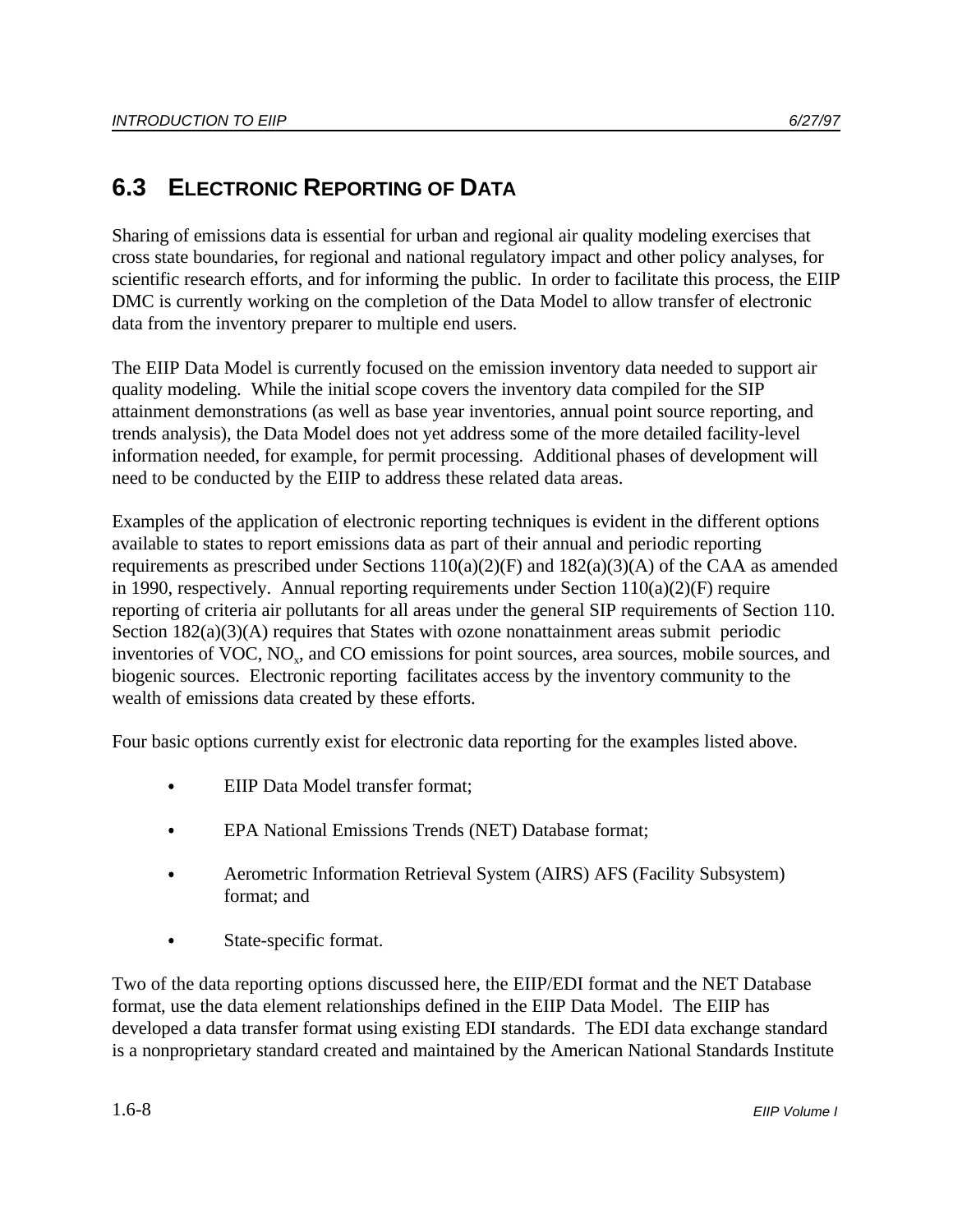(ANSI). The EIIP/EDI format can provide a common data exchange format for federal, state and local government agencies, and eventually industry, to exchange emissions inventory information electronically using a single data transfer format.

Another data transfer option for the annual reporting requirements is to use the EPA NET Database Format. The NET database will be compatible with the EIIP Data Model, and include the data elements and data relationships as they are defined in the EIIP Data Model. The new NET database will also be used in the EIIP EDI data transfer demonstration described above.

The AIRS format has been used for electronic reporting for previous state-submitted inventories and is still the primary inventory data storage vehicle for several states. Although using the AIRS format is a feasible and valid way to make an electronic inventory submittal, this method of reporting has some limitations. The chief constraint is that only point source information can be submitted in the AIRS format. Information about AIRS can be found on the OAQPS CHIEF BBS, or through the TTN 2000 Internet web site, described earlier in this chapter.

Other reporting formats for inventory data include electronic files in a state-specified format and may consist of database, spreadsheet, or flat ASCII files. If a state intends to submit inventory data in this form as part of their reporting requirements for annual or periodic inventories, the EPA's EFIG should be contacted ahead of time to confirm these procedures.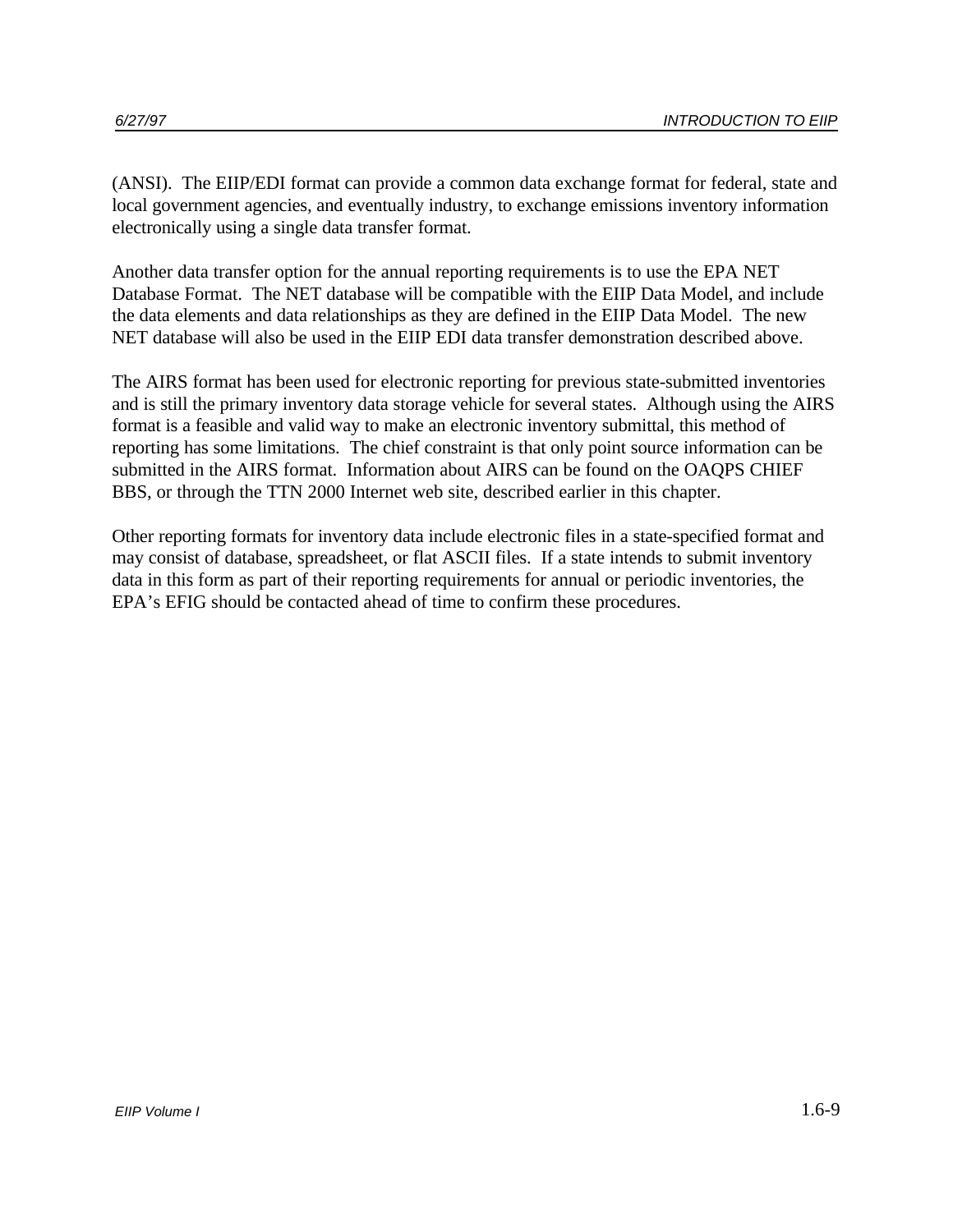This page is intentionally left blank.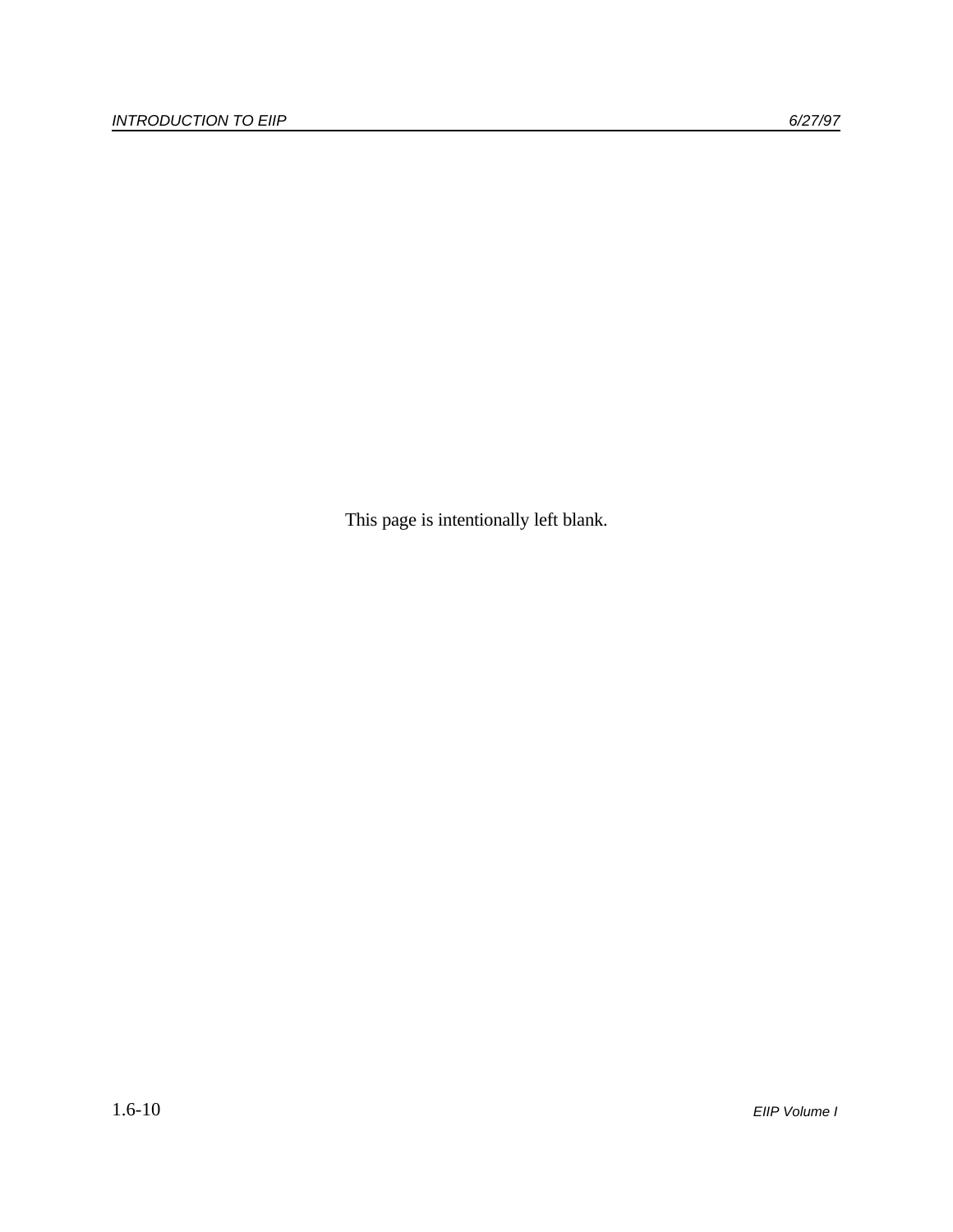# **REFERENCES**

EPA. 1986. *Quality Assurance and Quality Control Plan for the NAPAP 1985 Emission Inventory*. U.S. Environmental Protection Agency, Air and Energy Engineering Research Laboratory, EPA-600/8-86-025, Research Triangle Park, North Carolina.

EPA. 1988. *Guidance for the Preparation of Quality Assurance Plans for O<sup>3</sup> /CO SIP Emission Inventories*. U.S. Environmental Protection Agency, Office of Air Quality Planning and Standards, EPA-450/4-88-023. Research Triangle Park, North Carolina.

EPA. 1989. *Quality Assurance Program for Post-1987 Ozone and Carbon Monoxide State Implementation Plan Emission Inventories*. U.S. Environmental Protection Agency, Office of Air Quality Planning and Standards, EPA-450/4-89-004. Research Triangle Park, North Carolina.

EPA. 1991a. *Emission Inventory Requirements for Ozone State Implementation Plans*. U.S. Environmental Protection Agency, Office of Air Quality Planning and Standards, EPA-450/4-91-010. Research Triangle Park, North Carolina.

EPA. 1991b. *Emission Inventory Requirements for Carbon Monoxide State Implementation Plans*. U.S. Environmental Protection Agency, Office of Air Quality Planning and Standards, EPA-450/4-91-011. Research Triangle Park, North Carolina.

EPA. 1992a. *Procedures for Emission Inventory Preparation. Volume IV: Mobile Sources*. U.S. Environmental Protection Agency, Office of Air and Radiation, Office of Mobile Sources and Office of Air Quality Planning and Standards, Emission Planning and Strategies Division and Technical Support Division, EPA-450/4-81-026d (Revised). Ann Arbor, Michigan, and Research Triangle Park, North Carolina.

EPA. 1992b. *Example Documentation Report for 1990 Base Year Ozone and Carbon Monoxide State Implementation Plan Emission Inventories*. U.S. Environmental Protection Agency, Office of Air Quality Planning and Standards, EPA-450/4-92-007. Research Triangle Park, North Carolina.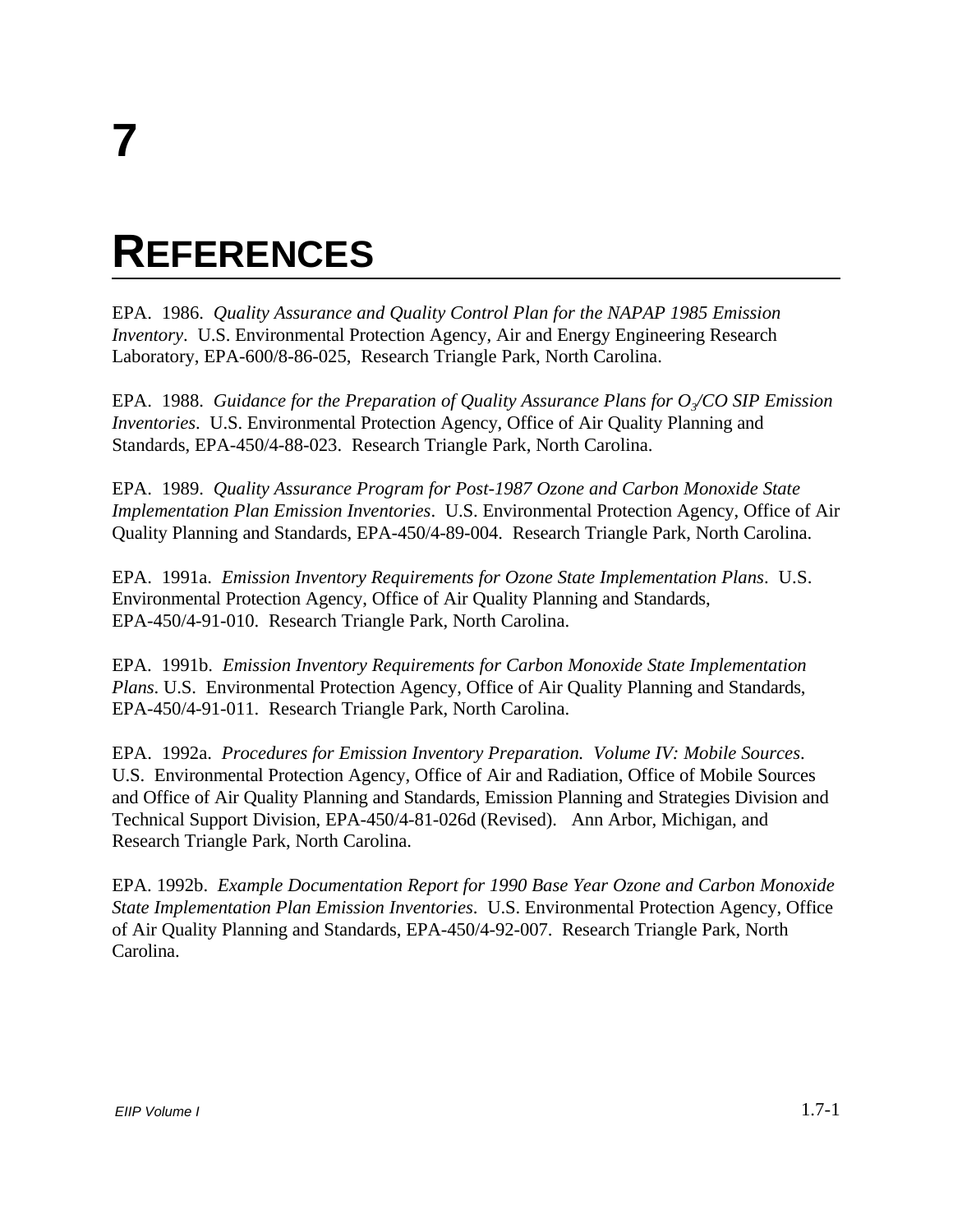EPA. 1992c. *Example Documentation Report for 1990 Base Year Ozone and Carbon Monoxide State Implementation Plan Emission Inventories*, U.S. Environmental Protection Agency, Office of Air Quality Planning and Standards, EPA-450/4-92-007. Research Triangle Park, North Carolina.

EPA. 1994a. *AEERL Quality Assurance Procedures Manual for Contractors and Financial Assistance Recipients*. U.S. Environmental Protection Agency, Air and Energy Engineering Research Laboratory. Research Triangle Park, North Carolina.

EPA. 1994b. *National Air Pollutant Emission Trends, 1900-1993.* U.S. Environmental Protection Agency, Office of Air Quality Planning and Standards. Research Triangle Park, North Carolina.

EPA. 1995. *Roles and Responsibilities of Government Agencies in the Development of Emission Inventories.* Report prepared by Wiley Barbour, Radian Corporation, for J. David Mobley, Emission Inventory Improvement Program, Government Interactions Committee.

EPA. 1995-1996. *Compilation of Air Pollutant Emission Factors, Volume I: Stationary Point and Area Sources, Fifth Edition and Supplements, AP-42*. U.S. Environmental Protection Agency, Office of Air Quality Planning and Standards. Research Triangle Park, North Carolina.

IPCC (1994). Greenhouse Gas Inventory Reporting Instructions. IPCC Draft Guidelines for National Greenhouse Gas Inventories, Volume !.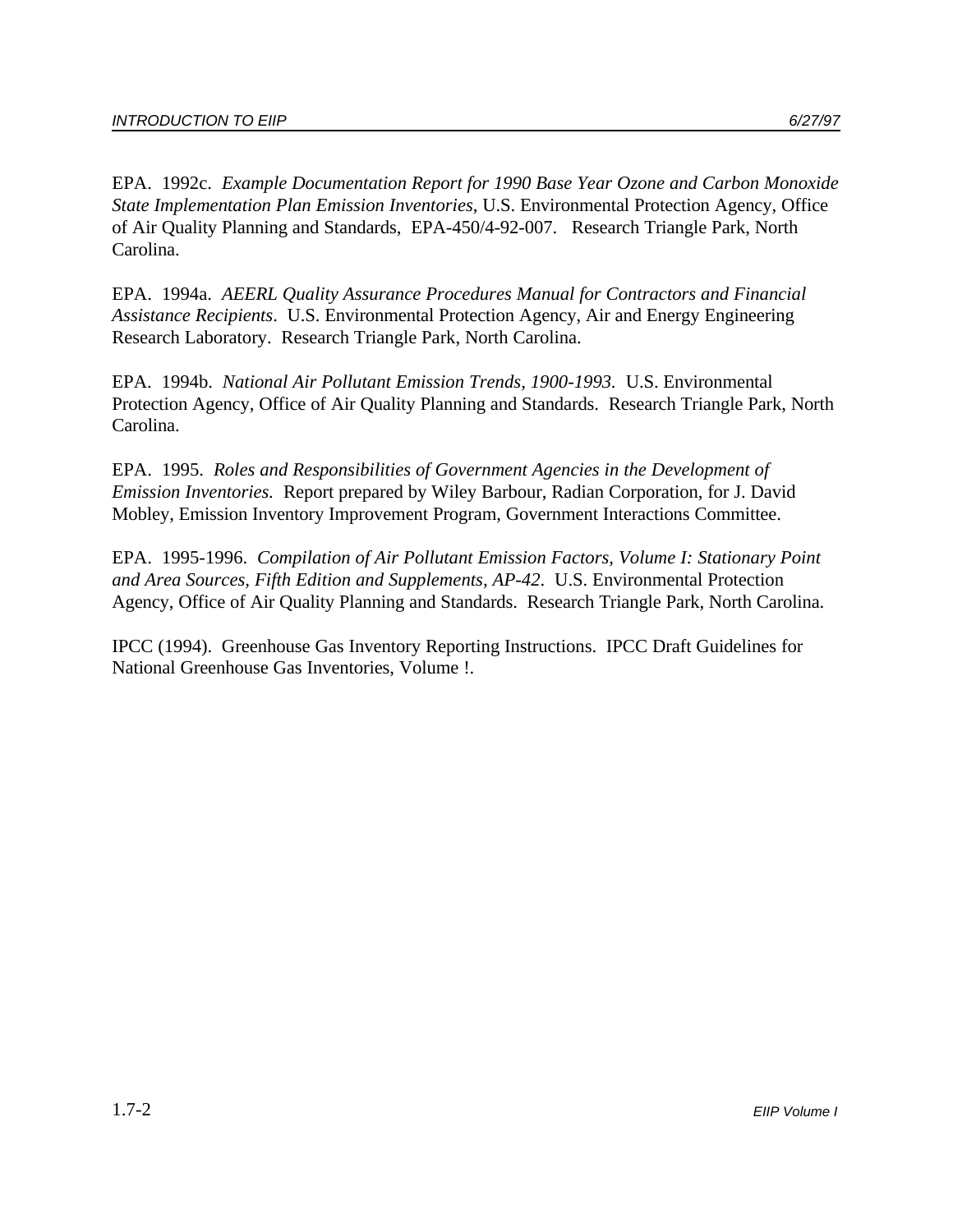# **GLOSSARY**

## **8.1 POINT SOURCES**

*Actual Emissions* are the actual rate of emissions of a pollutant from an emissions unit calculated using the unit's actual operating hours, production rates, and types of materials processed, stored, or combusted during the selected time period.

*Allowable Emissions* are the emissions rate that represents a limit on the emissions that can occur from an emissions unit. This limit may be based on a federal, state, or local regulatory emission limit determined from state or local regulations and/or 40 Code of Federal Regulations (CFR) Parts 60, 61, and 63.

*Ambient Standards* limit the concentration of a given pollutant in the ambient air. Ambient standards are not emissions limitations on sources, but usually result in such limits being placed on source operation as part of a control strategy to achieve or maintain an ambient standard.

*Area Sources* are smaller sources that do not qualify as point sources under the relevant emissions cutoffs. Area sources encompass more widespread sources that may be abundant, but that, individually, release small amounts of a given pollutant. These are sources for which emissions are estimated as a group rather than individually. Examples typically include dry cleaners, residential wood heating, auto body painting, and consumer solvent use. Area sources generally are not required to submit individual emissions estimates.

*Carbon Monoxide (CO)* is a colorless, odorless gas that depletes the oxygen-carrying capacity of blood. Major sources of CO emissions include industrial boilers, incinerators, and motor vehicles.

*Class I Substances* as defined in Title VI of the Clean Air Act Amendments (CAAA) include chlorofluorocarbons (CFCs), halons, carbon tetrachloride, and methyl chloroform. According to the CAAA, all of these compounds must be phased out of production by the year 2000 with the exception of methyl chloroform, which must be phased out of production by the year 2002. Provisions are also made that allow for acceleration of this phaseout.

*Class II Substances* as defined in Title VI of the Clean Air Act Amendments (CAAA) include hydrochlorofluorocarbons (HCFCs). These substances must be phased out of production by the year 2015.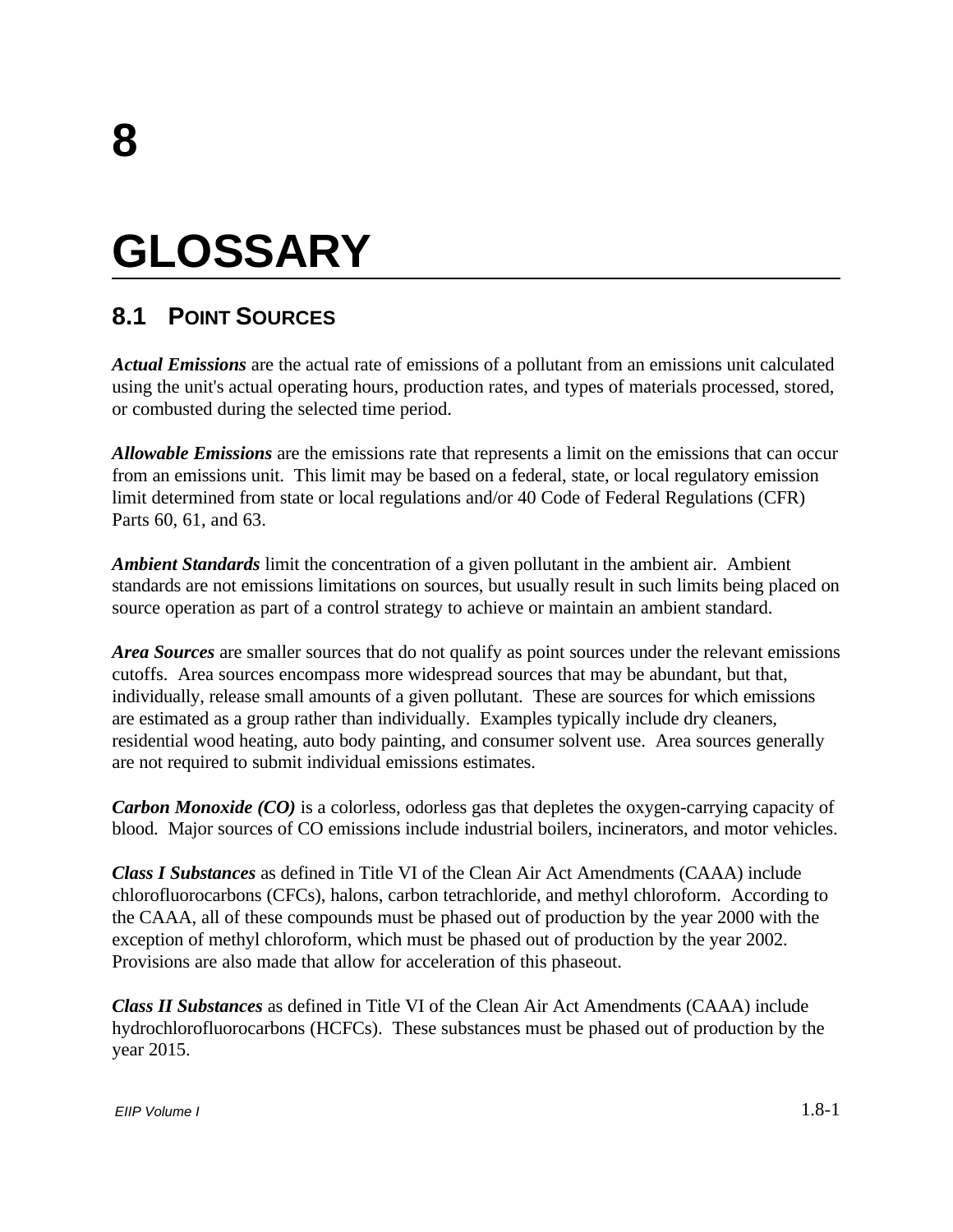*Continuous Emissions Monitoring (CEM)* is any monitoring effort that "continuously" measures (i.e., measures with very short averaging times) and records emissions. In addition to measuring and recording actual emissions during the time of monitor operation, CEM data can be used to estimate emissions for different operating periods and longer averaging times.

*Criteria Pollutant* refers to a pollutant for which a National Ambient Air Quality Standard (NAAQS) has been set. Criteria pollutants are carbon monoxide (CO), lead (Pb), nitrogen oxides  $(NO<sub>v</sub>)$ , Ozone (measured as volatile organic compounds [VOCs]), particulate matter of aerodynamic diameter less than or equal to 10 micrometers  $(PM_{10})$ , and sulfur dioxide  $(SO_2)$ .

*Design Standards* impose certain hardware requirements. For example, a design standard might require that leaks from compressors be collected and diverted to a control device. Design standards are typically used when an emissions limit is not feasible.

*Emission Concentration Standards* limit the mass emissions of a pollutant per volume of air. Emission concentration standards are expressed in terms such as grams per dry standard cubic meter (g/dscm) or other similar units.

*Emission Factors* are ratios that relate emissions of a pollutant to an activity level at a plant that can be easily measured, such as an amount of material processed, or an amount of fuel used. Given an emission factor and a known activity level, a simple multiplication yields an estimate of the emissions. Emission factors are developed from separate facilities within an industry category, so they represent typical values for an industry, but do not necessarily represent a specific source. Published emission factors are available in numerous sources.

*Emissions Reduction Standards* limit the amount of current emissions relative to the amount of emissions before application of a pollution control measure. For example, an emission reduction standard may require a source to reduce, within a specified time, its emissions to 50 percent of the present value.

*Emission Standards* are a general type of standard that limit the mass of a pollutant that may be emitted by a source. The most straightforward emissions standard is a simple limitation on mass of pollutant per unit time (e.g., pounds of pollutant per hour).

*Engineering Estimate* is a term commonly applied to the best approximation that can be made when the specific emission estimation techniques such as stack testing, material balance, or emission factor age are not possible. This estimation is usually made by an engineer familiar with the specific process, and is based on whatever knowledge may be available.

*Equipment Standards* require a specific type of equipment to be used in certain processes. Equipment standards are typically used when an emissions limit is not feasible.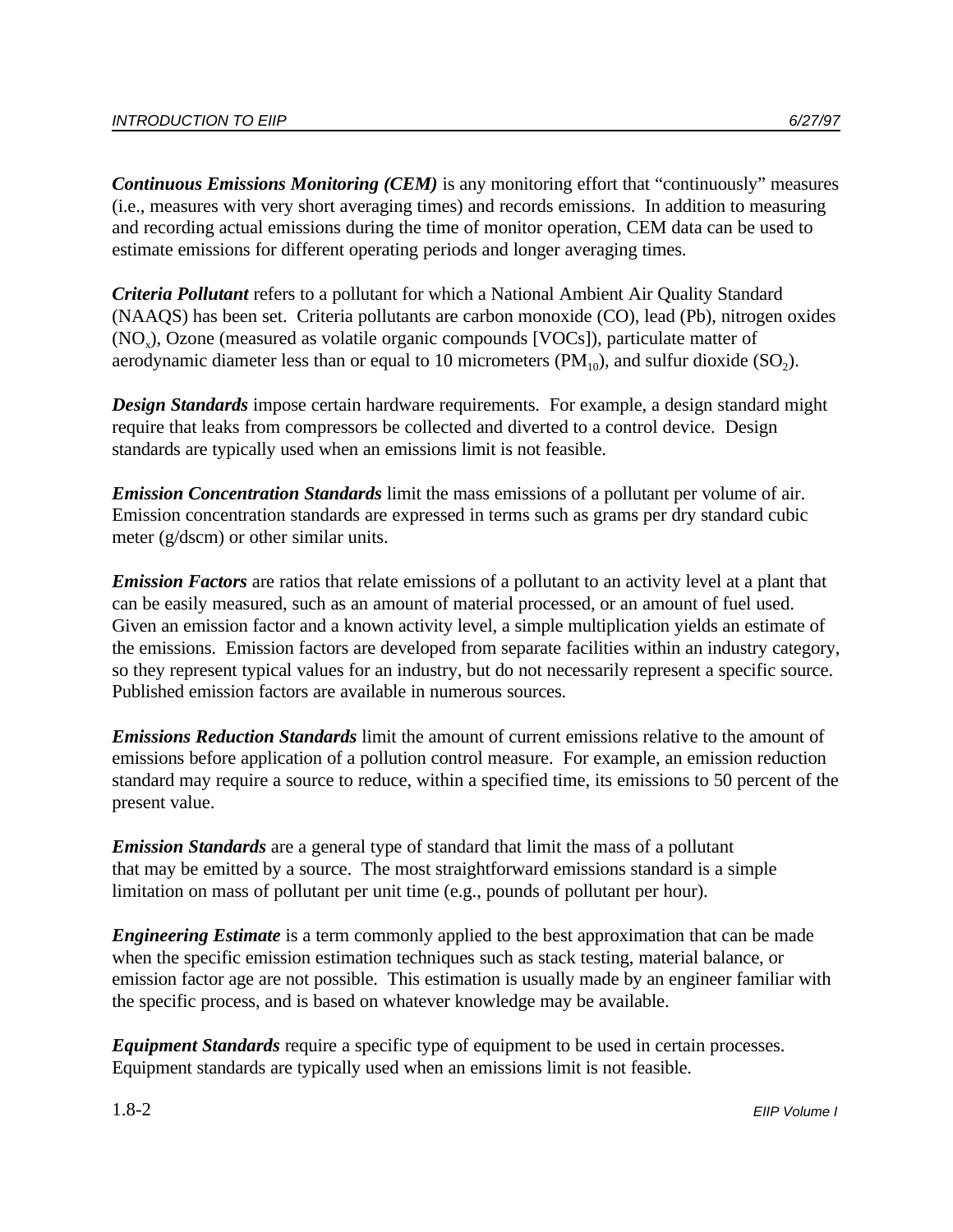*Fugitive Emissions* are emissions from other sources that are technically infeasible to collect and control (e.g., storage piles, wastewater retention ponds, etc.).

*Hazardous Air Pollutants (HAPs)* are listed in Section 112(b) of the 1990 Clean Air Act Amendments (CAAA). These pollutants are emitted in smaller quantities than criteria pollutants but may be reasonably anticipated to cause cancer, developmental effects, reproductive dysfunctions, neurological disorders, inheritable gene mutations, or other chronically or acutely toxic effects in humans. The CAAA specifies an initial list of 189 HAPs to be subject to further regulation. The list of HAPs includes relatively common pollutants such as formaldehyde, chlorine, methanol, and asbestos, as well as numerous less-common substances. Pollutants may, under certain circumstances, be added to or deleted from the list.

*Lead (Pb)* is an element that causes several types of developmental effects in children including anemia, neurobehavioral alterations, and metabolic alterations. Lead is emitted from industries such as battery manufacturing, lead smelters, and incineration. Although regulated in highway fuels, lead may also be emitted from unregulated off-highway mobile sources.

*Material Balance* or *Mass Balance* is a method for estimating emissions that attempts to account for all the inputs and outputs of a given pollutant. If inputs of a material to a given process are known and all outputs except for air emissions can be reasonably well quantified, then the remainder can be assumed to be an estimate of the amount lost to the atmosphere for the process.

*Maximum Achievable Control Technology (MACT) Standards* in addition to National Emissions Standards for Hazardous Air Pollutants (NESHAP), are promulgated under Section 112 of the Clean Air Act Amendments (CAAA). Technically NESHAP and MACT standards are separate programs. MACT standards differ from older NESHAPs because MACT standards are mandated by law to require the maximum achievable control technology, while NESHAPs were based on risks to public health. MACT standards are source category-specific, and each standard covers all the pollutants listed in Section 112 of the CAAA that are emitted by that source category. The first MACT standard promulgated (for the Synthetic Organic Chemical Manufacturing Industries) was originally developed as a NESHAP and is still referred to as the Hazardous Organic NESHAP (HON).

*Means of Release to the Atmosphere* is the mechanism by which emissions enter the atmosphere. Environmental agencies usually classify release mechanisms into three categories: process emissions, fugitive emissions, and process fugitive emissions. This characteristic of an emission source is important because emission factors and other estimation methods are specific to the type of release.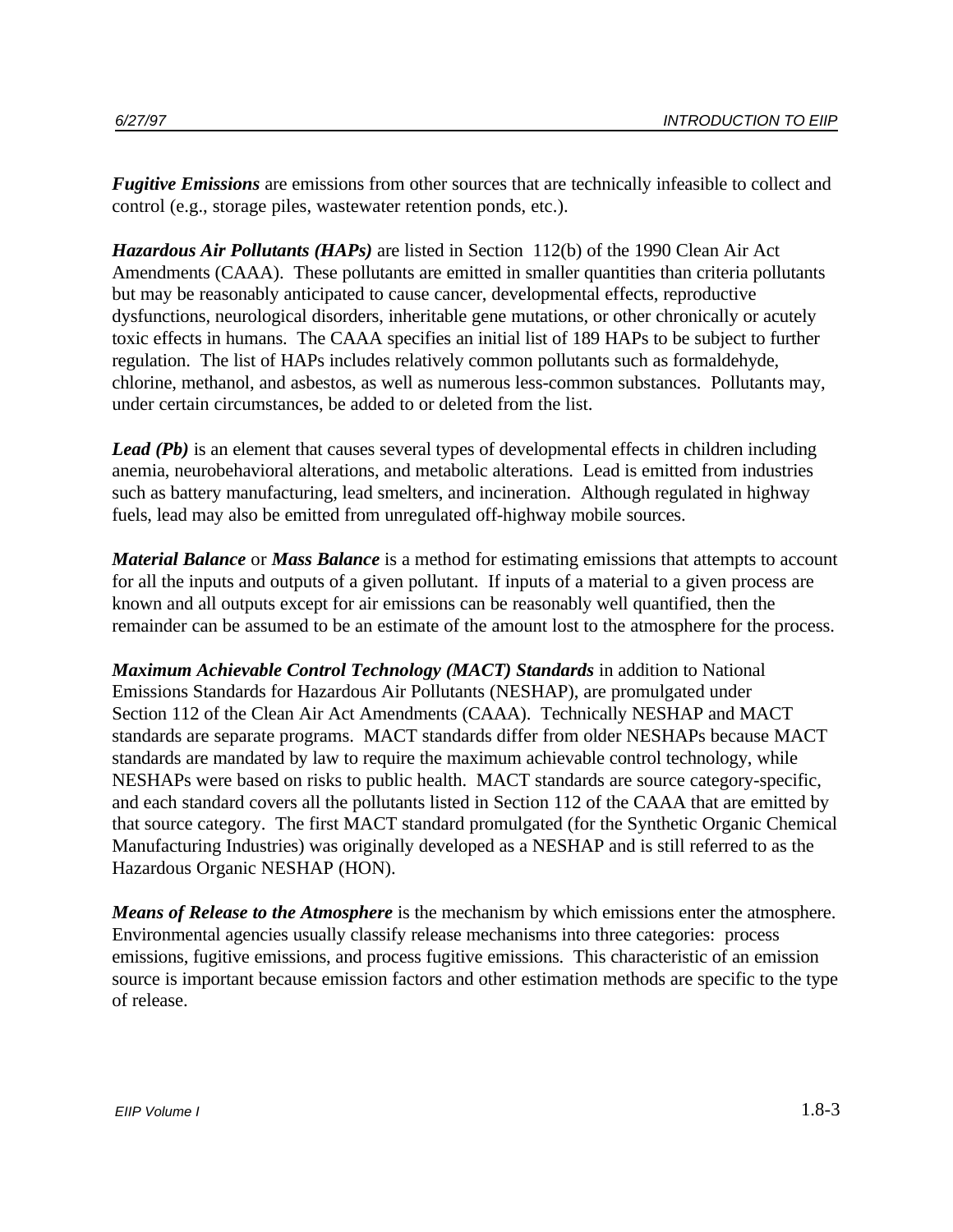*Mobile Sources* include all nonstationary sources, such as automobiles, trucks, buses, motorcycles, aircraft, trains, construction and farm equipment, and other nonroad engines and vehicles.

*National Ambient Air Quality Standards (NAAQS)* are the main ambient standards for the following six criteria pollutants: carbon monoxide  $(CO)$ , lead  $(Pb)$ , nitrogen oxides  $(NO_x)$ , sulfur oxides  $(SO_x)$ , volatile organic compounds (VOCs), and particulate matter of aerodynamic diameter less than or equal to 10 micrometers  $(PM_{10})$ .

*National Emissions Standards for Hazardous Air Pollutants (NESHAP)* are a class of standards limiting emissions of HAPs and are based on risk to public health. The common usage of NESHAP actually refers to two different sets of standards, which are pollutant or source category-specific. The NESHAP, are published in 40 Code of Federal Regulations (CFR) Part 61.

*New Source Performance Standards (NSPS)* are promulgated for criteria, hazardous, and other pollutant emissions from new, modified, or reconstructed sources that the U.S. Environmental Protection Agency (EPA) determines contribute significantly to air pollution. These are typically emission standards, but may be expressed in other forms such as concentration and opacity. The NSPS are published in 40 Code of Federal Regulations (CFR) Part 60.

*Nitrogen Oxides (NO<sup>x</sup> )* are a class of compounds that are respiratory irritants and that react with volatile organic compounds (VOCs) to form Ozone  $(O_3)$ . The primary combustion product of nitrogen is nitrogen dioxide  $(NO<sub>2</sub>)$ . However, several other nitrogen compounds are usually emitted at the same time (nitric oxide [NO], nitrous oxide  $[N_2O]$ , etc.), and these may or may not be distinguishable in available test data. They are usually in a rapid state of flux, with NO<sub>2</sub> being, in the short term, the ultimate product emitted or formed shortly downstream of the stack. The convention followed in emission factor documents is to report the distinctions wherever possible, but to report total  $NO_x$  on the basis of the molecular weight of  $NO_2$ .  $NO_x$  compounds are also precursors to acid rain. Motor vehicles, power plants, and other stationary combustion facilities emit large quantities of  $NO<sub>x</sub>$ .

*Opacity Standards* limit the opacity (in units of percent opacity) of the pollutant discharge rather than the mass of pollutant.

*Operational Standards* impose some requirements on the routine operation of the unit. Such standards include maintenance requirements or operator training certification requirements. Operational standards are typically used when an emission limit is not feasible.

*Ozone*  $(O_3)$  is a colorless gas that damages lungs and can damage materials and vegetation. It is the primary constituent of smog, and is formed primarily when nitrogen oxides  $(NO_x)$  and volatile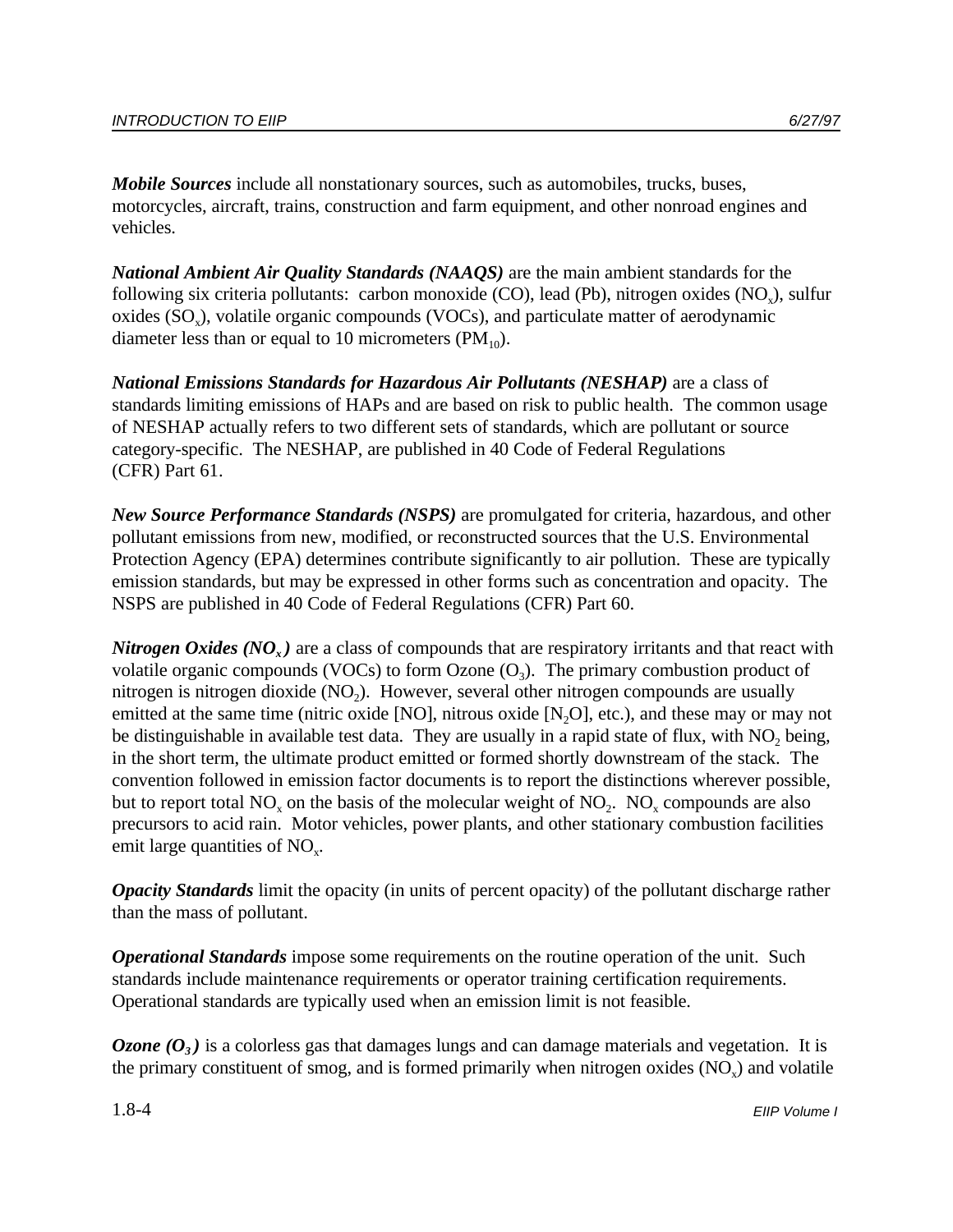organic compounds (VOCs) react in the presence of sunlight. It is also emitted in insignificant quantities from motor vehicles, industrial boilers, and other minor sources.

*Particulate Matter of aerodynamic diameter less than or equal to 10 micrometers (PM<sub>10</sub>) is a* measure of small solid matter suspended in the atmosphere. Small particles can penetrate deeply into the lung where they can cause respiratory problems. Emissions of  $PM_{10}$  are significant from fugitive dust, power plants, commercial boilers, metallurgical industries, mineral industries, forest and residential fires, and motor vehicles.

*Particulate Matter of aerodynamic diameter less than or equal to 2.5 micrometers (PM2.5)* is a measure of fine particles of particulate matter that come from fuel combustion, agricultural burning, woodstoves, etc. On November 27, 1996 the U.S. Environmental Protection Agency proposed to revise the current primary (health-based) PM standards by adding a new annual PM<sub>2.5</sub> standard.

*Plant Level Emissions* are consolidated for an entire plant or facility. A plant may contain one or many pollutant-emitting sources.

*Plant Level Reporting* is generally required if total emissions from a plant (which may be composed of numerous individual emission points) meet the point source cutoff. These data can be used by the state to conduct a detailed estimate of emissions from that plant. The plant level reporting used by most air pollution control agencies generally requires that the facility provide data that apply to the facility as a whole. Such data include number of employees and the Standard Industrial Classification (SIC) code designation for the plant. A plant usually has only one SIC code denoting the principal economic activity of the facility. For the purpose of clearly identifying and tracking emissions data, each plant is generally assigned a plant (alternatively, "facility") name and number. The plant is also identified by geographic or jurisdictional descriptors such as air quality control region, county, address, and Universal Transverse Mercator (UTM) grid coordinates (or latitude/longitude) that identify a coterminous location. An owner or operator engaged in one or more related activities is also identified. In some cases, plantwide emissions may be reported at the plant level.

*Point Level Emissions* typically represent single stacks or vents individually large enough to be considered point sources.

*Point Level Reporting* includes specific data for individual emission points (typically stacks). These data are more detailed than that submitted in Plant Level Reporting and may include emission-related and modeling information such as stack height of the release point, diameter of the stack, emission rate, method of determination, fugitive emissions, gas exit velocity from a stack, gas temperature, and operating schedule. Source identification information, as previously described under Plant Level Reporting, is usually also required at the point level to ensure that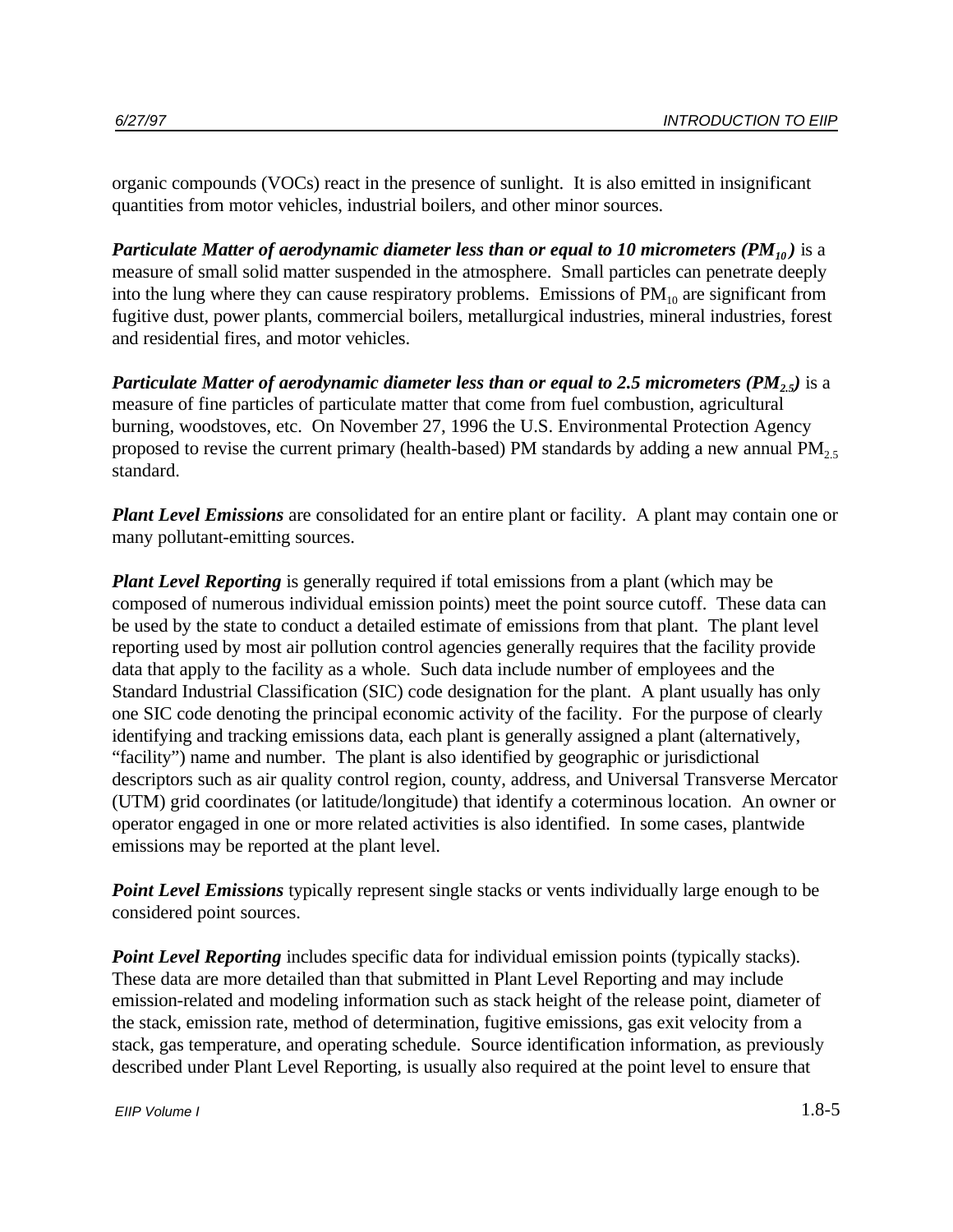emission data for a single plant remain clearly identified. Regulatory agencies generally maintain individual emission-related records at the point level.

*Point Sources* are large, stationary, identifiable sources of emissions that release pollutants into the atmosphere. Sources are often defined by state or local air regulatory agencies as point sources when they annually emit more than a specified amount of a given pollutant, and how state and local agencies define point sources can vary. Point sources are typically large manufacturing or production plants. They typically include both confined "stack" emission points as well as individual unconfined "fugitive" emission sources.

Within a given point source, there may be several **emission points** that make up the point source. Emissions point refers to a specific stack, vent, or other discrete point of pollution release. This term should not be confused with point source, which is a regulatory distinction from area and mobile sources. The characterization of point sources into multiple emissions points is useful for allowing more detailed reporting of emissions information.

For point sources, the emission estimate reporting system used by most state and local air regulatory agencies groups emission sources into one of three categories and maintains emissionrelated data in a different format for each. The three categories are plant level, point level, and process or segment level.

*Potential Emissions* are the potential rate of emissions of a pollutant from an emissions unit calculated using the unit's maximum design capacity. Potential emissions are a function of the unit's physical size and operational capabilities.

It is important to note that annual potential emissions from a unit are not necessarily the product of 8760 hours per year times the hourly potential emissions. For most processes, the operation of one piece of equipment is limited in some way by the operation of another piece of equipment upstream or downstream. For example, consider a batch process involving vessels X, Y, and Z in series (i.e., the output from Vessel X is the feed to Vessel Y, and the output from Vessel Y is the feed to Vessel Z) where the residence time for each vessel is different. In this process, Vessel Y may not operate 8760 hours per year because either the output from Vessel X is not feeding Vessel Y at all times or Vessel Z may not always be available to accept the output from Vessel Y.

It is also possible for the emission rate to vary over time. For instance, if a reaction requires 6 hours to reach completion, the emissions from the reaction vessel during the first hour will be different than those during the last hour. Thus, the highest hourly emission rate is not sustained during the entire cycle or for the entire year.

*Process-based Emission Standards* limit the mass emissions per unit of production. These standards may limit mass emissions per unit of material processed or mass emissions per unit of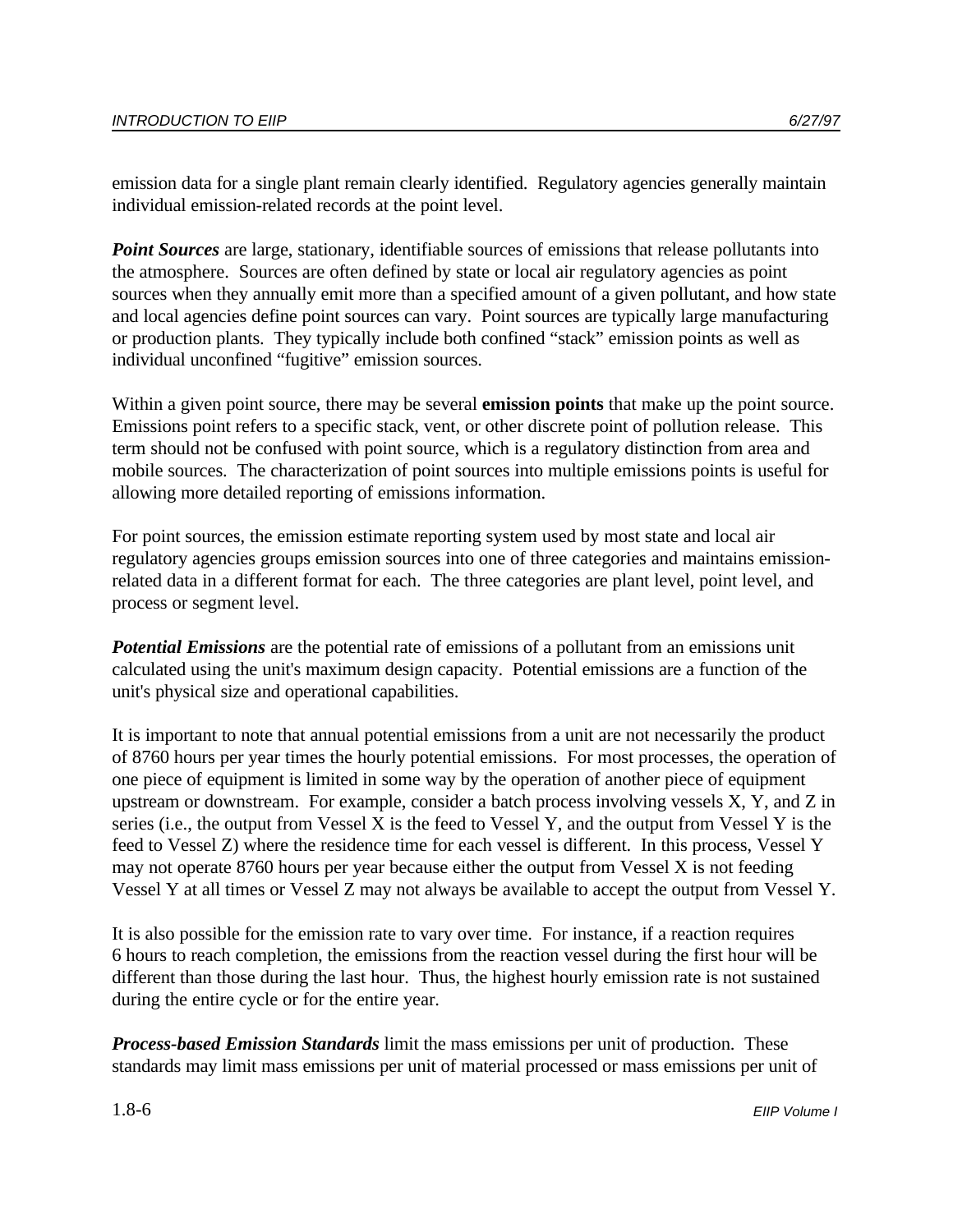energy used. As process rate increases (e.g., an increase in tons of ore processed per hour), the allowable emissions increase (e.g., an increase in pounds of pollutant per hour).

*Process Emissions* are emissions from sources where an enclosure, collection system, ducting system, and/or stack (with or without an emission control device) is in place for a process. Process emissions represent emissions from process equipment (other than leaks) where the emissions can be captured and directed through a controlled or uncontrolled stack for release into the atmosphere.

*Process Fugitive Emissions* occur as leaks from process equipment including compressors, pump seals, valves, flanges, product sampling systems, pressure relief devices, and open-ended lines. Emissions from the process that are not caught by the capture system are also classified as process fugitive emissions.

*Process or Segment Level Emissions* usually represent a single process or unit of operation.

*Process or Segment Level Reporting* involves each process within a plant being identified by a U.S. Environmental Protection Agency (EPA) source classification code (SCC). For point sources, reporting guidelines may require that a plant identify, for each process or operation (designated by SCC), the periods of process operation (daily, weekly, monthly, annually); operating rate data including actual, maximum, and design operating rate or capacity; fuel use and fuel property data (ash, sulfur, trace elements, heat content, etc.); identification of all pollution control equipment and their associated control efficiencies (measured or design); and emissions rates. Source identification information, as previously described under Plant Level Reporting, is usually also required at the process level to ensure that emissions data for a single plant are clearly identified.

*Process-specific Empirical Relationships* are similar to emission factors in that they relate emissions to easily identifiable process parameters. However, these relationships are represented by more detailed equations that relate emissions to several variables at once, rather than a simple ratio. An example is the estimate for volatile organic compound (VOC) emissions from storage tanks that is based on tank size, air temperature, and vapor pressure.

*Reported Emissions* are those emission estimates that are submitted to a regulatory agency. Emissions inventories can be used for a variety of purposes such as State Implementation Plan (SIP) base year inventories, environmental compliance audits, air quality rule applicability, and reporting information in an air quality permit application. Emissions can be reported on an actual, potential, or maximum basis. Many state and local air pollution control agencies have rules and regulations that define an allowable emission value for a particular piece of equipment. Because of this, a facility should first define the purpose of the inventory and then choose the appropriate means of reporting emissions to the regulatory agency. For example, SIP base year inventories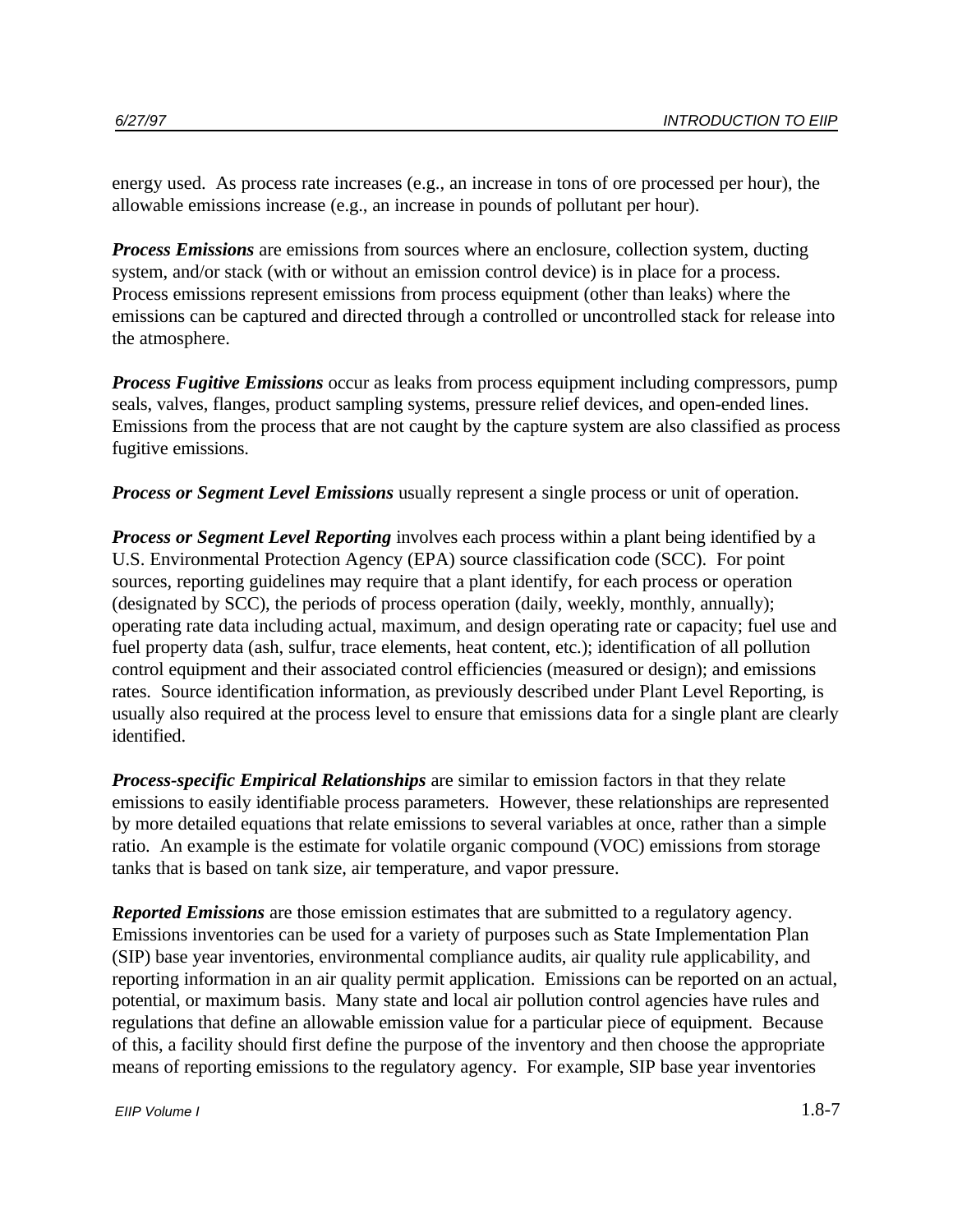for point sources would contain actual emissions. However, regulatory applicability and air quality permit applications can require that actual, allowable, and potential emissions be reported.

*Source Tests* are short-term tests used to collect emissions data that can then be extrapolated to estimate long-term emissions from the same or similar sources. Uncertainties arise when source test results are used to estimate emissions under process conditions that differ from those under which the test was performed.

*Stratospheric Ozone-depleting Compounds* are chlorofluorocarbons (CFCs), halons, carbon tetrachloride, methyl chloroform, and hydrochlorofluorocarbons (HCFCs). These pollutants are regulated by Title VI of the Clean Air Act Amendments (CAAA) because they may destroy stratospheric Ozone. Title VI is primarily designed to limit the manufacture of these materials, not their use. The pollutants are divided into two classes (Class I and Class II) based on the dates by which their manufacture must be discontinued. Methods to estimate emissions of Ozonedepleting compounds are not discussed in Emission Inventory Improvement Program (EIIP) documents. Information on emissions of Ozone-depleting compounds can be obtained from the U.S. Environmental Protection Agency (EPA), Office of Atmospheric and Indoor Air Programs, Global Climate Change Division, located at EPA Headquarters in Washington, D.C.

*Sulfur Oxides (SO<sup>x</sup> )* are a class of colorless, pungent gases that are respiratory irritants and precursors to acid rain. Sulfur oxides are emitted from various combustion or incineration sources, particularly from coal combustion.

*Volatile Organic Compounds (VOCs)* react with nitrogen oxides (NO<sub>x</sub>) in the atmosphere to form Ozone  $(O_3)$ . Although not criteria pollutants, VOC emissions are regulated under criteria pollutant programs because they are Ozone precursors. Large amounts of VOCs are emitted from fuel distribution, chemical manufacturing, motor vehicles, and a wide variety of industrial, commercial, and consumer solvent uses.

The use of certain photochemical models requires estimation of methane, ethane, and several other less photochemically reactive compounds and particulates. While not regulated as VOCs, these compounds may need to be estimated for certain modeling inventories or to meet certain state inventory requirements. For this reason, the term **total organic compounds** (TOCs) is used to refer to this broader class of chemicals.

*Work Practice Standards* require some action during the routine operation of the unit. For example, volatile organic compound (VOC) monitoring of a compressor might be required on a quarterly basis to ensure no leaks are occurring. Work practice standards are typically used when an emission limit is not feasible.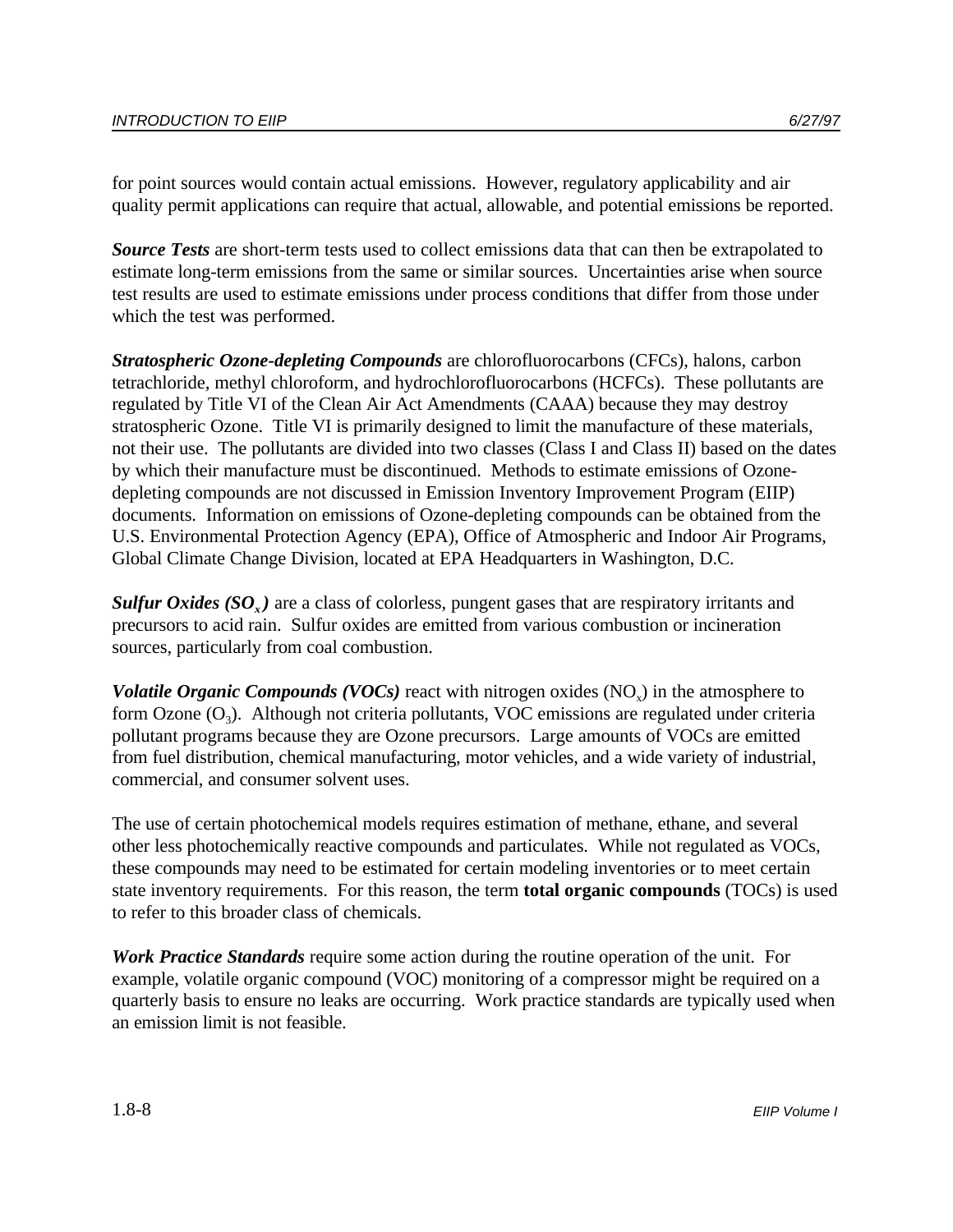## **8.2 AREA SOURCES**

*Activity Level/Factor* is a measurable factor that is directly or indirectly related to the emissions of a process. An emission estimate is calculated by multiplying an activity level by an emission factor. The activity level is either directly related to the amount of emissions (as in the case of the amount of fuel used in a combustion process), or is a more easily measured surrogate, such as population for consumer product usage.

*Area Sources* are smaller sources that do not qualify as point sources under the relevant emissions cutoffs. Area sources encompass more widespread sources that may be abundant, but that, individually, release small amounts of a given pollutant. These are sources for which emissions are estimated as a group rather than individually. Examples typically include dry cleaners, residential wood heating, auto body painting, and consumer solvent use. Area sources generally are not required to submit individual emissions estimates.

*Biogenic Sources* are biological sources of emissions such as trees, agricultural crops, or microbial activity in soils or water. This term is sometimes used to describe any natural emission source.

*Carbon Monoxide (CO)* is a colorless, odorless gas that depletes the oxygen-carrying capacity of blood. Major sources of CO emissions include industrial boilers, incinerators, and motor vehicles.

*Control Efficiency (CE)* is the emission reduction efficiency, and is a percentage value representing the amount of a source category's emissions that are controlled by a control device, process change, or reformulation.

*Double Counting* means estimation and counting of estimated emissions twice in an inventory. Area source inventories are at risk of double counting emissions from two sources because of point and area source overlap and overlap between two area sources.

*Emission Factor* is a ratio between the amount of pollution produced and an activity level. Given an emission factor and a known activity level, a simple multiplication yields an estimate of the emissions. See Activity Level/Factor, and the Point Source definition of Emission Factor.

*Emission Inventory* is a listing, by source, of the amount of air pollutants discharged into the atmosphere of a community; used to establish emission standards.

*Growth Factors* are surrogate indicators that predict the proportional change in the activity level or emissions for a particular emissions source.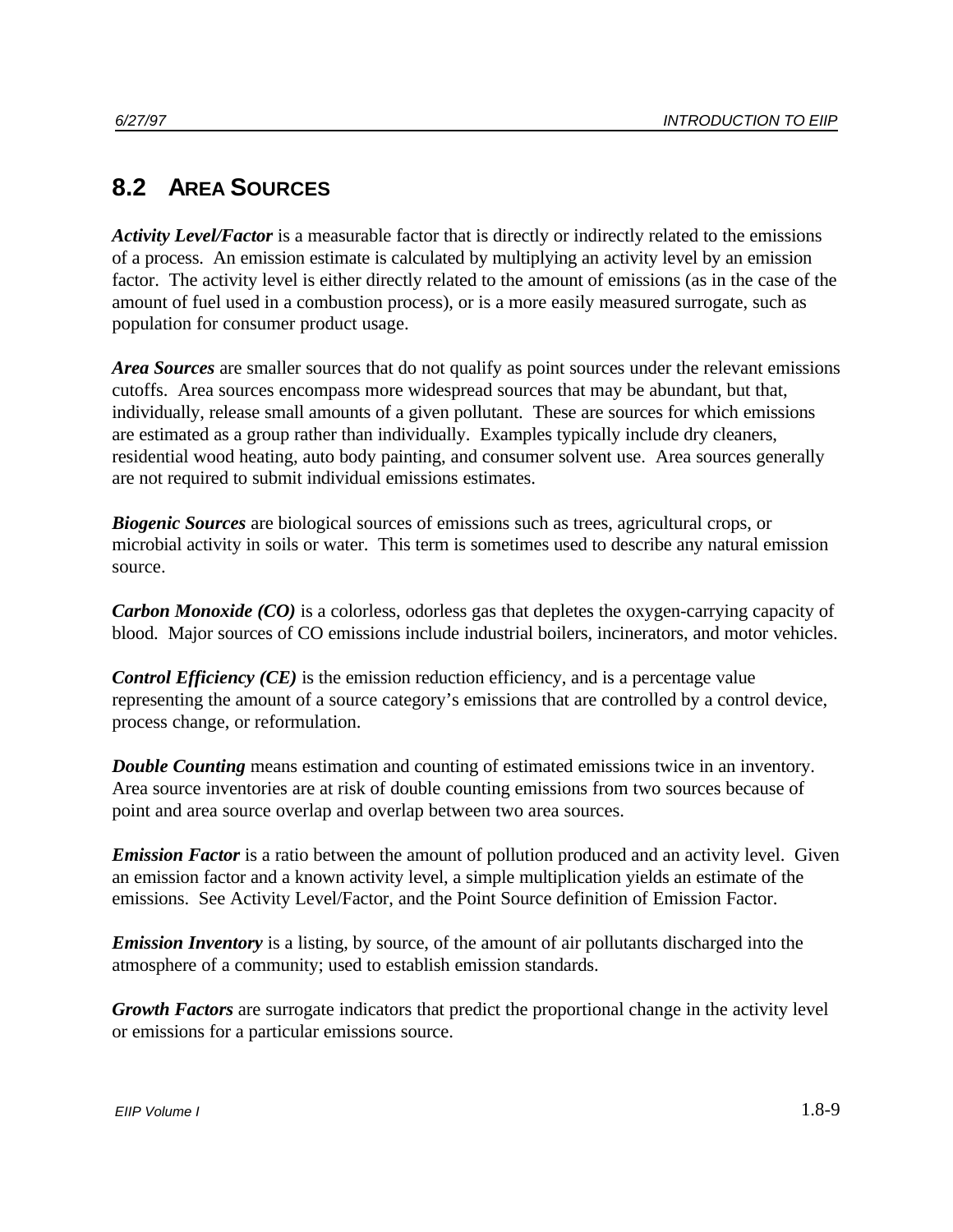*Inventory Area* is generally defined by political boundaries such as county and state boundaries, where the jurisdictions that are included in an inventory area make up an air basin or experience common air problems. The pollutant or the type of air pollution inventory will determine the exact geographic area that will be covered.

*Material Balance* or *Mass Balance* is a method for estimating emissions that attempts to account for all the inputs and outputs of a given pollutant. If inputs of a material to a given process are known and all outputs except for air emissions can be reasonably well quantified, then the remainder can be assumed to be an estimate of the amount lost to the atmosphere for the process.

*Mathematical Emission Model* is an emission estimation technique that uses a mathematical model to estimate emissions. A very simple mathematical model is an emission factor and an activity level. A more complex model may involve multiple parameters and iterations in the calculation process. A mathematical model may be used by inventory preparers as an equation or as a computer program.

*Mobile Sources* include all nonstationary sources, such as automobiles, trucks, buses, motorcycles, aircraft, trains, construction and farm equipment, and other nonroad engines and vehicles.

*Nitrogen Oxides (NO<sup>x</sup> )* are a class of compounds that are respiratory irritants and that react with volatile organic compounds (VOCs) to form Ozone  $(O_3)$ . The primary combustion product of nitrogen is nitrogen dioxide  $(NO<sub>2</sub>)$ . However, several other nitrogen compounds are usually emitted at the same time (nitric oxide [NO], nitrous oxide  $[N_2O]$ , etc.), and these may or may not be distinguishable in available test data. They are usually in a rapid state of flux, with NO<sub>2</sub> being, in the short term, the ultimate product emitted or formed shortly downstream of the stack. The convention followed in emission factor documents is to report the distinctions wherever possible, but to report total  $NO_x$  on the basis of the molecular weight of  $NO_2$ .  $NO_x$  compounds are also precursors to acid rain. Motor vehicles, power plants, and other stationary combustion facilities emit large quantities of  $NO<sub>x</sub>$ .

*Nonmethane Hydrocarbons (NMHCs)* are a class of compounds that includes a wide range of specific organic chemical substances including reactive volatile organic compounds (VOCs), which form Ozone, a greenhouse gas, in the troposphere. A major local and regional air pollutant, they cause significant health and environmental damage.

*Ozone*  $(O_3)$  is a colorless gas that damages lungs and can damage materials and vegetation. It is the primary constituent of smog, and is formed primarily when nitrogen oxides  $(NO_x)$  and volatile organic compounds (VOCs) react in the presence of sunlight. It is also emitted in insignificant quantities from motor vehicles, industrial boilers, and other minor sources.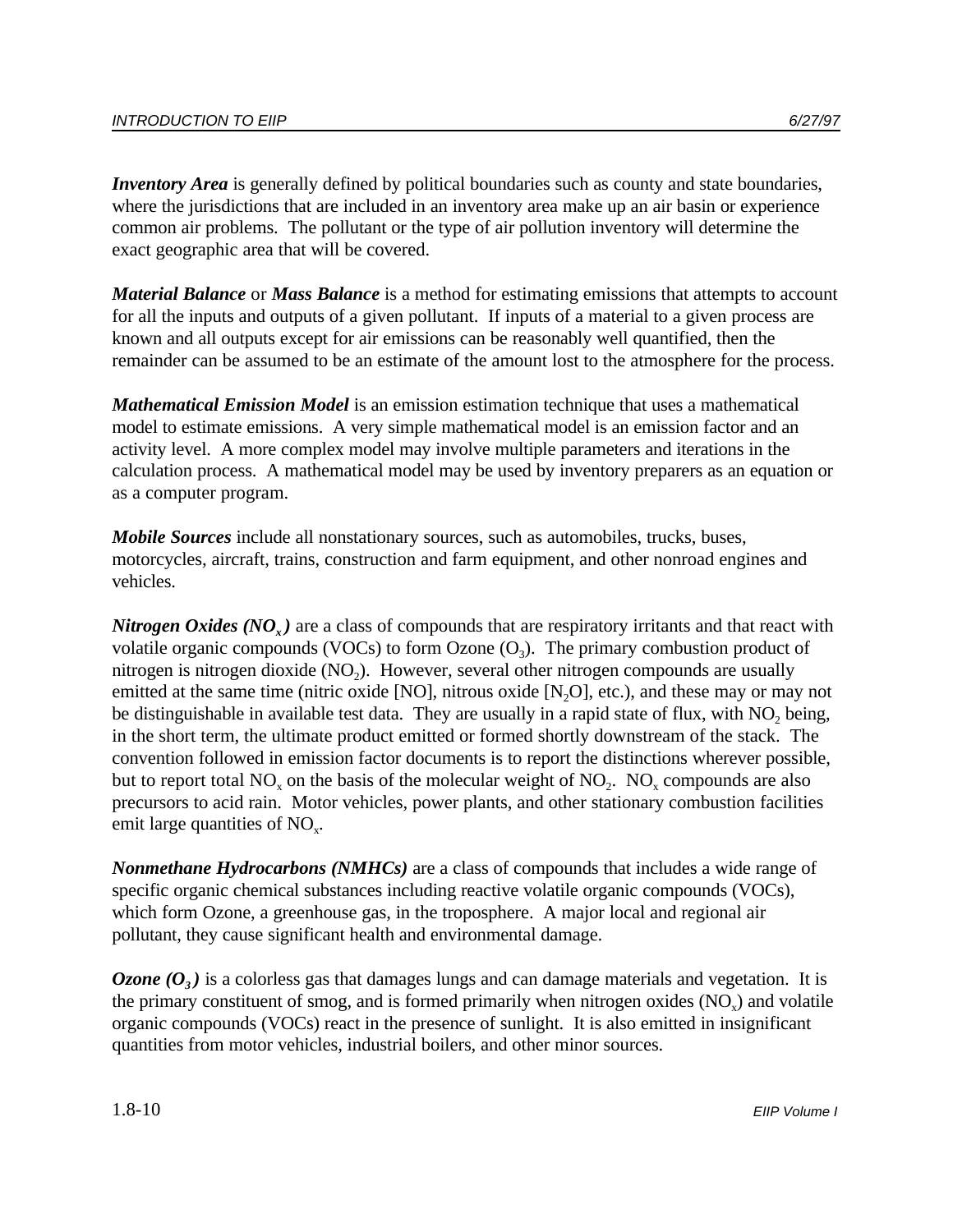*Point Sources* are emission units that are inventoried individually, and in much greater detail, in comparison to area sources. The distinction between point and area sources is usually defined by a cutoff level, typically based on emissions. See the following terms in the Point Sources Glossary: Plant Level Emissions, Plant Level Reporting, Point Level Emissions, and Point Level Reporting.

*Projection Inventory* is an inventory that is prepared to predict future emissions levels using base year emissions, growth factors, and current and future controls.

*Quality Assurance (QA)* is a process that involves both the inventory team and external reviewers to insure the overall quality of the inventory.

*Quality Control (QC)* comprises the activities undertaken by all members of the inventory team during the inventory preparation that will result in the correction of specific problems such as mistaken assumptions, lost or uncollected data, and calculation and data entry errors.

*Rule Effectiveness (RE)* is the measure of the ability of the regulatory program to achieve all emission reductions possible, which reflects the assumption that regulations are typically not 100 percent effective. RE is used as an adjustment to the control efficiency. See Control Efficiency and Rule Penetration.

*Rule Penetration (RP)* is the percentage of an area source category that is covered by an applicable regulation.

*Standard Industrial Classification (SIC) Codes* are codes defined by the U.S. Department of Commerce that classify businesses by products or services. SICs are the Federal standard for classifying establishment-based statistics..

*Spatial Allocation* entails assignment of activity levels or emission estimates to a smaller or larger geographic area than the area for which the activity level or emission estimate was prepared. Allocation usually requires the identification of a surrogate indicator that can be used for scaling.

*State Implementation Plan (SIP) Inventories* are inventories prepared to meet the requirements of a state plan approved by the U.S. Environmental Protection Agency for the establishment, regulation, and enforcement of air pollution standards.

*Surveys* are a method to collect inventory data using telephone or written questionnaires that are answered by manufacturers or suppliers of products, or by representatives at the facilities or sites where the emitting processes take place. An area source survey may also include review and data collection from existing air pollution permits within an agency. Surveys for area source inventories usually survey a subset of the population of sources.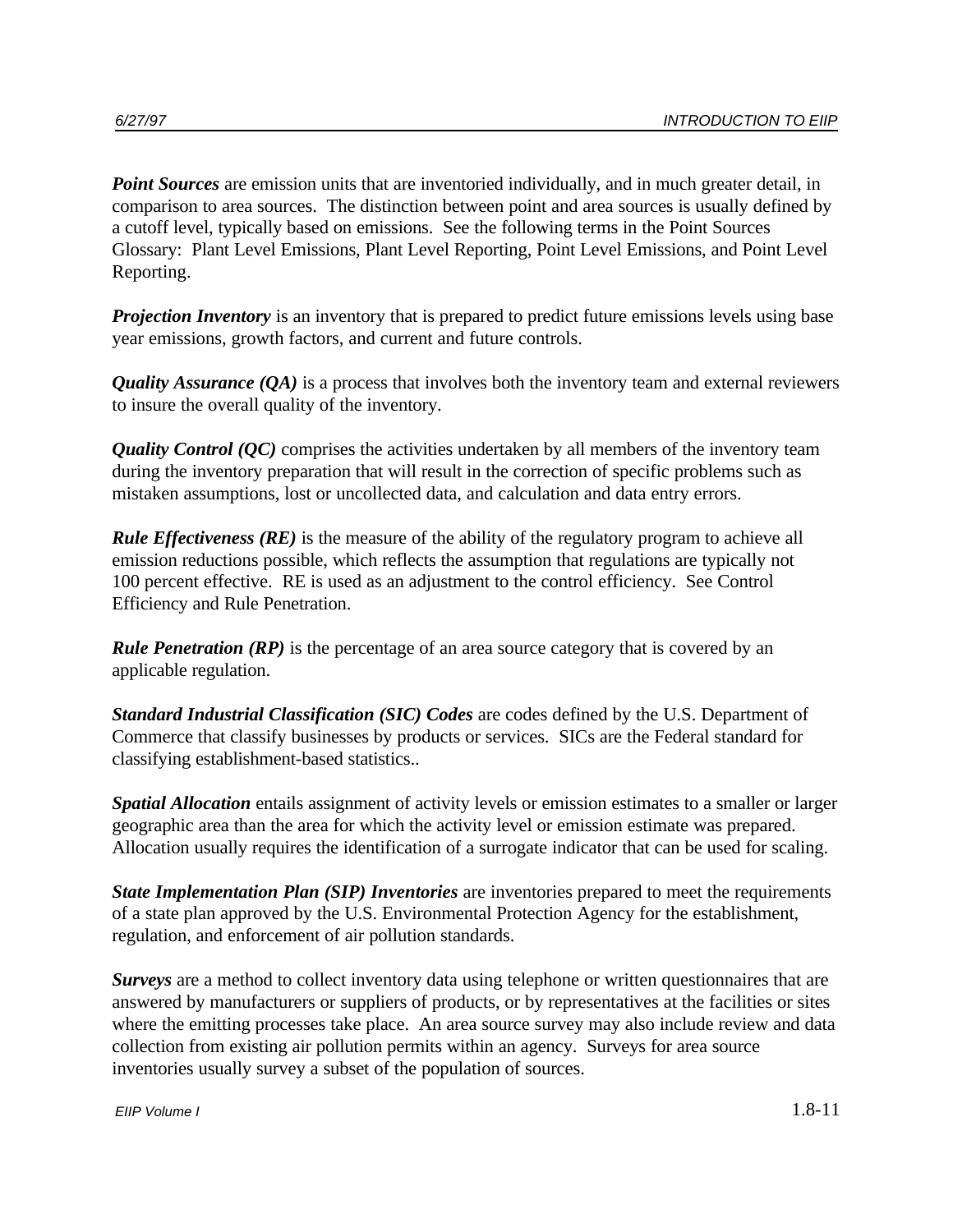*Temporal Adjustments* are adjustments to an emission estimate to reflect the time period desired for the inventory. Adjustments may need to be made to reflect differences in the usage level for a season, a certain day of the week, or time of day. Adjustments may also need to be made to reflect differences in temperature or other climatological variations that affect emissions.

*Volatile Organic Compounds (VOCs)* react with nitrogen oxides (NO<sub>x</sub>) in the atmosphere to form Ozone  $(O_3)$ . Although not criteria pollutants, VOC emissions are regulated under criteria pollutant programs because they are Ozone precursors. Large amounts of VOCs are emitted from fuel distribution, chemical manufacturing, motor vehicles, and a wide variety of industrial, commercial, and consumer solvent uses.

The use of certain photochemical models requires estimation of methane, ethane, and several other less photochemically reactive compounds and particulates. While not regulated as VOCs, these compounds may need to be estimated for certain modeling inventories or to meet certain state inventory requirements. For this reason, the term **total organic compounds** (TOCs) is used to refer to this broader class of chemicals.

## **8.3 MOBILE SOURCES**

*Highway Performance Monitoring System (HPMS)* is a program developed by the U.S. Department of Transportation Federal Highway Administration in the mid-1970s to collect and report information on the nation's highways.

*MOBILEX.X* is the U.S. Environmental Protection Agency's emission factor model that helps analysts in estimating motor vehicle contributions to the local emissions inventory and is designed to account for the effect of numerous vehicle parameters on the volume of pollutants emitted. Latest versions are MOBILE5a and MOBILE5b.

*Vehicle Miles Traveled (VMT)* is an expression of vehicle activity that is used with emission factors, typically in units of grams per mile of travel. Because VMT does not directly correlate to emissions that occur while the vehicle is not moving, these nonmoving emissions are incorporated into the U.S. Environmental Protection Agency's MOBILE model emission factors.

*Travel Demand Model (TDM)* is a mathematical model used to assess the effects of growth on a highway network and allows transportation analysts to evaluate the improvements that are needed. From the perspective of air quality, important products of these models are estimates of vehicle miles traveled and speed on each of the roadway links coded in the highway network.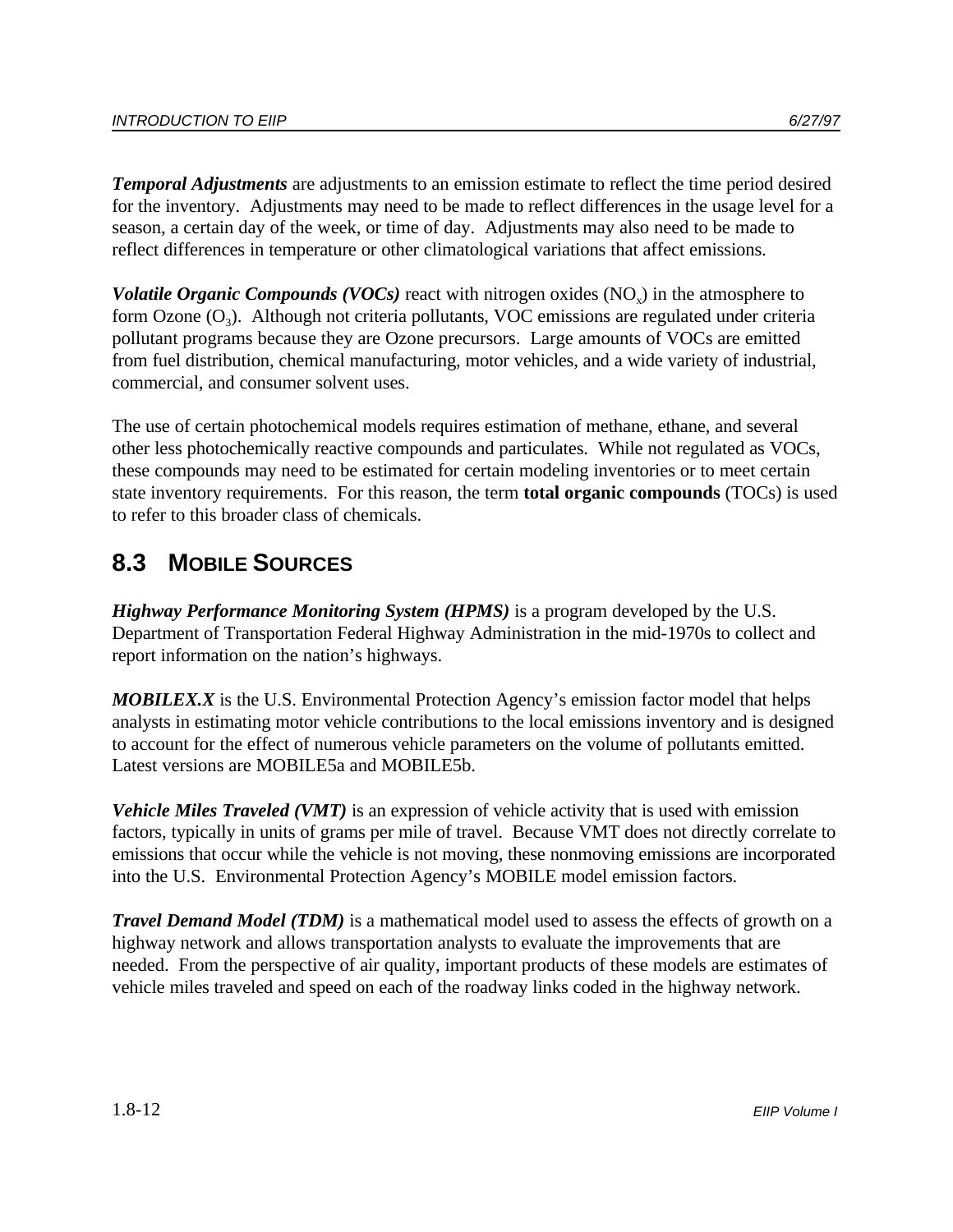*Federal Test Procedure (FTP)* is a standardized procedure developed by the U.S. Environmental Protection Agency to measure emissions rates from motor vehicles. The FTP is a chassis dynamometer test conducted using a standardized driving cycle under standardized conditions.

*Operating Modes* include the three vehicle modes of operation represented by emission factors based on the federal test procedure driving cycle. The three modes of operation are: cold start, hot start, and hot stabilized.

*Cold Start* is the operating mode that reflects conditions experienced at the beginning of a trip when the engine and the emission control system begin operation at ambient temperature and are not performing at optimum levels.

*Hot Start* is the operating mode that reflects the condition of an engine that has been restarted after being turned off for 10 minutes and, therefore, has not cooled to ambient conditions.

*Hot Stabilized* is the operating modes that reflects the condition of the engine when the vehicle has been in continuous operation long enough for all systems to have attained stable operating temperatures.

*Vehicle Classes* are designated categories of vehicles registered to use the public roadways, and include automobiles, trucks, buses, and motorcycles. The U.S. Environmental Protection Agency's MOBILE model contains eight vehicle classes for which emission factors can be produced.

## **8.4 BIOGENIC SOURCES**

*Anthropogenic Emission Sources* are emission sources that depend on human behavior. Included in this group are emissions from agricultural operations, biomass burning, and emissions from microbial activity during waste treatment.

*Biogenic Sources* are biological sources of emissions such as trees, agricultural crops, or microbial activity in soils or water. This term is sometimes used to describe any natural emission source.

*Carbon Dioxide* (*CO*<sub>2</sub>) is a colorless, odorless, nonpoisonous gas that results from fossil fuel combustion and is normally a part of the ambient air.

*Cloud Cover* is the thickness, level, and percentage of load per level of clouds covering the sky. See Sky Cover.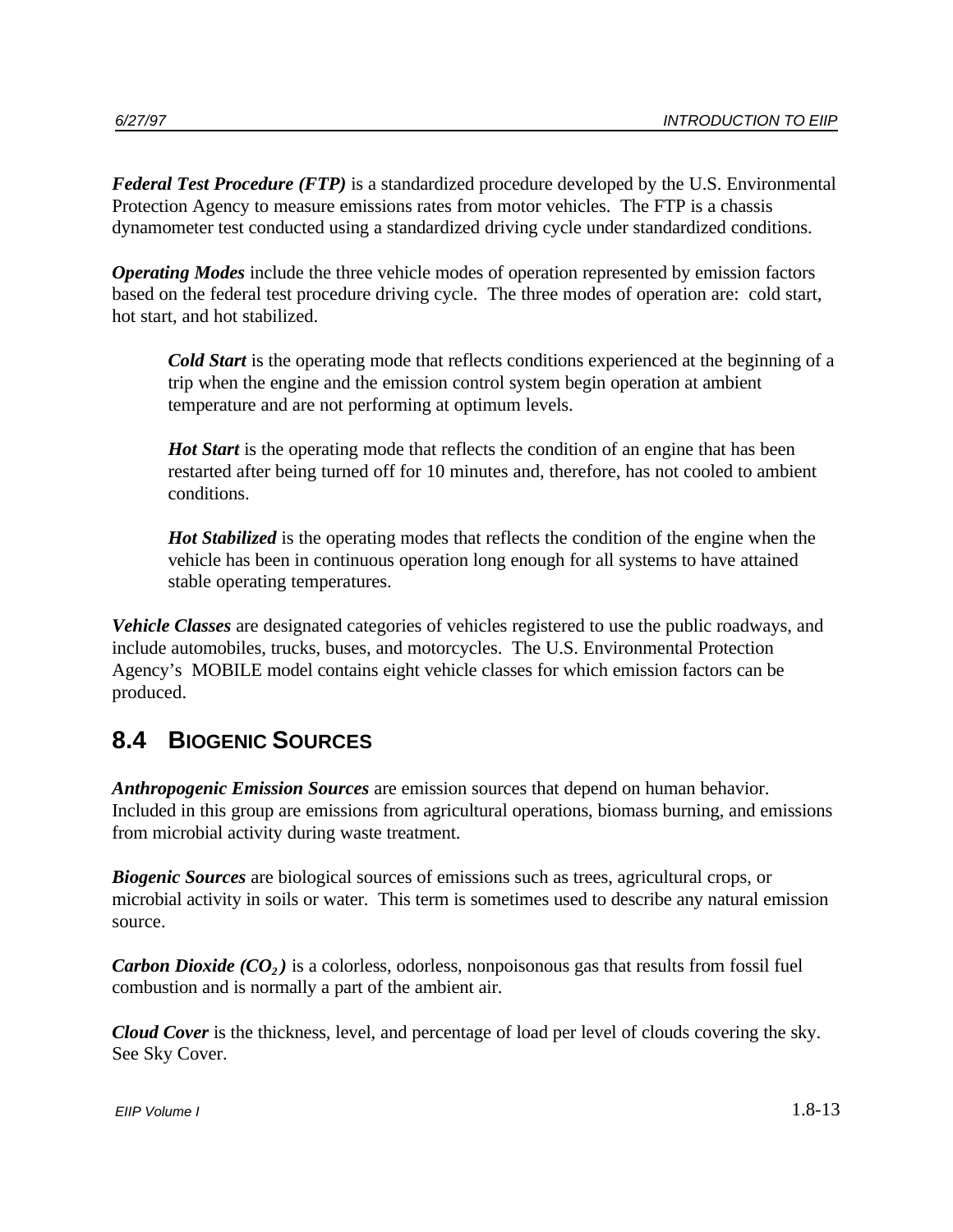*Emission Factor* is a ratio of the emissions per unit of activity per unit of time. When estimating biogenic volatile organic compound (VOC) emissions, the emission factor will be based on the amount of vegetation biomass. See Emission Rate.

*Emission Flux* is the emissions per unit of area per unit of time for a particular vegetation type (in the case of biogenic volatile organic compound [VOC] emissions) or land use type (in the case of biogenic nitric oxide [NO] emissions).

*Emission Rate* is the emissions per unit of time for a particular source type, such as a vegetation type, and for a particular chemical species. When calculating biogenic emissions, the emission rate is dependant on the vegetation type emission factor, the amount of biomass, and environmental factors accounting for solar radiation and leaf temperature.

*Geogenic Emission Sources* result from geological activity. Sources include volcanoes, fumaroles, and natural seeps of oil or natural gas.

*Geographic Information System (GIS)* is a computer-based information system that allows for storage and manipulation of spatially related data.

Greenhouse Gases that occur naturally include water vapor, carbon dioxide (CO<sub>2</sub>), methane  $(CH<sub>4</sub>)$ , nitrous oxide  $(N<sub>2</sub>O)$ , and Ozone  $(O<sub>3</sub>)$ . Chlorofluorocarbons (CFCs) (a family of humanmade compounds), its substitute hydrofluorocarbons (HFCs), and other compounds such as perfluorinated carbons (PFCs) are also greenhouse gases.

*Land Use Data* describe the predominant vegetative cover, type of water body, or anthropogenic use (buildings, parking lots, etc.) of land for areas of a defined scale.

*Methane (CH<sup>4</sup> )* is a colorless, nonpoisonous flammable gas created by anaerobic decomposition of organic compounds; considered a greenhouse gas pollutant.

*Natural Emission Sources* are nonanthropogenic sources of emissions that include biogenic and geogenic emission sources.

*Nitric Oxide (NO)* is a colorless gas formed by combustion under high temperature and high pressure in an internal combustion engine. It changes into nitrogen dioxide  $(NO<sub>2</sub>)$  in the ambient air and contributes to photochemical smog. It is the most thermally stable of the oxides of nitrogen.

*Nitrogen Oxides (NO<sup>x</sup> )* are a class of compounds that are respiratory irritants and that react with volatile organic compounds (VOCs) to form Ozone  $(O_3)$ . The primary combustion product of nitrogen is nitrogen dioxide  $(NO<sub>2</sub>)$ . However, several other nitrogen compounds are usually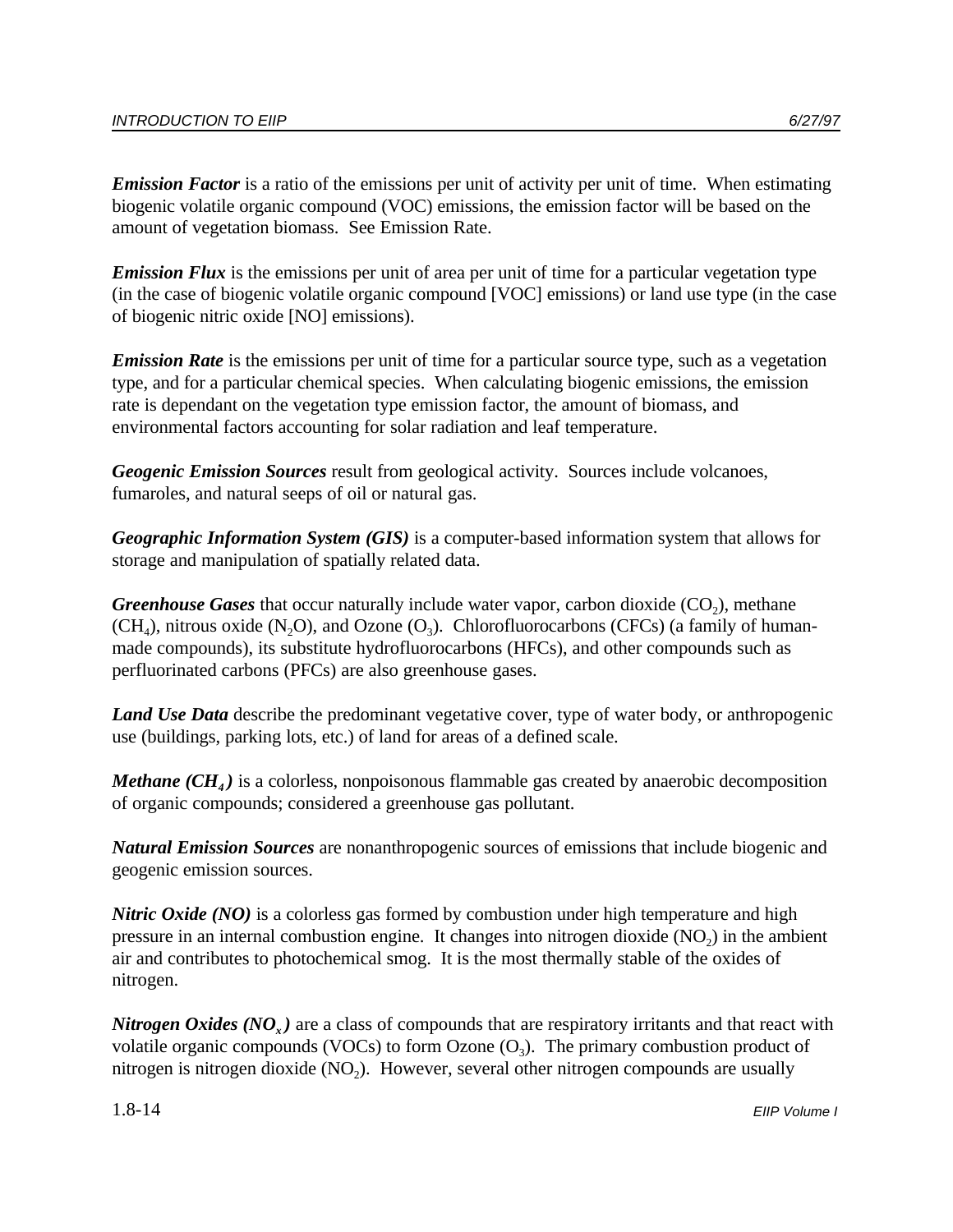emitted at the same time (nitric oxide [NO], nitrous oxide  $[N, O]$ , etc.), and these may or may not be distinguishable in available test data. They are usually in a rapid state of flux, with NO<sub>2</sub> being, in the short term, the ultimate product emitted or formed shortly downstream of the stack. The convention followed in emission factor documents is to report the distinctions wherever possible, but to report total  $NO_x$  on the basis of the molecular weight of  $NO_2$ .  $NO_x$  compounds are also precursors to acid rain. Motor vehicles, power plants, and other stationary combustion facilities emit large quantities of  $NO<sub>x</sub>$ .

*Nitrous Oxide (N<sub>2</sub>O)* is a colorless gas with a mild, pleasing odor and sweet taste. Its behavior resembles that of oxygen as an oxidizing agent with combustible substances. It is considered a naturally occurring greenhouse gas.

*Nonmethane Hydrocarbons (NMHCs)* are a class of compounds that includes a wide range of specific organic chemical substances, including reactive volatile organic compounds (VOCs), which form Ozone, a greenhouse gas, in the troposphere. A major local and regional air pollutant, they cause significant health and environmental damage.

*Ozone*  $(O_3)$  is a colorless gas that damages lungs and can damage materials and vegetation. It is the primary constituent of smog, and is formed primarily when nitrogen oxides  $(NO_x)$  and volatile organic compounds (VOCs) react in the presence of sunlight. It is also emitted in insignificant quantities from motor vehicles, industrial boilers, and other minor sources.

*Ozone Day* is the time period (one day) that Ozone  $(O_3)$  emissions are estimated for a daily Ozone inventory. When modeling biogenic emissions, an Ozone day is selected from days with the highest actual recorded Ozone, and the meteorology from that day is used in the model.

*Photosynthetically Active Radiation (PAR)* is the photon flux density in the visible (or photosynthetic) portion of the spectrum  $(0.4 - 0.7 \,\mu\text{m})$ , expressed as the energy per square meter per second.

**Sky Cover** is the amount of sky completely hidden by clouds or other obscuring phenomenon. Sky cover is reported in tenths, so that 0.0 sky cover indicates a clear sky and 1.0 sky cover indicates a completely covered sky.

*Volatile Organic Compounds (VOCs)* react with nitrogen oxides (NO<sub>x</sub>) in the atmosphere to form Ozone  $(O_3)$ . Although not criteria pollutants, VOC emissions are regulated under criteria pollutant programs because they are Ozone precursors. Large amounts of VOCs are emitted from fuel distribution, chemical manufacturing, motor vehicles, and a wide variety of industrial, commercial, and consumer solvent uses.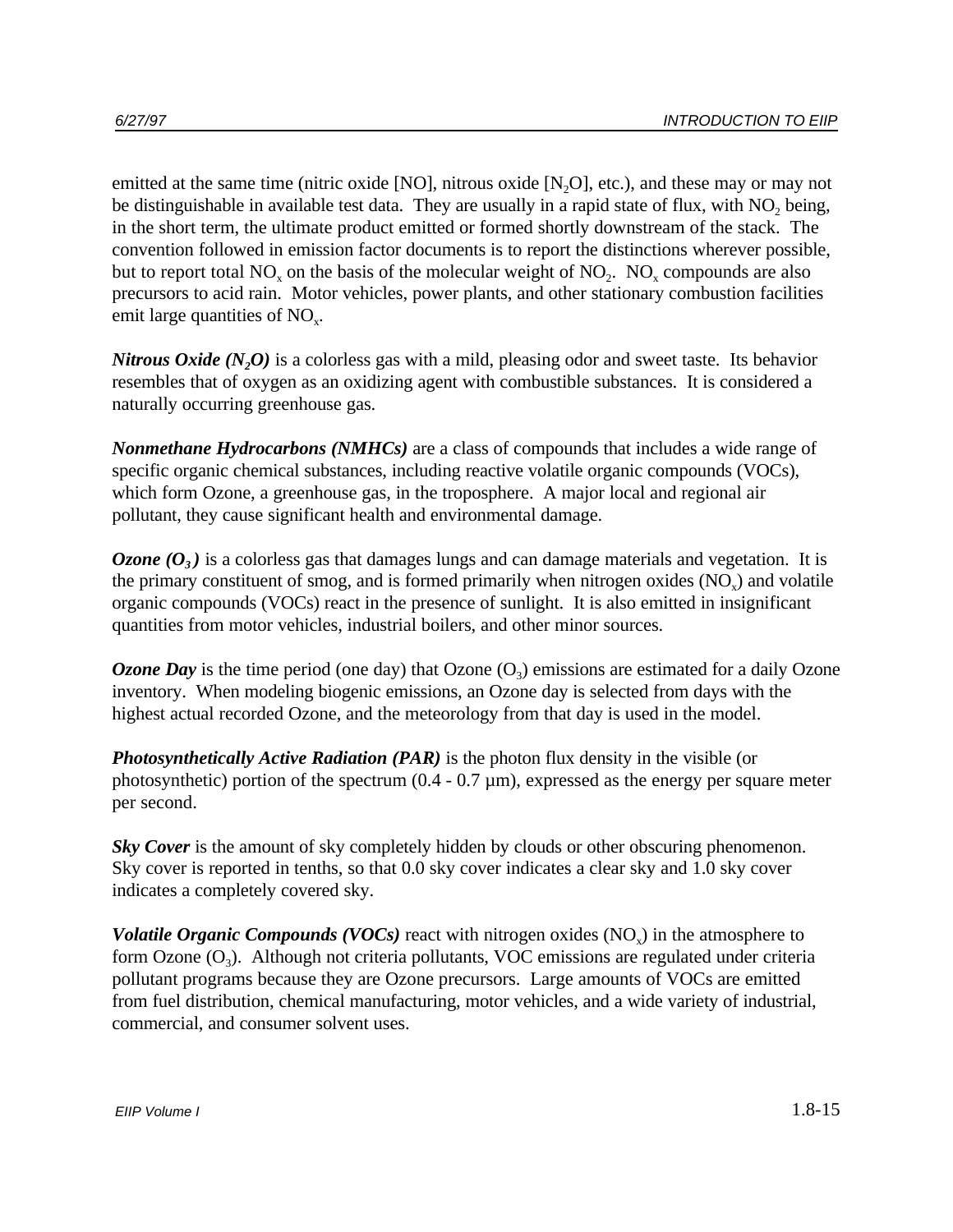The use of certain photochemical models requires estimation of methane, ethane, and several other less photochemically reactive compounds and particulates. While not regulated as VOCs, these compounds may need to be estimated for certain modeling inventories or to meet certain state inventory requirements. For this reason, the term **total organic compounds** (TOCs) is used to refer to this broader class of chemicals.

## **8.5 QUALITY ASSURANCE**

*100(1- ) Percent Confidence Interval of a Population Parameter* means that if the process of drawing *n* samples from the population is repeated many times and the  $100(1-\alpha)$  percent confidence interval is computed each time,  $100(1-\alpha)$  percent of those intervals will include the population parameter value.

*Accuracy* is (1) the closeness of a measurement to its true value, or (2) the degree of agreement between an observed value and an accepted reference value. Accuracy includes a combination of error (precision) and systematic error (bias) components that are due to sampling and analytical operations; a data quality indicator.

*Area Sources* are smaller sources that do not qualify as point sources under the relevant emissions cutoffs. Area sources encompass more widespread sources that may be abundant, but that, individually, release small amounts of a given pollutant. These are sources for which emissions are estimated as a group rather than individually. Examples typically include dry cleaners, residential wood heating, auto body painting, and consumer solvent use. Area sources generally are not required to submit individual emissions estimates.

*Arithmetic Mean* is the sum of all the values of a set of measurements divided by the number of values in the set, usually denoted by  $\bar{x}$ ; also a measure of central tendency.

*Attainment Area* is an area considered to have air quality as good as or better than the National Ambient Air Quality Standards (NAAQS) as defined in the Clean Air Act. Note that an area may be in attainment for one or more pollutants but be a nonattainment area for one or more other pollutants.

*Audit of Data Quality* means a qualitative and quantitative audit in which data and data handling are reviewed and data quality is assessed.

*Audits* are systematic evaluations to determine the quality of a function or activity.

*Average* means the sum of all the items or observations in a sample divided by the number of items in the sample. Synonymous with "sample mean."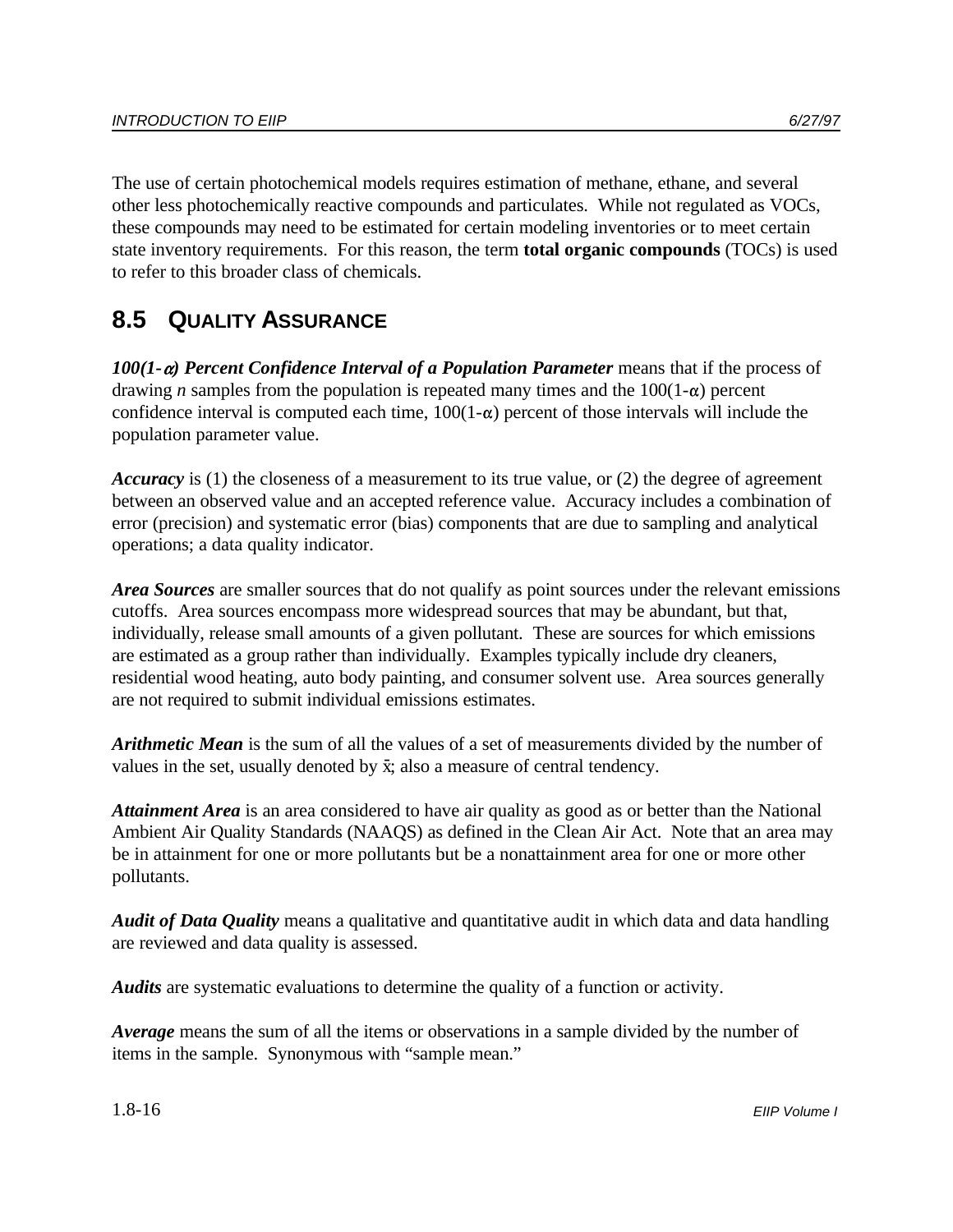*Bias* is the systematic or persistent distortion of a measurement process or estimation method.

*Biogenic Sources* are biological sources of emissions such as trees, agricultural crops, or microbial activity in soils or water. This term is sometimes used to describe any natural emission source.

*Chain of Custody* is a trail of accountability that documents the physical security of samples, data, and records.

*Coefficient of Variation (CV)* is the standard deviation expressed as a percentage of the mean. Also see *Relative Standard Deviation*.

*Comparability* is the degree to which different methods, data sets, and/or decisions agree or can be represented as similar; a data quality indicator.

*Completeness* is the amount of valid data obtained compared to the planned amount, usually expressed as a percentage; a data quality indicator.

*Confidence Interval* is a range that has a designated probability (i.e., confidence level) of including a specific population parameter.

*Correction* is an action taken to determine causes of quality defects and to restore proper functioning of a system or procedure.

*Criteria Pollutant* refers to a pollutant for which a National Ambient Air Quality Standard (NAAQS) has been set. Criteria pollutants are carbon monoxide (CO), lead (Pb), nitrogen oxides  $(NO<sub>x</sub>)$ , Ozone (measured as volatile organic compounds [VOCs]), particulate matter of aerodynamic diameter less than or equal to 10 micrometers  $(PM_{10})$ , and sulfur dioxide  $(SO_2)$ .

*Data* are facts or figures from which conclusions can be inferred; information.

*Data Attribute Rating System (DARS)* is a system developed by the U.S. Environmental Protection Agency (EPA) to evaluate emissions uncertainty by assigning numerical values to the perceived quality of the emission factors and activity data.

*Data Management Plan* is a written document prepared prior to inventory development that may be a part of the quality assurance (QA) plan. It describes the required inventory-development records, the steps required to produce them, how the records are to be stored, the retention period, the procedures for retrieving them, and the circumstances for their destruction.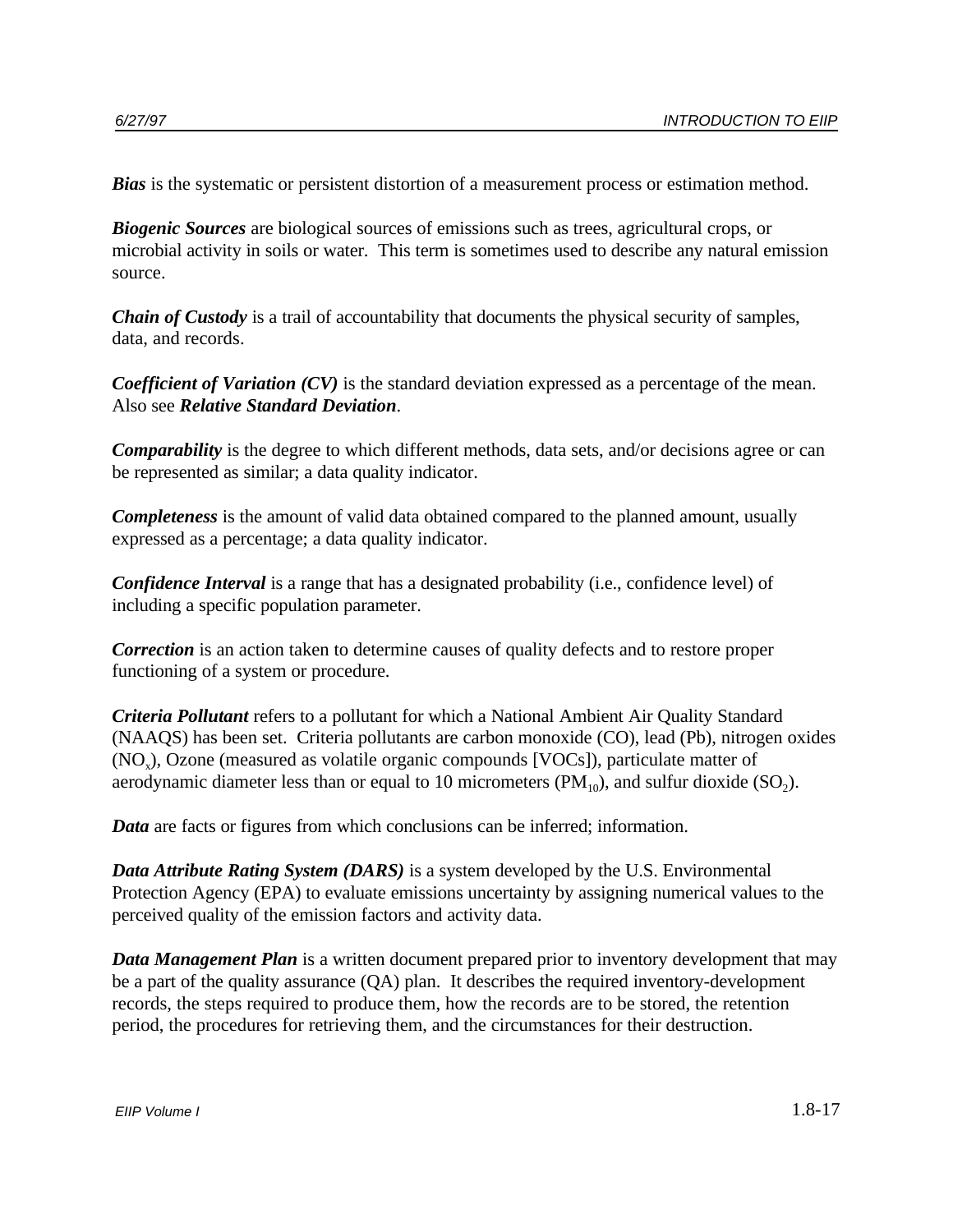*Data Quality Indicators* are qualitative and quantitative descriptors used to interpret the degree of acceptability or utility of data to the user. The principal data quality indicators are accuracy, comparability, completeness, and representativeness.

*Data Quality Objectives* are qualitative and quantitative statements of the level of uncertainty that a decision maker is willing to accept in the estimates and/or decisions made with emissions inventory data.

*Data Reduction* is the process of transforming raw data by arithmetic or statistical calculations, standard curves, concentration factors, etc., and collation into a more useful form.

*Data Set* refers to all observed values in a test or study; data collected under similar conditions that can be analyzed as a whole.

*Defensible* means the ability to withstand reasonable challenge related to the veracity or integrity of documents and derived data.

*Emission* means pollution discharged into the atmosphere from smokestacks, other vents, and surface areas of commercial or industrial facilities; from residential chimneys; and from motor vehicle, locomotive, aircraft or other nonroad engines.

*Emission Factors* are ratios that relate emissions of a pollutant to an activity level at a plant that can be easily measured, such as an amount of material processed, or an amount of fuel used. Given an emission factor and a known activity level, a simple multiplication yields an estimate of the emissions. Emission factors are developed from separate facilities within an industry category, so they represent typical values for an industry, but do not necessarily represent a specific source. Published emission factors are available in numerous sources.

*Emission Inventory* is a listing, by source, of the amount of air pollutants discharged into the atmosphere of a community; used to establish emission standards.

*Emission Standards* are a general type of standard that limit the mass of a pollutant that may be emitted by a source. The most straightforward emissions standard is a simple limitation on mass of pollutant per unit time (e.g., pounds of pollutant per hour).

*Equivalent Method* means any method of sampling and analyzing for air pollution that has been demonstrated to the U.S. Environmental Protection Agency (EPA) Administrator's satisfaction to be, under specific conditions, an acceptable alternative to normally used reference methods.

*Fugitive Emissions* are emissions not caught by a capture system.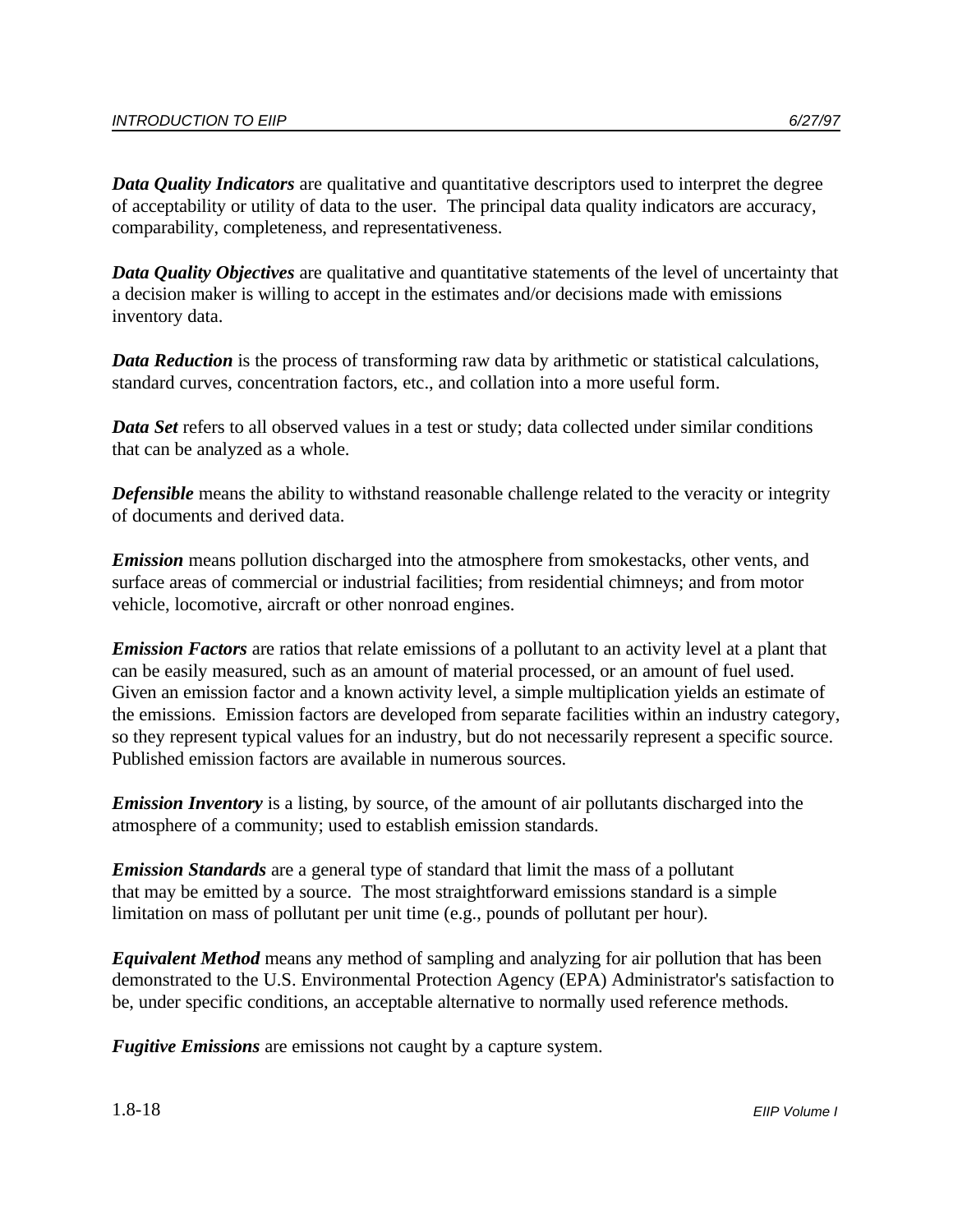*Hazardous Air Pollutants (HAPs)* are listed in Section 112(b) of the 1990 Clean Air Act Amendments (CAAA). These pollutants are emitted in smaller quantities than criteria pollutants but may be reasonably anticipated to cause cancer, developmental effects, reproductive dysfunctions, neurological disorders, inheritable gene mutations, or other chronically or acutely toxic effects in humans. The CAAA specifies an initial list of 189 HAPs to be subject to further regulation. The list of HAPs includes relatively common pollutants such as formaldehyde, chlorine, methanol, and asbestos, as well as numerous less-common substances. Pollutants may, under certain circumstances, be added to or deleted from the list.

*Inventory Work Plan* is a document that discusses staff assignments and responsibilities, establishes a commitment to the inventory development and quality assurance/quality control (QA/QC) processes, and establishes a commitment to personnel training and project documentation requirements. It may either be integrated with the quality assurance plan (QAP) or a separate document.

*Level I, II, III, and IV Inventories* refer to categories delineated by the Emission Inventory Improvement Program (EIIP) Quality Assurance (QA) Committee based on the intended use of the inventory. Level I inventories are used to support enforcement, compliance, or litigation activities. Level II inventories provide supportive data for strategic decision making or standard setting. Level III inventories are developed for general assessments or research that will not be used in direct support of decision making. Level IV inventories are compiled entirely from previously published data or other inventories, and no original data are gathered.

*Mean* is synonymous with "average." Also called "arithmetic mean."

*Measurement/Method Attribute* is one of the four Data Attribute Rating System (DARS) data attributes. It explicitly addresses the quality of the factor, not how it is applied.

*Median* is that value above which and below which half the sample population lies, in other words, the value of the variable in an ordered array that has an equal number of observations on each side of it.

*Mobile Source* means any nonstationary source of air pollution such as cars, trucks, motorcycles, buses, airplanes, ships and boats, locomotives, and equipment with internal combustion engines.

*Mode* is the value represented by the greatest number of observations in a sample population.

*Nonparametric Technique* is one that does not depend upon data being drawn from a specific distribution, such as the normal or log-normal, for its validity; a distribution-free technique.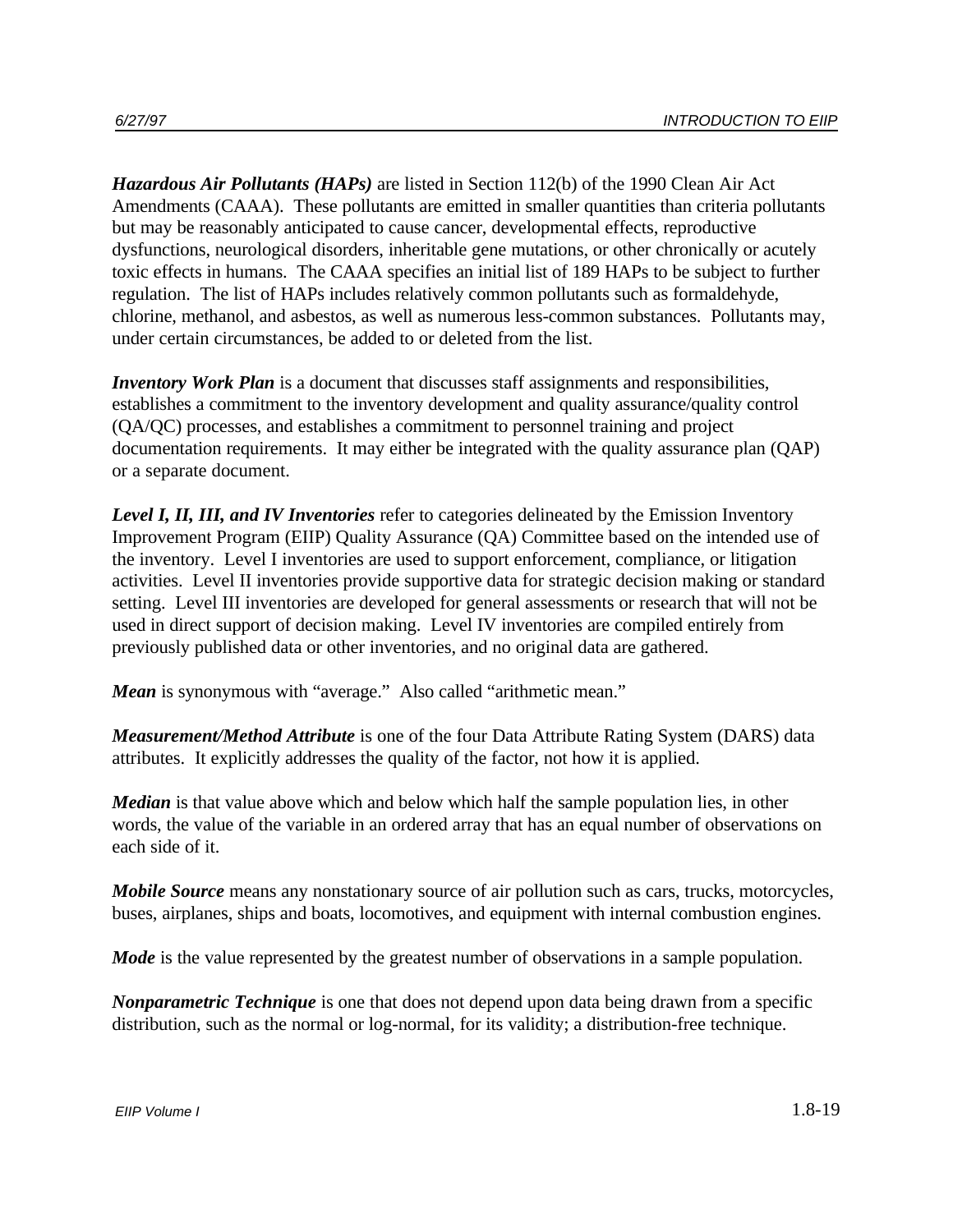*Nonroad Emissions* are pollutants emitted by internal combustion engines on farm and construction equipment, gasoline-powered lawn and garden equipment, and power boats and outboard motors. Also includes pollutants emitted by airplanes, ships, and locomotives.

*Normal Distribution* is a probability density function that approximates the distribution of many random variables associated with measurements of natural phenomena and takes the form of a symmetric "bell-shaped curve."

*Observation* refers to a fact or occurrence that is recognized and recorded.

*Onroad Emissions* are pollutants emitted by nonstationary sources of air pollution such as cars, trucks, motorcycles, and buses.

*Outlier* is an observation that does not conform to the pattern established by other observations in a data set.

*Parameter* is a variable, measurable property whose value is a determinant of the characteristics of a system (e.g., temperature, pressure, and density are parameters of the atmosphere).

*Performance Audit* is a quantitative appraisal of quality that includes the use of an objective standard or set of data to evaluate the effectiveness or accuracy of a system or procedure.

**Point Sources** are large, stationary, identifiable sources of emissions that release pollutants into the atmosphere. Sources are often defined by state or local air regulatory agencies as point sources when they annually emit more than a specified amount of a given pollutant, and how state and local agencies define point sources can vary. Point sources are typically large manufacturing or production plants. They typically include both confined "stack" emission points as well as individual unconfined "fugitive" emission sources.

Within a given point source, there may be several **emission points** that make up the point source. Emissions point refers to a specific stack, vent, or other discrete point of pollution release. This term should not be confused with point source, which is a regulatory distinction from area and mobile sources. The characterization of point sources into multiple emissions points is useful for allowing more detailed reporting of emissions information.

For point sources, the emission estimate reporting system used by most state and local air regulatory agencies groups emission sources into one of three categories and maintains emissionrelated data in a different format for each. The three categories are plant level, point level, and process or segment level.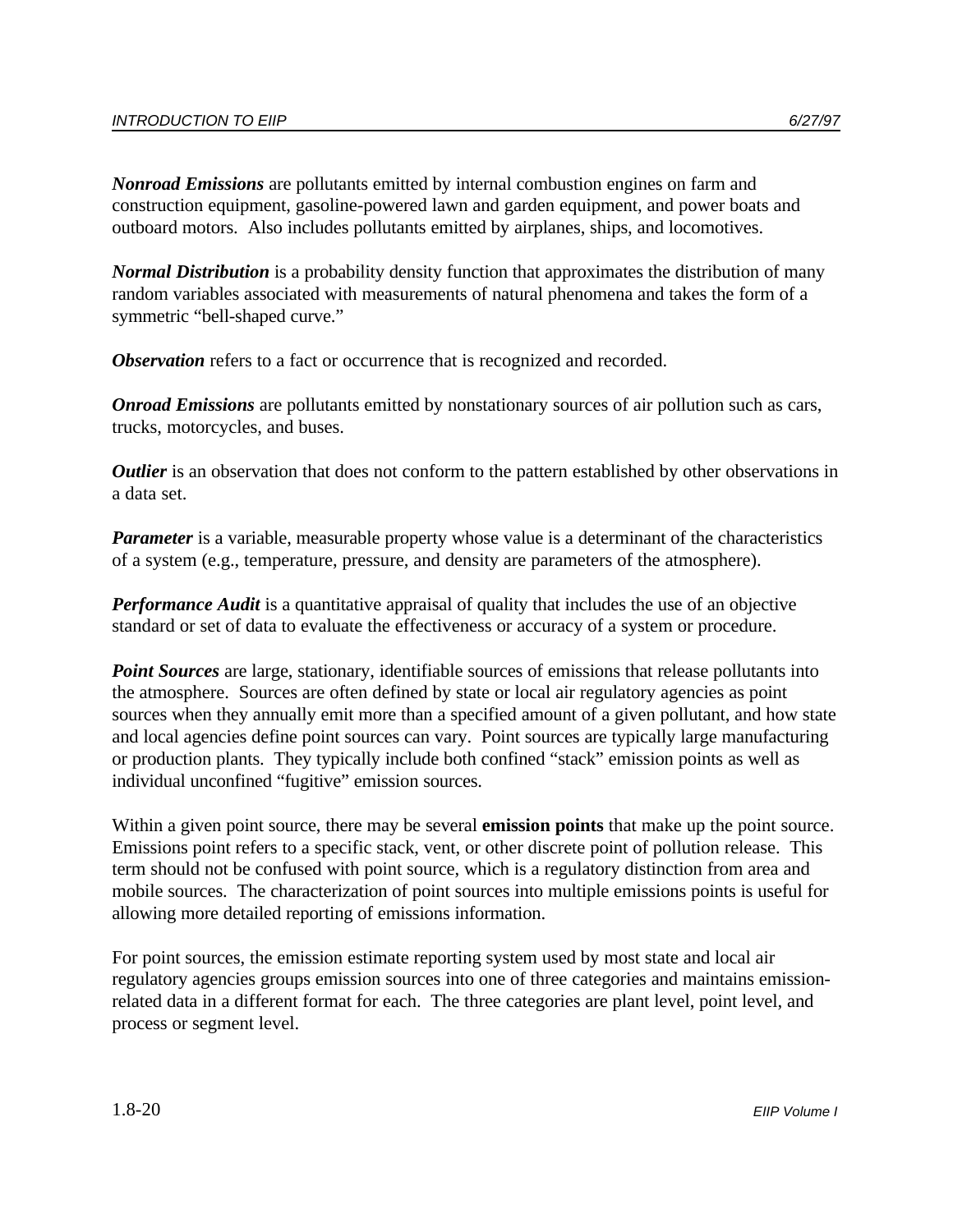*Population* means all possible items or units that possess a variable of interest and from which samples may be drawn.

*Precision* is (1) a measure of the closeness of agreement among individual measurements, and (2) the closeness of repeated measurements of the same quantity.

*Prevention* is an orderly program of planning and positive actions taken before or during the conduct of procedures to ensure that the procedures are effectively meeting the requirements for which they are intended.

*Probability Sampling* is the use of a specific method of random selection of population units for measurement.

*Procedural Audit* is an objective assessment of compliance to procedural requirements.

*Quality* is the sum of features and properties/characteristics of a product or service that bear on its ability to satisfy stated needs.

*Quality Assurance (QA)* is a planned system of activities designed to provide assurance that the quality control program is actually effective.

*Quality Assurance Manual* is a written document that identifies the policies, organization, objectives, functional activities, and specific quality assurance activities designed to achieve the quality goal desired.

*Quality Assurance Objectives* are project goals for accuracy, precision, completeness, representativeness, and comparability of data gathered during testing.

*Quality Assurance Plan (QAP)* is a formal document describing the management policies, objectives, principles, organizational authority, responsibilities, accountability, and implementation plan of an agency or company for ensuring quality in its products and usefulness to its users.

*Quality Control (OC)* is a planned system of activities whose purpose is to provide quality services or products.

*Quality Trilogy* refers to planning, control, and improvement.

*Random Measurement Uncertainty* refers to unpredictable deviation from the true value of a parameter being measured.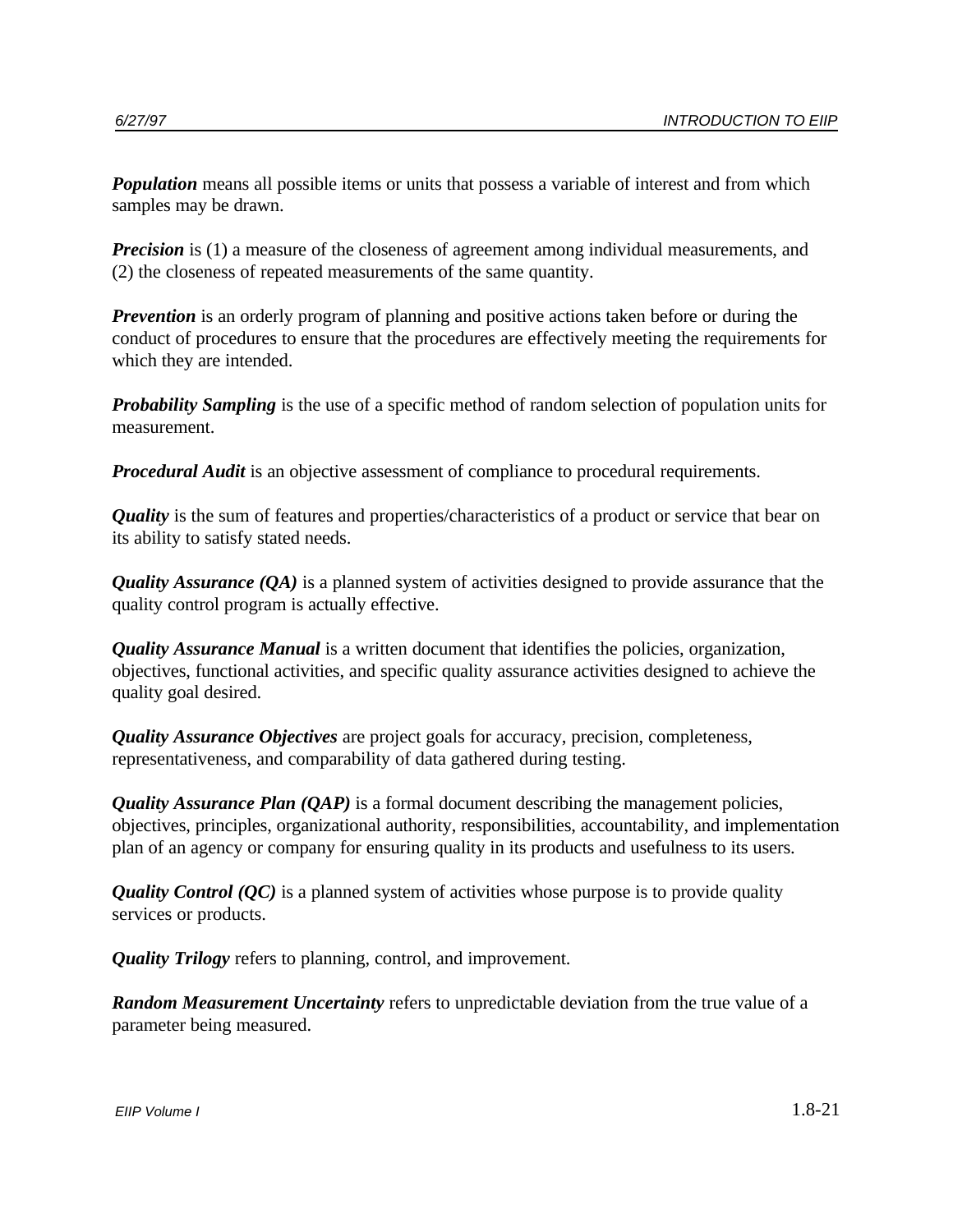*Random Sampling Error* is the variation in an estimated quantity due to the random selection of parameters for measurement.

*Reference Method* is a sampling and/or measurement method that has been officially specified by an organization as meeting its data quality requirements.

*Relative Standard Deviation* is the standard deviation expressed as a percentage of the mean recovery (i.e., the coefficient of variation multiplied by 100).

*Representativeness* means that an inventory is representative of the region and sources it is meant to cover; a data quality indicator.

*Representative Sample* refers to a sample that reflects the variable of interest in the population as accurately and precisely as possible. To ensure representativeness, the sample may be either completely random or stratified depending upon the conceptualized population and the sampling objective.

*Representative Unit* means one selected from the target population that in combination with other representative units will give an accurate picture of the phenomenon being studied.

*Sample* refers to a representative part of a large whole or a single item of a group; a finite part or subset of a statistical population. A sample serves to provide data or information from which are inferred the properties of the whole group or population.

#### *Sample Mean*. See *Average*.

*Sample Variance (Statistical)* means a measure of the dispersion of a set of values. The sum of the squares of the difference between the individual values of a set and the arithmetic mean of the set divided by one less than the number of values in the set. (This is equal to the square of the sample standard deviation.)

*Sampled Population* is a set of population units available for measurement.

*Sampling Error* refers to that portion of the difference between a population value and an estimate thereof that is due to only a limited number of all possible values being observed. This is distinguished from errors due to imperfect selection, bias in response, or errors of observation, measurement, or recording, etc.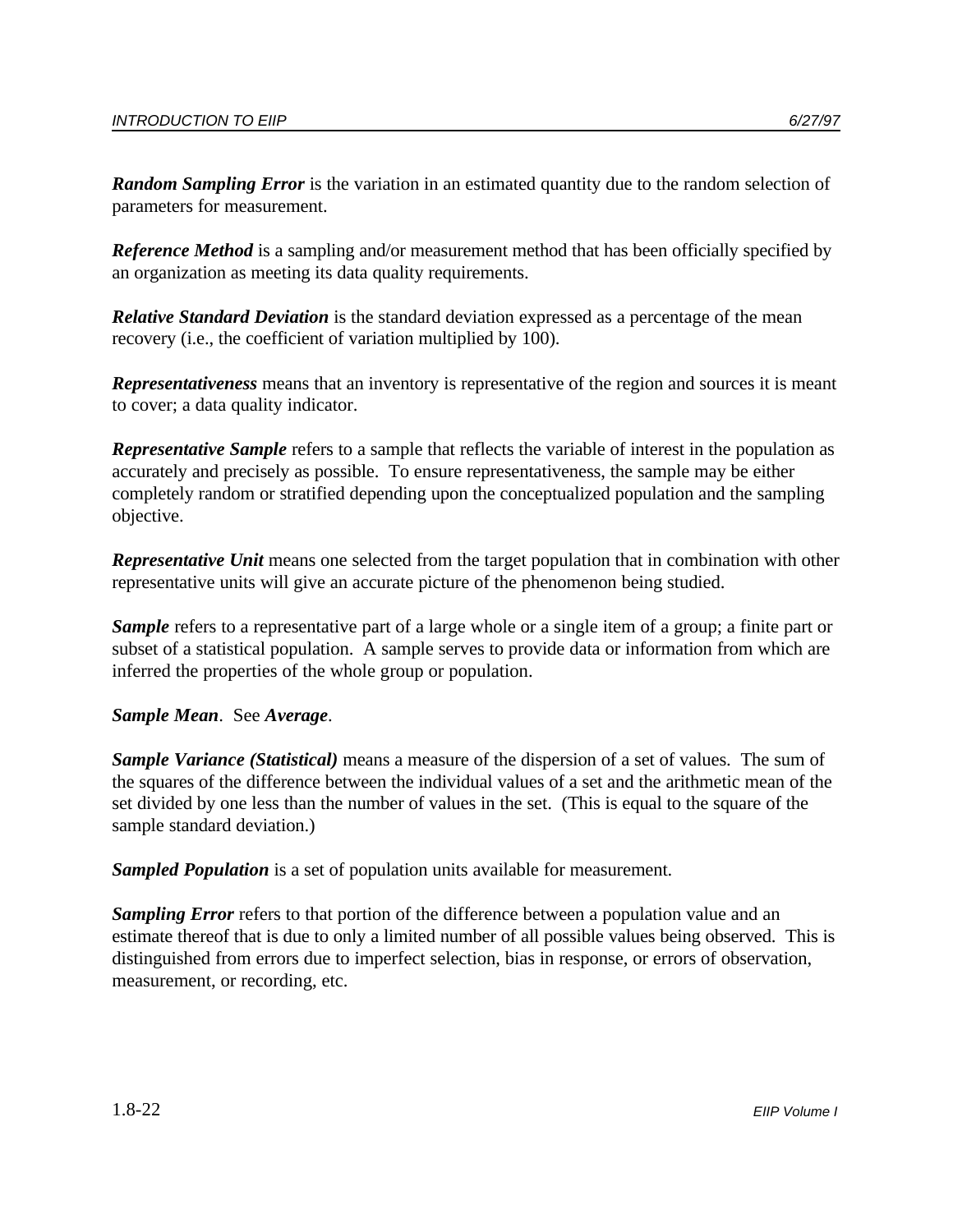*Source Specificity Attribute* is one of the four Data Attribute Rating System (DARS) data attributes. It refers to how specific the original factor or activity surrogate is to the source being estimated.

*Spatial Congruity Attribute* is one of the four Data Attribute Rating System (DARS) data attributes. It addresses the spatial scaling of factors and activity data that is common to inventories.

*Standard Deviation (s.d.)* is the most common measure of the dispersion or imprecision of observed values expressed as the positive square root of the variance. See *Sample Variance*.

*Standard Error* is the standard deviation of a statistic, usually used to designate the standard deviation of a sample mean.

*Standard Method* is an assemblage of techniques and procedures based on consensus or other criteria, often evaluated for its reliability by collaborative testing and receiving organizational approval.

**Standard Operating Procedures (SOPs)** refer to a written document that details the method of an operation, analysis, or action whose techniques and procedures are thoroughly prescribed and that is accepted as the method for performing certain routine or repetitive tasks.

*State Implementation Plan (SIP)* is a state plan approved by the U.S. Environmental Protection Agency for the establishment, regulation, and enforcement of air pollution standards.

*Stationary Source* is a fixed-site producer of pollution, including power plants and other major sources such as industrial manufacturing facilities as well as area sources.

*Statistic* is an estimate of a population characteristic calculated from a data set (observed or corrected values) (e.g., the mean or standard deviation).

*Statistical Bias* refers to a discrepancy between the expected value of an estimator and the population parameter being estimated.

*Statistical Checks* mean a miscellaneous set of tools/procedures that are part of quality assurance. Also referred to as "statistical quality control."

*Stratification* means the division of a target population into subsets or strata that are more internally homogeneous with respect to the characteristic to be studied than with the population as a whole.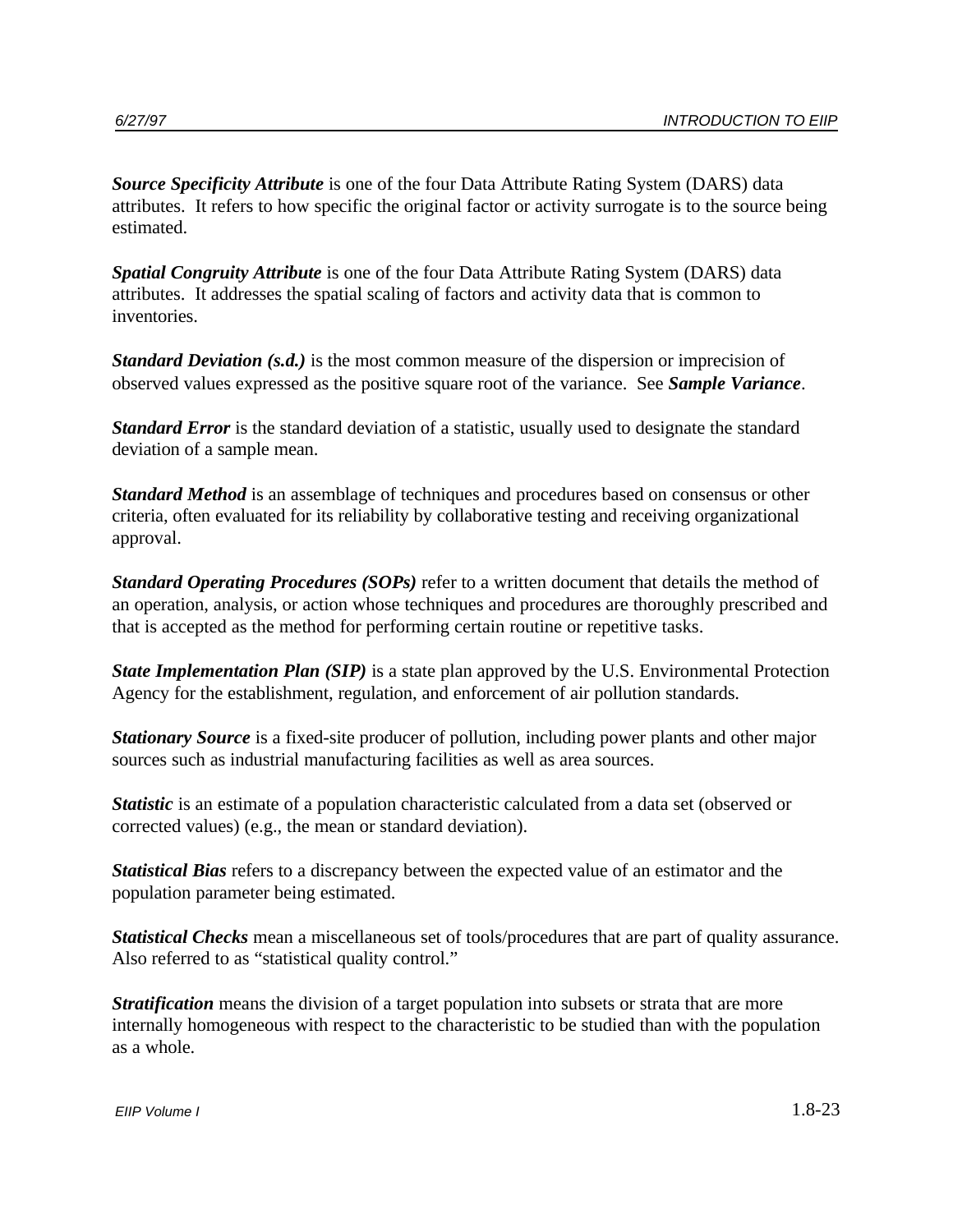*Stratified Sampling* is the sampling of a population that has been stratified, with part of the sample coming from each stratum. See *Stratification.*

*Systems Audit* is an on-site evaluation or assessment of the quality control program developed for a project or laboratory. The audit is conducted by a trained auditor who is not directly involved in the conduct of the work.

**Systematic Error** is a consistent deviation in the result from the expected or known value. Such error is caused by human and methodological bias.

*Target Population* refers to the set of *N* population units for which inferences will be made.

*Technical Systems Audit* is an on-site audit of a company's quality assurance system, physical facilities, and implementation of approved procedures.

*Temporal Congruity Attribute* is one of the four Data Attribute Rating System (DARS) data attributes. It describes the relationship between emission factor, activity, and temporal scale of the inventory.

*Total Quality Management* is a system of activities designed to provide continuous improvement at every level and in all areas of responsibility.

*Trimmed Mean* is the arithmetic mean of the data remaining after a specified percentage of the *n* data in both tails of the distribution curve are discarded.

*Uncertainty* comprises two types of errors in estimation: bias and imprecision.

*Uncertainty Analysis* is conducted to identify and quantify the various sources of variability and inaccuracies in data used to estimate emissions. It includes an assessment of bias and imprecision.

*Validated Method* is a method that has been determined to meet certain performance criteria for sampling and/or measurement operations.

*Variable* is an entity subject to variation or change.

*Variance* is a fundamental statistical measure of dispersion, calculated by summing the standard deviation of each sample from the mean and dividing that sum by the number of observations in the sample.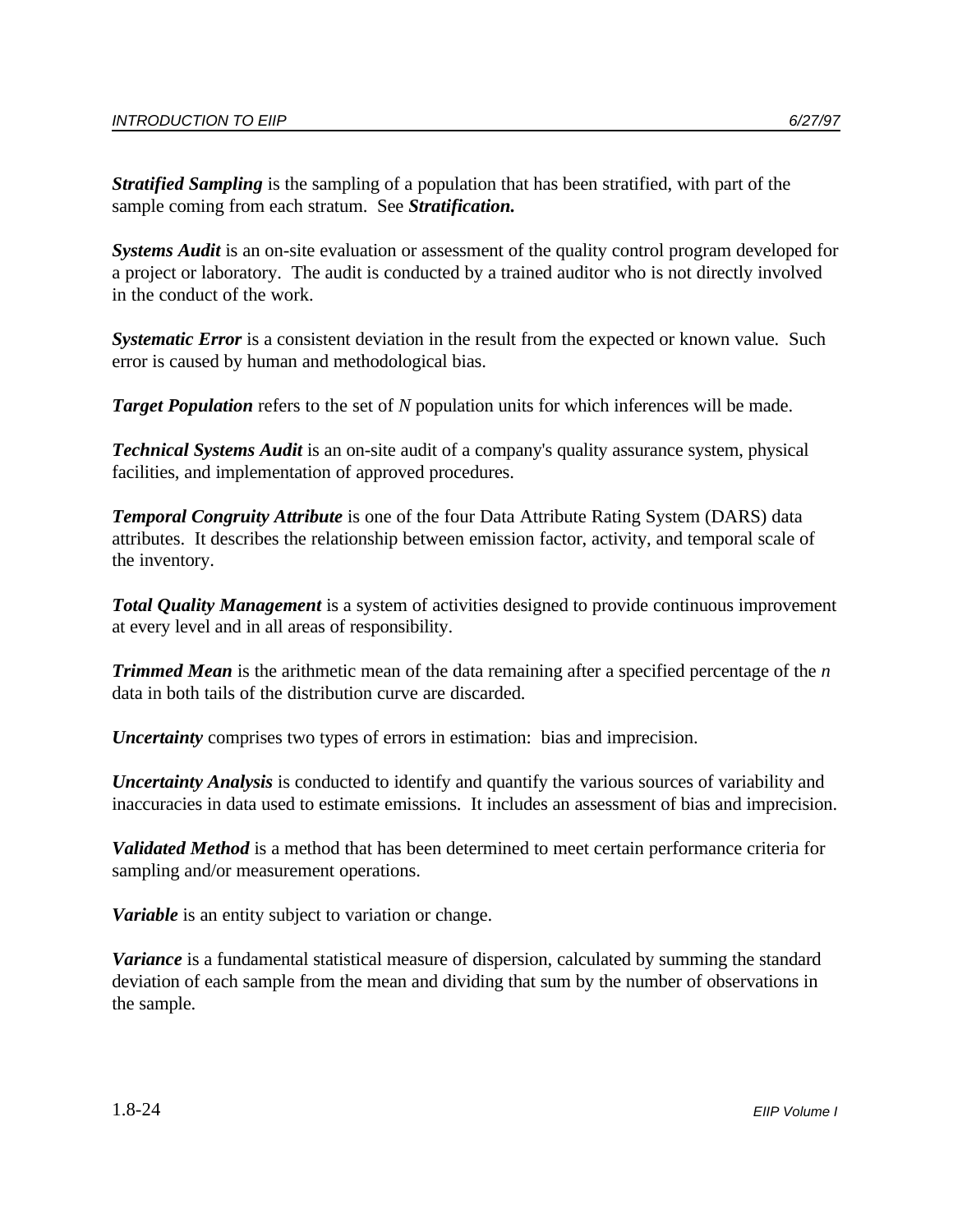This page is intentionally left blank.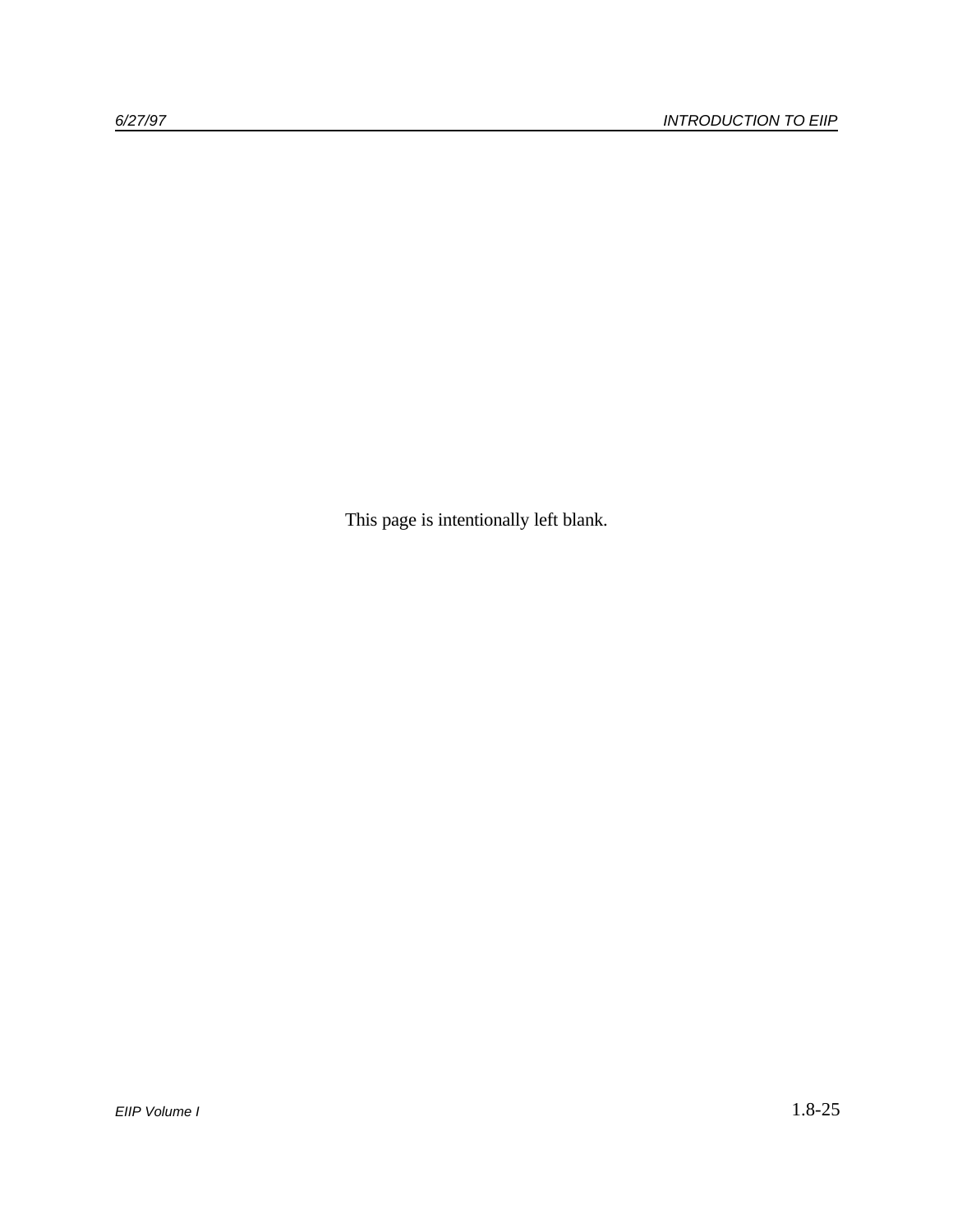## **APPENDIX A**

## **EMISSION INVENTORY IMPROVEMENT PROGRAM COMMITTEE MEMBER LIST**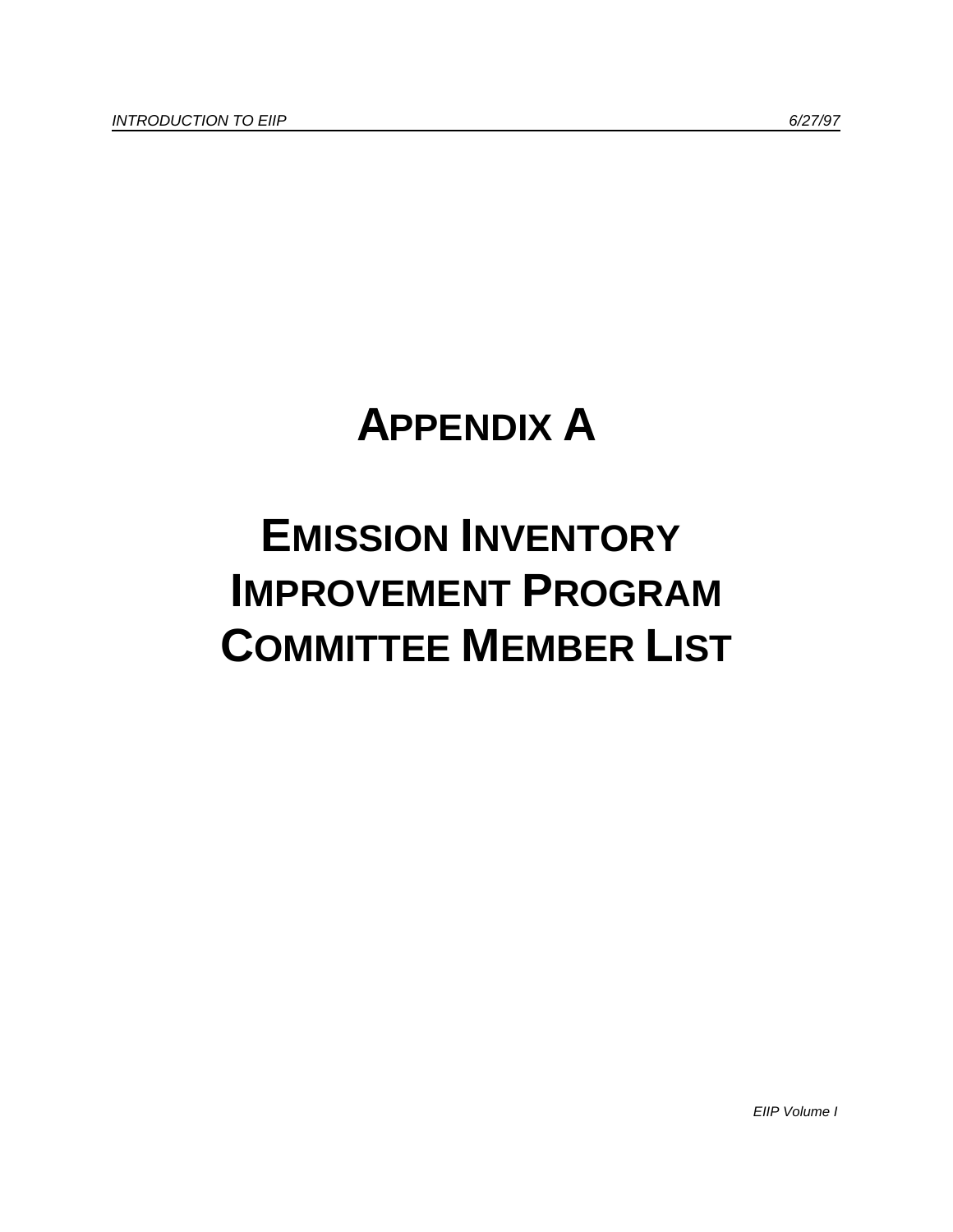This page is intentionally left blank.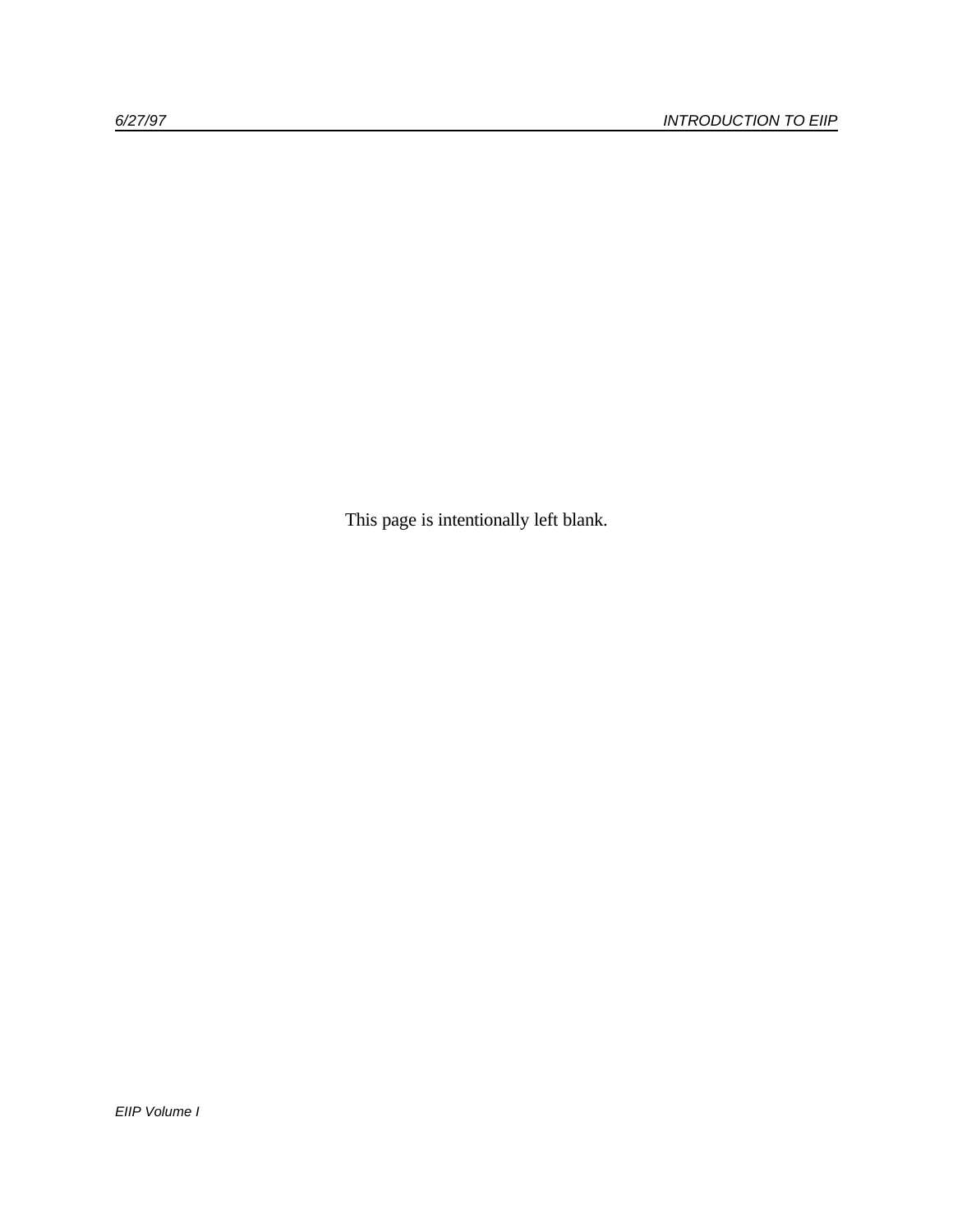### **EIIP COMMITTEE MEMBERS**

#### **STEERING COMMITTEE**

Steve Bromberg Emission Factor and Inventory Group (MD-14) Environmental Protection Agency Research Triangle Park, NC 27711 Phone: (919) 541-1000 Fax: (919) 541-0684

Cyril Durrenberger Air Quality Planning Division Texas Natural Resource Conservation Commission 12100 Park 35 Circle Post Office Box 13087 Austin, TX 78753-3087 Phone: (512) 239-1482 Fax: (512) 239-1500

Linda Murchison California Air Resources Board Post Office Box 2815 Sacramento, CA 95812 Phone: (916) 322-6021 Fax: (916) 323-1075

Roger Westman Allegheny County Health Department 301 39th Street Pittsburgh, PA 15201 Phone: (412) 578-8103 Fax: (412) 578-8144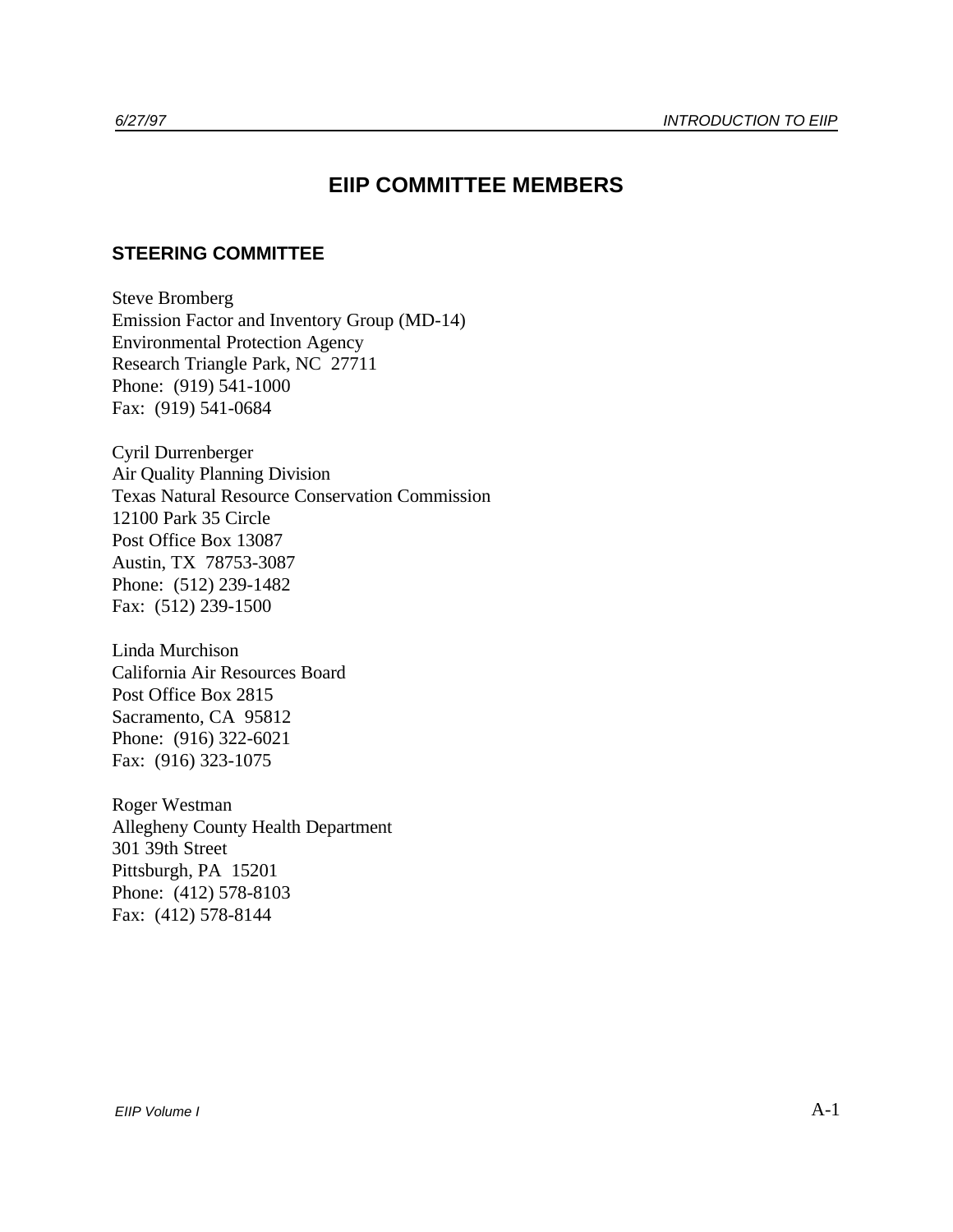#### **STEERING COMMITTEE (Continued)**

Donald Arkell Lane Regional Air Pollution Authority 225 North 5th Suite 501 Springfield, OR 97477 Phone: (541) 726-2514 Fax: (541) 726-1205

Darryl Tyler Division of Air and Waste Management State of Delaware 89 Kings Highway Post Office Box 1401 Dover, DE 19903 Phone: (302) 739-4791 Fax: (302) 739-3106

Herb Sherrow Environmental Protection Agency, Region 6 First International Bank Tower at Fountain Place Mail Code 6PD-L 1445 Ross Avenue Dallas, TX 75202-2733 Phone: (214) 665-7237 Fax: (214) 665-7263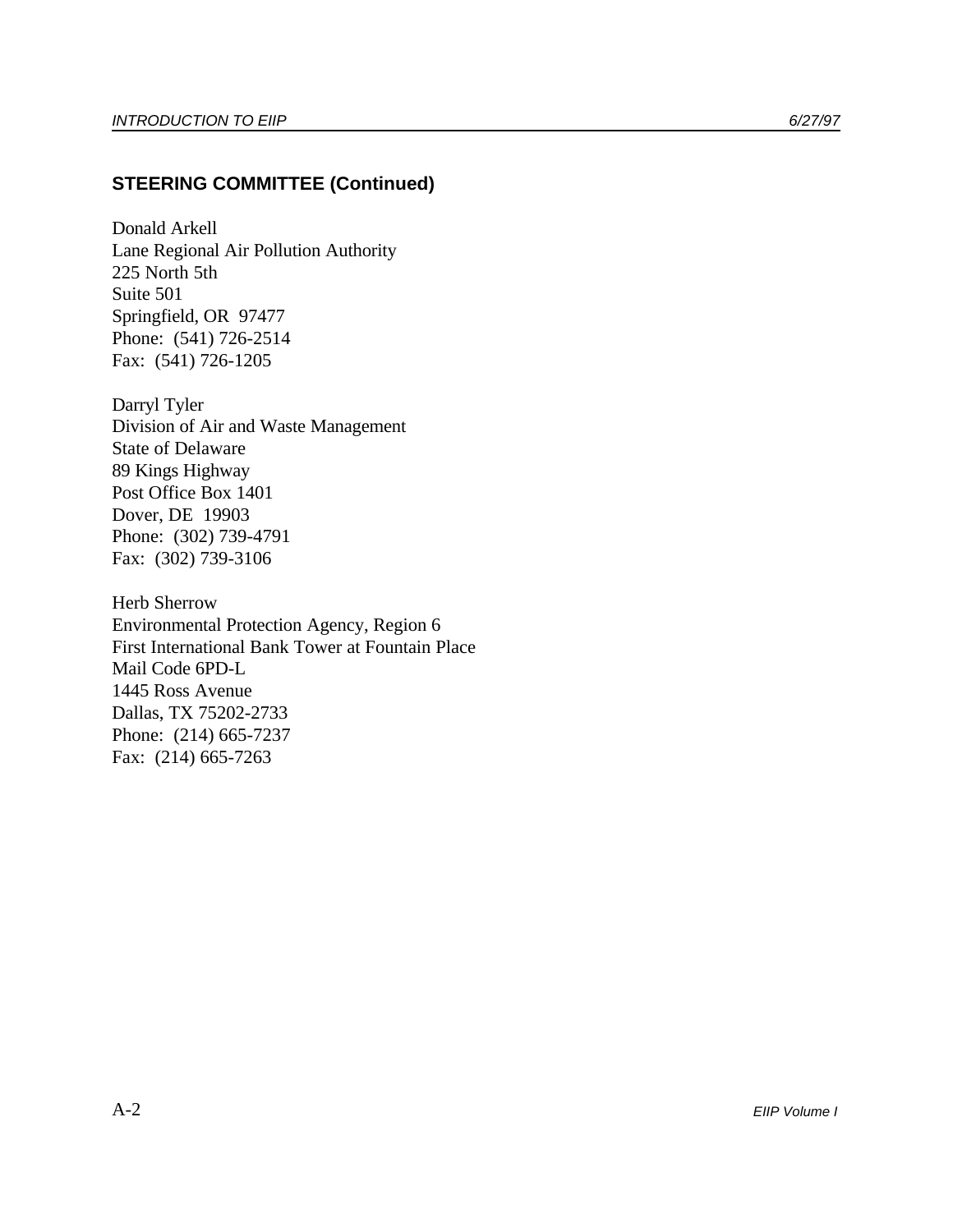#### **POINT SOURCES COMMITTEE**

#### **Co-chairs**

Dennis Beauregard Emission Factor and Inventory Group (MD-14) Environmental Protection Agency Research Triangle Park, NC 27711 E-Mail: beauregard.dennis@epamail.epa.gov Phone: (919) 541-5512 Fax: (919) 541-0684

Bill Gill

Emissions Inventory Section Texas Natural Resource Conservation Commission 12100 Park 35 Circle Post Office Box 13087 Austin, TX 78711-3087 (Federal Express ZIP Code 78753) E-Mail: wgill@smtpgate.tnrcc.state.tx.us Phone: (512) 239-5750 Fax: (512) 239-1515

#### **Members**

Denise Alston-Guiden Galson Consulting 6601 Kirkville Road Syracuse, NY 13057 E-Mail: dralstong@aol.com Phone: (800) 724-0669 or (315) 432-0506 (ext. 119) Fax: (315) 437-0509

Bob Betterton South Carolina Department of Health and Environmental Control Bureau of Air Quality 2600 Bull Street Columbia, SC 29201 E-Mail: betterrj@columb31.dhec.state.sc.us Phone: (803) 734-4549 Fax: (803) 734-4556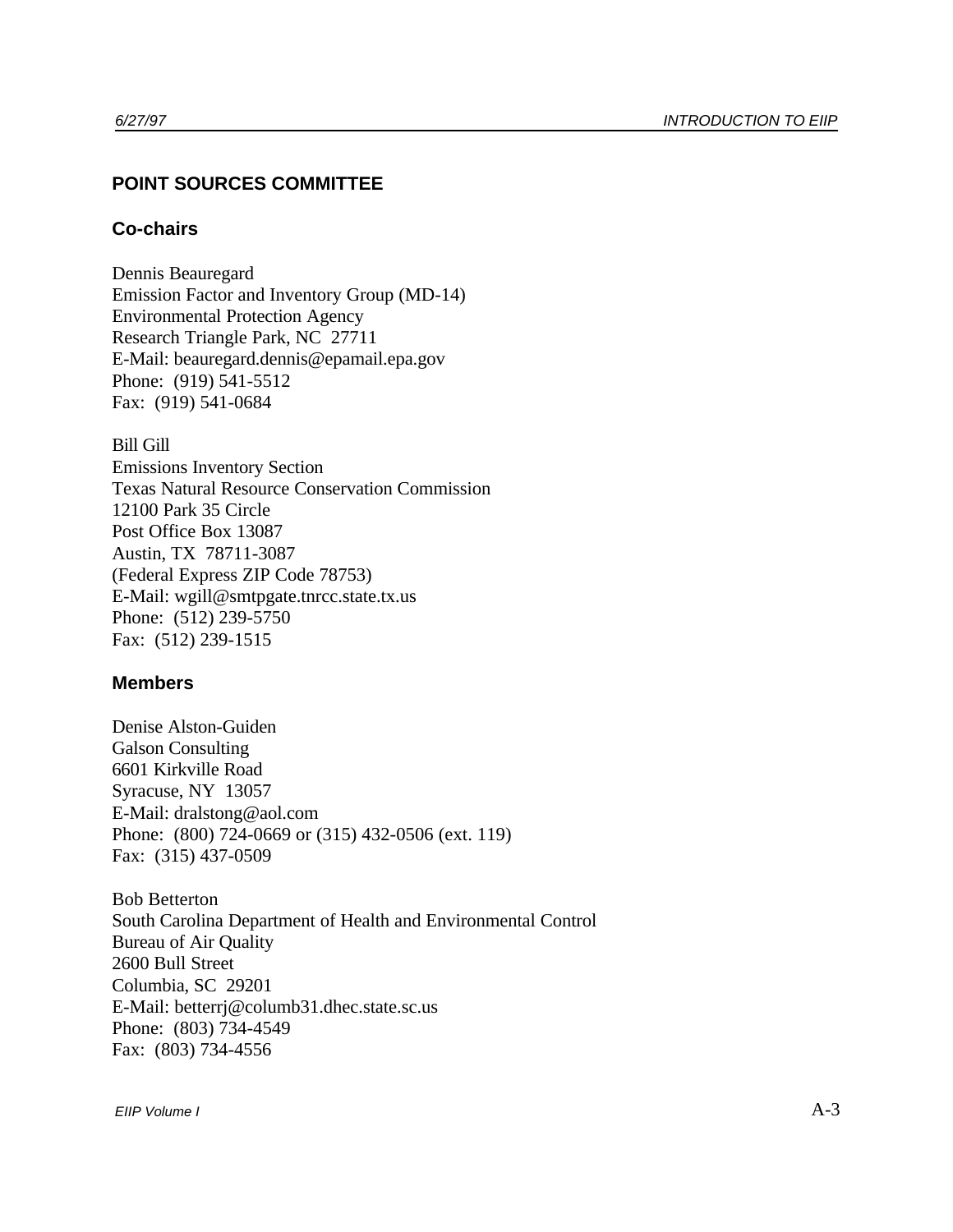#### **POINT SOURCES COMMITTEE (Continued)**

Paul Brochi Emissions Inventory Section Texas Natural Resource Conservation Commission 12100 Park 35 Circle Post Office Box 13087 Austin, TX 78711-3087 (Federal Express Zip Code 78753) E-Mail: pbrochi@smtpgate.tnrcc.state.tx.us Phone: (512) 239-1942 Fax: (512) 239-1515

Alice Fredlund Louisiana Department of Environmental Quality Air Quality/Technical Services Post Office Box 82135 Baton Rouge, LA 70884-2135 E-Mail: alice\_f@deq.state.la.us Phone: (504) 763-3955 Fax: (504) 765-0222

Gary Helm Air Quality Management, Inc. Post Office Box 8 Macungie, PA 18062 E-Mail: helm@enter.net Phone: (610) 967-1688 Fax: (610) 967-0308

Paul Kim Air Quality Division Compliance Determination Unit Minnesota Pollution Control Agency 520 Lafayette Road St. Paul, MN 55155 E-Mail: paul.yw.kim@pca.state.mn.us Phone: (612) 296-7320 Fax: (612) 297-7709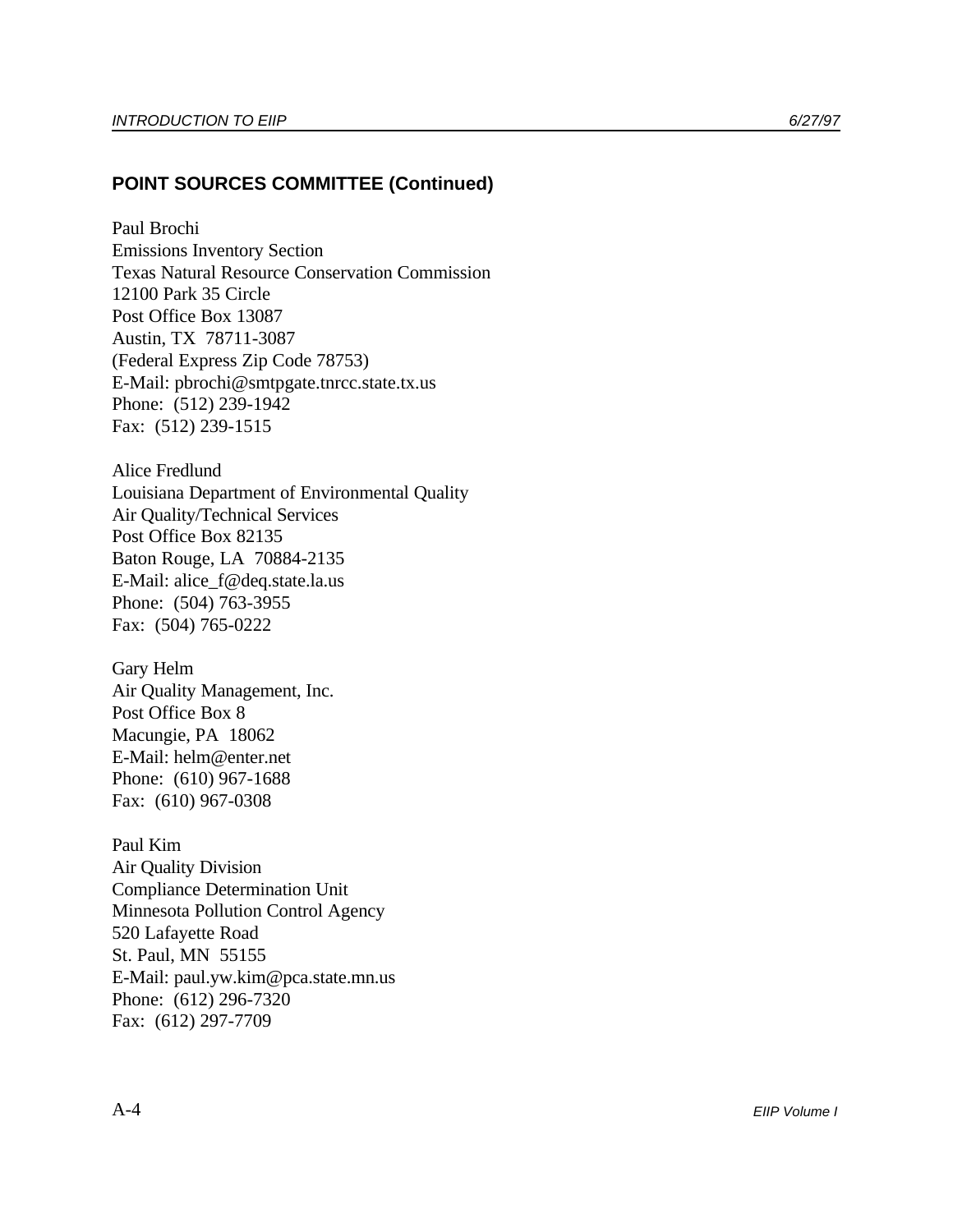#### **POINT SOURCES COMMITTEE (Continued)**

Toch Mangat Bay Area Air Quality Management District Planning Department 939 Ellis Street San Francisco, CA 94109 E-Mail: tmangat@baaqmd.gov Phone: (415) 749-4651 Fax: (415) 749-4741

Ralph Patterson Wisconsin Department of Natural Resources 101 South Webster Street 7th Floor Post Office Box 7921 Madison, WI 53707 E-Mail: patter@dnr.state.wi.us Phone: (608) 267-7546 Fax: (608) 267-0560

Eitan Tsabari City of Omaha Air Quality Control Division 5600 South 10th Street Omaha, NE 68107 E-Mail: etsabari@worldnet.att.net Phone: (402) 444-6015 Fax: (402) 444-6016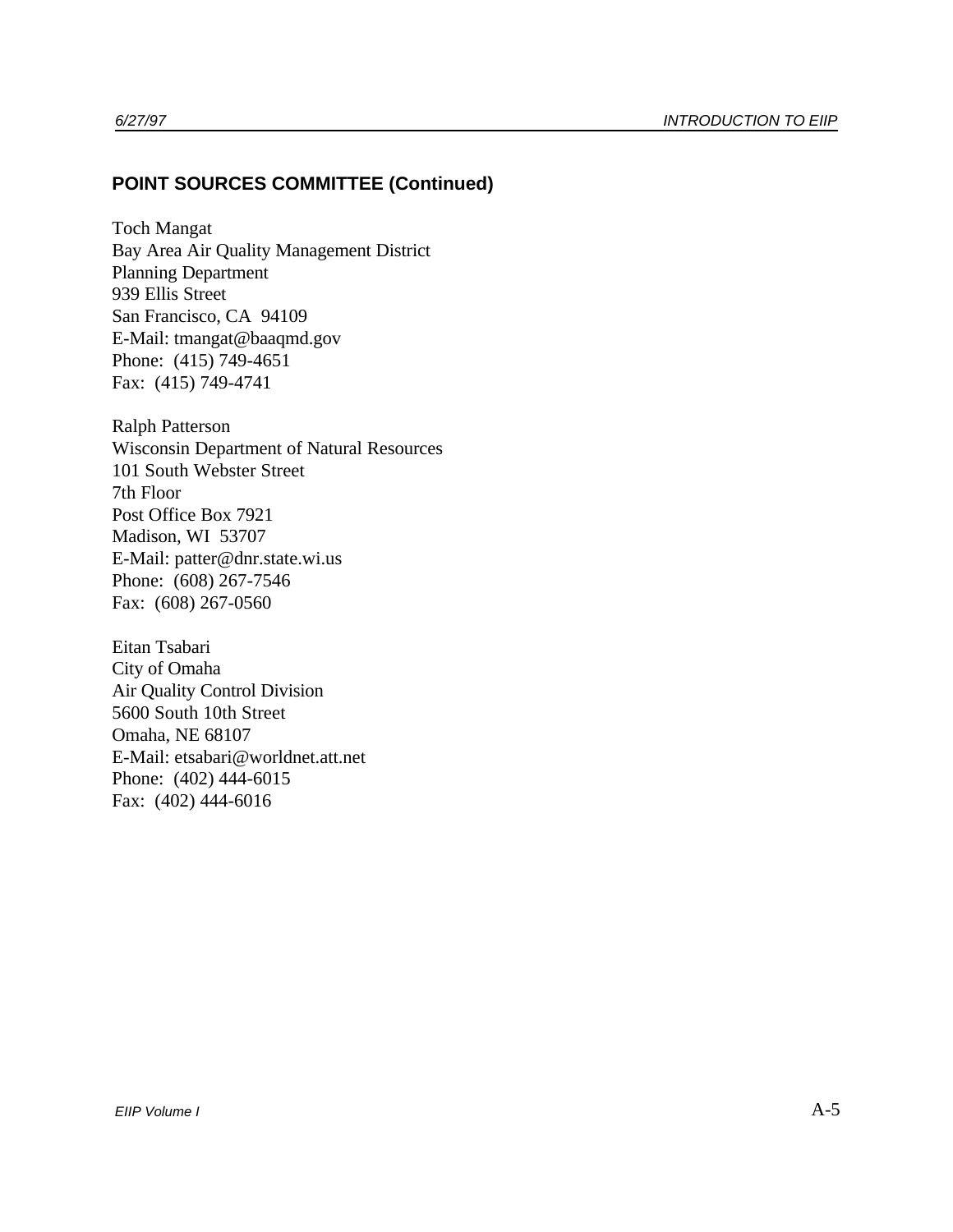### **POINT SOURCES COMMITTEE (Continued)**

Jim Southerland North Carolina Department of Environment, Health and Natural Resources Air Quality Division Post Office Box 29580 Raleigh, NC 27626-0580 Federal Express Address: 2728 Capital Boulevard Parker Lincoln Building Raleigh, NC 27604 E-Mail: jim\_southerland@aq.ehnr.state.nc.us Phone: (919) 715-7566 Fax: (919) 715-7476

Robert Wooten North Carolina Department of Environment, Health and Natural Resources Air Quality Section Post Office Box 29580 Raleigh, NC 27626-0580 E-Mail: bob\_wooten@aq.ehnr.state.nc.us Federal Express Address: 2728 Capital Blvd. Parker Lincoln Building Raleigh, NC 27604 Phone: (919) 733-1815 Fax: (919) 715-7476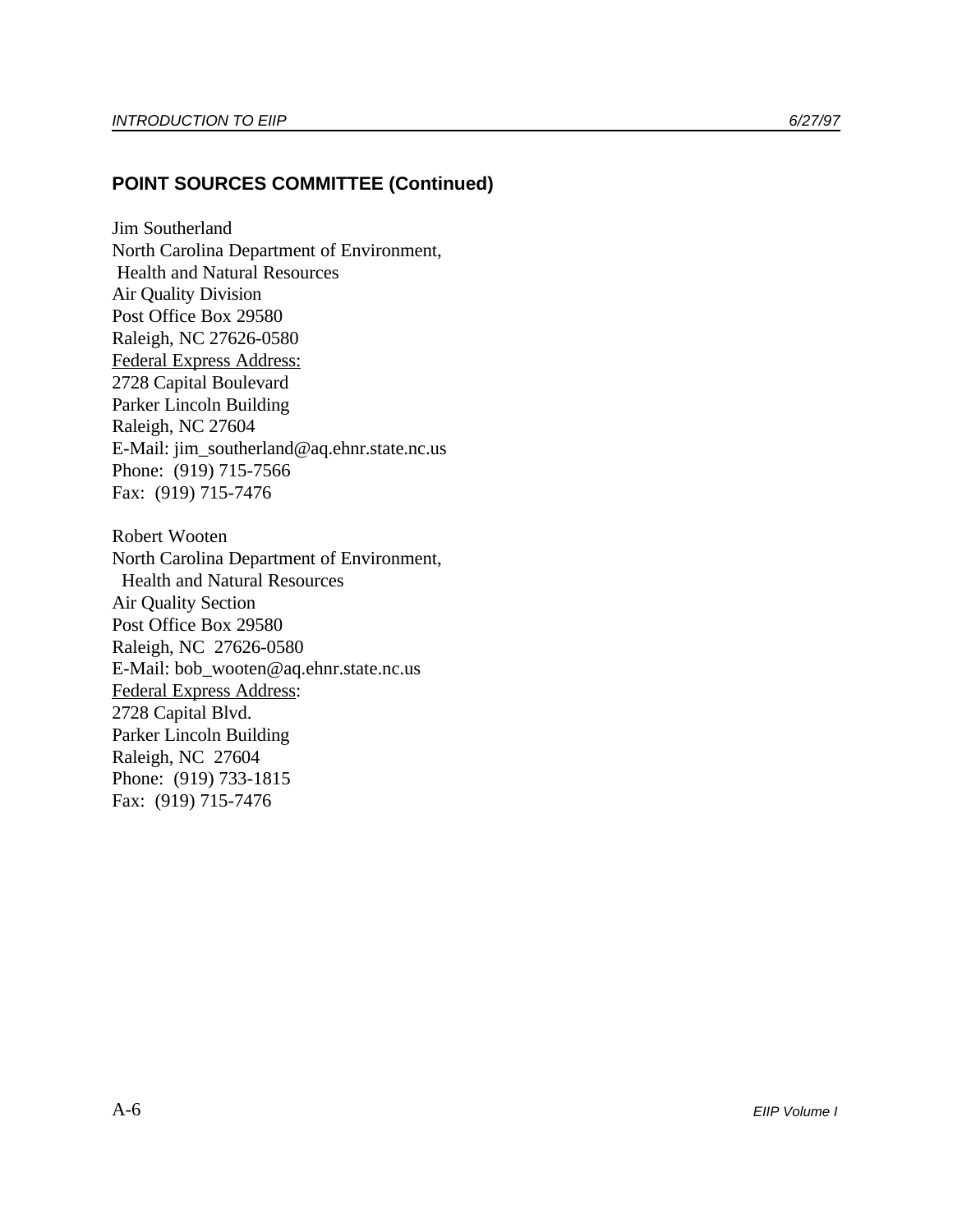#### **AREA SOURCES COMMITTEE**

#### **Co-chairs**

Carolyn Lozo California Air Resources Board Technical Support Post Office Box 2815 2020 L Street Sacramento, CA 95814-4219 Email: clozo@Ccleanair.arb.ca.gov Phone: (916) 323-8372 Fax: (916) 323-1075

Charles Mann Office of Research and Development Air Pollution Prevention and Control Division (MD-61) Environmental Protection Agency Research Triangle Park, NC 27711 Email: mann.chuck@epamail.epa.gov or cmann@engineer.aeerl.epa.gov Phone: (919) 541-4593 Fax: (919) 541-7891

#### **Members**

Linda Murchison California Air Resources Board 2020 L Street Post Office Box 2815 Sacramento, CA 95812 Phone: (916) 322-6021 Fax: (916) 323-1075

Kwame Agyei Puget Sound Air Pollution Control Agency 110 Union Street, Suite 500 Seattle, WA 98101-2038 Phone: (206) 689-4054 Fax: (206) 343-7522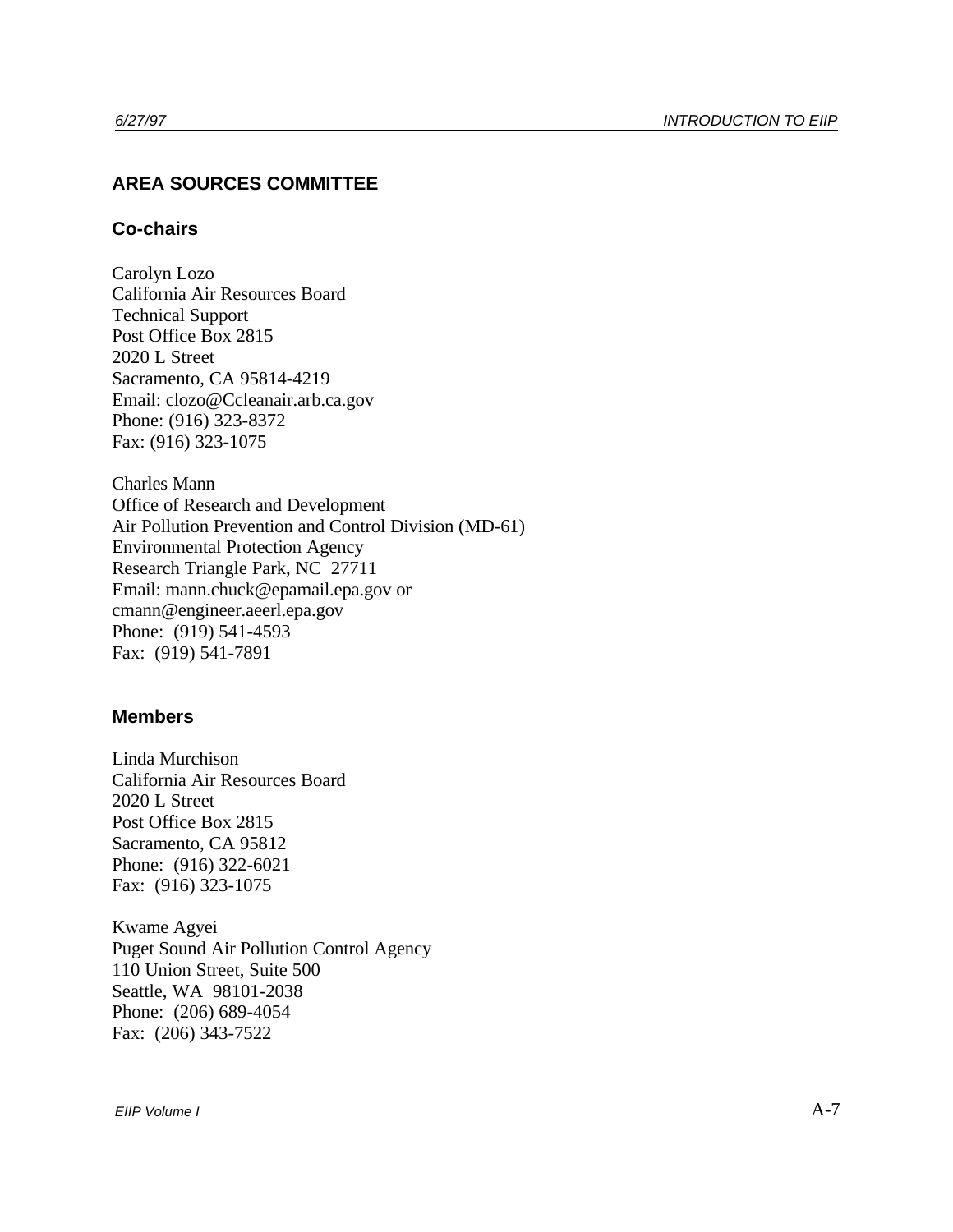#### **AREA SOURCES COMMITTEE (Continued)**

Mike Fishburn Texas Natural Resource Conservation Commission Emissions Inventory (MC-164) Post Office Box 13087 Austin, TX 78711-3087 Email: mfishbur@smtpgate.tnrcc.state.tx.us Phone: (512) 239-1934 Fax: (512) 239-1515

Gwen Judson Wisconsin Department of Natural Resource Air Management 101 South Webster Street Post Office Box 7921 Madison, WI 53707-7921 Email: JUDSOG@dnr.state.wi.us Phone: (608) 266-1595 Fax: (608) 267-0560

Sally Otterson Washington Department of Ecology Post Office Box 47600 Olympia, WA 98504-7600 Email: SOTT461@ecy.wa.gov Phone: (360) 407-6806 Fax: (360) 407-6802

Lee Tooly Emission Factor and Inventory Group, OAQPS (MD-14) Environmental Protection Agency Research Triangle Park, NC 27711 Email: tooly.lee@epamail.epa.gov Phone: (919) 541-5292 Fax: (919) 541-0684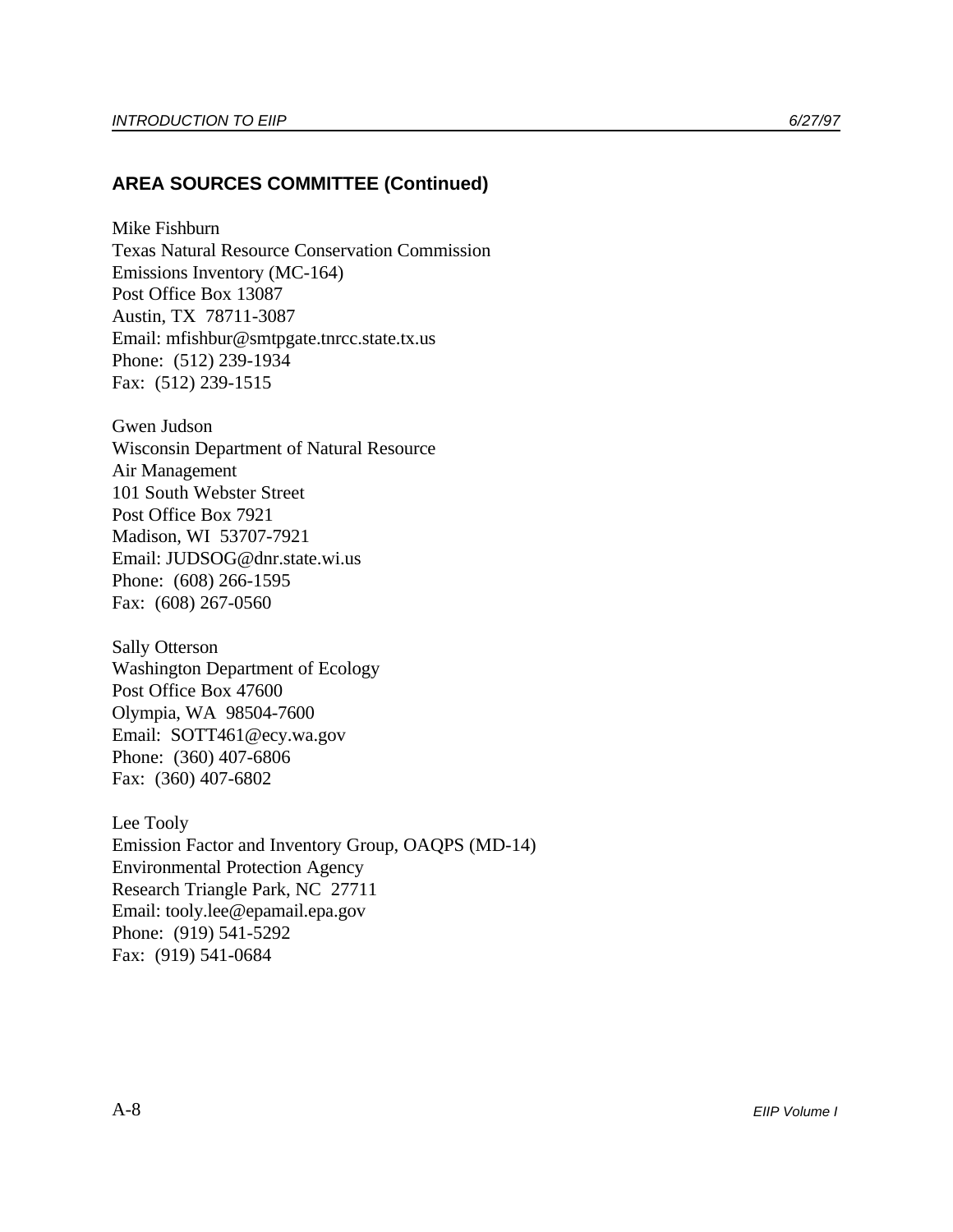## **AREA SOURCES COMMITTEE (Continued)**

Jim Wilkinson Maryland Department of the Environment Air Management Administration 2500 Broening Highway Baltimore, MD 21224 Phone: (410) 631-3245 Fax: (410) 631-3202

George Leney Allegheny County Health Department 301 39th Street Pittsburgh, PA 15201 Phone: (412) 578-8131 Fax: (412) 578-8144

Charles Masser Office of Research and Development Air Pollution Prevention and Control Division (MD-61) Environmental Protection Agency Research Triangle Park, NC 27711 Email: cmasser@engineer.aeerl.epa.gov Phone: (919) 541-7586 Fax: (919) 541-7891

Richard Bode California Air Resources Board Technical Support Post Office Box 2815 2020 L Street Sacramento, CA 95814-4219 Email: rbode@cleanair.arb.ca.gov Phone: (916) 322-3807 Fax: (916) 323-1075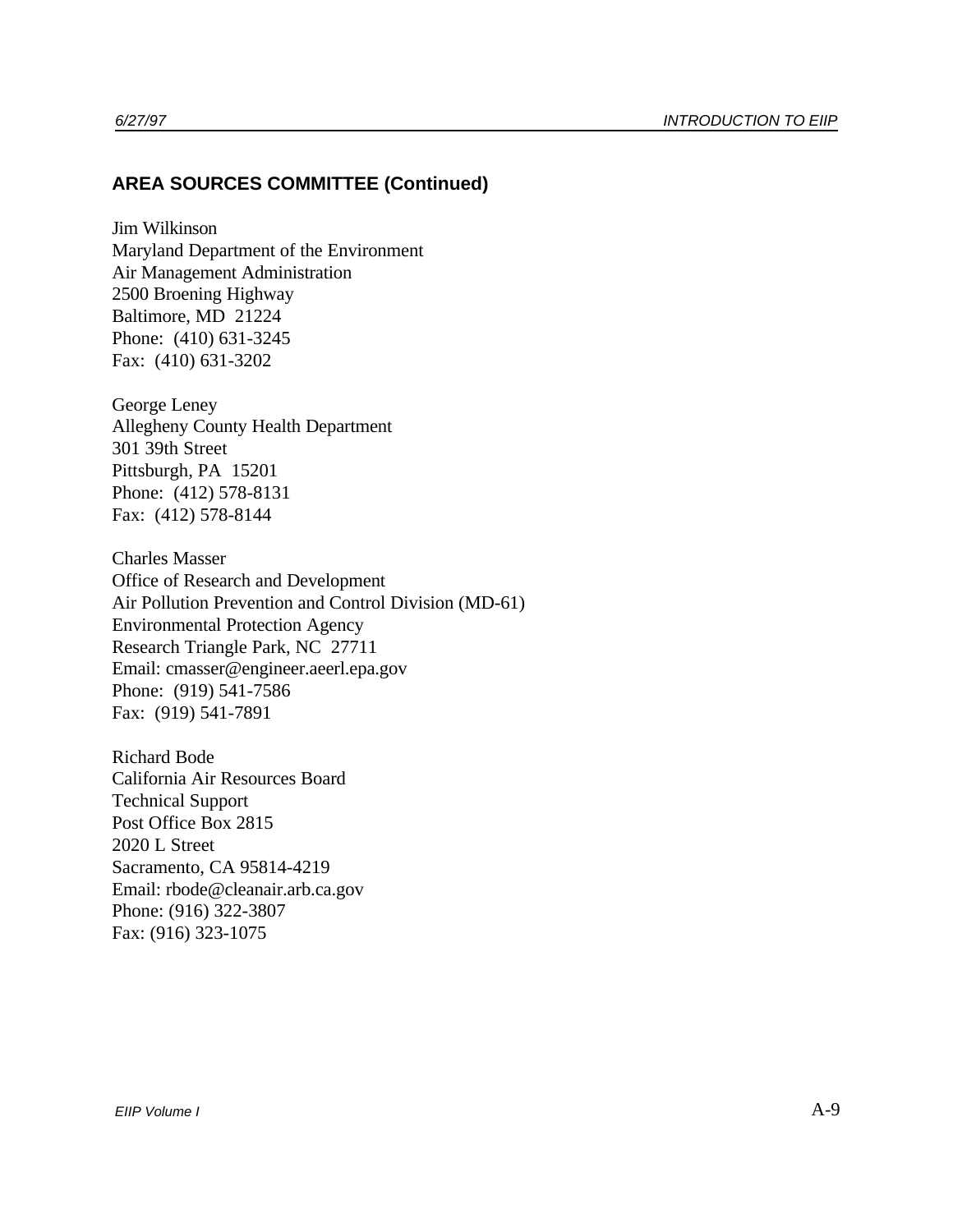## **MOBILE SOURCES COMMITTEE**

#### **Co-chairs**

Rob Altenburg Department of Environmental Protection Bureau of Air Quality Post Office Box 8468 Market Street State Office Building, 12th Floor 400 Market Street Harrisburg, PA 17105-8468 Email: ALTENBURG.ROBERT@A1.DEP.STATE.PA.US Phone: (717) 787-4310 Fax: (717) 772-2303

Greg Janssen Office of Mobile Sources Environmental Protection Agency 2565 Plymouth Road/AATSB Ann Arbor, MI 48105 Email: JANSSEN.GREG@EPAMAIL.EPA.GOV Phone: (313) 668-4285 Fax: (313) 668-4368

#### **Members**

Kwame Agyei Puget Sound Air Pollution Control 110 Union Street Suite 500 Seattle, WA 98101 Phone: (206) 689-4054 Fax: (206) 343-7522

Mark Janssen Lake Michigan Air Directors Consortium (LADCO) 2350 East Devon Avenue Suite 242 Des Plains, IL 60018 Email: LADCO@INTERACCESS.COM Phone: (847) 296-2181 Fax: (847) 296-2958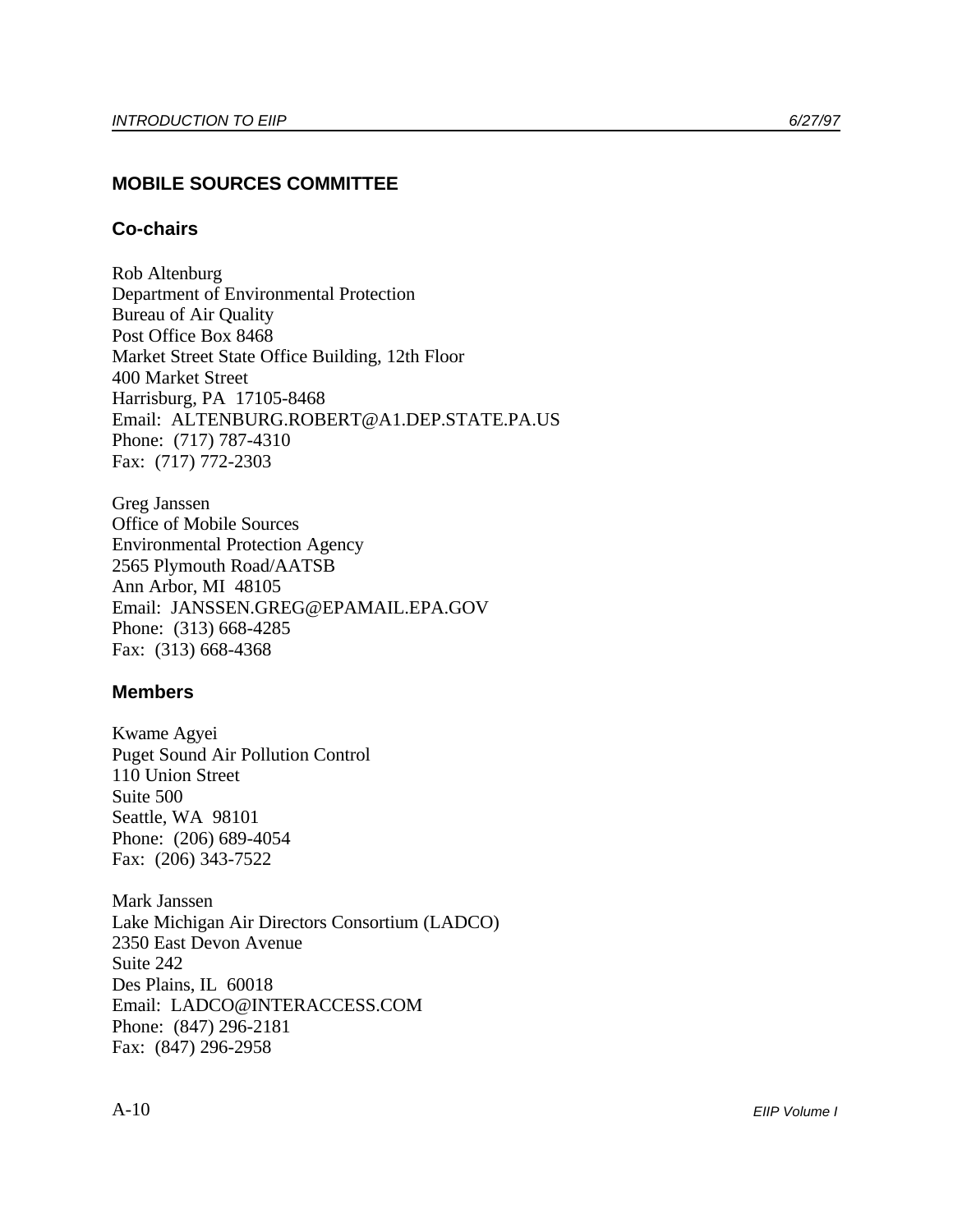#### **MOBILE SOURCES COMMITTEE (Continued)**

Tom Kearney New York Department of Transportation Building 4, Room 104 1220 Washington Avenue Albany, NY 12232 Phone: (518) 457-7203 Fax: (518) 457-8317

Wienke Tax Environmental Protection Agency, Region 9 75 Hawthorne Street (A-2-1) San Francisco, CA 94105 Email: TAX.WIENKE@EPAMAIL.EPA.GOV Phone: (415) 744-1232 Fax: (415) 744-1076

Kim Fisher FHWA 400 7th Street, Southwest Washington, DC 20590 Phone: (202) 366-5843 Fax: (202) 366-4054

Lynne Hamlin Texas Natural Resource Conservation Commission Post Office Box 13087 Austin, TX 78711-3087 E-Mail: LHAMLIN@SMTPGATE.TNRCC.STATE.TX.US Phone: (512) 239-1951 Fax: (512) 239-1500

David H. Lax Senior Environmental Scientist American Petroleum Institute 1220 L. Street, Northwest Washington, DC 20005 Phone: (202) 682-8479 Fax: (202) 682-8270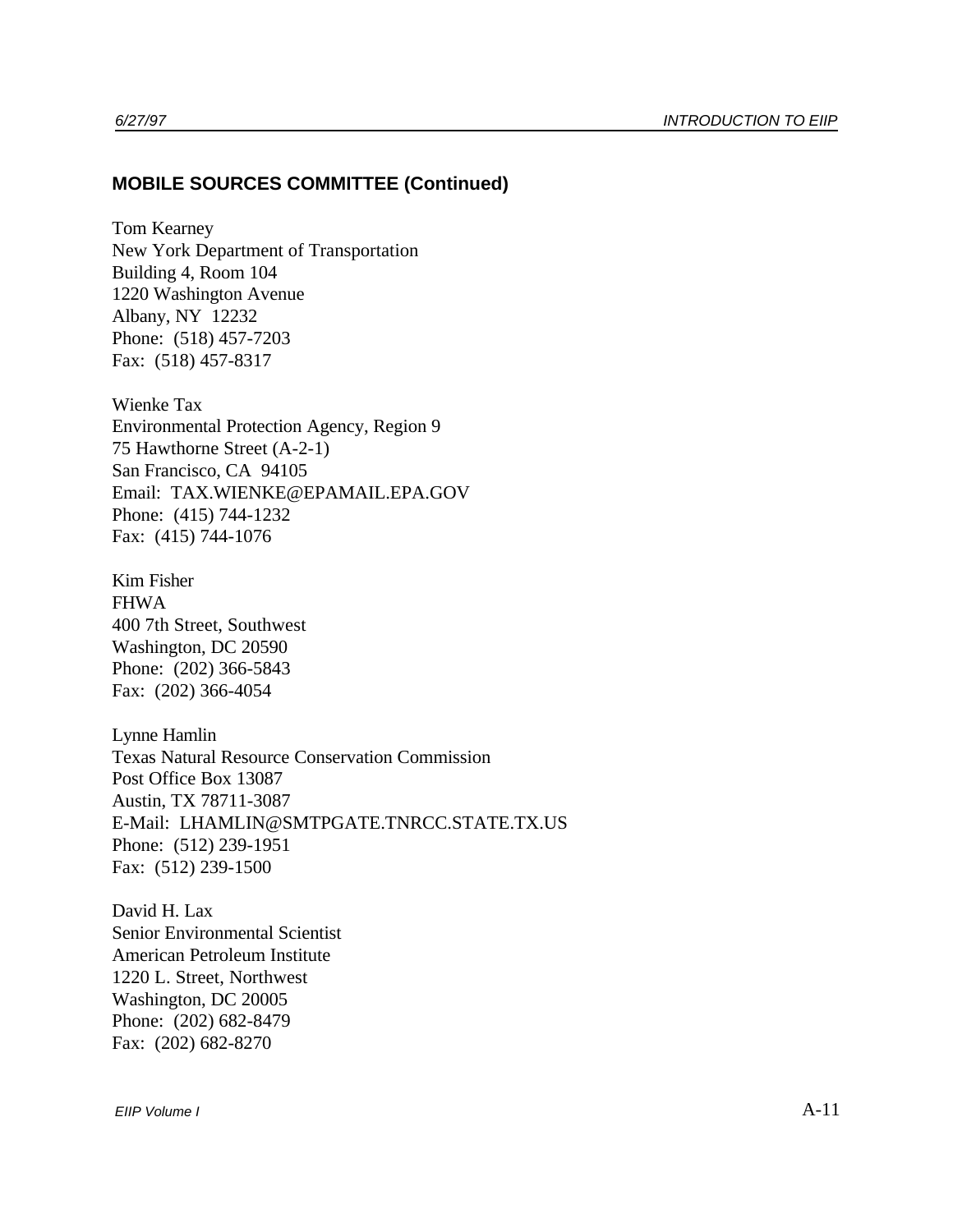## **BIOGENIC SOURCES COMMITTEE**

## **Co-chair**

Tom Pierce Modeling Systems Analysis Branch (MSAB) Environmental Protection Agency Research Triangle Park, NC 27711 Phone: (919) 541-1375 Fax: (919) 541-1379

## **Members**

Janet Arey State Wide Air Pollution Research Center University of California-Riverside Riverside, CA 92521

Marianne Causley Systems Applications International 101 Lucas Valley Road San Rafael, CA 94903

Alex Guenther Atmospheric Chemistry Division National Center for Atmospheric Research Post Office Box 3000 Boulder, CO 80307

Gordon Hutchinson U.S. Department of Agriculture - ARS NPA Federal Building 301 South Howes Room 435 POBE Fort Collins, CO 80522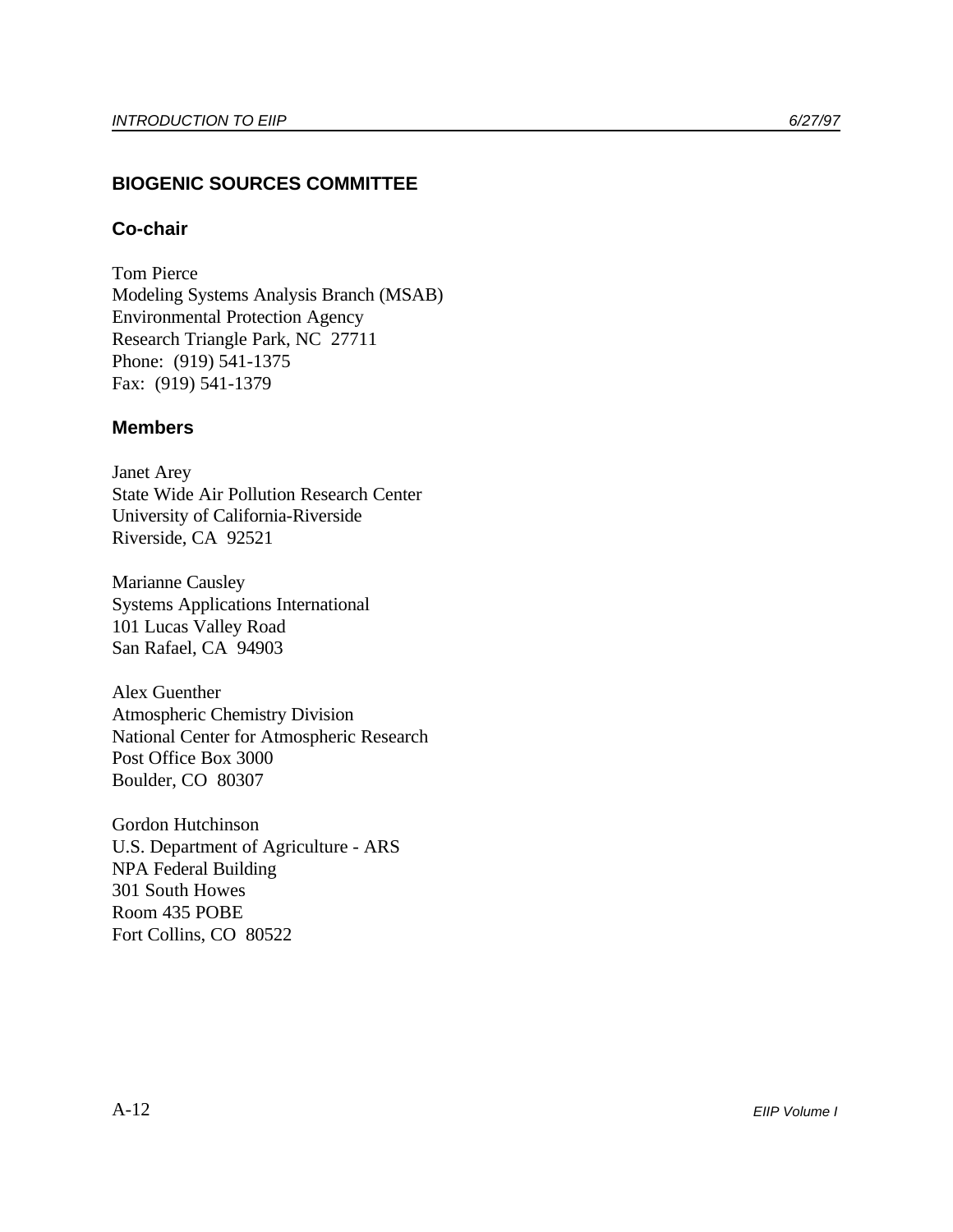## **BIOGENIC SOURCES COMMITTEE (Continued)**

Richard McNider Earth System Science Laboratory University of Alabama-Huntsville Huntsville, AL 35899

Michael Rogers Earth and Atmospheric Sciences Georgia Tech Atlanta, GA 30332

Thomas Sharkey Department of Botany 132 Birge Hall 430 Lincoln Drive University of Wisconsin Madison, WI 53706-1381

Ralph Valente Atmospheric Science Department Tennessee Valley Authority Chemical Engineering Building 2A Mussel Shoals, AL 35660

Eric Williams National Oceanic and Atmospheric Administration Aeronomy R/E/AL7 325 Broadway Boulder, CO 80303

Patricia Valesco California Air Resources Board Post Office Box 2815 Sacramento, CA 95812 Phone: (916) 327-8170 Fax: (916) 327-8524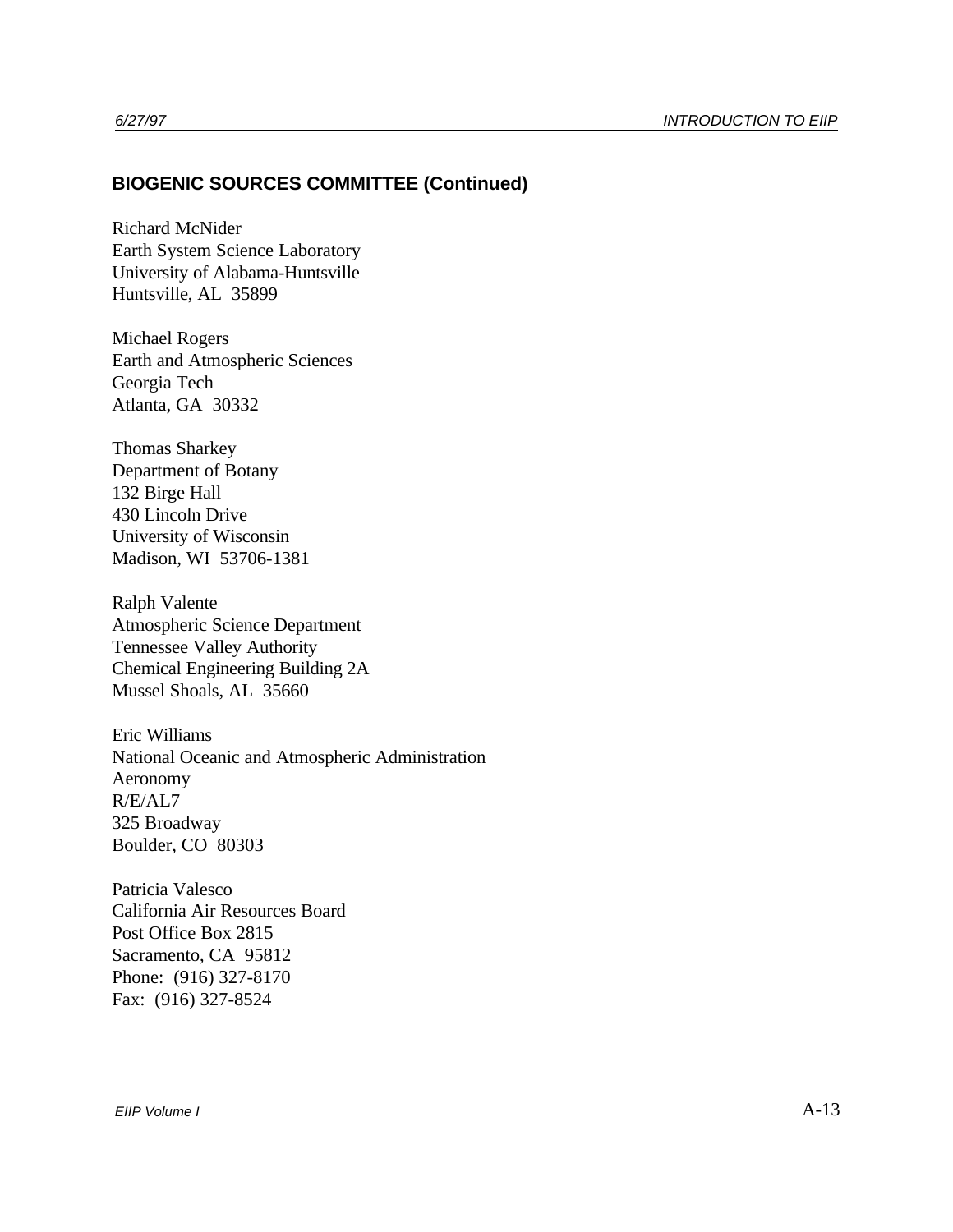# **BIOGENIC SOURCES COMMITTEE (Continued)**

Chris Geron Air Pollution Prevention and Control Division (MD-61) Environmental Protection Agency Research Triangle Park, NC 27711 Phone: (919) 541-4639 Fax: (919) 541-5227

Cari Furiness North Carolina State University Box 8002 Raleigh, NC 27695-8002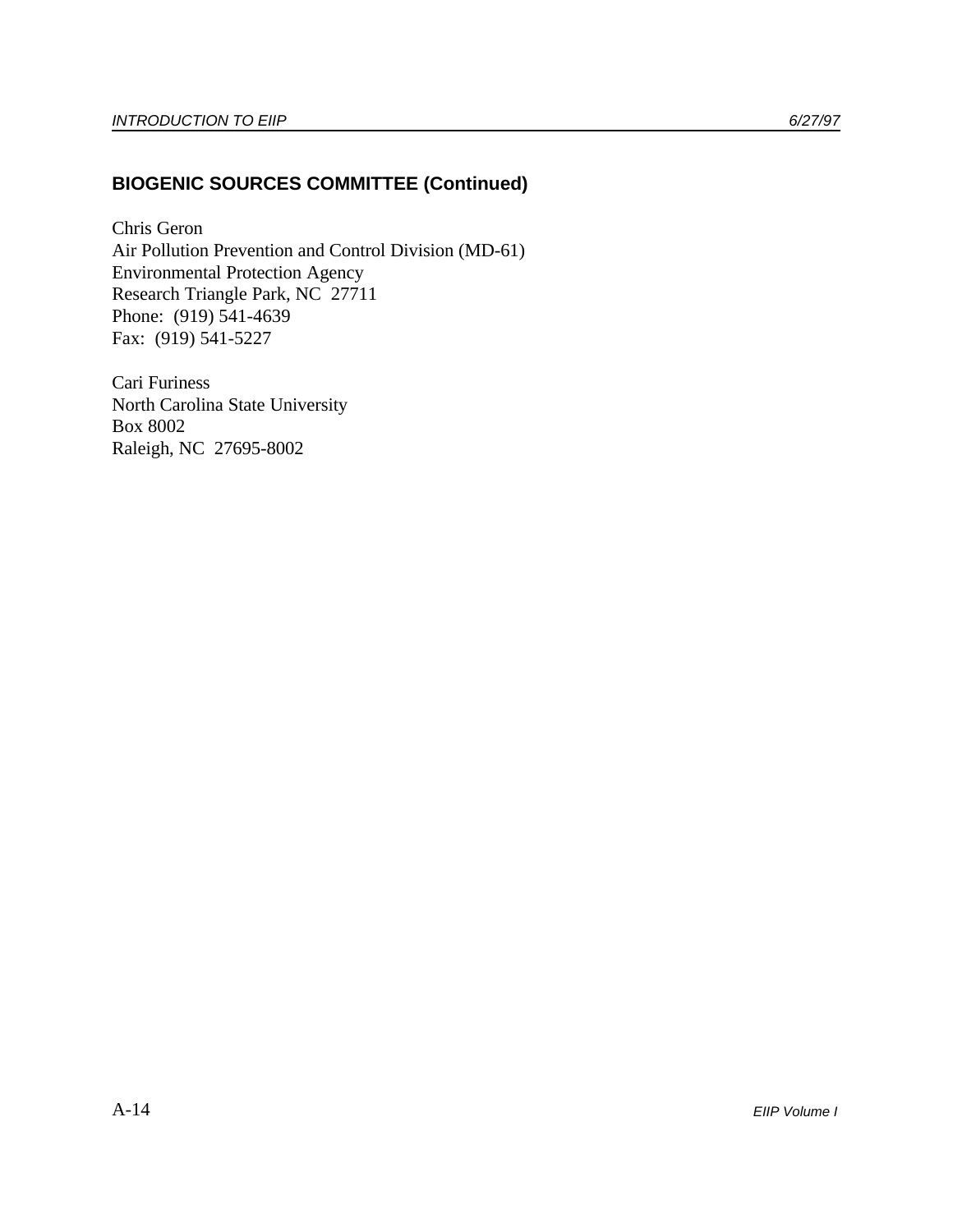## **QUALITY ASSURANCE COMMITTEE**

#### **Co-chairs**

Tom Ballou Virginia Department of Environmental Quality 629 East Main Street Eighth Floor Richmond, VA 23219 E-Mail: TRBALLOU@DEQ.STATE.VA.US Phone: (804) 698-4406 Fax: (804) 698-4510

William B. Kuykendal Emission Factor and Inventory Group, TSD, OAQPS (MD-14) Environmental Protection Agency Research Triangle Park, NC 27711 E-Mail: KUYKENDAL.BILL@EPAMAIL.EPA.GOV Phone: (919) 541-5372 Fax: (919) 541-0684

#### **Members**

Lee Beck Air Pollution Prevention and Control Division (MD-63) Environmental Protection Agency Research Triangle Park, NC 27711 E-Mail: LBECK@ENGINEER.AEERL.EPA.GOV Phone: (919) 541-0617 Fax: (919) 541-7885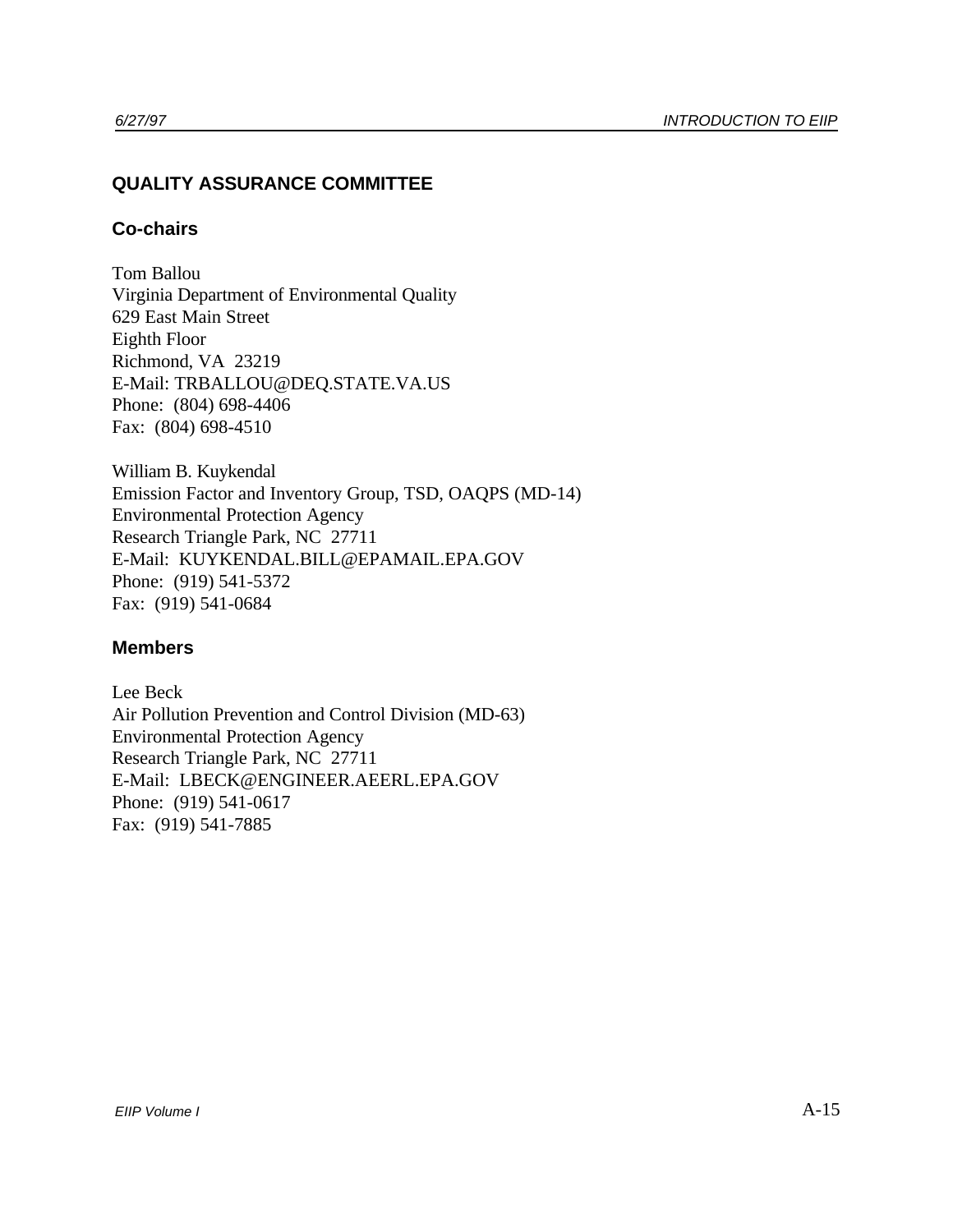# **QUALITY ASSURANCE COMMITTEE (Continued)**

Victoria Chandler North Carolina Department of Environment, Health and Natural Resources Air Quality Section Post Office Box 29580 Raleigh, NC 27626-0580 Federal Express Address: 2728 Capital Blvd. Parker Lincoln Building Raleigh, NC 27604 E-Mail: VICKI\_CHANDLER@AQ.EHNR.STATE.NC.US Phone: (919) 715-0972 Fax: (919) 715-7476

Dale Shimp California Air Resources Board Technical Support Division Post Office Box 2815 Sacramento, CA 95812 E-Mail: DSHIMP@ARB.CA.GOV Phone: (916) 324-7156 Fax: (916) 323-1075, if no answer (916) 327-8524

Mena Shah California Air Resources Board Technical Support Division Post Office Box 2815 Sacramento, CA 95812 E-Mail: MSHAW@CLEANAIR.ARB.CA.GOV Phone: Fax: 916-327-8524

Jim Tomich Bay Area Air Quality Management District 939 Ellis Street San Francisco, CA 94109 E-Mail: JT@MERKLE.BAAQMD.GOV Phone: (415) 749-4682 Fax: (415) 749-4949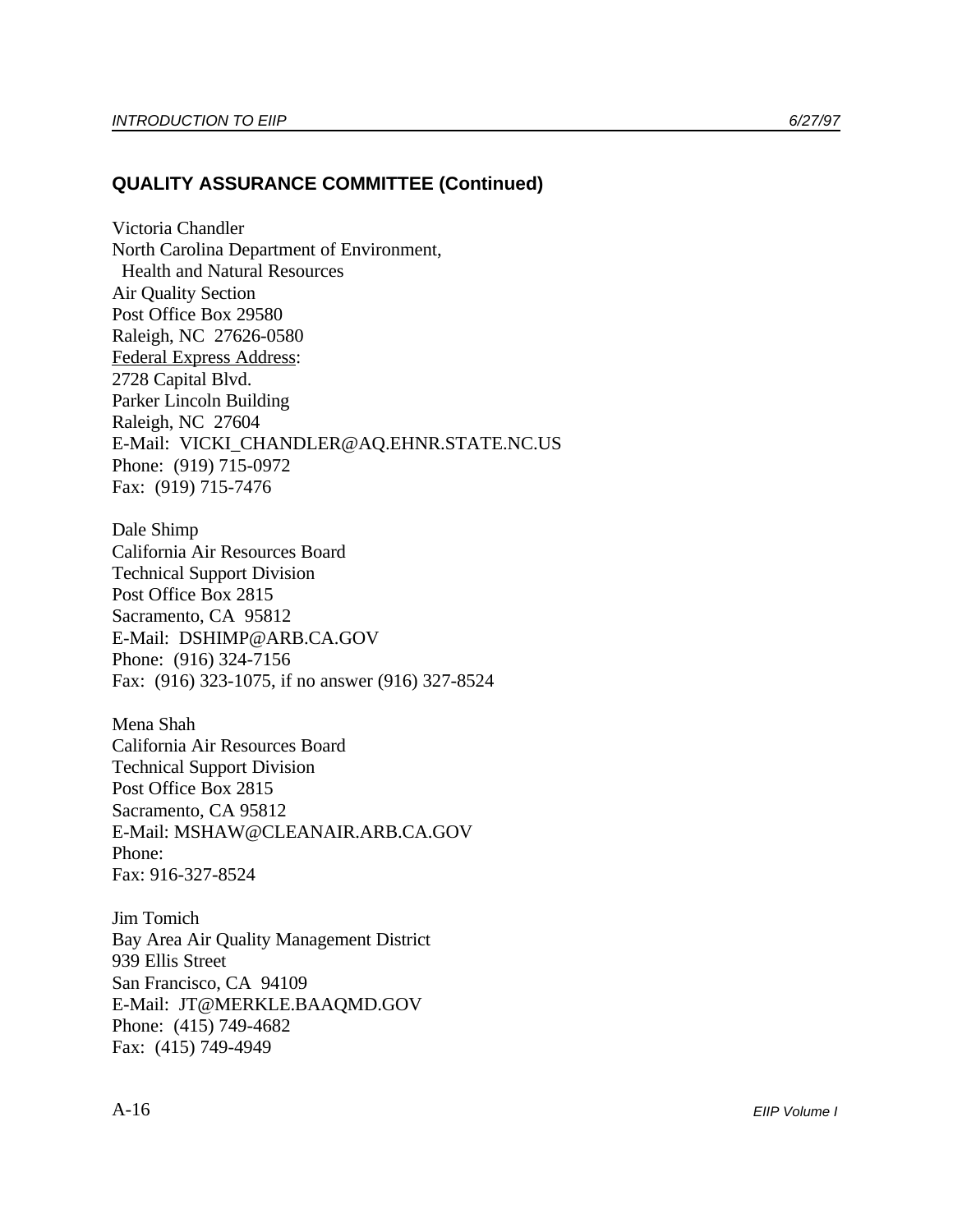## **QUALITY ASSURANCE COMMITTEE (Continued)**

Sheila Holman North Carolina Department of Environment, Health and Natural Resources Air Quality Section Post Office Box 29580 Raleigh, NC 27626-0580 Federal Express Address: 2728 Capital Blvd. Parker Lincoln Building Raleigh, NC 27604 E-Mail: SHEILA\_HOLMAN@AQ.EHNR.STATE.NC.US Phone: (919) 715-0971 Fax: (919) 733-1812

Denise Bien Ohio Department of Environmental Services 1632 Central Parkway Cincinnati, OH 45210 E-Mail: DBIEN@DOES.LAA.CO.HAMILTON.OH.US Phone: (513) 333-4706 Fax: (513) 651-9528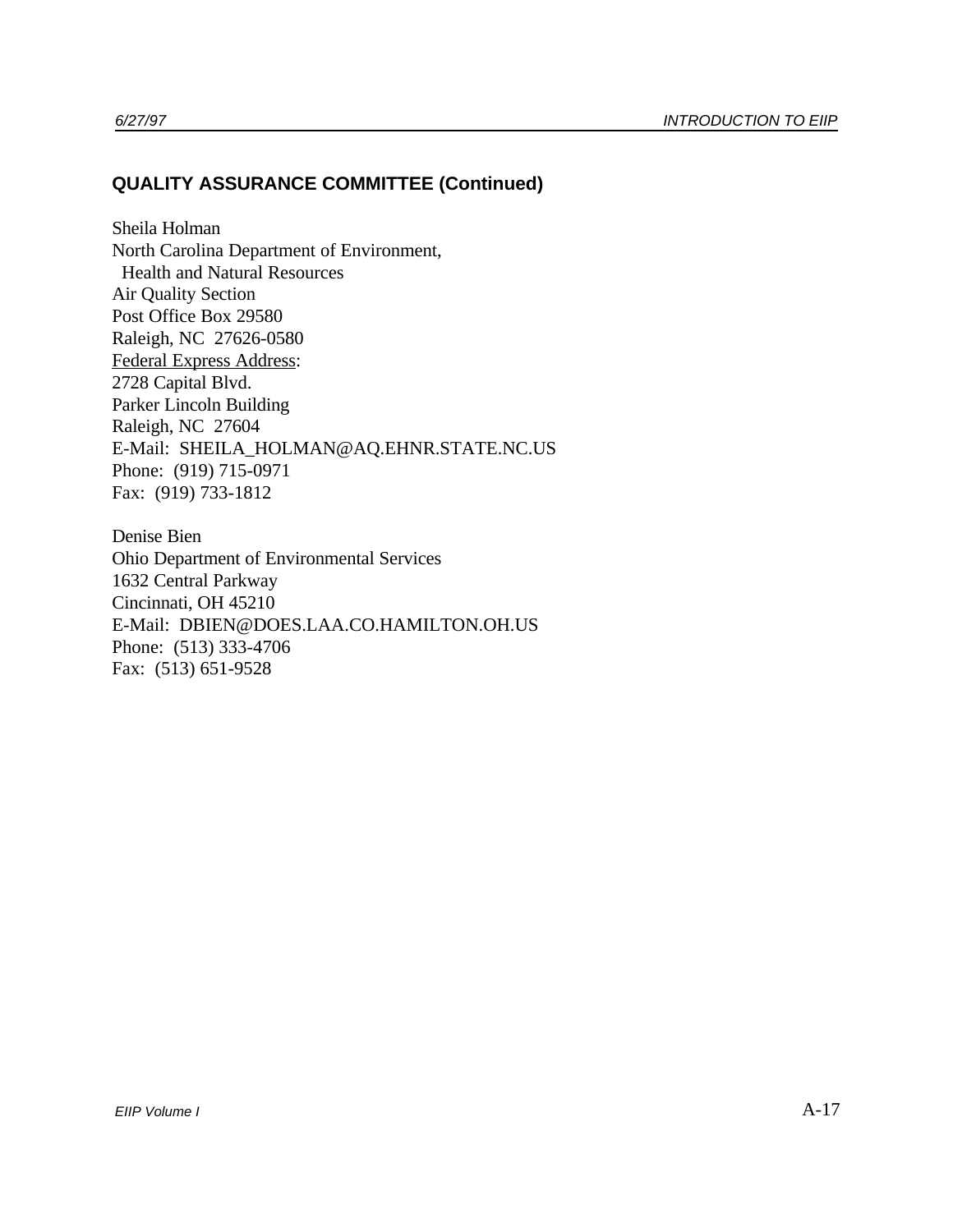## **DATA MANAGEMENT COMMITTEE**

## **Co-chairs**

John Slade Pennsylvania Department of Environmental Resources Bureau of Air Quality Post Office Box 8468 400 Market Street, 12th Floor Harrisburg, PA 17105-8468 E-Mail: SLADE.JOHN@A1.DEP.STATE.PA.US Phone: (717) 783-9476 Fax: (717) 772-2303

Lee Tooly Emission Factor and Inventory Group, (MD-14) Environmental Protection Agency Research Triangle Park, NC 27711 E-Mail: TOOLY.LEE@EPAMAIL.EPA.GOV Phone: (919) 541-5292 Fax: (919) 541-0684

## **Members**

Cheryl Taylor California Air Resources Board Post Office Box 2815 Sacramento, CA 95812 Phone: (916) 324-7168 Fax: (916) 323-1075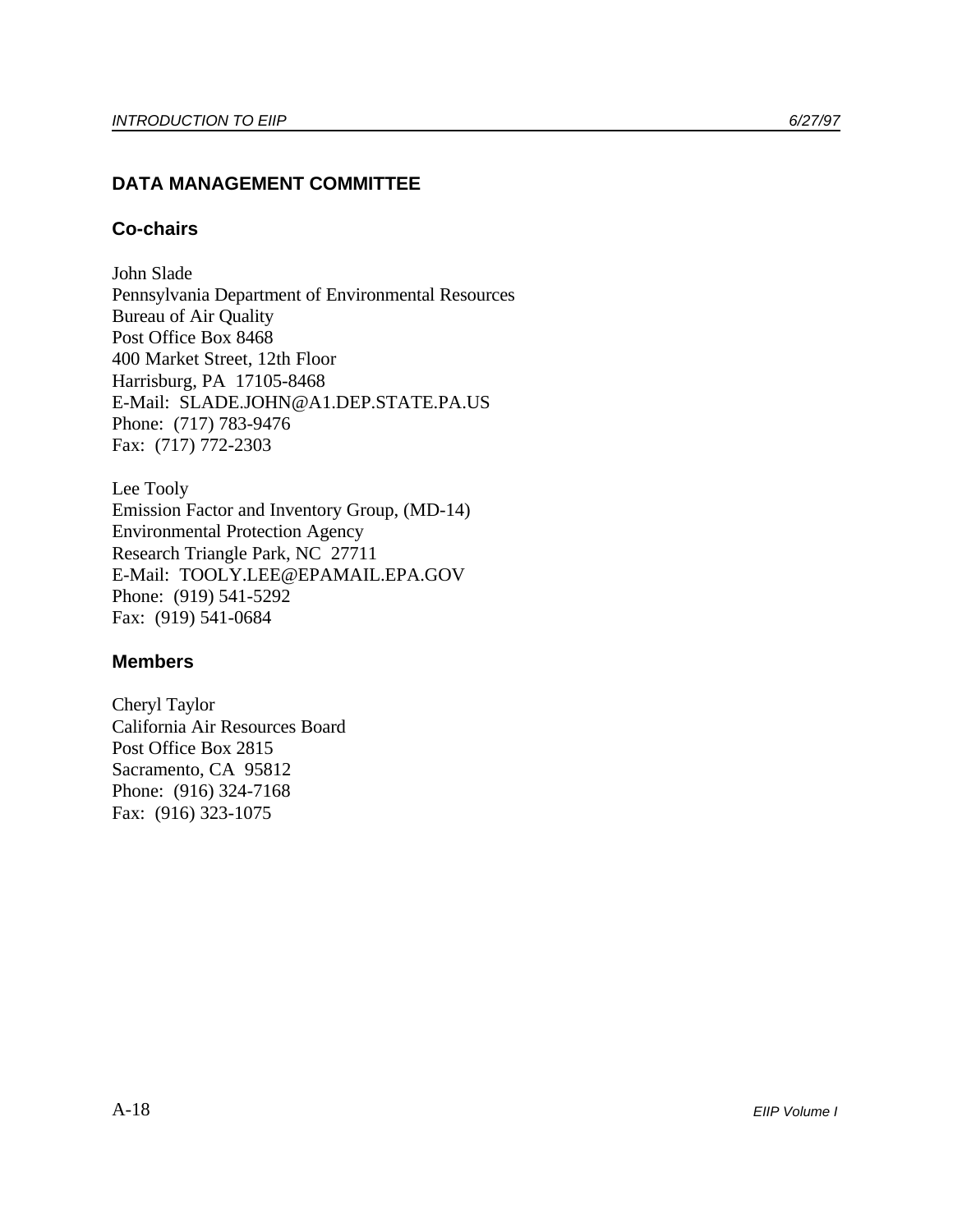#### **DATA MANAGEMENT COMMITTEE (Continued)**

Geoff Malone Merck 1 Merck Drive Post Office Box 100 Mail Drop WS1E-12 Whitehouse Station, NJ 08889-0100 E-Mail: GEOFFREY\_MALONE@MERCK.COM Phone: (908) 423-5061 Fax: (908) 735-1151

Trace Terrin Maricopa County Air Pollution Control 2406 South 24th Street Suite E 214 Phoenix, AZ 85034 E-Mail: TTERRIN@ESENVMGMT.MARICOPA.GOV Phone: (602) 506-6883 Fax: (602) 506-6179

Carrie Eastman Pennsylvania Department of Environmental Resources Bureau of Air Quality Post Office Box 8468 400 Market Street, 12th Floor Harrisburg, PA 17105-8468 E-Mail: EASTMAN.CARRIE@A1.DEP.STATE.PA.US Phone: Fax:

Chuck Isbell ITPID/Information Management Group OAQPS (MD-12) Environmental Protection Agency Research Triangle Park, NC 27711 Phone: (919) 541-5448 Fax: (919) 541-0684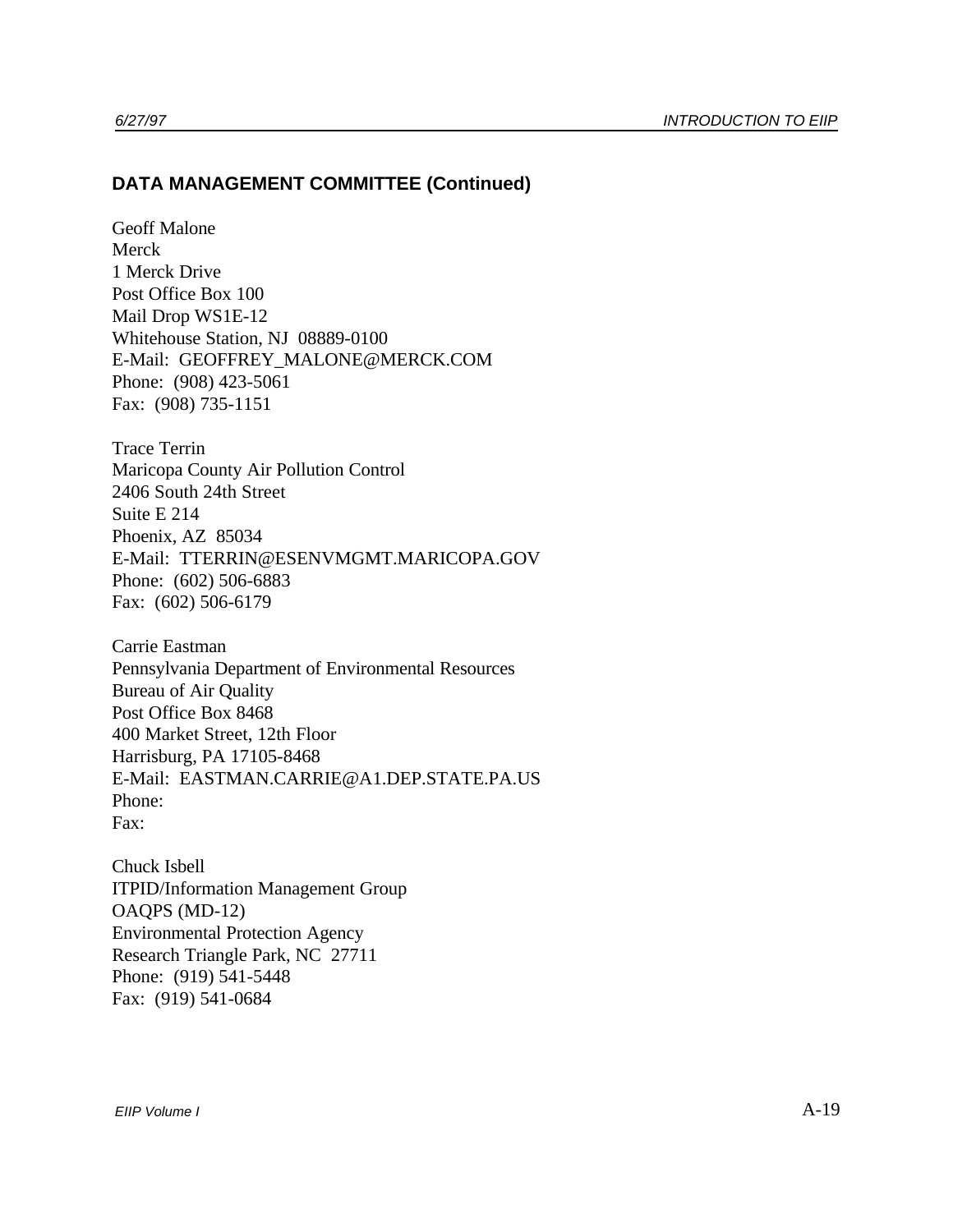## **DATA MANAGEMENT COMMITTEE (Continued)**

Mike Fishburn Texas Natural Resource Conservation Commission Emissions Inventory (MC-164) Post Office Box 13087 Austin, TX 78711-3087 Email: MFISHBUR@SMTPGATE.TNRCC.STATE.TX.US Phone: (512) 239-1934 Fax: (512) 239-1515

Leo Foretich Louisiana Department of Environmental Quality 7290 Bluebonnet Baton Rouge, LA 70884-2135 Phone: (504) 765-0899 Fax: (504) 765-0222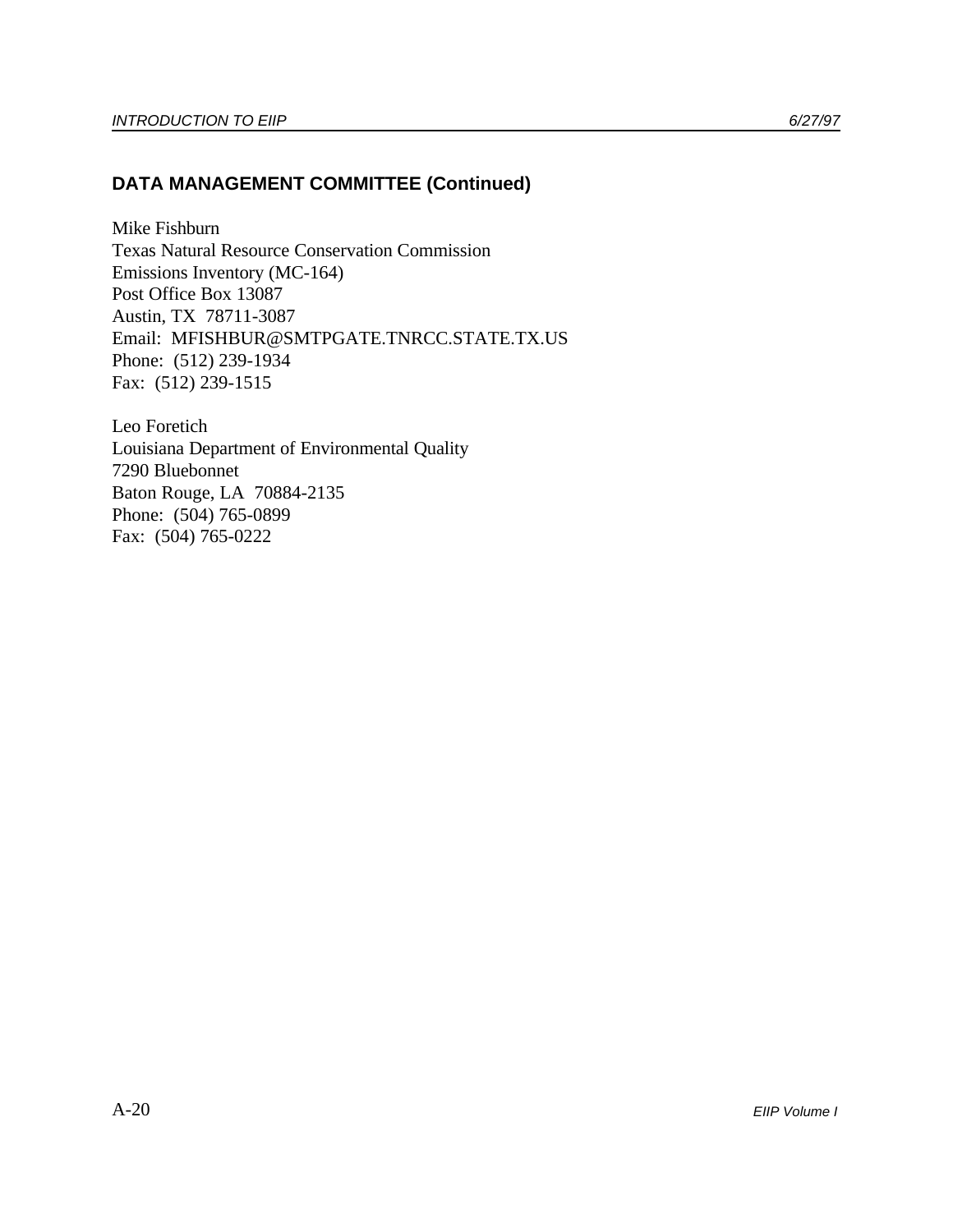#### **GOVERNMENTAL INTERACTIONS COMMITTEE**

#### **Co-chair**

Dave Mobley Emission Factor and Inventory Group (MD-14) Environmental Protection Agency Research Triangle Park, NC 27711 Phone: (919) 541-4676 Fax: (919) 541-0684

#### **Members**

Dale Krygielski City of Toledo Division of Air Pollution Control 26 Main Street Toledo, OH 43605 Phone: (419) 697-5105 Fax: (419) 693-2512

Greg Janssen Office of Mobile Sources Environmental Protection Agency 2565 Plymouth Road/AATSB Ann Arbor, MI 48105 Phone: (313) 668-4285 Fax: (313) 668-4368

Sterlin Woodard Chief, Air Compliance Air Program Environmental Protection Commission 1410 North 21st Street Tampa, FL 33605 Phone: (813) 272-5530 Fax: (813) 272-7144